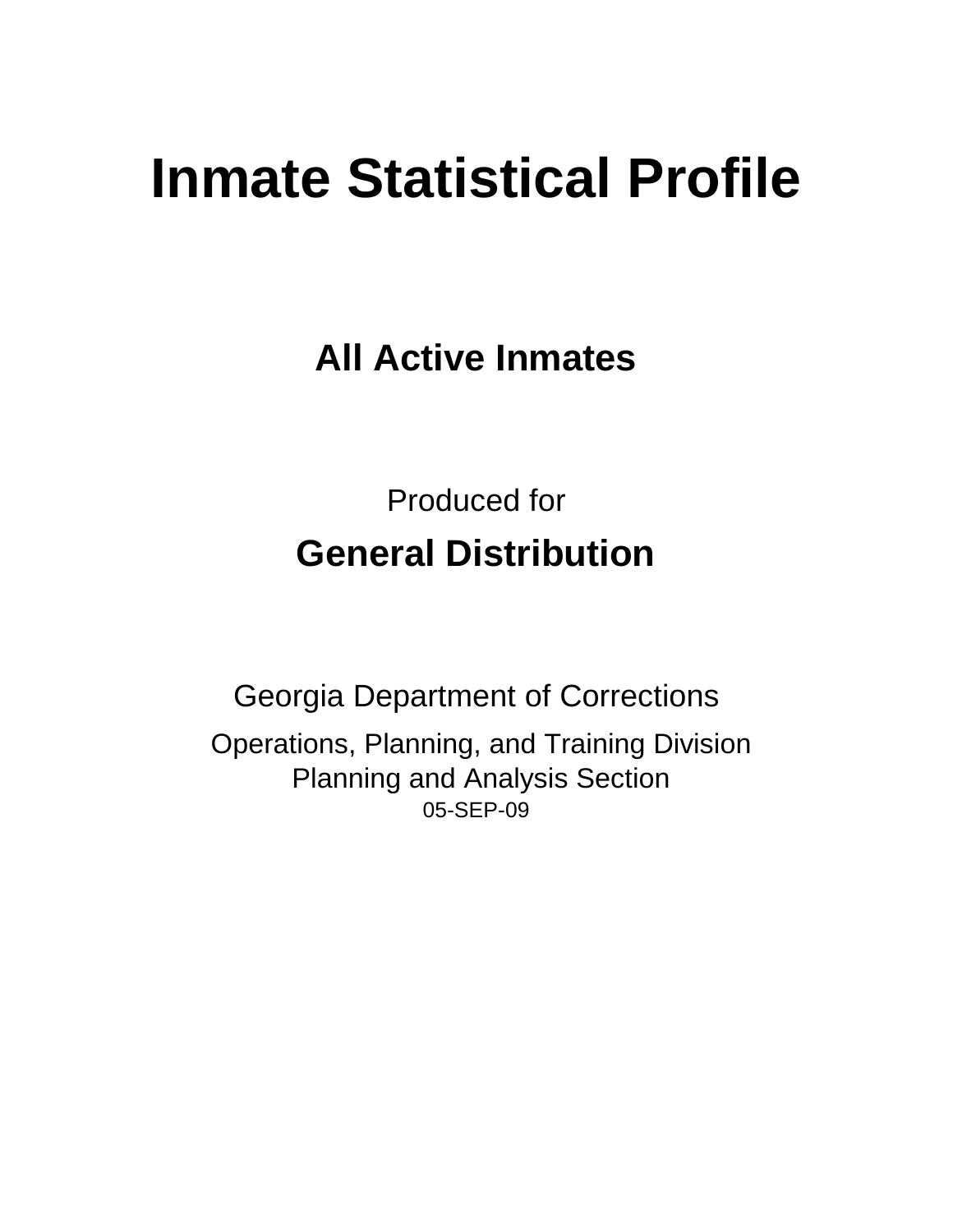**Contents** 

**All Active Inmates**

Produced for **General Distribution**

# Table of Contents

|    | <b>Demographic information</b>                                       |
|----|----------------------------------------------------------------------|
|    | 5 Current age, broken out in ten year age groups                     |
|    | 6 Race group                                                         |
|    | 7 Hispanic Origin                                                    |
|    | 8 Marital status, self-reported at entry to prison                   |
|    | 9 Number of children, self-reported at entry to prison               |
|    | 10 Religious affiliation, self-reported at entry to prison           |
|    | 11 Home county - self-reported at entry to prison                    |
|    | 16 Environment to age 16, self-reported at entry to prison           |
|    | 17 Guardian status to age 16, self-reported at entry to prison       |
|    | 18 Employment status before prison, self-reported at entry to prison |
|    | 19 Age at admission                                                  |
|    | 21 Age at release                                                    |
|    | 22 Height, measured at entry to prison                               |
|    | 24 Weight, measured at entry to prison                               |
|    | 26 Military service                                                  |
|    | <b>Correctional information</b>                                      |
|    | 27 Type of admission to prison                                       |
|    | 28 Current / last security status                                    |
|    | 29 Current / last institution type                                   |
|    | 30 Institution type - transitional centers                           |
|    | 31 Institution type - mental hospitals                               |
|    | 32 Institution type - county prisons                                 |
|    | 33 Institution type - state prisons                                  |
|    | 35 Institution type - private prisons                                |
|    | 36 Institution type - prison annexes                                 |
| 37 | Institution type - pre-release centers                               |
|    | 38 Institution type - inmate boot camp                               |
|    | 39 Number of disciplinary reports                                    |
|    | 40 Number of transfers                                               |
|    | 41 Number of escapes                                                 |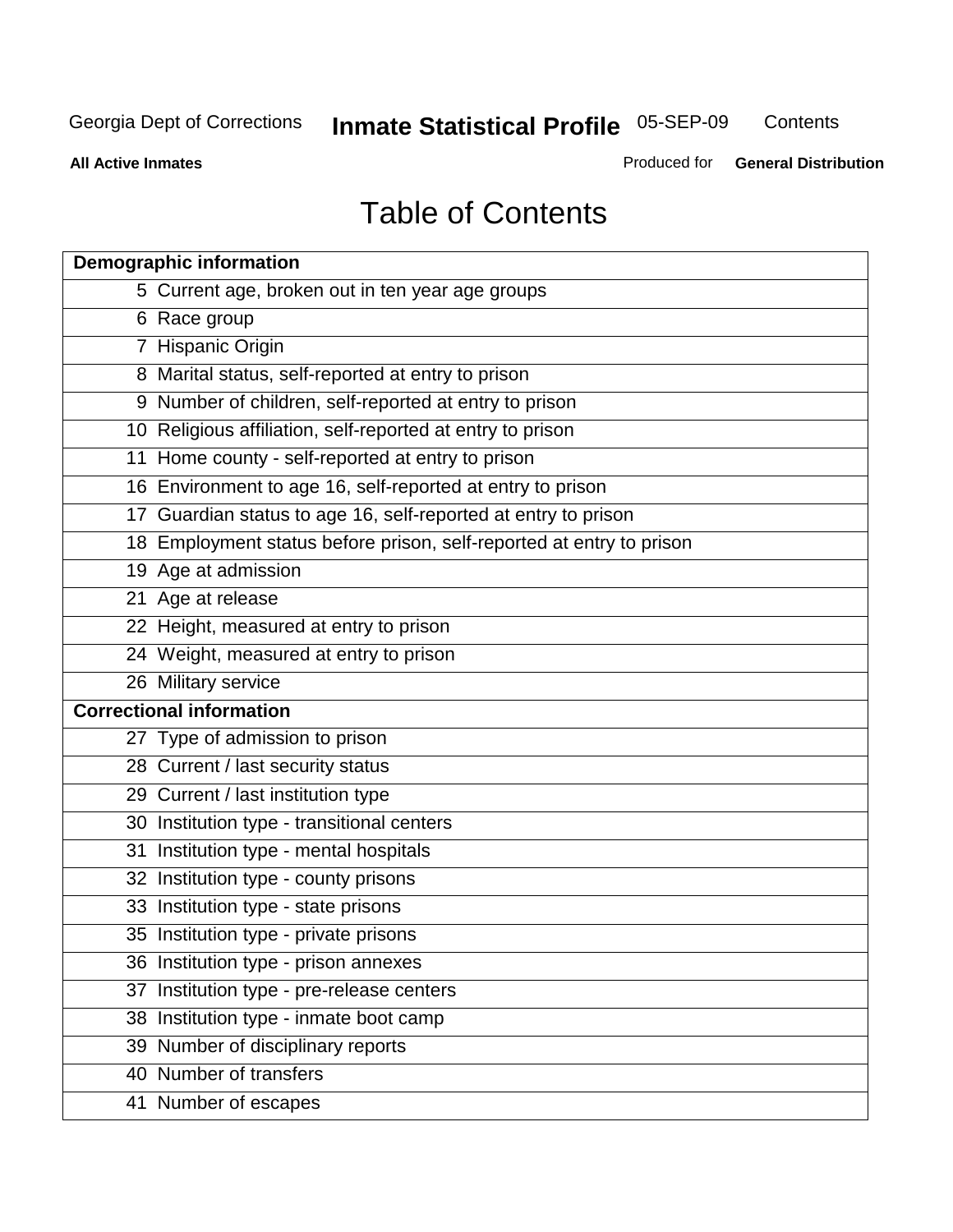**Contents** 

**All Active Inmates**

Produced for **General Distribution**

# Table of Contents

| <b>Correctional information</b>                                  |
|------------------------------------------------------------------|
| 42 Probable future release type of still active inmates          |
| 43 Actual release type                                           |
| 44 Time served in current (or last) institution                  |
| Educational, psychological and physical information              |
| 45 Highest grade level attained                                  |
| 46 Culture fair IQ scores                                        |
| 47 Wide Range Achievement Test (WRAT) reading score              |
| 48 Wide Range Achievement Test (WRAT) math score                 |
| 49 Wide Range Achievement Test (WRAT) spelling score             |
| 50 Scope of substance abuse - summary                            |
| 51 Scope of substance abuse - detail                             |
| 52 Current / last mental health treatment level                  |
| 53 PULHESDWIT medical scale - 'P' overall condition ('P'hysical) |
| 54 PULHESDWIT medical scale - 'U' upper body                     |
| 55 PULHESDWIT medical scale - 'L' lower body                     |
| 56 PULHESDWIT medical scale - 'H' hearing                        |
| 57 PULHESDWIT medical scale - 'E' vision                         |
| 58 PULHESDWIT medical scale -'S' psychiatric                     |
| 59 PULHESDWIT medical scale - 'D' dental                         |
| 60 PULHESDWIT medical scale - 'W' work ability                   |
| 61 PULHESDWIT medical scale - 'I' impairment                     |
| 62 PULHESDWIT medical scale - 'T' transportability               |
| 63 Criminality in family, self-reported                          |
| 64 Alcoholism in family, self-reported                           |
| 65 Drug abuse in family, self-reported                           |
| 66 Subjected to frequent beatings, self-reported                 |
| 67 Father absent during inmate's childhood                       |
| 68 Mother absent during inmate's childhood                       |
| <b>Crimes and criminal history information</b>                   |
| 69 Number of prior Georgia incarcerations                        |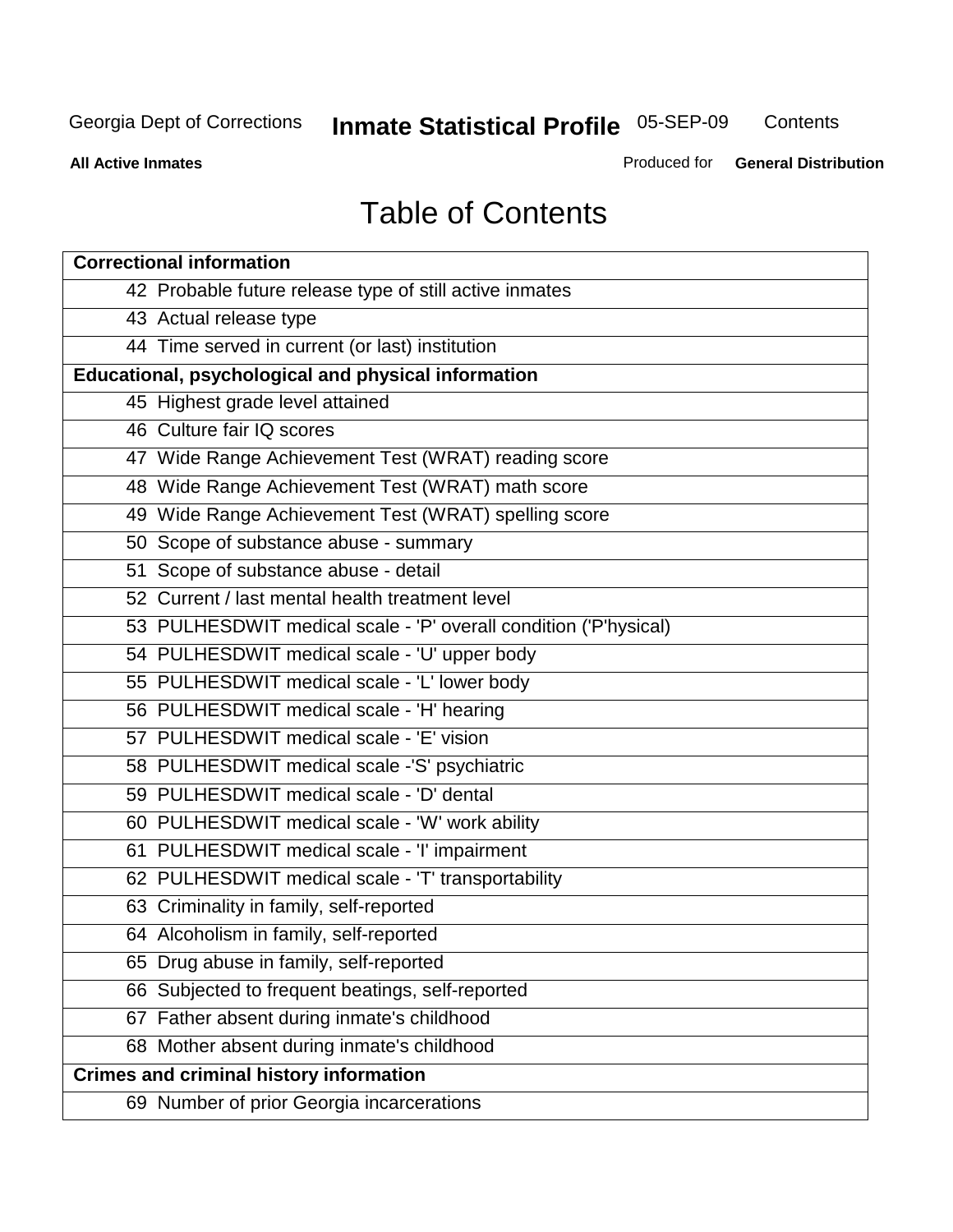**Contents** 

**All Active Inmates**

Produced for **General Distribution**

# Table of Contents

| <b>Crimes and criminal history information</b>                 |
|----------------------------------------------------------------|
| 70 Prison sentence in years                                    |
| 71 Primary offense, broken out into felonies vs misdemeanors   |
| 72 Primary offense, broken out into six broad crime categories |
| 73 Primary offense, detailed offense code                      |
| 81 County of conviction of primary offense                     |
| 86 Circuit of conviction of primary offense                    |
| 88 Years served (jail + prison) in this incarceration          |
| <b>Medical information</b>                                     |
| 89 Results of most recent HIV test                             |
| 90 Results of most recent tuberculosis test                    |
| 91 Results of most recent syphilis test                        |
| 92 Results of most recent Hepatitis-C test                     |
| 93 Results of most recent pregnancy test                       |
| 94 Results of most recent diabetes test                        |
| 95 Results of most recent hypertension test                    |
| 96 Results of most recent asthma test                          |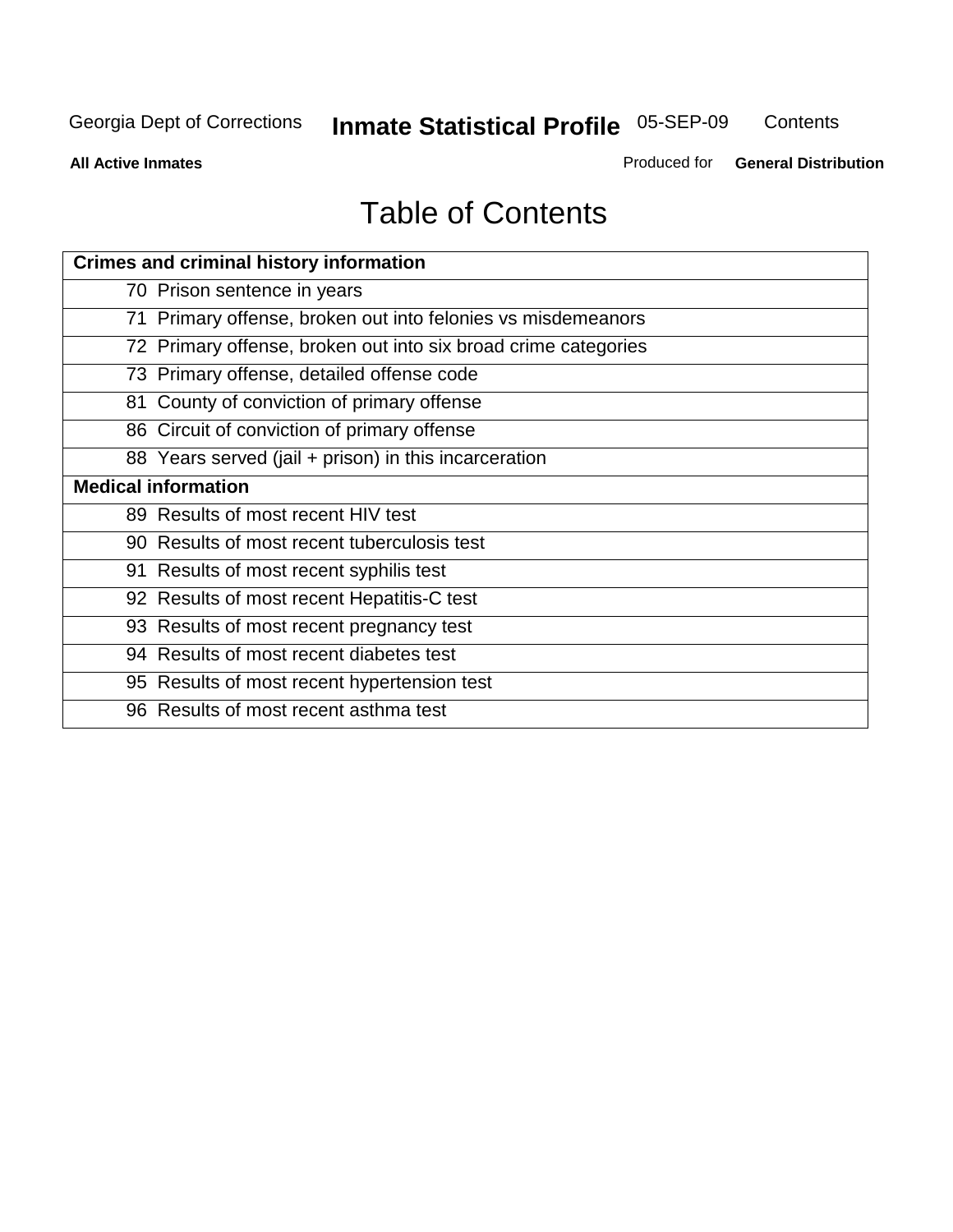#### **All Active Inmates**

#### Produced for **General Distribution**

#### Current age, broken out in ten-year age groups

|                          |              | <b>Male</b> |        |              | <b>Female</b> |          |              | <b>Total</b>  |
|--------------------------|--------------|-------------|--------|--------------|---------------|----------|--------------|---------------|
| <b>Current Age</b>       | <b>Count</b> | Col %       | Row %  | <b>Count</b> | Col %         | Row %    | <b>Total</b> | Col %         |
| <b>Teens (1-19)</b>      | 996          | 2.02%       | 96.14% | 40           | $1.07\%$      | 3.86%    | 1,036        | 1.95%         |
| <b>Twenties (20-29)</b>  | 15,379       | 31.12%      | 93.57% | 1,057        | 28.35%        | $6.43\%$ | 16,436       | 30.93%        |
| <b>Thirties (30-39)</b>  | 14,597       | 29.54%      | 92.30% | 1,218        | 32.66%        | 7.70%    |              | 15,815 29.76% |
| <b>Forties (40-49)</b>   | 11.531       | 23.33%      | 91.90% | 1,017        | 27.27%        | 8.10%    |              | 12,548 23.61% |
| <b>Fifties (50-59)</b>   | 5,424        | 10.98%      | 94.15% | 337          | $9.04\%$      | $5.85\%$ | 5,761        | 10.84%        |
| <b>Sixties (60-69)</b>   | 1,262        | 2.55%       | 96.34% | 48           | 1.29%         | 3.66%    | 1,310        | 2.46%         |
| Seventy + (70 and above) | 229          | $0.46\%$    | 95.02% | 12           | 0.32%         | 4.98%    | 241          | 0.45%         |
| <b>Total Reported</b>    | 49,418       | 100%        | 92.98% | 3,729        | 100%          | 7.02%    | 53,147       | 100%          |

| <b>Not Reported</b> | 106    | ں ו   | 194<br>14 I |
|---------------------|--------|-------|-------------|
| Total<br>Grand      | 49,524 | 3,744 | 53,268      |

| <b>Mean</b><br>(average) | 36.42     | 36.51 | 36.43 |
|--------------------------|-----------|-------|-------|
| Median (middle)          | 25<br>JJ. | 36    | 35    |
| Mode<br>(most frequent)  | 29        | 29    | 29    |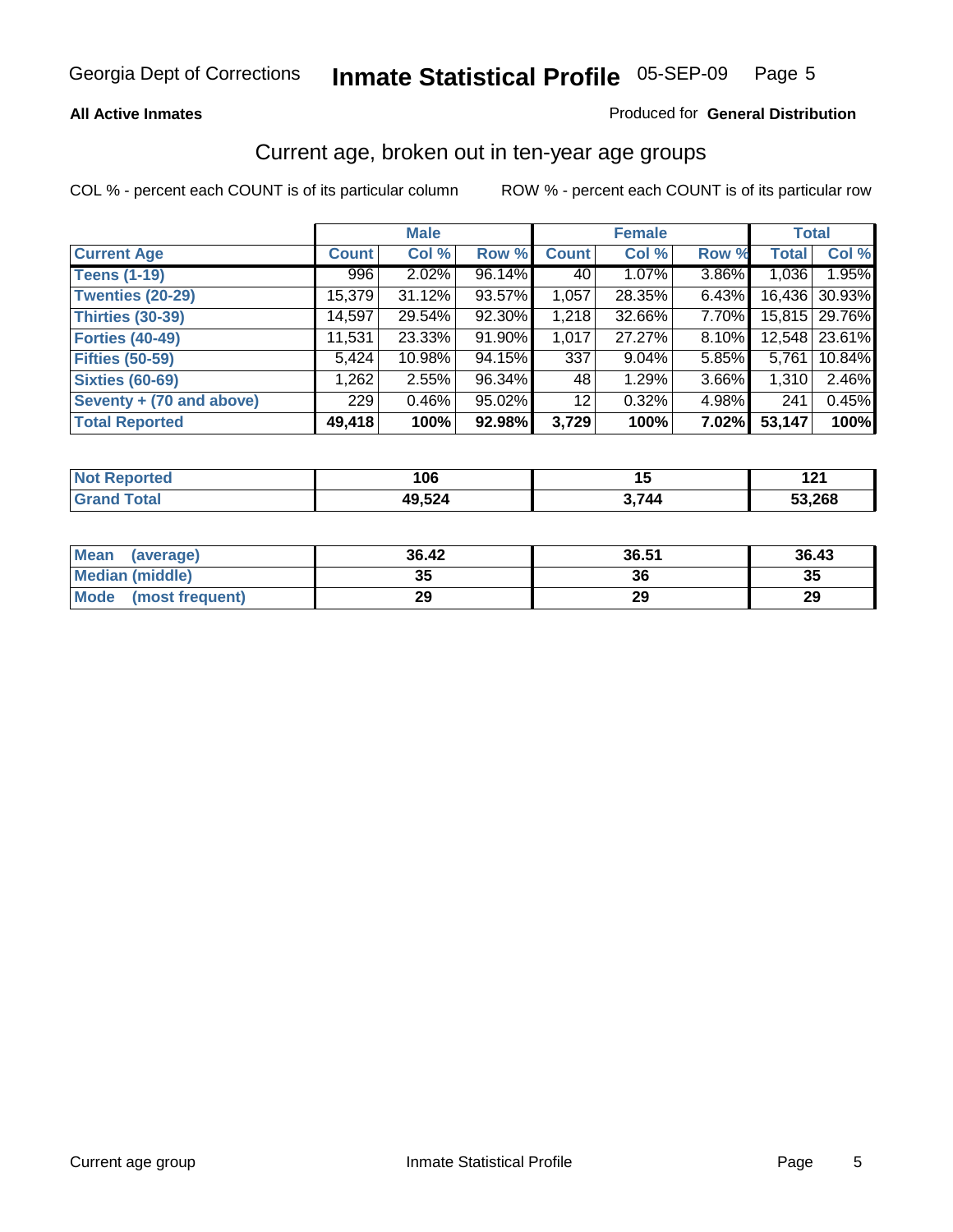**All Active Inmates**

#### Produced for **General Distribution**

### Race group

|                       |              | <b>Male</b> |                    |       | <b>Female</b> |          |        | <b>Total</b> |
|-----------------------|--------------|-------------|--------------------|-------|---------------|----------|--------|--------------|
| <b>Race Group</b>     | <b>Count</b> | Col %       | <b>Row % Count</b> |       | Col %         | Row %    | Total  | Col %        |
| <b>White</b>          | 17,670       | 35.90%      | 90.07%             | 1,947 | 52.18%        | 9.93%    | 19,617 | 37.05%       |
| <b>Black</b>          | 31,422       | 63.84%      | 94.66%             | 1,773 | 47.52%        | $5.34\%$ | 33,195 | 62.69%       |
| <b>Indian</b><br>3    | 65           | .13%        | 95.59%             | 3     | .08%          | 4.41%    | 68     | .13%         |
| <b>Asian</b>          | 60           | $.12\%$     | 88.24%             | 8     | .21%          | 11.76%   | 68     | .13%         |
| <b>Total Reported</b> | 49,217       | 100%        | 92.95%             | 3,731 | 100%          | $7.05\%$ | 52,948 | 100%         |

| 307    | .,    | חרכ<br>JZU |
|--------|-------|------------|
| 10 521 | 3 744 | 53.268     |

|  | $Mc$ | Black | White<br>$ -$ | 21904<br>DIACK |
|--|------|-------|---------------|----------------|
|--|------|-------|---------------|----------------|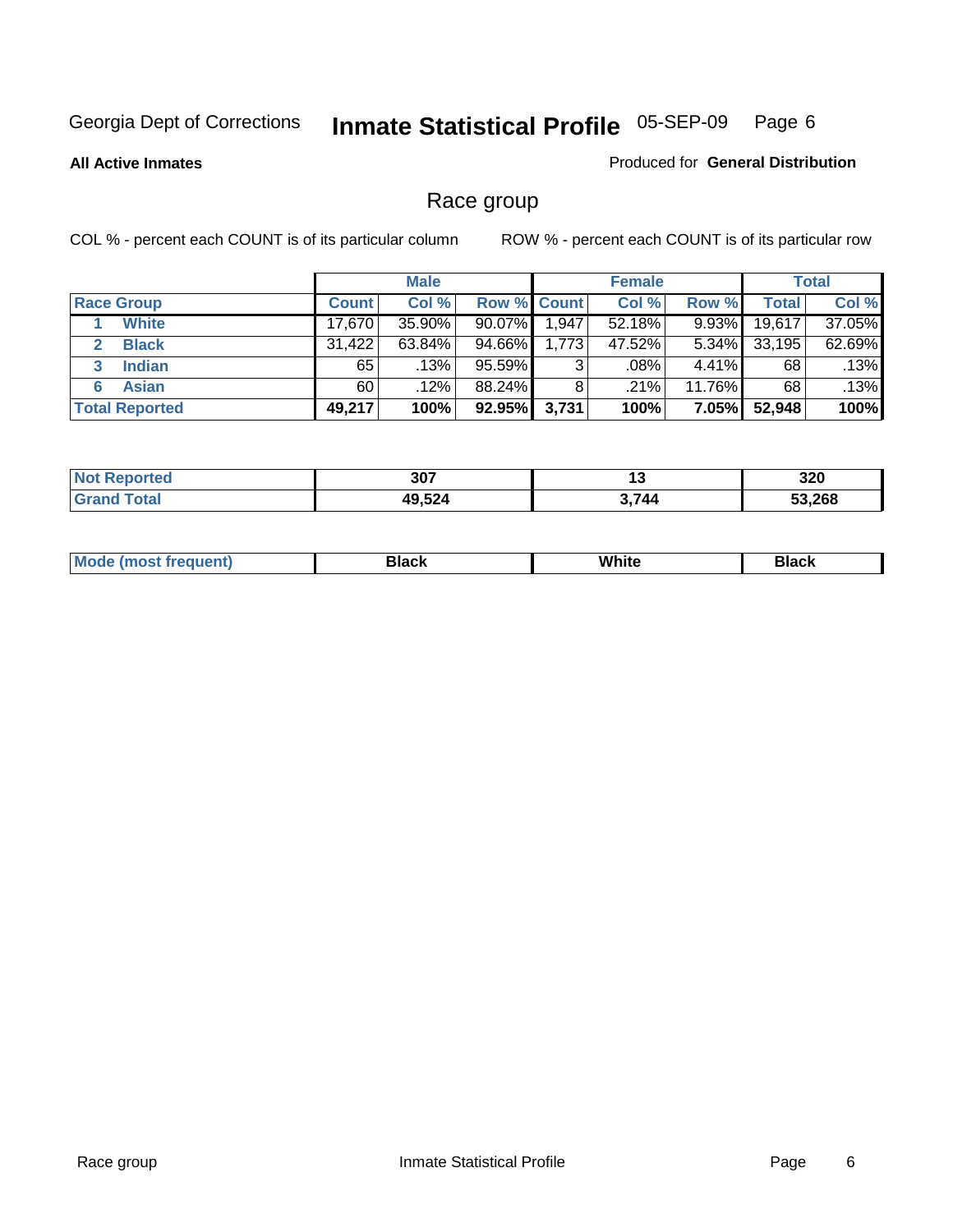**All Active Inmates**

Produced for **General Distribution**

#### Hispanic Origin

COL % - percent each COUNT is of its particular column ROW % - percent each COUNT is of its particular row

|                        |              | <b>Male</b> |                    |     | <b>Female</b> |          |        | <b>Total</b> |
|------------------------|--------------|-------------|--------------------|-----|---------------|----------|--------|--------------|
| <b>Hispanic Origin</b> | <b>Count</b> | Col %       | <b>Row % Count</b> |     | Col %         | Row %    | Total  | Col %        |
| <b>Non Hispanic</b>    | 46,966       | 94.83%      | $92.85\%$ 3,614    |     | 96.53%        | 7.15%    | 50,580 | 94.95%       |
| <b>Hispanic</b>        | 2.558        | $5.17\%$    | 95.16%             | 130 | 3.47%         | $4.84\%$ | 2,688  | 5.05%        |
| <b>Total Reported</b>  | 49,524       | 100%        | $92.97\%$ 3,744    |     | 100%          | $7.03\%$ | 53,268 | 100%         |

**An inmate is counted as Hispanic if** 

**(a) he self-reported as Hispanic during the diagnostic process, or** 

**(b) his primary language is Spanish, or** 

**(c) he claimed birth or citizenship in Spain or a Latin American country, or** 

**(d) he had a common Spanish surname such as Lopez or Garcia**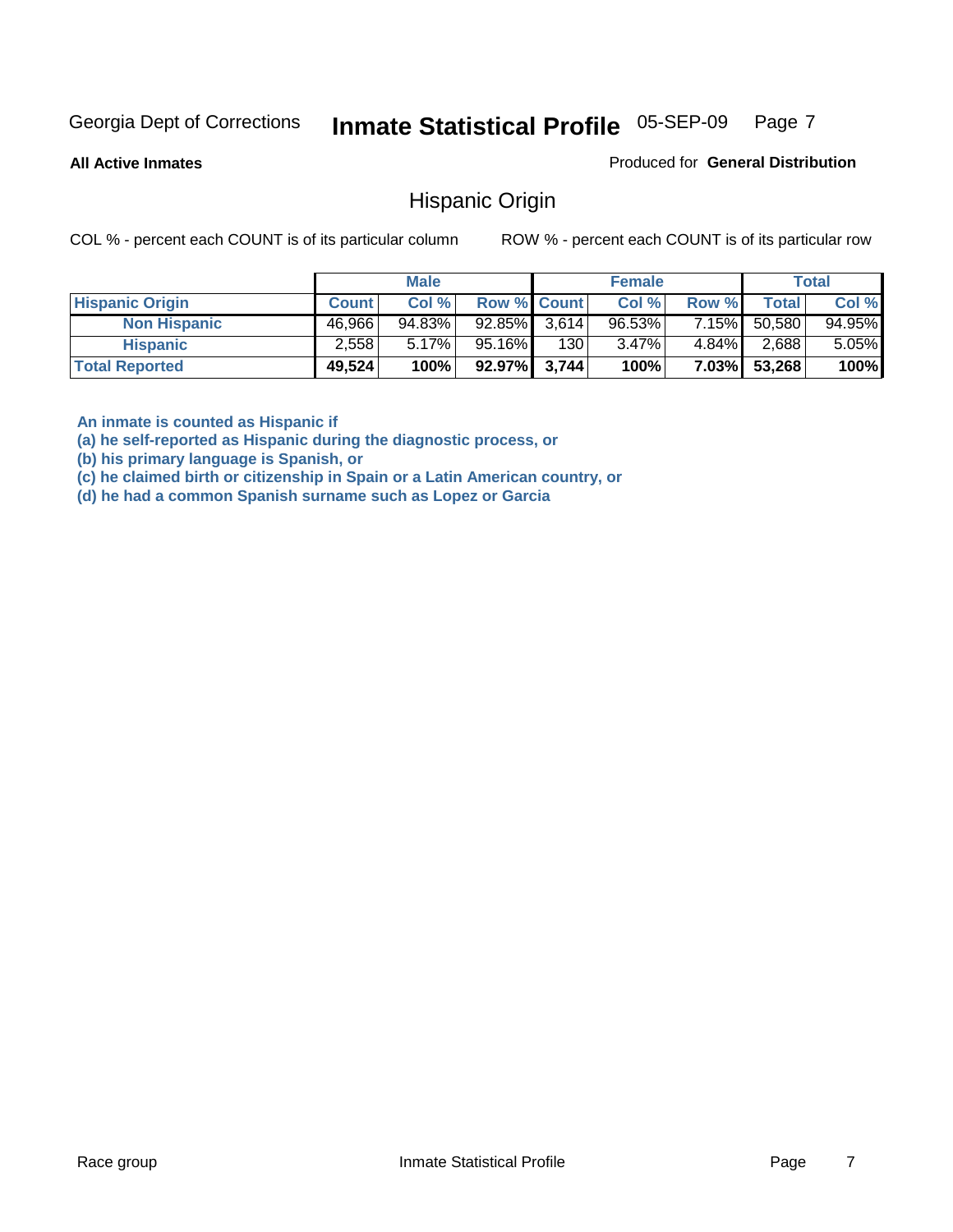**All Active Inmates**

#### Produced for **General Distribution**

### Marital status, self-reported at entry to prison

|                                | <b>Male</b>  |        |        | <b>Female</b> |        |        | <b>Total</b> |        |
|--------------------------------|--------------|--------|--------|---------------|--------|--------|--------------|--------|
| <b>Marital Status</b>          | <b>Count</b> | Col %  | Row %  | <b>Count</b>  | Col %  | Row %  | <b>Total</b> | Col %  |
| <b>Single</b>                  | 30,299       | 62.70% | 94.34% | 1,819         | 50.32% | 5.66%  | 32,118       | 61.84% |
| <b>Married</b><br>$\mathbf{2}$ | 6,012        | 12.44% | 91.91% | 529           | 14.63% | 8.09%  | 6,541        | 12.59% |
| <b>Separated</b><br>3          | 2,532        | 5.24%  | 86.09% | 409           | 11.31% | 13.91% | 2,941        | 5.66%  |
| <b>Divorced</b><br>4           | 5,816        | 12.04% | 90.39% | 618           | 17.10% | 9.61%  | 6,434        | 12.39% |
| <b>Widowed</b><br>5            | 592          | 1.23%  | 80.43% | 144           | 3.98%  | 19.57% | 736          | 1.42%  |
| <b>Common Law</b><br>6.        | 3,071        | 6.36%  | 96.97% | 96            | 2.66%  | 3.03%  | 3,167        | 6.10%  |
| <b>Total Reported</b>          | 48,322       | 100%   | 93.04% | 3,615         | 100%   | 6.96%  | 51,937       | 100%   |

| ,202 | 129        | 0.24   |
|------|------------|--------|
| 521  | . .<br>44' | 53.268 |

|  | Mode (most f<br>freauent) | `ınale |  | `inale |
|--|---------------------------|--------|--|--------|
|--|---------------------------|--------|--|--------|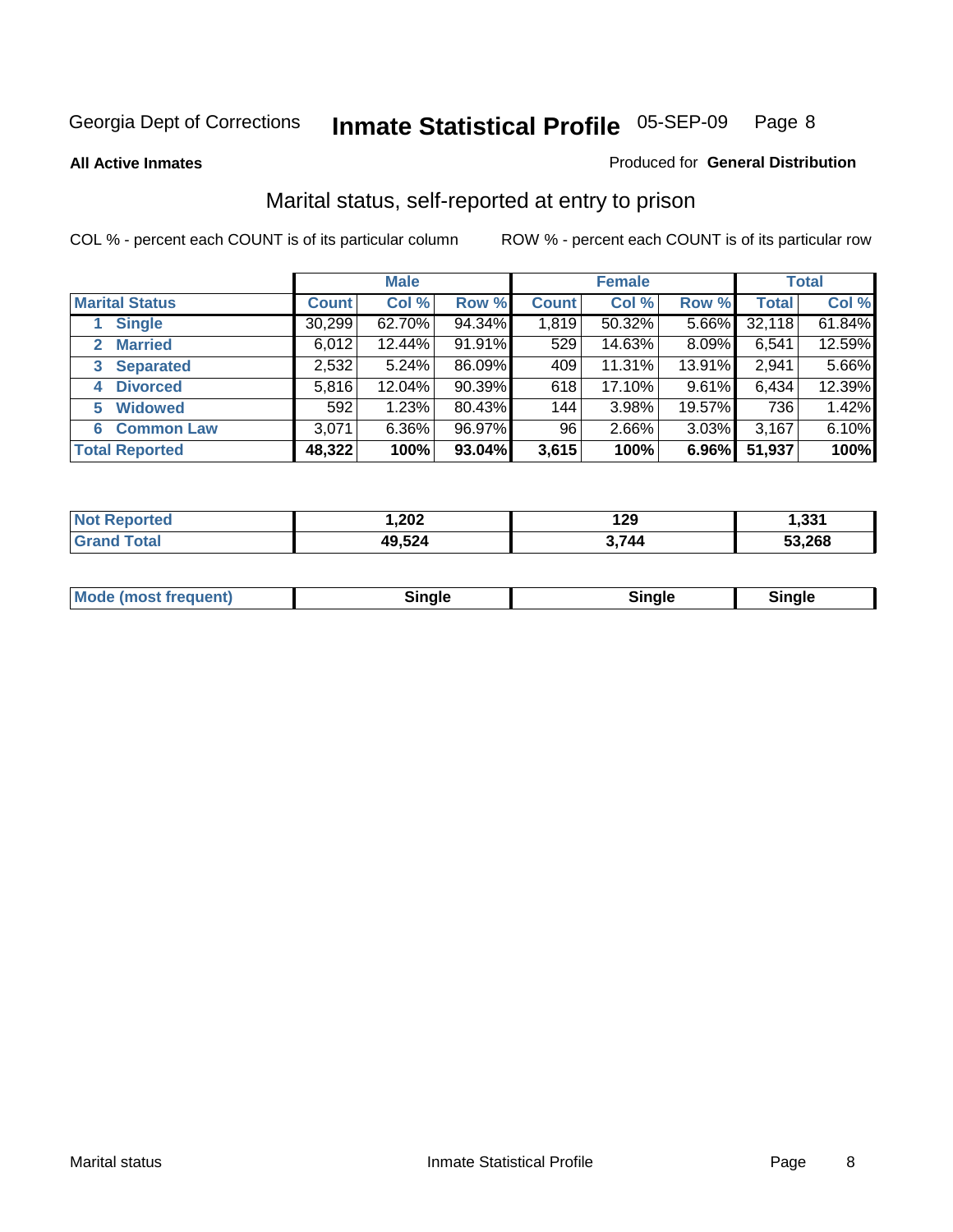#### **All Active Inmates**

#### Produced for **General Distribution**

### Number of children, self reported at entry to prison

|                           | <b>Male</b>  |        |        |              | <b>Female</b> |        | <b>Total</b> |        |
|---------------------------|--------------|--------|--------|--------------|---------------|--------|--------------|--------|
| <b>Number of Children</b> | <b>Count</b> | Col %  | Row %  | <b>Count</b> | Col %         | Row %  | <b>Total</b> | Col %  |
| $\bf{0}$                  | 20,086       | 40.99% | 95.64% | 915          | 24.49%        | 4.36%  | 21,001       | 39.82% |
|                           | 10,950       | 22.34% | 94.17% | 678          | 18.15%        | 5.83%  | 11,628       | 22.05% |
| $\overline{2}$            | 8,203        | 16.74% | 90.36% | 875          | 23.42%        | 9.64%  | 9,078        | 17.21% |
| 3                         | 4,988        | 10.18% | 88.22% | 666          | 17.83%        | 11.78% | 5,654        | 10.72% |
| 4                         | 2,523        | 5.15%  | 88.65% | 323          | 8.65%         | 11.35% | 2,846        | 5.40%  |
| 5                         | 1,153        | 2.35%  | 88.22% | 154          | 4.12%         | 11.78% | 1,307        | 2.48%  |
| $6\phantom{a}$            | 593          | 1.21%  | 88.24% | 79           | 2.11%         | 11.76% | 672          | 1.27%  |
| 7                         | 265          | 0.54%  | 92.01% | 23           | 0.62%         | 7.99%  | 288          | 0.55%  |
| 8                         | 109          | 0.22%  | 91.60% | 10           | 0.27%         | 8.40%  | 119          | 0.23%  |
| 9                         | 57           | 0.12%  | 89.06% | 7            | 0.19%         | 10.94% | 64           | 0.12%  |
| 10                        | 29           | 0.06%  | 87.88% | 4            | 0.11%         | 12.12% | 33           | 0.06%  |
| Over 10                   | 50           | 0.10%  | 96.15% | 2            | 0.05%         | 3.85%  | 52           | 0.10%  |
| <b>Total Reported</b>     | 49,006       | 100%   | 92.92% | 3,736        | 100%          | 7.08%  | 52,742       | 100.0% |

| CAC <sup>-</sup><br>v I v |     | cn 1<br>JZ4 |
|---------------------------|-----|-------------|
| 10E00<br>⋯∽∸<br>__        | 744 | 53,266      |

| Mean<br>(average)              | .35 | 1.96 | 39. ا |
|--------------------------------|-----|------|-------|
| <b>Median (middle)</b>         |     |      |       |
| <b>Mode</b><br>(most frequent) |     |      |       |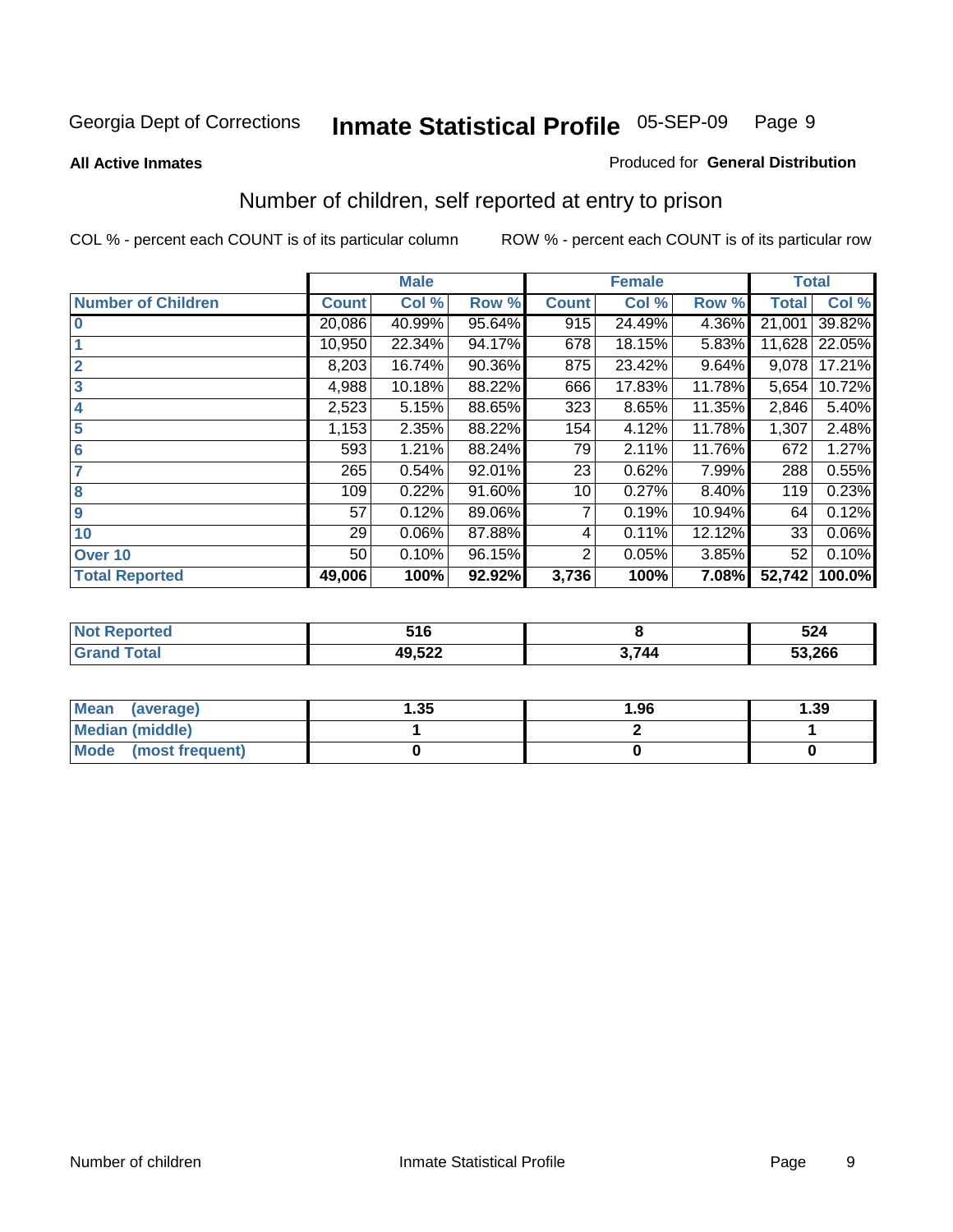#### **All Active Inmates**

#### Produced for **General Distribution**

### Religious affiliation, self-reported at entry to prison

|                  |                              |                | <b>Male</b> |         | <b>Female</b>   |        |        | <b>Total</b>    |        |  |
|------------------|------------------------------|----------------|-------------|---------|-----------------|--------|--------|-----------------|--------|--|
|                  | <b>Religious Affiliation</b> | <b>Count</b>   | Col %       | Row %   | <b>Count</b>    | Col %  | Row %  | <b>Total</b>    | Col %  |  |
| 1                | <b>Islam</b>                 | 1,450          | 3.39%       | 98.11%  | $\overline{28}$ | .79%   | 1.89%  | 1,478           | 3.19%  |  |
| $\overline{2}$   | <b>Catholic</b>              | 2,291          | 5.36%       | 93.28%  | 165             | 4.68%  | 6.72%  | 2,456           | 5.31%  |  |
| 3                | <b>Baptist</b>               | 19,838         | 46.41%      | 91.08%  | 1,944           | 55.09% | 8.92%  | 21,782          | 47.07% |  |
| 4                | <b>Methodist</b>             | 829            | 1.94%       | 87.17%  | 122             | 3.46%  | 12.83% | 951             | 2.06%  |  |
| 5                | <b>EpiscopIn</b>             | 69             | .16%        | 94.52%  | 4               | .11%   | 5.48%  | 73              | .16%   |  |
| 6                | <b>Presbytrn</b>             | 102            | .24%        | 93.58%  | 7               | .20%   | 6.42%  | 109             | .24%   |  |
| 7                | <b>Chc Of God</b>            | 506            | 1.18%       | 90.52%  | 53              | 1.50%  | 9.48%  | 559             | 1.21%  |  |
| 8                | <b>Holiness</b>              | 1,474          | 3.45%       | 75.90%  | 468             | 13.26% | 24.10% | 1,942           | 4.20%  |  |
| $\boldsymbol{9}$ | <b>Jewish</b>                | 55             | .13%        | 100.00% |                 |        |        | 55              | .12%   |  |
| 10               | <b>Anglican</b>              | 11             | .03%        | 91.67%  |                 | .03%   | 8.33%  | $\overline{12}$ | .03%   |  |
| 11               | <b>Grk Orthdx</b>            | 4              | .01%        | 57.14%  | 3               | .09%   | 42.86% | 7               | .02%   |  |
| 12               | <b>Hindu</b>                 | 13             | .03%        | 100.00% |                 |        |        | 13              | .03%   |  |
| 13               | <b>Buddhist</b>              | 52             | .12%        | 92.86%  | 4               | .11%   | 7.14%  | 56              | .12%   |  |
| 14               | <b>Taoist</b>                | $\overline{2}$ | .01%        | 100.00% |                 |        |        | $\overline{2}$  | .01%   |  |
| 15               | <b>Shintoist</b>             | 3              | .01%        | 100.00% |                 |        |        | 3               | .01%   |  |
| 16               | <b>Seven D Ad</b>            | 134            | .31%        | 93.71%  | 9               | .26%   | 6.29%  | 143             | .31%   |  |
| 17               | <b>Jehovah Wt</b>            | 456            | 1.07%       | 93.06%  | 34              | .96%   | 6.94%  | 490             | 1.06%  |  |
| 18               | <b>Latr Day S</b>            | 55             | .13%        | 94.83%  | $\overline{3}$  | .09%   | 5.17%  | 58              | .13%   |  |
| 20               | <b>Other Prot</b>            | 7,281          | 17.03%      | 93.43%  | 512             | 14.51% | 6.57%  | 7,793           | 16.84% |  |
| 96               | <b>None</b>                  | 8,122          | 19.00%      | 97.93%  | 172             | 4.87%  | 2.07%  | 8,294           | 17.92% |  |
|                  | <b>Total Reported</b>        | 42,747         | 100%        | 92.37%  | 3,529           | 100%   | 7.63%  | 46,276          | 100%   |  |

| тес | ---    | <b>OAL</b><br>2 I J<br>____ | 6,992  |  |
|-----|--------|-----------------------------|--------|--|
|     | 49,524 | .744                        | 53,268 |  |

|  | <b>Mode</b><br>reduent)<br>ns | ำotist | 3aptist | Baptıst |
|--|-------------------------------|--------|---------|---------|
|--|-------------------------------|--------|---------|---------|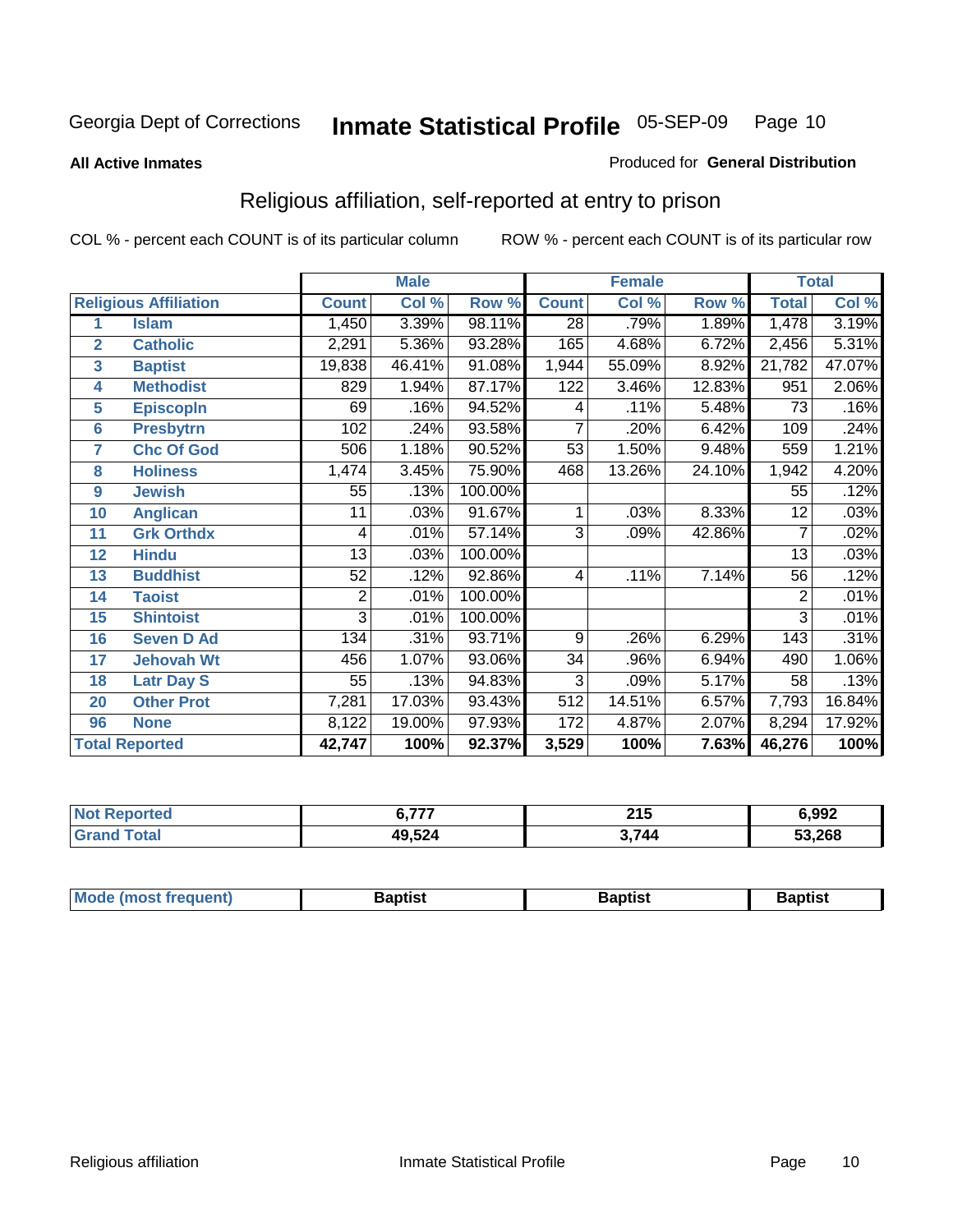#### **All Active Inmates**

#### Produced for **General Distribution**

### Home county, self-reported at entry to prison

|                 |                      |                  | <b>Male</b> |         |                 | <b>Female</b> |        | <b>Total</b>     |       |
|-----------------|----------------------|------------------|-------------|---------|-----------------|---------------|--------|------------------|-------|
|                 | <b>Home County</b>   | <b>Count</b>     | Col %       | Row %   | <b>Count</b>    | Col %         | Row %  | <b>Total</b>     | Col % |
| 1               | <b>Appling</b>       | 105              | .22%        | 94.59%  | 6               | .17%          | 5.41%  | 111              | .22%  |
| $\overline{2}$  | <b>Atkinson</b>      | $\overline{45}$  | .09%        | 100.00% |                 |               |        | $\overline{45}$  | .09%  |
| 3               | <b>Bacon</b>         | $\overline{59}$  | .12%        | 98.33%  | 1               | .03%          | 1.67%  | 60               | .12%  |
| 4               | <b>Baker</b>         | $\overline{18}$  | .04%        | 94.74%  | $\mathbf{1}$    | .03%          | 5.26%  | 19               | .04%  |
| 5               | <b>Baldwin</b>       | 282              | .59%        | 95.59%  | $\overline{13}$ | .36%          | 4.41%  | 295              | .58%  |
| $6\phantom{a}$  | <b>Banks</b>         | $\overline{45}$  | .09%        | 91.84%  | 4               | .11%          | 8.16%  | 49               | .10%  |
| $\overline{7}$  | <b>Barrow</b>        | 260              | .55%        | 90.91%  | $\overline{26}$ | .72%          | 9.09%  | 286              | .56%  |
| 8               | <b>Bartow</b>        | $\overline{525}$ | 1.10%       | 89.29%  | 63              | 1.75%         | 10.71% | 588              | 1.15% |
| 9               | <b>Ben Hill</b>      | $\overline{219}$ | .46%        | 94.40%  | $\overline{13}$ | .36%          | 5.60%  | 232              | .45%  |
| 10              | <b>Berrien</b>       | $\overline{86}$  | .18%        | 95.56%  | 4               | .11%          | 4.44%  | $\overline{90}$  | .18%  |
| 11              | <b>Bibb</b>          | 1,186            | 2.50%       | 94.50%  | 69              | 1.92%         | 5.50%  | 1,255            | 2.45% |
| 12              | <b>Bleckley</b>      | $\overline{76}$  | .16%        | 89.41%  | $\overline{9}$  | .25%          | 10.59% | $\overline{85}$  | .17%  |
| $\overline{13}$ | <b>Brantley</b>      | $\overline{53}$  | .11%        | 94.64%  | $\overline{3}$  | .08%          | 5.36%  | 56               | .11%  |
| $\overline{14}$ | <b>Brooks</b>        | $\overline{65}$  | .14%        | 94.20%  | $\overline{4}$  | .11%          | 5.80%  | $\overline{69}$  | .13%  |
| 15              | <b>Bryan</b>         | $\overline{92}$  | .19%        | 96.84%  | $\overline{3}$  | .08%          | 3.16%  | $\overline{95}$  | .19%  |
| 16              | <b>Bulloch</b>       | 351              | .74%        | 92.61%  | $\overline{28}$ | .78%          | 7.39%  | $\overline{379}$ | .74%  |
| $\overline{17}$ | <b>Burke</b>         | 198              | .42%        | 96.59%  | $\overline{7}$  | .19%          | 3.41%  | $\overline{205}$ | .40%  |
| 18              | <b>Butts</b>         | 150              | .32%        | 92.59%  | $\overline{12}$ | .33%          | 7.41%  | 162              | .32%  |
| 19              | <b>Calhoun</b>       | $\overline{35}$  | .07%        | 97.22%  | $\mathbf{1}$    | .03%          | 2.78%  | $\overline{36}$  | .07%  |
| 20              | <b>Camden</b>        | $\overline{117}$ | .25%        | 92.86%  | $\overline{9}$  | .25%          | 7.14%  | 126              | .25%  |
| 21              | <b>Candler</b>       | $\overline{92}$  | .19%        | 90.20%  | $\overline{10}$ | .28%          | 9.80%  | 102              | .20%  |
| $\overline{22}$ | <b>Carroll</b>       | $\overline{550}$ | 1.16%       | 90.46%  | $\overline{58}$ | 1.61%         | 9.54%  | 608              | 1.19% |
| 23              | <b>Catoosa</b>       | 240              | .51%        | 89.89%  | $\overline{27}$ | .75%          | 10.11% | $\overline{267}$ | .52%  |
| 24              | <b>Charlton</b>      | $\overline{42}$  | .09%        | 97.67%  | $\mathbf{1}$    | .03%          | 2.33%  | $\overline{43}$  | .08%  |
| 25              | <b>Chatham</b>       | 2,291            | 4.82%       | 95.82%  | 100             | 2.78%         | 4.18%  | 2,391            | 4.68% |
| 26              | <b>Chattahoochee</b> | $\overline{24}$  | .05%        | 88.89%  | 3               | .08%          | 11.11% | $\overline{27}$  | .05%  |
| 27              | <b>Chattooga</b>     | $\overline{219}$ | .46%        | 91.63%  | $\overline{20}$ | .56%          | 8.37%  | 239              | .47%  |
| 28              | <b>Cherokee</b>      | 350              | .74%        | 88.61%  | $\overline{45}$ | 1.25%         | 11.39% | 395              | .77%  |
| 29              | <b>Clarke</b>        | $\overline{428}$ | .90%        | 92.84%  | $\overline{33}$ | .92%          | 7.16%  | 461              | .90%  |
| 30              | <b>Clay</b>          | $\overline{22}$  | .05%        | 91.67%  | $\overline{2}$  | .06%          | 8.33%  | $\overline{24}$  | .05%  |
| $\overline{31}$ | <b>Clayton</b>       | 1,387            | 2.92%       | 93.21%  | 101             | 2.81%         | 6.79%  | 1,488            | 2.91% |
| 32              | <b>Clinch</b>        | 47               | .10%        | 92.16%  | 4               | .11%          | 7.84%  | 51               | .10%  |
| 33              | <b>Cobb</b>          | 2,217            | 4.67%       | 91.88%  | 196             | 5.45%         | 8.12%  | 2,413            | 4.72% |
| 34              | <b>Coffee</b>        | $\overline{220}$ | .46%        | 91.29%  | $\overline{21}$ | .58%          | 8.71%  | $\overline{241}$ | .47%  |
| 35              | <b>Colquitt</b>      | $\overline{280}$ | .59%        | 94.28%  | $\overline{17}$ | .47%          | 5.72%  | $\overline{297}$ | .58%  |
| 36              | <b>Columbia</b>      | 171              | .36%        | 91.44%  | 16              | .44%          | 8.56%  | 187              | .37%  |
| 37              | <b>Cook</b>          | 102              | .21%        | 92.73%  | $\overline{8}$  | .22%          | 7.27%  | 110              | .22%  |
| 38              | <b>Coweta</b>        | 421              | .89%        | 91.72%  | $\overline{38}$ | 1.06%         | 8.28%  | 459              | .90%  |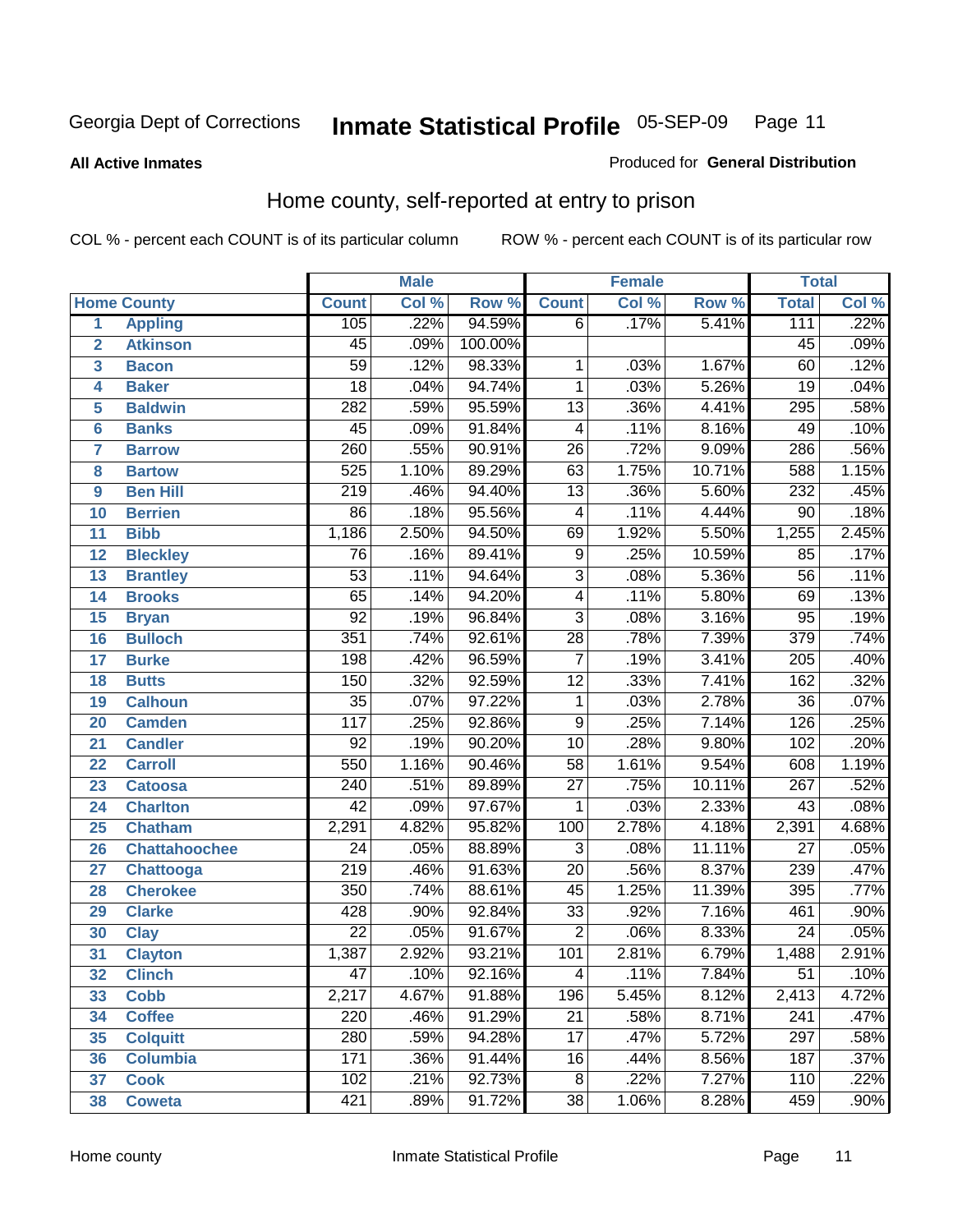**All Active Inmates**

#### Produced for **General Distribution**

### Home county, self-reported at entry to prison

|                 |                    |                  | <b>Male</b> |                  |                  | <b>Female</b> |        | <b>Total</b>     |                            |
|-----------------|--------------------|------------------|-------------|------------------|------------------|---------------|--------|------------------|----------------------------|
|                 | <b>Home County</b> | <b>Count</b>     | Col %       | Row <sup>%</sup> | <b>Count</b>     | Col %         | Row %  | <b>Total</b>     | $\overline{\text{Col }^9}$ |
| 39              | <b>Crawford</b>    | $\overline{23}$  | .05%        | 88.46%           | $\overline{3}$   | .08%          | 11.54% | 26               | .05%                       |
| 40              | <b>Crisp</b>       | 229              | .48%        | 93.09%           | $\overline{17}$  | .47%          | 6.91%  | $\overline{246}$ | .48%                       |
| 41              | <b>Dade</b>        | 70               | .15%        | 92.11%           | $\overline{6}$   | .17%          | 7.89%  | $\overline{76}$  | .15%                       |
| 42              | <b>Dawson</b>      | $\overline{96}$  | .20%        | 94.12%           | $\overline{6}$   | .17%          | 5.88%  | 102              | .20%                       |
| 43              | <b>Decatur</b>     | $\overline{291}$ | .61%        | 92.97%           | $\overline{22}$  | .61%          | 7.03%  | $\overline{313}$ | .61%                       |
| 44              | <b>Dekalb</b>      | 2,525            | 5.31%       | 94.43%           | $\overline{149}$ | 4.14%         | 5.57%  | 2,674            | 5.23%                      |
| 45              | <b>Dodge</b>       | 129              | .27%        | 91.49%           | $\overline{12}$  | .33%          | 8.51%  | 141              | .28%                       |
| 46              | <b>Dooly</b>       | $\overline{82}$  | .17%        | 94.25%           | $\overline{5}$   | .14%          | 5.75%  | $\overline{87}$  | .17%                       |
| 47              | <b>Dougherty</b>   | $\overline{914}$ | 1.92%       | 93.46%           | 64               | 1.78%         | 6.54%  | $\overline{978}$ | 1.91%                      |
| 48              | <b>Douglas</b>     | 627              | 1.32%       | 92.34%           | $\overline{52}$  | 1.45%         | 7.66%  | 679              | 1.33%                      |
| 49              | <b>Early</b>       | 67               | .14%        | 94.37%           | 4                | .11%          | 5.63%  | $\overline{71}$  | .14%                       |
| 50              | <b>Echols</b>      | 7                | .01%        | 87.50%           | 1                | .03%          | 12.50% | 8                | .02%                       |
| $\overline{51}$ | <b>Effingham</b>   | 152              | .32%        | 93.83%           | $\overline{10}$  | .28%          | 6.17%  | 162              | .32%                       |
| 52              | <b>Elbert</b>      | 145              | .31%        | 94.77%           | $\overline{8}$   | .22%          | 5.23%  | 153              | .30%                       |
| 53              | <b>Emanuel</b>     | 154              | .32%        | 94.48%           | $\overline{9}$   | .25%          | 5.52%  | 163              | .32%                       |
| 54              | <b>Evans</b>       | $\overline{88}$  | .19%        | 97.78%           | $\overline{2}$   | .06%          | 2.22%  | 90               | .18%                       |
| 55              | <b>Fannin</b>      | $\overline{92}$  | .19%        | 92.93%           | $\overline{7}$   | .19%          | 7.07%  | 99               | .19%                       |
| 56              | <b>Fayette</b>     | 149              | .31%        | 86.63%           | $\overline{23}$  | .64%          | 13.37% | 172              | .34%                       |
| 57              | <b>Floyd</b>       | $\overline{734}$ | 1.54%       | 89.84%           | 83               | 2.31%         | 10.16% | 817              | 1.60%                      |
| 58              | <b>Forsyth</b>     | 174              | .37%        | 83.25%           | $\overline{35}$  | .97%          | 16.75% | $\overline{209}$ | .41%                       |
| 59              | <b>Franklin</b>    | 133              | .28%        | 92.36%           | $\overline{11}$  | .31%          | 7.64%  | 144              | .28%                       |
| 60              | <b>Fulton</b>      | 5,728            | 12.05%      | 94.80%           | $\overline{314}$ | 8.73%         | 5.20%  | 6,042            | 11.82%                     |
| 61              | Gilmer             | 104              | .22%        | 96.30%           | 4                | .11%          | 3.70%  | 108              | .21%                       |
| 62              | <b>Glascock</b>    | $\overline{10}$  | .02%        | 90.91%           | 1                | .03%          | 9.09%  | $\overline{11}$  | .02%                       |
| 63              | <b>Glynn</b>       | $\overline{344}$ | .72%        | 92.47%           | $\overline{28}$  | .78%          | 7.53%  | $\overline{372}$ | .73%                       |
| 64              | <b>Gordon</b>      | 270              | .57%        | 90.91%           | $\overline{27}$  | .75%          | 9.09%  | 297              | .58%                       |
| 65              | <b>Grady</b>       | 193              | .41%        | 95.07%           | $\overline{10}$  | .28%          | 4.93%  | $\overline{203}$ | .40%                       |
| 66              | <b>Greene</b>      | 104              | .22%        | 93.69%           | $\overline{7}$   | .19%          | 6.31%  | 111              | .22%                       |
| 67              | <b>Gwinnett</b>    | 1,714            | 3.61%       | 93.30%           | $\overline{123}$ | 3.42%         | 6.70%  | 1,837            | 3.59%                      |
| 68              | <b>Habersham</b>   | 112              | .24%        | 94.92%           | 6                | .17%          | 5.08%  | 118              | .23%                       |
| 69              | <b>Hall</b>        | 675              | 1.42%       | 91.96%           | $\overline{59}$  | 1.64%         | 8.04%  | 734              | 1.44%                      |
| 70              | <b>Hancock</b>     | 54               | .11%        | 96.43%           | 2                | .06%          | 3.57%  | 56               | .11%                       |
| 71              | <b>Haralson</b>    | $\overline{118}$ | .25%        | 92.19%           | $\overline{10}$  | .28%          | 7.81%  | 128              | .25%                       |
| 72              | <b>Harris</b>      | 89               | .19%        | 93.68%           | 6                | .17%          | 6.32%  | $\overline{95}$  | .19%                       |
| 73              | <b>Hart</b>        | 101              | .21%        | 92.66%           | $\overline{8}$   | .22%          | 7.34%  | 109              | .21%                       |
| 74              | <b>Heard</b>       | 54               | .11%        | 88.52%           | $\overline{7}$   | .19%          | 11.48% | 61               | .12%                       |
| 75              | <b>Henry</b>       | 483              | 1.02%       | 90.96%           | 48               | 1.33%         | 9.04%  | 531              | 1.04%                      |
| 76              | <b>Houston</b>     | 539              | 1.13%       | 92.61%           | $\overline{43}$  | 1.20%         | 7.39%  | 582              | 1.14%                      |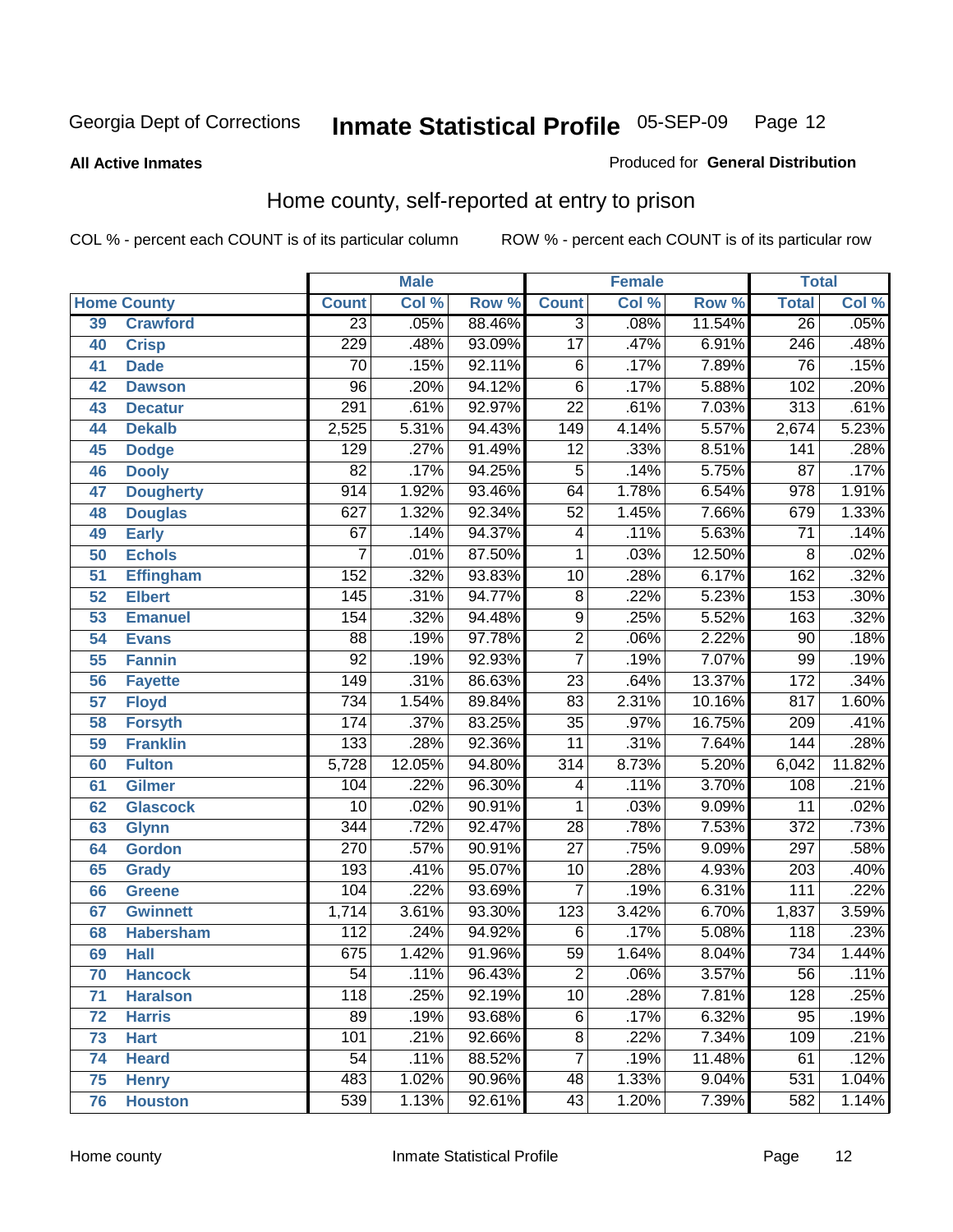#### **All Active Inmates**

#### Produced for **General Distribution**

### Home county, self-reported at entry to prison

|                 |                    |                  | <b>Male</b> |        |                           | <b>Female</b> |        | <b>Total</b>     |       |
|-----------------|--------------------|------------------|-------------|--------|---------------------------|---------------|--------|------------------|-------|
|                 | <b>Home County</b> | <b>Count</b>     | Col %       | Row %  | <b>Count</b>              | Col %         | Row %  | <b>Total</b>     | Col % |
| $\overline{77}$ | <b>Irwin</b>       | $\overline{70}$  | .15%        | 95.89% | 3                         | .08%          | 4.11%  | $\overline{73}$  | .14%  |
| 78              | <b>Jackson</b>     | 198              | .42%        | 92.52% | $\overline{16}$           | .44%          | 7.48%  | $\overline{214}$ | .42%  |
| 79              | <b>Jasper</b>      | 64               | .13%        | 96.97% | $\overline{2}$            | .06%          | 3.03%  | 66               | .13%  |
| 80              | <b>Jeff Davis</b>  | $\overline{77}$  | .16%        | 96.25% | $\overline{3}$            | .08%          | 3.75%  | $\overline{80}$  | .16%  |
| 81              | <b>Jefferson</b>   | 118              | .25%        | 95.93% | $\overline{5}$            | .14%          | 4.07%  | $\overline{123}$ | .24%  |
| 82              | <b>Jenkins</b>     | $\overline{77}$  | .16%        | 93.90% | $\overline{5}$            | .14%          | 6.10%  | $\overline{82}$  | .16%  |
| 83              | <b>Johnson</b>     | $\overline{46}$  | .10%        | 95.83% | $\overline{2}$            | .06%          | 4.17%  | $\overline{48}$  | .09%  |
| 84              | <b>Jones</b>       | 61               | .13%        | 93.85% | $\overline{4}$            | .11%          | 6.15%  | 65               | .13%  |
| 85              | <b>Lamar</b>       | 65               | .14%        | 95.59% | $\overline{3}$            | .08%          | 4.41%  | 68               | .13%  |
| 86              | <b>Lanier</b>      | $\overline{32}$  | .07%        | 94.12% | $\overline{2}$            | .06%          | 5.88%  | $\overline{34}$  | .07%  |
| 87              | <b>Laurens</b>     | $\overline{307}$ | .65%        | 92.75% | $\overline{24}$           | .67%          | 7.25%  | 331              | .65%  |
| 88              | Lee                | 64               | .13%        | 92.75% | $\overline{5}$            | .14%          | 7.25%  | 69               | .13%  |
| 89              | <b>Liberty</b>     | $\overline{275}$ | .58%        | 93.86% | $\overline{18}$           | .50%          | 6.14%  | 293              | .57%  |
| 90              | <b>Lincoln</b>     | $\overline{37}$  | .08%        | 97.37% | $\mathbf{1}$              | .03%          | 2.63%  | $\overline{38}$  | .07%  |
| 91              | Long               | $\overline{41}$  | .09%        | 89.13% | $\overline{5}$            | .14%          | 10.87% | 46               | .09%  |
| 92              | <b>Lowndes</b>     | 468              | .98%        | 93.23% | $\overline{34}$           | .94%          | 6.77%  | 502              | .98%  |
| 93              | <b>Lumpkin</b>     | $\overline{88}$  | .19%        | 89.80% | $\overline{10}$           | .28%          | 10.20% | 98               | .19%  |
| 94              | <b>Macon</b>       | $\overline{81}$  | .17%        | 94.19% | $\overline{5}$            | .14%          | 5.81%  | $\overline{86}$  | .17%  |
| 95              | <b>Madison</b>     | $\overline{94}$  | .20%        | 90.38% | $\overline{10}$           | .28%          | 9.62%  | 104              | .20%  |
| 96              | <b>Marion</b>      | $\overline{41}$  | .09%        | 93.18% | $\overline{3}$            | .08%          | 6.82%  | 44               | .09%  |
| 97              | <b>Mcduffie</b>    | 158              | .33%        | 95.76% | $\overline{7}$            | .19%          | 4.24%  | 165              | .32%  |
| 98              | <b>Mcintosh</b>    | $\overline{63}$  | .13%        | 94.03% | $\overline{4}$            | .11%          | 5.97%  | 67               | .13%  |
| 99              | <b>Meriwether</b>  | 186              | .39%        | 90.73% | $\overline{19}$           | .53%          | 9.27%  | $\overline{205}$ | .40%  |
| 100             | <b>Miller</b>      | $\overline{36}$  | .08%        | 83.72% | $\overline{7}$            | .19%          | 16.28% | 43               | .08%  |
| 101             | <b>Mitchell</b>    | 175              | .37%        | 92.59% | $\overline{14}$           | .39%          | 7.41%  | 189              | .37%  |
| 102             | <b>Monroe</b>      | $\overline{96}$  | .20%        | 92.31% | $\overline{8}$            | .22%          | 7.69%  | 104              | .20%  |
| 103             | <b>Montgomery</b>  | $\overline{47}$  | .10%        | 92.16% | $\overline{4}$            | .11%          | 7.84%  | 51               | .10%  |
| 104             | <b>Morgan</b>      | $\overline{92}$  | .19%        | 92.00% | $\overline{8}$            | .22%          | 8.00%  | 100              | .20%  |
| 105             | <b>Murray</b>      | $\overline{177}$ | .37%        | 86.76% | $\overline{27}$           | .75%          | 13.24% | $\overline{204}$ | .40%  |
| 106             | <b>Muscogee</b>    | 1,587            | 3.34%       | 93.35% | $\overline{113}$          | 3.14%         | 6.65%  | 1,700            | 3.33% |
| 107             | <b>Newton</b>      | 562              | 1.18%       | 90.06% | 62                        | 1.72%         | 9.94%  | 624              | 1.22% |
| 108             | <b>Oconee</b>      | $\overline{41}$  | .09%        | 91.11% | $\overline{\mathcal{A}}$  | .11%          | 8.89%  | $\overline{45}$  | .09%  |
| 109             | <b>Oglethorpe</b>  | $\overline{46}$  | .10%        | 93.88% | $\overline{\overline{3}}$ | .08%          | 6.12%  | 49               | .10%  |
| 110             | <b>Paulding</b>    | $\overline{248}$ | .52%        | 88.26% | $\overline{33}$           | .92%          | 11.74% | 281              | .55%  |
| 111             | <b>Peach</b>       | 117              | .25%        | 95.90% | $\overline{5}$            | .14%          | 4.10%  | 122              | .24%  |
| 112             | <b>Pickens</b>     | 96               | .20%        | 88.89% | $\overline{12}$           | .33%          | 11.11% | 108              | .21%  |
| 113             | <b>Pierce</b>      | 65               | .14%        | 94.20% | 4                         | .11%          | 5.80%  | 69               | .13%  |
| 114             | <b>Pike</b>        | 60               | .13%        | 89.55% | $\overline{7}$            | .19%          | 10.45% | 67               | .13%  |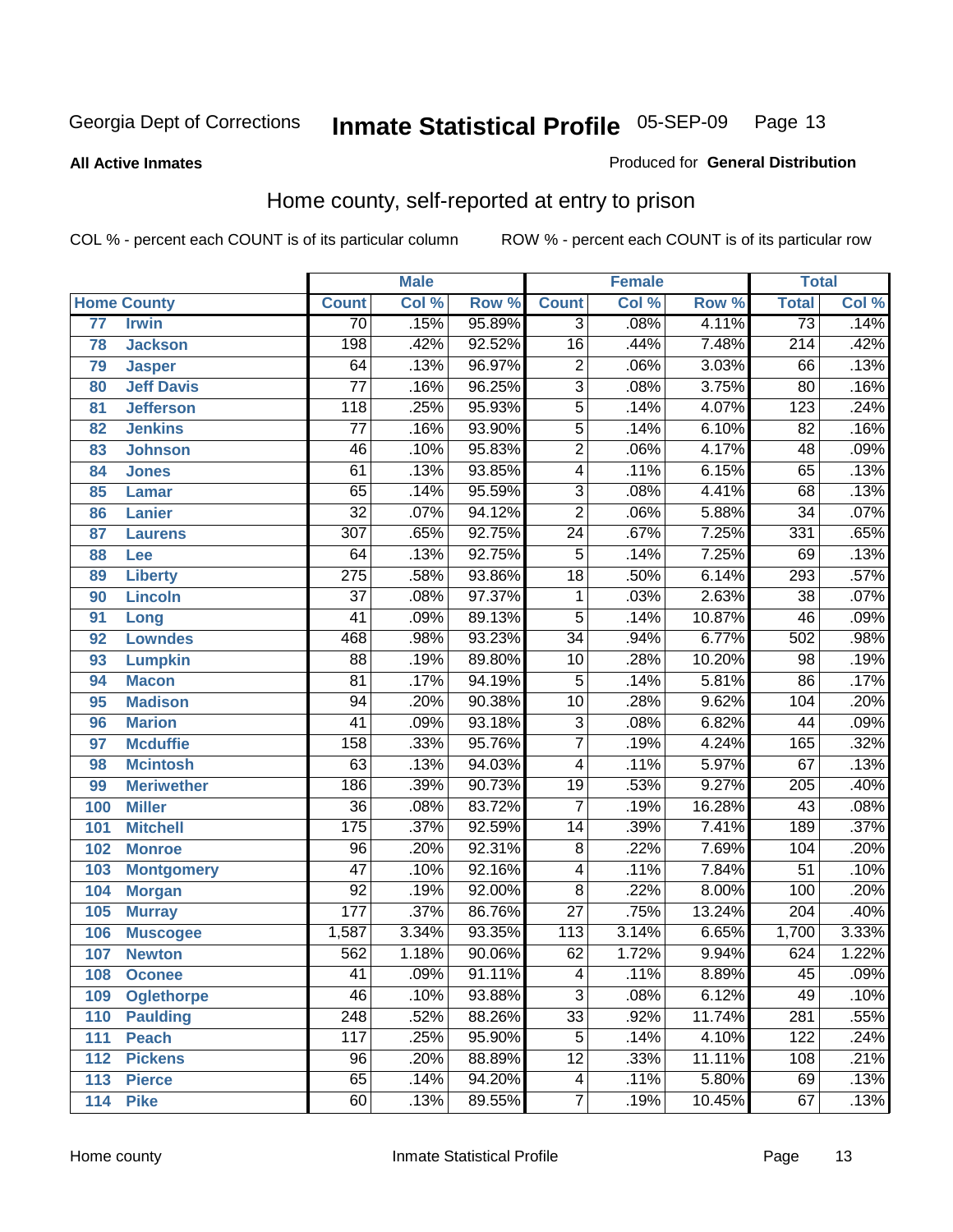#### **All Active Inmates**

#### Produced for **General Distribution**

### Home county, self-reported at entry to prison

|     |                    |                  | <b>Male</b> |         |                 | <b>Female</b> |        | <b>Total</b>     |       |
|-----|--------------------|------------------|-------------|---------|-----------------|---------------|--------|------------------|-------|
|     | <b>Home County</b> | <b>Count</b>     | Col %       | Row %   | <b>Count</b>    | Col %         | Row %  | <b>Total</b>     | Col % |
| 115 | <b>Polk</b>        | 205              | .43%        | 90.31%  | $\overline{22}$ | .61%          | 9.69%  | 227              | .44%  |
| 116 | <b>Pulaski</b>     | $\overline{80}$  | .17%        | 86.02%  | $\overline{13}$ | .36%          | 13.98% | $\overline{93}$  | .18%  |
| 117 | <b>Putnam</b>      | $\overline{128}$ | .27%        | 94.81%  | 7               | .19%          | 5.19%  | $\overline{135}$ | .26%  |
| 118 | Quitman            | $\overline{14}$  | .03%        | 93.33%  | $\mathbf{1}$    | .03%          | 6.67%  | $\overline{15}$  | .03%  |
| 119 | <b>Rabun</b>       | $\overline{51}$  | .11%        | 86.44%  | $\overline{8}$  | .22%          | 13.56% | 59               | .12%  |
| 120 | <b>Randolph</b>    | $\overline{47}$  | .10%        | 94.00%  | $\overline{3}$  | .08%          | 6.00%  | $\overline{50}$  | .10%  |
| 121 | <b>Richmond</b>    | 1,689            | 3.55%       | 94.30%  | 102             | 2.83%         | 5.70%  | 1,791            | 3.50% |
| 122 | <b>Rockdale</b>    | 324              | .68%        | 90.76%  | $\overline{33}$ | .92%          | 9.24%  | 357              | .70%  |
| 123 | <b>Schley</b>      | $\overline{23}$  | .05%        | 100.00% |                 |               |        | $\overline{23}$  | .04%  |
| 124 | <b>Screven</b>     | $\overline{97}$  | .20%        | 90.65%  | 10              | .28%          | 9.35%  | 107              | .21%  |
| 125 | <b>Seminole</b>    | $\overline{58}$  | .12%        | 86.57%  | 9               | .25%          | 13.43% | 67               | .13%  |
| 126 | <b>Spalding</b>    | $\overline{510}$ | 1.07%       | 92.22%  | 43              | 1.20%         | 7.78%  | 553              | 1.08% |
| 127 | <b>Stephens</b>    | 153              | .32%        | 88.44%  | $\overline{20}$ | .56%          | 11.56% | 173              | .34%  |
| 128 | <b>Stewart</b>     | $\overline{34}$  | .07%        | 97.14%  | 1               | .03%          | 2.86%  | $\overline{35}$  | .07%  |
| 129 | <b>Sumter</b>      | 230              | .48%        | 96.23%  | $\overline{9}$  | .25%          | 3.77%  | 239              | .47%  |
| 130 | <b>Talbot</b>      | $\overline{70}$  | .15%        | 95.89%  | $\overline{3}$  | .08%          | 4.11%  | $\overline{73}$  | .14%  |
| 131 | <b>Taliaferro</b>  | $\overline{11}$  | .02%        | 100.00% |                 |               |        | $\overline{11}$  | .02%  |
| 132 | <b>Tattnall</b>    | $\overline{147}$ | .31%        | 90.74%  | $\overline{15}$ | .42%          | 9.26%  | 162              | .32%  |
| 133 | <b>Taylor</b>      | $\overline{74}$  | .16%        | 91.36%  | $\overline{7}$  | .19%          | 8.64%  | $\overline{81}$  | .16%  |
| 134 | <b>Telfair</b>     | 113              | .24%        | 90.40%  | $\overline{12}$ | .33%          | 9.60%  | 125              | .24%  |
| 135 | <b>Terrell</b>     | 67               | .14%        | 93.06%  | $\overline{5}$  | .14%          | 6.94%  | 72               | .14%  |
| 136 | <b>Thomas</b>      | $\overline{267}$ | .56%        | 92.39%  | $\overline{22}$ | .61%          | 7.61%  | 289              | .57%  |
| 137 | <b>Tift</b>        | 289              | .61%        | 95.07%  | $\overline{15}$ | .42%          | 4.93%  | 304              | .59%  |
| 138 | <b>Toombs</b>      | 285              | .60%        | 91.64%  | $\overline{26}$ | .72%          | 8.36%  | 311              | .61%  |
| 139 | <b>Towns</b>       | $\overline{31}$  | .07%        | 96.88%  | 1               | .03%          | 3.13%  | 32               | .06%  |
| 140 | <b>Treutlen</b>    | $\overline{74}$  | .16%        | 97.37%  | $\overline{2}$  | .06%          | 2.63%  | 76               | .15%  |
| 141 | <b>Troup</b>       | 566              | 1.19%       | 91.14%  | $\overline{55}$ | 1.53%         | 8.86%  | 621              | 1.21% |
| 142 | <b>Turner</b>      | $\overline{74}$  | .16%        | 98.67%  | $\mathbf{1}$    | .03%          | 1.33%  | 75               | .15%  |
| 143 | <b>Twiggs</b>      | $\overline{53}$  | .11%        | 89.83%  | $\overline{6}$  | .17%          | 10.17% | 59               | .12%  |
| 144 | <b>Union</b>       | 65               | .14%        | 84.42%  | $\overline{12}$ | .33%          | 15.58% | $\overline{77}$  | .15%  |
| 145 | <b>Upson</b>       | $\overline{198}$ | .42%        | 90.83%  | $\overline{20}$ | .56%          | 9.17%  | 218              | .43%  |
| 146 | <b>Walker</b>      | 295              | .62%        | 91.61%  | $\overline{27}$ | .75%          | 8.39%  | $\overline{322}$ | .63%  |
| 147 | <b>Walton</b>      | 336              | .71%        | 93.59%  | $\overline{23}$ | .64%          | 6.41%  | 359              | .70%  |
| 148 | <b>Ware</b>        | 279              | .59%        | 94.26%  | $\overline{17}$ | .47%          | 5.74%  | 296              | .58%  |
| 149 | <b>Warren</b>      | 45               | .09%        | 91.84%  | 4               | .11%          | 8.16%  | 49               | .10%  |
| 150 | <b>Washington</b>  | 136              | .29%        | 92.52%  | 11              | .31%          | 7.48%  | 147              | .29%  |
| 151 | <b>Wayne</b>       | 177              | .37%        | 94.65%  | 10              | .28%          | 5.35%  | 187              | .37%  |
| 152 | <b>Webster</b>     | $\overline{5}$   | .01%        | 83.33%  | 1               | .03%          | 16.67% | 6                | .01%  |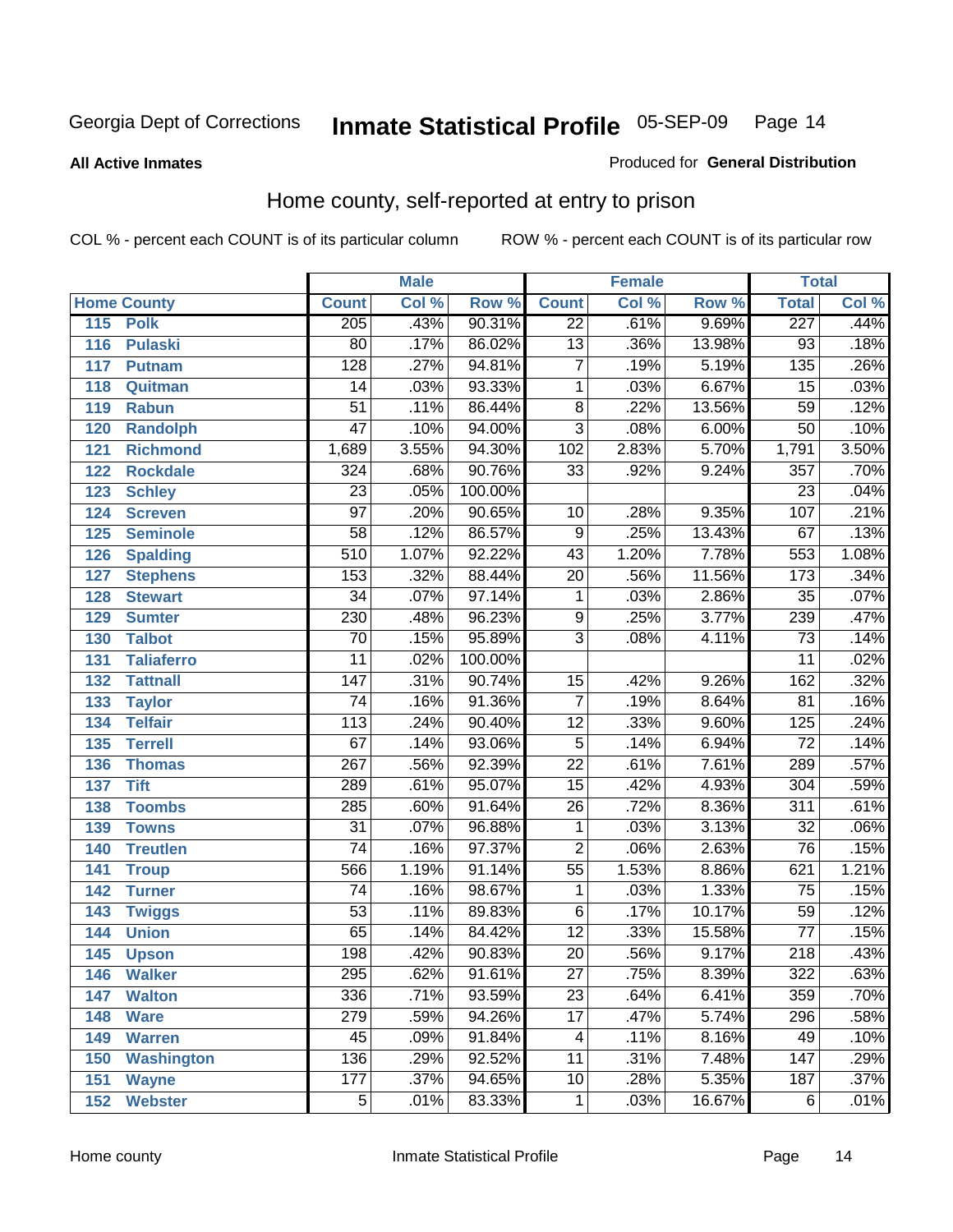**All Active Inmates**

#### Produced for **General Distribution**

### Home county, self-reported at entry to prison

|                    |                      | <b>Male</b>  |       |        |              | <b>Female</b> | <b>Total</b> |              |       |
|--------------------|----------------------|--------------|-------|--------|--------------|---------------|--------------|--------------|-------|
| <b>Home County</b> |                      | <b>Count</b> | Col % | Row %  | <b>Count</b> | Col %         | Row %        | <b>Total</b> | Col % |
| 153                | <b>Wheeler</b>       | 23           | .05%  | 88.46% | 3            | .08%          | 11.54%       | 26           | .05%  |
| 154                | <b>White</b>         | 85           | .18%  | 88.54% | 11           | .31%          | 11.46%       | 96           | .19%  |
| 155                | <b>Whitfield</b>     | 578          | 1.22% | 89.61% | 67           | 1.86%         | 10.39%       | 645          | 1.26% |
| 156                | <b>Wilcox</b>        | 58           | .12%  | 92.06% | 5            | .14%          | 7.94%        | 63           | .12%  |
| 157                | <b>Wilkes</b>        | 59           | .12%  | 93.65% | 4            | $.11\%$       | 6.35%        | 63           | .12%  |
| 158                | <b>Wilkinson</b>     | 67           | .14%  | 89.33% | 8            | .22%          | 10.67%       | 75           | .15%  |
| 159                | <b>Worth</b>         | 102          | .21%  | 94.44% | 6            | $.17\%$       | 5.56%        | 108          | .21%  |
| 160                | <b>Unknown</b>       | 2,453        | 5.16% | 92.15% | 209          | 5.81%         | 7.85%        | 2,662        | 5.21% |
|                    | <b>Total Rported</b> | 47,524       | 100%  | 92.96% | 3,598        | 100%          | 7.04%        | 51,122       | 100%  |

| oorted<br>NO: | 2,000  | 146 | 4,146  |
|---------------|--------|-----|--------|
| . Gr          | 49,524 | フオハ | 53,268 |

| <b>Mode</b> | ---<br>.tor | <b>ulton</b> | . |
|-------------|-------------|--------------|---|
|             |             |              |   |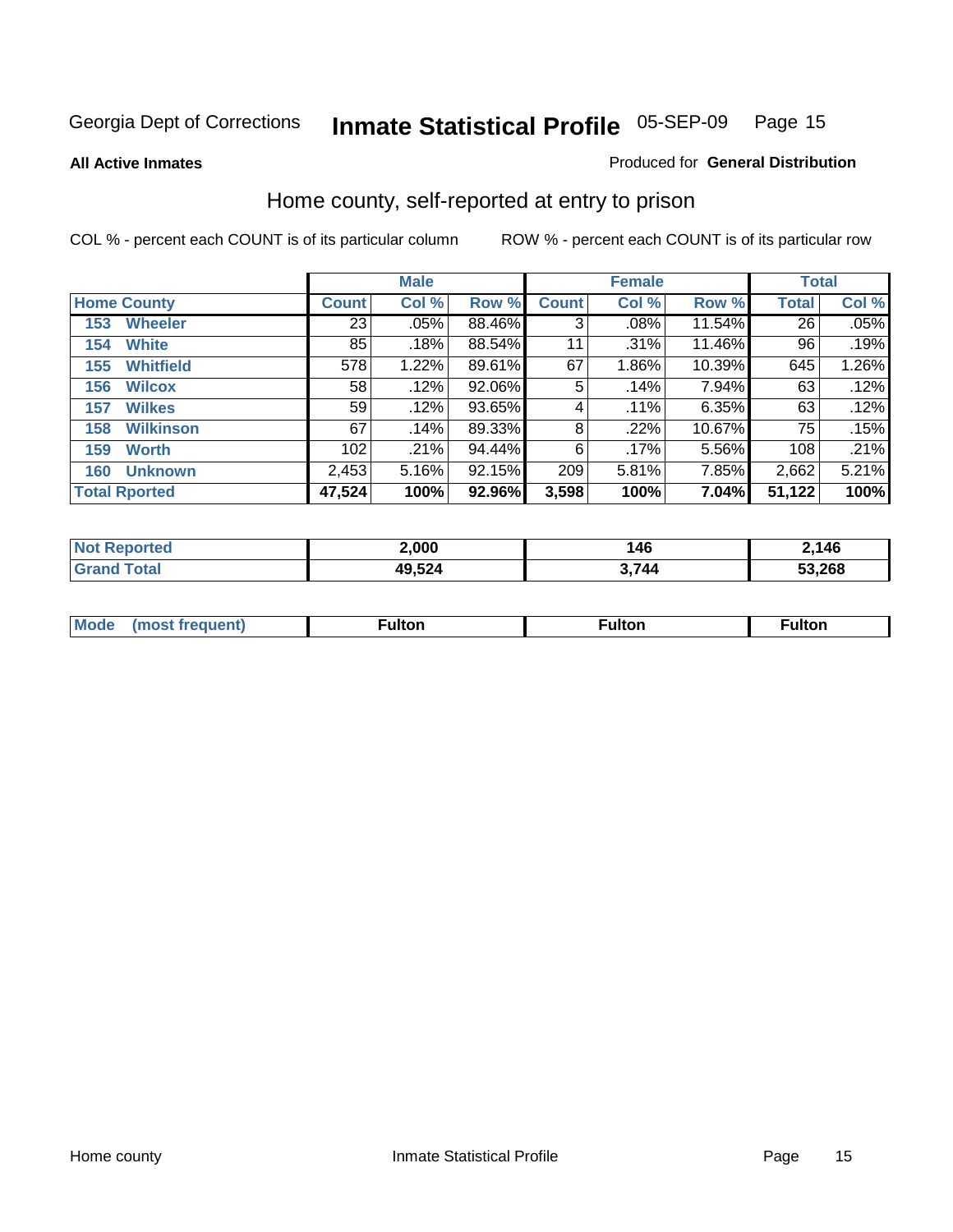#### **All Active Inmates**

#### Produced for **General Distribution**

### Environment to age 16, self-reported at entry to prison

|                              | <b>Male</b>  |        | <b>Female</b> |              |          | <b>Total</b> |              |        |
|------------------------------|--------------|--------|---------------|--------------|----------|--------------|--------------|--------|
| <b>Environment to age 16</b> | <b>Count</b> | Col %  | Row %         | <b>Count</b> | Col %    | Row %        | <b>Total</b> | Col %  |
| <b>Rural/Farm</b>            | 1,781        | 3.74%  | 94.28%        | 108          | $3.03\%$ | 5.72%        | 1,889        | 3.69%  |
| <b>Rural/Nfarm</b>           | 2,666        | 5.59%  | 86.67%        | 410          | 11.51%   | 13.33%       | 3,076        | 6.00%  |
| <b>S.M.S.A</b><br>3          | 15,951       | 33.45% | 95.61%        | 732          | 20.54%   | 4.39%        | 16,683       | 32.56% |
| <b>Urban</b><br>4            | 10,488       | 22.00% | $90.06\%$     | 1,157        | 32.47%   | $9.94\%$     | 11,645       | 22.72% |
| <b>Small Town</b><br>5       | 16,796       | 35.23% | 93.56%        | 1,156        | 32.44%   | $6.44\%$     | 17,952       | 35.03% |
| <b>Total Reported</b>        | 47,682       | 100%   | 93.05%        | 3,563        | 100%     | 6.95%        | 51,245       | 100%   |

| <b>Reported</b><br><b>Not</b> | 1,842  | 181   | 2,023  |
|-------------------------------|--------|-------|--------|
| ⊺otal<br><b>Grand</b>         | 49,524 | 3.744 | 53,268 |

| Mo<br>. . | . owr | <u>'''' ''</u><br>roa<br>_____ | .0W <sub>r</sub> |
|-----------|-------|--------------------------------|------------------|
|           |       |                                |                  |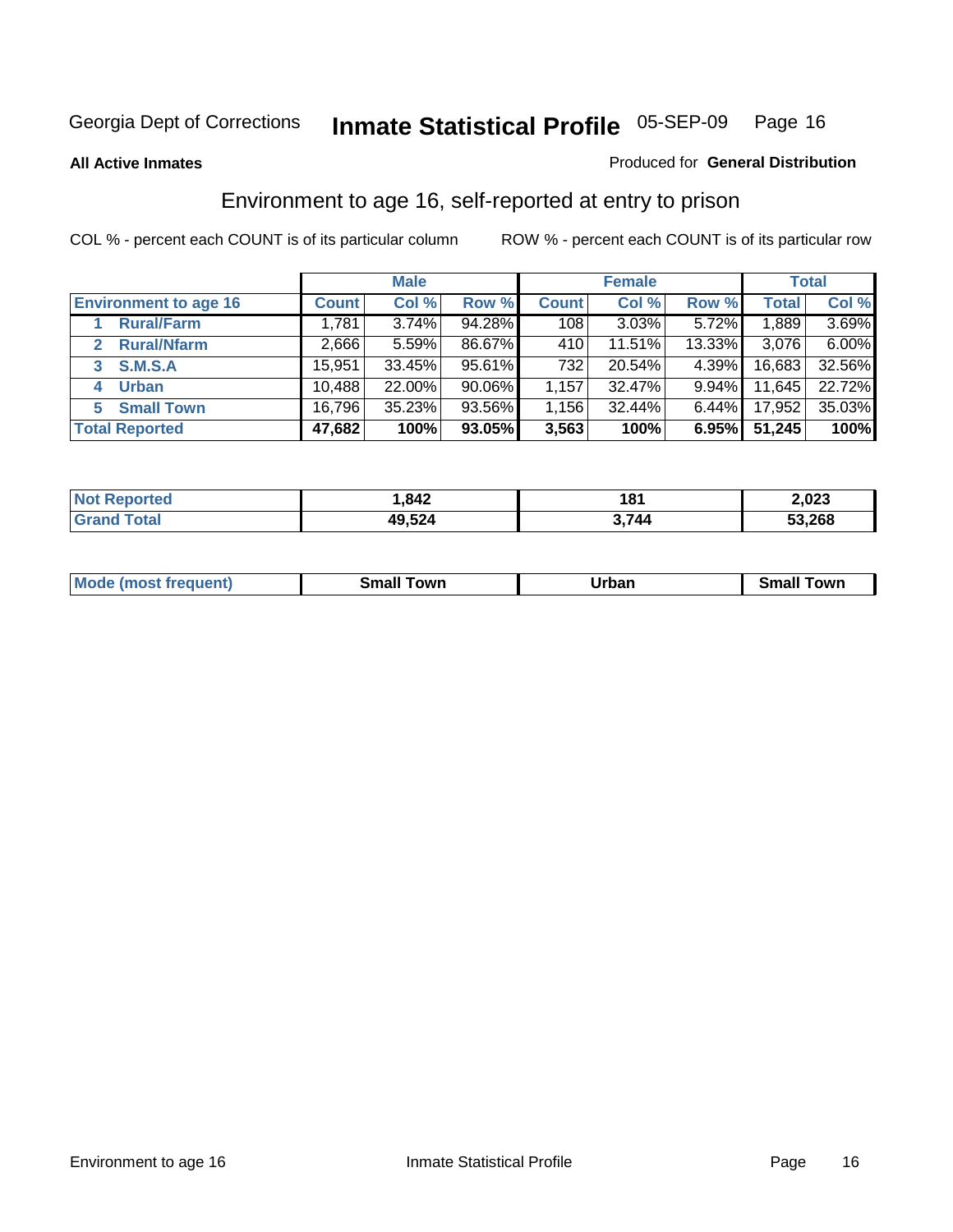#### **All Active Inmates**

#### Produced for **General Distribution**

### Guardian status to age 16, self-reported at entry to prison

|                                  |              | <b>Male</b> |           |              | <b>Female</b> |       |              | <b>Total</b> |
|----------------------------------|--------------|-------------|-----------|--------------|---------------|-------|--------------|--------------|
| <b>Guardian Status To Age 16</b> | <b>Count</b> | Col %       | Row %     | <b>Count</b> | Col %         | Row % | <b>Total</b> | Col %        |
| 1 Orphanage                      | 28           | .11%        | 96.55%    |              | $.14\%$       | 3.45% | 29           | .11%         |
| 2 Father Only                    | 766          | 3.02%       | 97.70%    | 18           | 2.47%         | 2.30% | 784          | $3.00\%$     |
| <b>3 Both Parents</b>            | 10,121       | 39.86%      | $97.05\%$ | 308          | 42.31%        | 2.95% | 10,429       | 39.92%       |
| <b>4 Mother Only</b>             | 11,010       | 43.36%      | 97.98%    | 227          | 31.18%        | 2.02% | 11,237       | 43.02%       |
| <b>6 Oth Female</b>              | 625          | 2.46%       | 95.57%    | 29           | 3.98%         | 4.43% | 654          | 2.50%        |
| <b>7 Oth Male</b>                | 104          | .41%        | 96.30%    | 4            | .55%          | 3.70% | 108          | .41%         |
| 8 Step-Parents                   | 243          | .96%        | 100.00%   |              |               |       | 243          | .93%         |
| 9 Foster Home                    | 379          | 1.49%       | 96.44%    | 14           | 1.92%         | 3.56% | 393          | 1.50%        |
| <b>10 Grand Parents</b>          | 2,118        | 8.34%       | 94.34%    | 127          | 17.45%        | 5.66% | 2,245        | 8.59%        |
| <b>Total Reported</b>            | 25,394       | 100%        | 97.21%    | 728          | 100%          | 2.79% | 26,122       | 100%         |

| NO<br>meto | 400<br>טכו<br>- - - | 3,016 | 27,146 |
|------------|---------------------|-------|--------|
| Gr.        | 49,524              | 744   | 53,268 |

| <b>Mode</b><br><i><b>IMOST</b></i> | Onlv<br>MΩ | 'arents | IMo<br>)nlv |
|------------------------------------|------------|---------|-------------|
|                                    |            |         |             |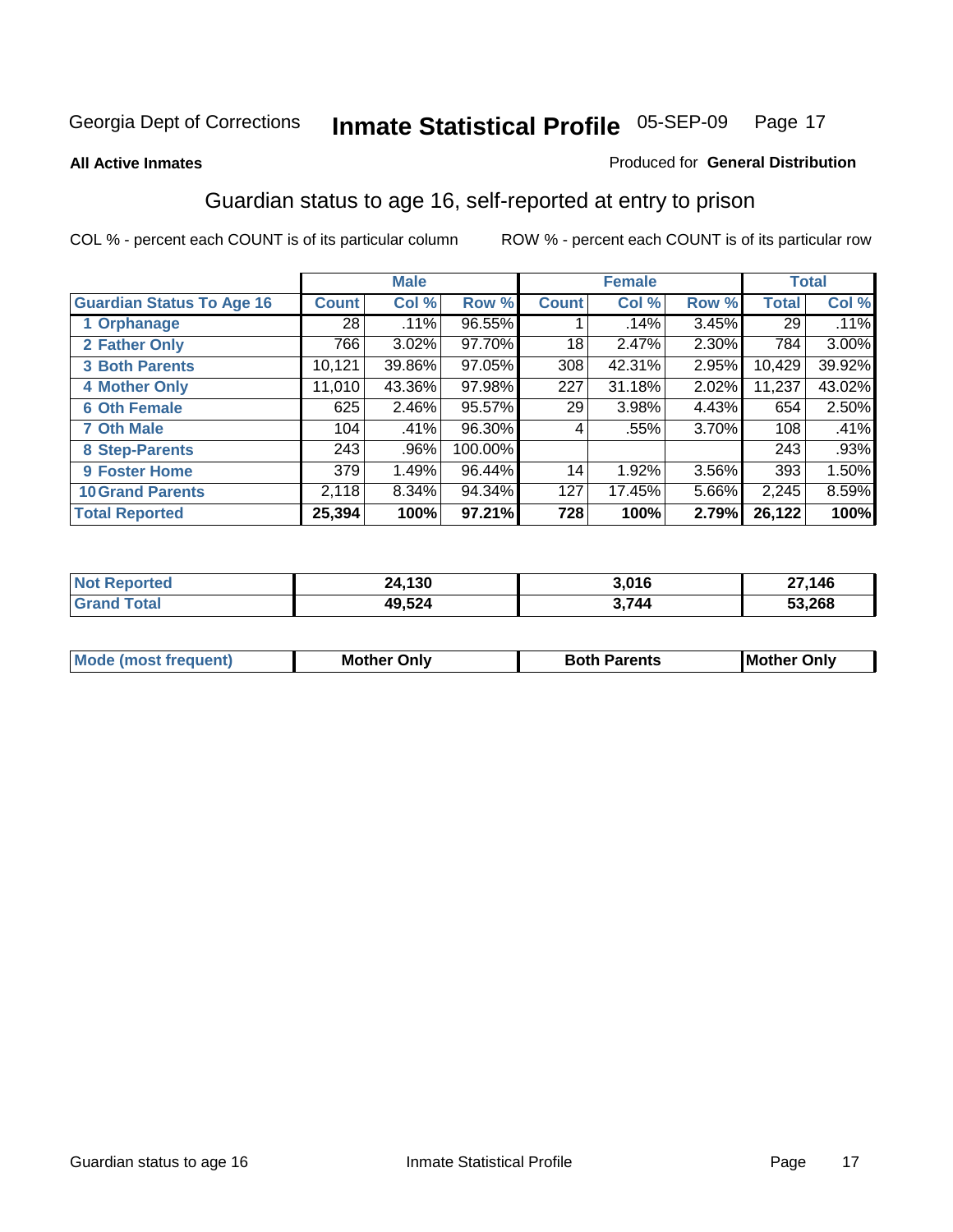#### **All Active Inmates**

#### Produced for **General Distribution**

### Employment status before prison, self-reported at entry to prison

|              |                          |              | <b>Male</b> |        |              | <b>Female</b> |        |        | <b>Total</b> |
|--------------|--------------------------|--------------|-------------|--------|--------------|---------------|--------|--------|--------------|
|              | <b>Employment Status</b> | <b>Count</b> | Col %       | Row %  | <b>Count</b> | Col %         | Row %  | Total  | Col %        |
|              | <b>Full Time</b>         | 22,808       | 52.05%      | 95.76% | 009          | 50.45%        | 4.24%  | 23,817 | 51.98%       |
| $\mathbf{2}$ | <b>Part Time</b>         | 3,246        | 7.41%       | 97.30% | 90           | 4.50%         | 2.70%  | 3,336  | 7.28%        |
| 3            | Unempl $<$ 6m            | 4,594        | 10.48%      | 97.43% | 121          | 6.05%         | 2.57%  | 4,715  | 10.29%       |
| 4            | Unempl > 6m              | 7,963        | 18.17%      | 95.87% | 343          | 17.15%        | 4.13%  | 8,306  | 18.13%       |
| 5            | <b>Never Workd</b>       | 3,348        | 7.64%       | 96.15% | 134          | $6.70\%$      | 3.85%  | 3,482  | 7.60%        |
| 6            | <b>Student</b>           | 386          | .88%        | 85.21% | 67           | 3.35%         | 14.79% | 453    | .99%         |
| 7            | <b>Incapable</b>         | 1,476        | 3.37%       | 86.21% | 236          | 11.80%        | 13.79% | 1,712  | 3.74%        |
|              | <b>Total Reported</b>    | 43,821       | 100%        | 95.64% | 2,000        | 100%          | 4.36%  | 45,821 | 100%         |

| n er | ^~~    | $\rightarrow$ . | $AA^-$ |
|------|--------|-----------------|--------|
|      | vJ     | 74a             |        |
|      | 49,524 | 744             | 53,268 |

| Mo | 'me<br>uн<br>the contract of the contract of the contract of the contract of the contract of the contract of the contract of the contract of the contract of the contract of the contract of the contract of the contract of the contract o | ïme<br>uı.<br>the contract of the contract of the contract of the contract of the contract of the contract of the contract of |
|----|---------------------------------------------------------------------------------------------------------------------------------------------------------------------------------------------------------------------------------------------|-------------------------------------------------------------------------------------------------------------------------------|
|    |                                                                                                                                                                                                                                             |                                                                                                                               |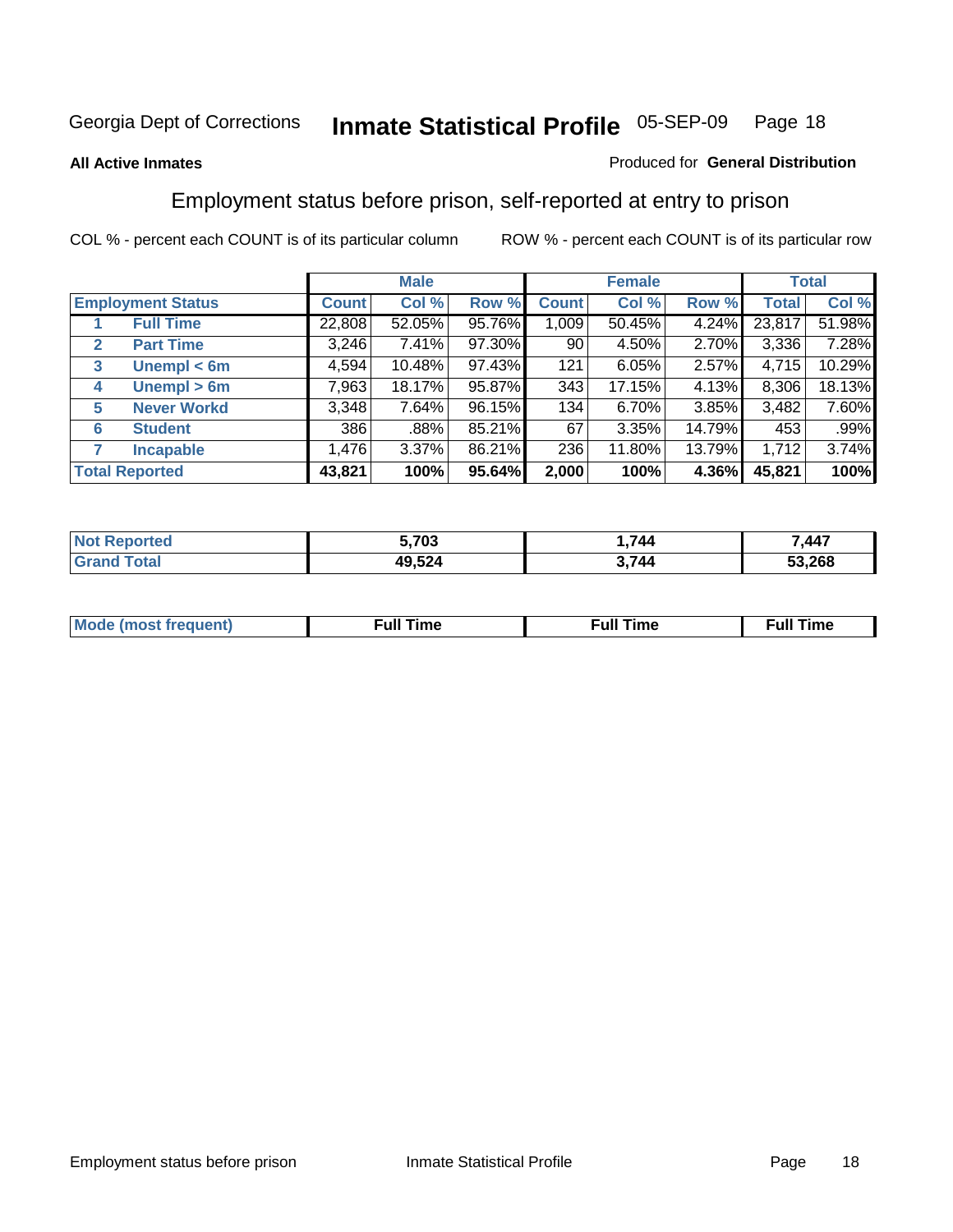#### **All Active Inmates**

Produced for **General Distribution**

### Age at admission

|                         | <b>Male</b>  |       | <b>Female</b> |                 |       | <b>Total</b> |                 |       |
|-------------------------|--------------|-------|---------------|-----------------|-------|--------------|-----------------|-------|
| <b>Age At Admission</b> | <b>Count</b> | Col % | Row %         | <b>Count</b>    | Col % | Row %        | <b>Total</b>    | Col % |
| 13                      | 1            | 0.01% | 100.00%       |                 |       |              | 1               | 0.01% |
| 14                      | 14           | 0.03% | 93.33%        | 1               | 0.03% | 6.67%        | 15              | 0.03% |
| $\overline{15}$         | 58           | 0.12% | 98.31%        | 1               | 0.03% | 1.69%        | $\overline{59}$ | 0.11% |
| 16                      | 179          | 0.36% | 95.21%        | 9               | 0.24% | 4.79%        | 188             | 0.35% |
| $\overline{17}$         | 757          | 1.53% | 96.56%        | $\overline{27}$ | 0.72% | 3.44%        | 784             | 1.48% |
| 18                      | 1,609        | 3.26% | 97.16%        | $\overline{47}$ | 1.26% | 2.84%        | 1,656           | 3.12% |
| 19                      | 2,115        | 4.28% | 96.75%        | $\overline{71}$ | 1.90% | 3.25%        | 2,186           | 4.11% |
| 20                      | 2,151        | 4.35% | 94.67%        | 121             | 3.24% | 5.33%        | 2,272           | 4.27% |
| 21                      | 2,117        | 4.28% | 94.72%        | 118             | 3.16% | 5.28%        | 2,235           | 4.21% |
| 22                      | 2,103        | 4.26% | 95.12%        | 108             | 2.90% | 4.88%        | 2,211           | 4.16% |
| 23                      | 2,035        | 4.12% | 94.04%        | 129             | 3.46% | 5.96%        | 2,164           | 4.07% |
| 24                      | 1,993        | 4.03% | 93.48%        | 139             | 3.73% | 6.52%        | 2,132           | 4.01% |
| $\overline{25}$         | 1,940        | 3.93% | 93.58%        | 133             | 3.57% | 6.42%        | 2,073           | 3.90% |
| 26                      | 1,792        | 3.63% | 93.04%        | 134             | 3.59% | 6.96%        | 1,926           | 3.62% |
| 27                      | 1,871        | 3.79% | 93.83%        | 123             | 3.30% | 6.17%        | 1,994           | 3.75% |
| 28                      | 1,844        | 3.73% | 93.37%        | 131             | 3.51% | 6.63%        | 1,975           | 3.72% |
| 29                      | 1,695        | 3.43% | 91.77%        | 152             | 4.08% | 8.23%        | 1,847           | 3.48% |
| 30                      | 1,612        | 3.26% | 92.64%        | 128             | 3.43% | 7.36%        | 1,740           | 3.27% |
| 31                      | 1,479        | 2.99% | 92.32%        | 123             | 3.30% | 7.68%        | 1,602           | 3.01% |
| 32                      | 1,380        | 2.79% | 93.24%        | 100             | 2.68% | 6.76%        | 1,480           | 2.78% |
| 33                      | 1,283        | 2.60% | 92.97%        | $\overline{97}$ | 2.60% | 7.03%        | 1,380           | 2.60% |
| 34                      | 1,321        | 2.67% | 92.31%        | 110             | 2.95% | 7.69%        | 1,431           | 2.69% |
| 35                      | 1,280        | 2.59% | 92.29%        | 107             | 2.87% | 7.71%        | 1,387           | 2.61% |
| 36                      | 1,268        | 2.57% | 91.35%        | 120             | 3.22% | 8.65%        | 1,388           | 2.61% |
| 37                      | 1,231        | 2.49% | 91.46%        | 115             | 3.08% | 8.54%        | 1,346           | 2.53% |
| 38                      | 1,132        | 2.29% | 90.85%        | 114             | 3.06% | 9.15%        | 1,246           | 2.34% |
| 39                      | 1,107        | 2.24% | 89.93%        | 124             | 3.33% | 10.07%       | 1,231           | 2.32% |
| 40                      | 1,082        | 2.19% | 91.39%        | 102             | 2.74% | 8.61%        | 1,184           | 2.23% |
| 41                      | 1,051        | 2.13% | 89.68%        | 121             | 3.24% | 10.32%       | 1,172           | 2.21% |
| 42                      | 993          | 2.01% | 89.86%        | 112             | 3.00% | 10.14%       | 1,105           | 2.08% |
| 43                      | 978          | 1.98% | 90.98%        | $\overline{97}$ | 2.60% | 9.02%        | 1,075           | 2.02% |
| 44                      | 934          | 1.89% | 91.66%        | 85              | 2.28% | $8.34\%$     | 1,019           | 1.92% |
| 45                      | 878          | 1.78% | 89.32%        | 105             | 2.82% | 10.68%       | 983             | 1.85% |
| 46                      | 796          | 1.61% | 90.05%        | 88              | 2.36% | 9.95%        | 884             | 1.66% |
| 47                      | 718          | 1.45% | 90.89%        | $\overline{72}$ | 1.93% | 9.11%        | 790             | 1.49% |
| 48                      | 652          | 1.32% | 89.68%        | 75              | 2.01% | 10.32%       | 727             | 1.37% |
| 49                      | 604          | 1.22% | 92.64%        | 48              | 1.29% | 7.36%        | 652             | 1.23% |
| 50                      | 494          | 1.00% | 90.81%        | 50              | 1.34% | 9.19%        | 544             | 1.02% |
| 51                      | 462          | 0.93% | 93.71%        | $\overline{31}$ | 0.83% | 6.29%        | 493             | 0.93% |
| 52                      | 411          | 0.83% | 93.20%        | 30              | 0.80% | 6.80%        | 441             | 0.83% |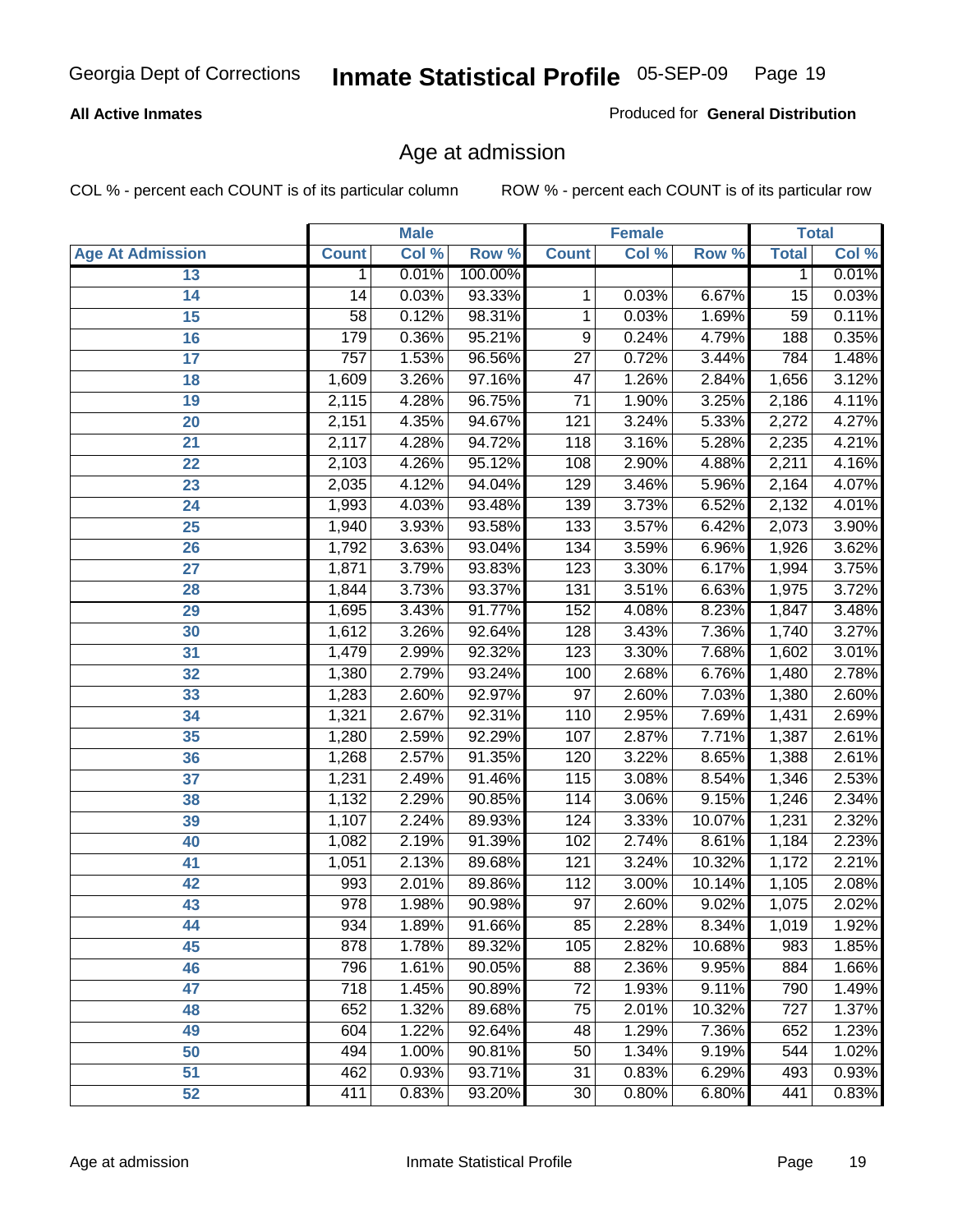#### **All Active Inmates**

Produced for **General Distribution**

### Age at admission

|                         | <b>Male</b>      |       | <b>Female</b> |                 |       | <b>Total</b> |                  |       |
|-------------------------|------------------|-------|---------------|-----------------|-------|--------------|------------------|-------|
| <b>Age At Admission</b> | <b>Count</b>     | Col % | Row %         | <b>Count</b>    | Col % | Row %        | <b>Total</b>     | Col % |
| 53                      | 329              | 0.67% | 88.92%        | 41              | 1.10% | 11.08%       | 370              | 0.70% |
| $\overline{54}$         | 249              | 0.50% | 93.61%        | $\overline{17}$ | 0.46% | 6.39%        | 266              | 0.50% |
| $\overline{55}$         | 268              | 0.54% | 96.40%        | $\overline{10}$ | 0.27% | 3.60%        | $\overline{278}$ | 0.52% |
| 56                      | $\overline{201}$ | 0.41% | 92.63%        | $\overline{16}$ | 0.43% | 7.37%        | $\overline{217}$ | 0.41% |
| $\overline{57}$         | 163              | 0.33% | 94.22%        | $\overline{10}$ | 0.27% | 5.78%        | 173              | 0.33% |
| 58                      | 133              | 0.27% | 95.00%        | $\overline{7}$  | 0.19% | 5.00%        | 140              | 0.26% |
| 59                      | $\overline{140}$ | 0.28% | 93.96%        | $\overline{9}$  | 0.24% | 6.04%        | 149              | 0.28% |
| 60                      | $\overline{90}$  | 0.18% | 95.74%        | 4               | 0.11% | 4.26%        | $\overline{94}$  | 0.18% |
| 61                      | 66               | 0.13% | 95.65%        | $\overline{3}$  | 0.08% | 4.35%        | 69               | 0.13% |
| 62                      | $\overline{57}$  | 0.12% | 96.61%        | $\overline{2}$  | 0.05% | 3.39%        | $\overline{59}$  | 0.11% |
| 63                      | $\overline{51}$  | 0.10% | 96.23%        | $\overline{2}$  | 0.05% | 3.77%        | $\overline{53}$  | 0.10% |
| 64                      | $\overline{41}$  | 0.08% | 97.62%        | $\overline{1}$  | 0.03% | 2.38%        | $\overline{42}$  | 0.08% |
| 65                      | $\overline{34}$  | 0.07% | 97.14%        | 1               | 0.03% | 2.86%        | $\overline{35}$  | 0.07% |
| 66                      | $\overline{28}$  | 0.06% | 96.55%        | 1               | 0.03% | 3.45%        | $\overline{29}$  | 0.05% |
| 67                      | 29               | 0.06% | 93.55%        | $\overline{2}$  | 0.05% | 6.45%        | $\overline{31}$  | 0.06% |
| 68                      | $\overline{28}$  | 0.06% | 96.55%        | 1               | 0.03% | 3.45%        | $\overline{29}$  | 0.05% |
| 69                      | $\overline{24}$  | 0.05% | 100.00%       |                 |       |              | $\overline{24}$  | 0.05% |
| 70                      | 11               | 0.02% | 84.62%        | $\overline{2}$  | 0.05% | 15.38%       | $\overline{13}$  | 0.02% |
| 71                      | $\overline{8}$   | 0.02% | 100.00%       |                 |       |              | 8                | 0.02% |
| $\overline{72}$         | $\overline{8}$   | 0.02% | 100.00%       |                 |       |              | $\overline{8}$   | 0.02% |
| $\overline{73}$         | $\overline{9}$   | 0.02% | 100.00%       |                 |       |              | $\overline{9}$   | 0.02% |
| 74                      | $\overline{6}$   | 0.01% | 100.00%       |                 |       |              | $\overline{6}$   | 0.01% |
| $\overline{75}$         | $\overline{7}$   | 0.01% | 100.00%       |                 |       |              | 7                | 0.01% |
| 76                      | $\overline{6}$   | 0.01% | 100.00%       |                 |       |              | $\overline{6}$   | 0.01% |
| 77                      | $\overline{2}$   | 0.01% | 66.67%        | 1               | 0.03% | 33.33%       | $\overline{3}$   | 0.01% |
| 78                      | $\overline{2}$   | 0.01% | 100.00%       |                 |       |              | $\overline{2}$   | 0.01% |
| 79                      | $\overline{5}$   | 0.01% | 83.33%        | 1               | 0.03% | 16.67%       | 6                | 0.01% |
| 80                      | $\mathbf{1}$     | 0.01% | 100.00%       |                 |       |              | 1                | 0.01% |
| 81                      | 1                | 0.01% | 100.00%       |                 |       |              | 1                | 0.01% |
| 84                      | 1                | 0.01% | 100.00%       |                 |       |              | 1                | 0.01% |
| <b>Total Reported</b>   | 49,418           | 100%  | 92.98%        | 3,729           | 100%  |              | 7.02% 53,147     | 100%  |

| .∢eported<br><b>NOT</b> | 106    | יי    | 191<br>14 L |
|-------------------------|--------|-------|-------------|
| <b>cotal</b>            | 49,524 | 3,744 | 53,268      |

| <b>Mean</b><br>(average) | 31.88     | 33.98 | 32.03 |
|--------------------------|-----------|-------|-------|
| <b>Median (middle)</b>   | 30        | نڌ    | 30    |
| Mode<br>(most frequent)  | nr.<br>Zu | 29    | 20    |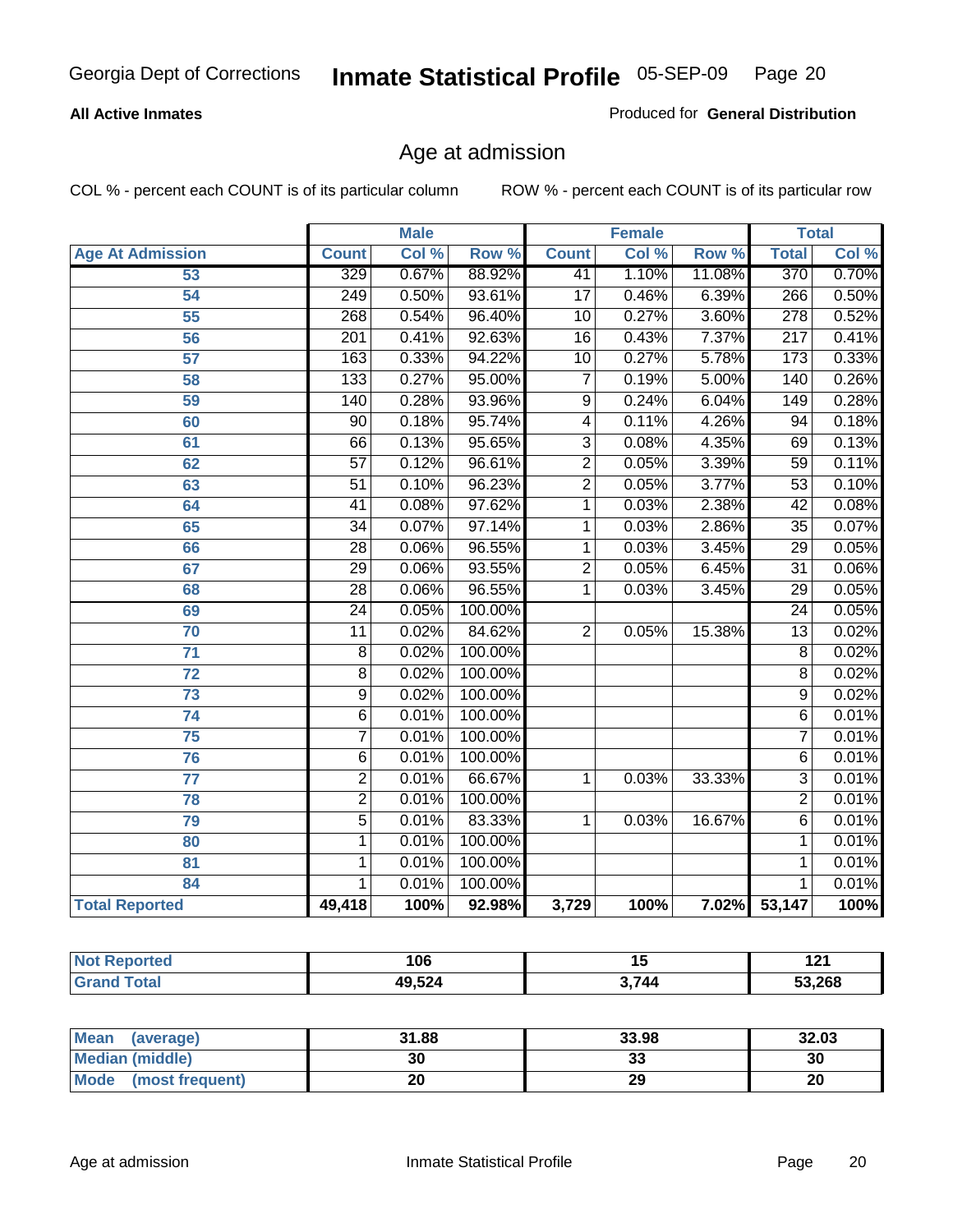#### **All Active Inmates**

Produced for **General Distribution**

### Age at release

|                       | <b>Male</b>  |      |       | <b>Female</b> |       |       | <b>Total</b> |          |
|-----------------------|--------------|------|-------|---------------|-------|-------|--------------|----------|
| <b>Age At Release</b> | <b>Count</b> | Col% | Row % | <b>Count</b>  | Col % | Row % | <b>Total</b> | $CoI \%$ |
| <b>Total Reported</b> |              |      |       |               |       |       |              |          |

| <b>Still Active</b> | 49,524 | 3.744 | 53,268 |
|---------------------|--------|-------|--------|
| <b>Not Reported</b> |        |       |        |
| <b>Grand Total</b>  | 49,524 | 3.744 | 53,268 |

| Mean (average)       | N/A | N/A | N/A |
|----------------------|-----|-----|-----|
| Median (middle)      | N/A | N/A | N/A |
| Mode (most frequent) | N/A | N/A | N/A |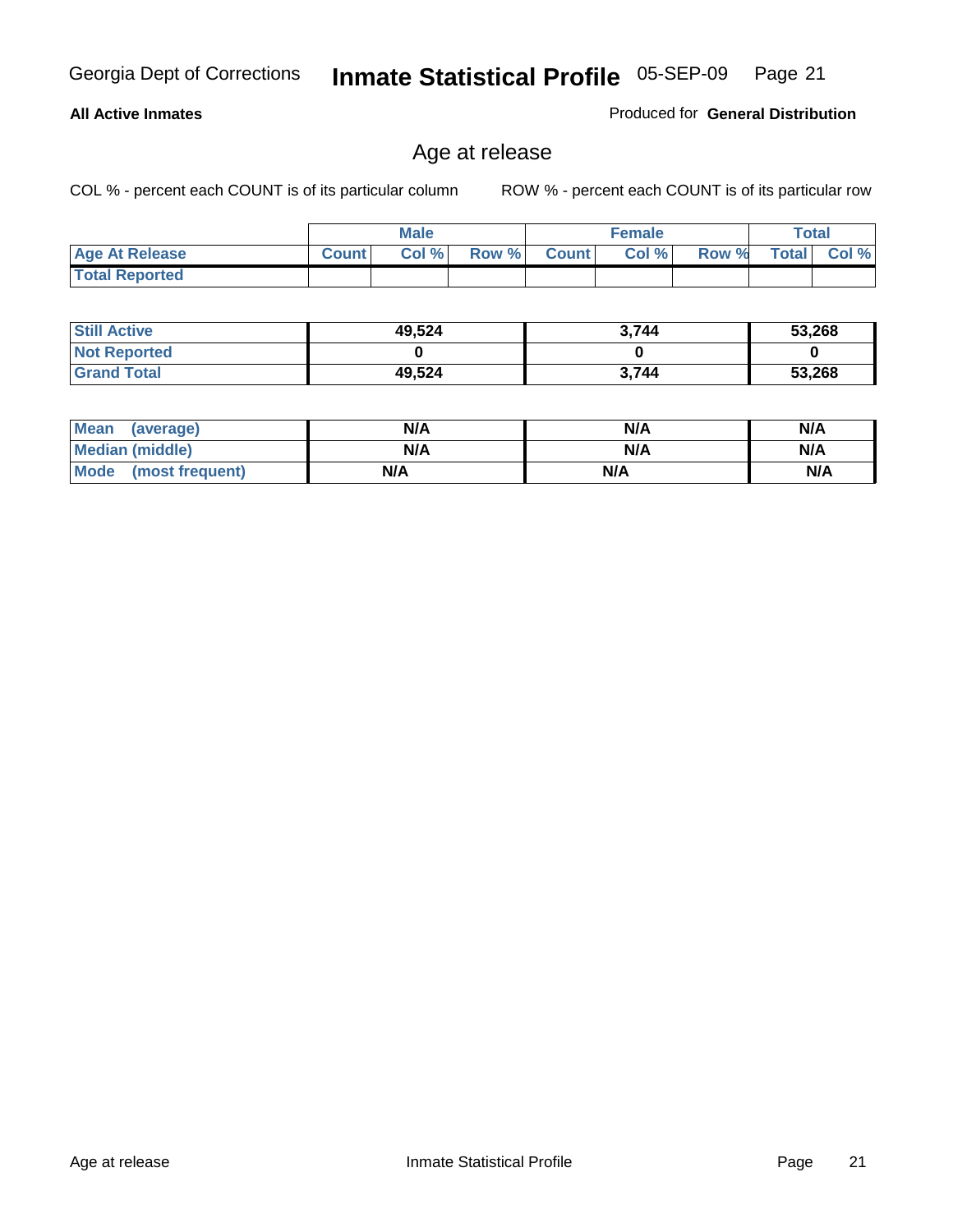#### **All Active Inmates**

#### Produced for **General Distribution**

### Height, measured at entry to prison

|                        |                  | <b>Male</b> |                  |                 | <b>Female</b> |         | <b>Total</b>     |                            |
|------------------------|------------------|-------------|------------------|-----------------|---------------|---------|------------------|----------------------------|
| <b>Height</b>          | <b>Count</b>     | Col %       | Row <sup>%</sup> | <b>Count</b>    | Col %         | Row %   | <b>Total</b>     | $\overline{\text{Col }^9}$ |
| <b>Under four feet</b> | 1                | 0.01%       | 50.00%           | 1               | 0.03%         | 50.00%  | $\overline{2}$   | 0.01%                      |
| 4'01''                 |                  |             |                  | $\overline{3}$  | 0.09%         | 100.00% | $\overline{3}$   | 0.01%                      |
| 4'02"                  | 1                | 0.01%       | 100.00%          |                 |               |         | $\overline{1}$   | 0.01%                      |
| 4'03''                 | $\overline{1}$   | 0.01%       | 100.00%          |                 |               |         | $\overline{1}$   | 0.01%                      |
| 4'05''                 | $\overline{1}$   | 0.01%       | 100.00%          |                 |               |         | $\overline{1}$   | 0.01%                      |
| 4'06"                  |                  |             |                  | $\overline{2}$  | 0.06%         | 100.00% | $\overline{2}$   | 0.01%                      |
| 4'08"                  | $\overline{3}$   | 0.01%       | 33.33%           | $\overline{6}$  | 0.17%         | 66.67%  | $\overline{9}$   | 0.02%                      |
| 4'09"                  |                  |             |                  | $\overline{8}$  | 0.23%         | 100.00% | $\overline{8}$   | 0.02%                      |
| 4'10"                  | $\mathbf 1$      | 0.01%       | 9.09%            | $\overline{10}$ | 0.28%         | 90.91%  | $\overline{11}$  | 0.02%                      |
| 4'11''                 | $\overline{9}$   | 0.02%       | 11.54%           | $\overline{69}$ | 1.96%         | 88.46%  | $\overline{78}$  | 0.15%                      |
| 5'00''                 | $\overline{88}$  | 0.18%       | 38.43%           | 141             | 4.00%         | 61.57%  | $\overline{229}$ | 0.44%                      |
| 5'01''                 | $\overline{91}$  | 0.19%       | 32.62%           | 188             | 5.34%         | 67.38%  | 279              | 0.54%                      |
| 5'02''                 | $\overline{214}$ | 0.44%       | 36.46%           | 373             | 10.59%        | 63.54%  | 587              | 1.13%                      |
| 5'03''                 | 403              | 0.83%       | 51.08%           | 386             | 10.96%        | 48.92%  | 789              | 1.52%                      |
| 5'04''                 | 907              | 1.87%       | 63.12%           | 530             | 15.05%        | 36.88%  | 1,437            | 2.76%                      |
| 5'05''                 | 1,628            | 3.35%       | 78.88%           | 436             | 12.38%        | 21.12%  | 2,064            | 3.97%                      |
| 5'06''                 | 3,177            | 6.55%       | 87.21%           | 466             | 13.23%        | 12.79%  | 3,643            | 7.00%                      |
| 5'07''                 | 4,159            | 8.57%       | 91.23%           | 400             | 11.36%        | 8.77%   | 4,559            | 8.76%                      |
| 5'08''                 | 4,937            | 10.17%      | 96.44%           | 182             | 5.17%         | 3.56%   | 5,119            | 9.83%                      |
| 5'09''                 | 5,922            | 12.20%      | 97.47%           | 154             | 4.37%         | 2.53%   | 6,076            | 11.67%                     |
| 5'10''                 | 5,704            | 11.75%      | 98.89%           | 64              | 1.82%         | 1.11%   | 5,768            | 11.08%                     |
| 5'11''                 | 5,908            | 12.17%      | 99.04%           | $\overline{57}$ | 1.62%         | 0.96%   | 5,965            | 11.46%                     |
| 6'00''                 | 5,635            | 11.61%      | 99.68%           | $\overline{18}$ | 0.51%         | 0.32%   | 5,653            | 10.86%                     |
| 6'01''                 | 3,882            | 8.00%       | 99.62%           | $\overline{15}$ | 0.43%         | 0.38%   | 3,897            | 7.49%                      |
| 6'02''                 | 2,810            | 5.79%       | 99.68%           | $\overline{9}$  | 0.26%         | 0.32%   | 2,819            | 5.42%                      |
| 6'03''                 | 1,537            | 3.17%       | 99.87%           | $\overline{2}$  | 0.06%         | 0.13%   | 1,539            | 2.96%                      |
| 6'04''                 | 860              | 1.77%       | 99.88%           | $\overline{1}$  | 0.03%         | 0.12%   | 861              | 1.65%                      |
| 6'05''                 | 343              | 0.71%       | 100.00%          |                 |               |         | 343              | 0.66%                      |
| 6'06''                 | 158              | 0.33%       | 100.00%          |                 |               |         | 158              | 0.30%                      |
| 6'07''                 | $\overline{57}$  | 0.12%       | 100.00%          |                 |               |         | $\overline{57}$  | 0.11%                      |
| 6'08''                 | $\overline{21}$  | 0.04%       | 100.00%          |                 |               |         | $\overline{21}$  | 0.04%                      |
| 6'09''                 | $\overline{20}$  | 0.04%       | 100.00%          |                 |               |         | $\overline{20}$  | 0.04%                      |
| 6'10''                 | $\overline{10}$  | 0.02%       | 100.00%          |                 |               |         | $\overline{10}$  | 0.02%                      |
| 6'11''                 | $\overline{20}$  | 0.04%       | 100.00%          |                 |               |         | $\overline{20}$  | 0.04%                      |
| Seven feet +           | $\overline{21}$  | 0.04%       | 100.00%          |                 |               |         | $\overline{21}$  | 0.04%                      |
| <b>Total Reported</b>  | 48,529           | 100%        | 93.24%           | 3,521           | 100%          | 6.76%   | 52,050           | 100%                       |

| oorted<br><b>NOT</b>   | 995    | ົາາາ<br>ZZJ<br>$\sim$ | 218. ا |
|------------------------|--------|-----------------------|--------|
| <b>otal</b><br>$-$ GPC | 49,524 | 3 744                 | 53,268 |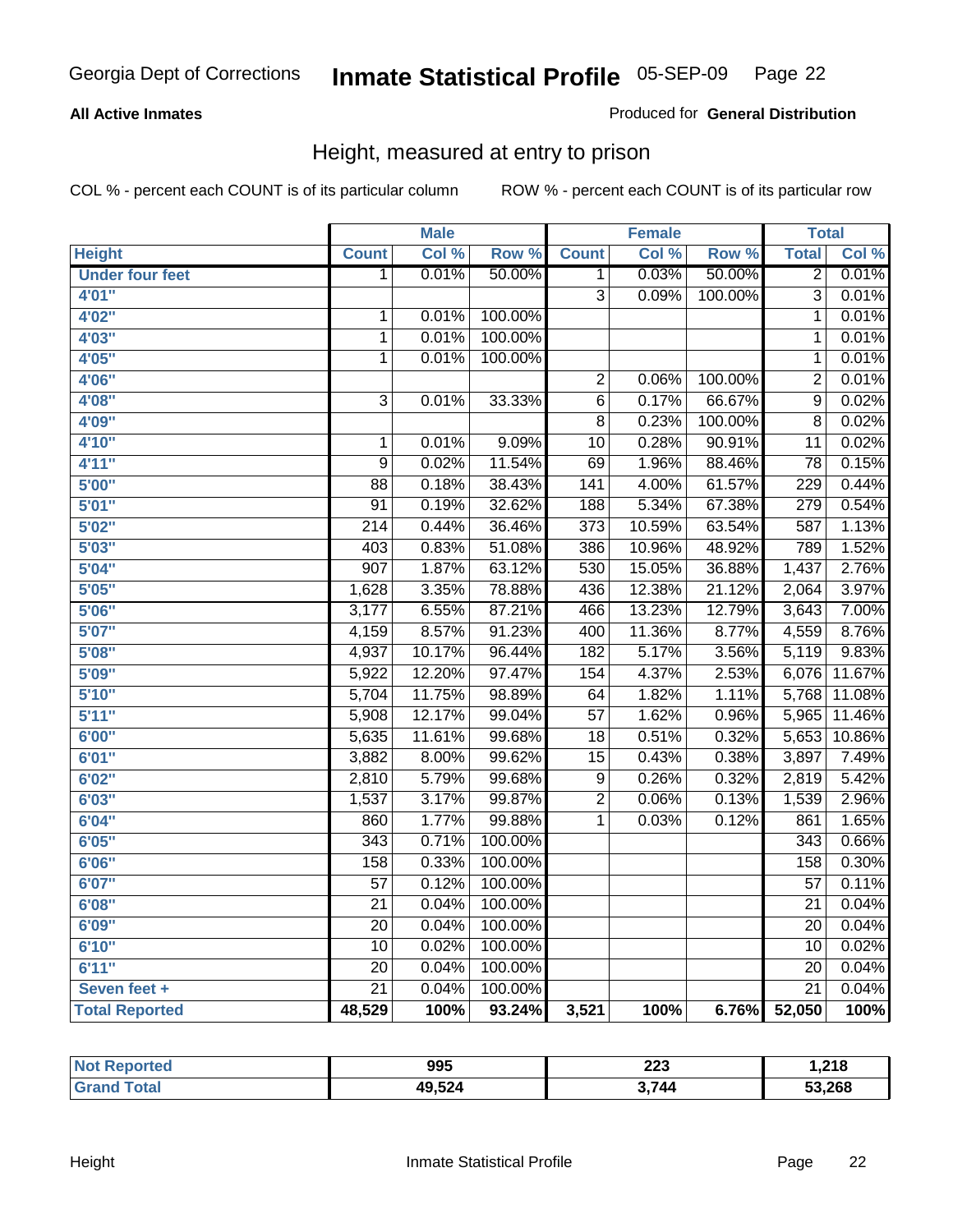#### **All Active Inmates**

Produced for **General Distribution**

### Height, measured at entry to prison

|                        | <b>Male</b> | <b>Female</b> | <b>Total</b> |
|------------------------|-------------|---------------|--------------|
| Mean (average)         | 5'10"       | 5'05"         | 5'10''       |
| <b>Median (middle)</b> | 5'10''      | 5'05"         | 5'10''       |
| Mode (most frequent)   | 5'09"       | 5'04"         | 5'09"        |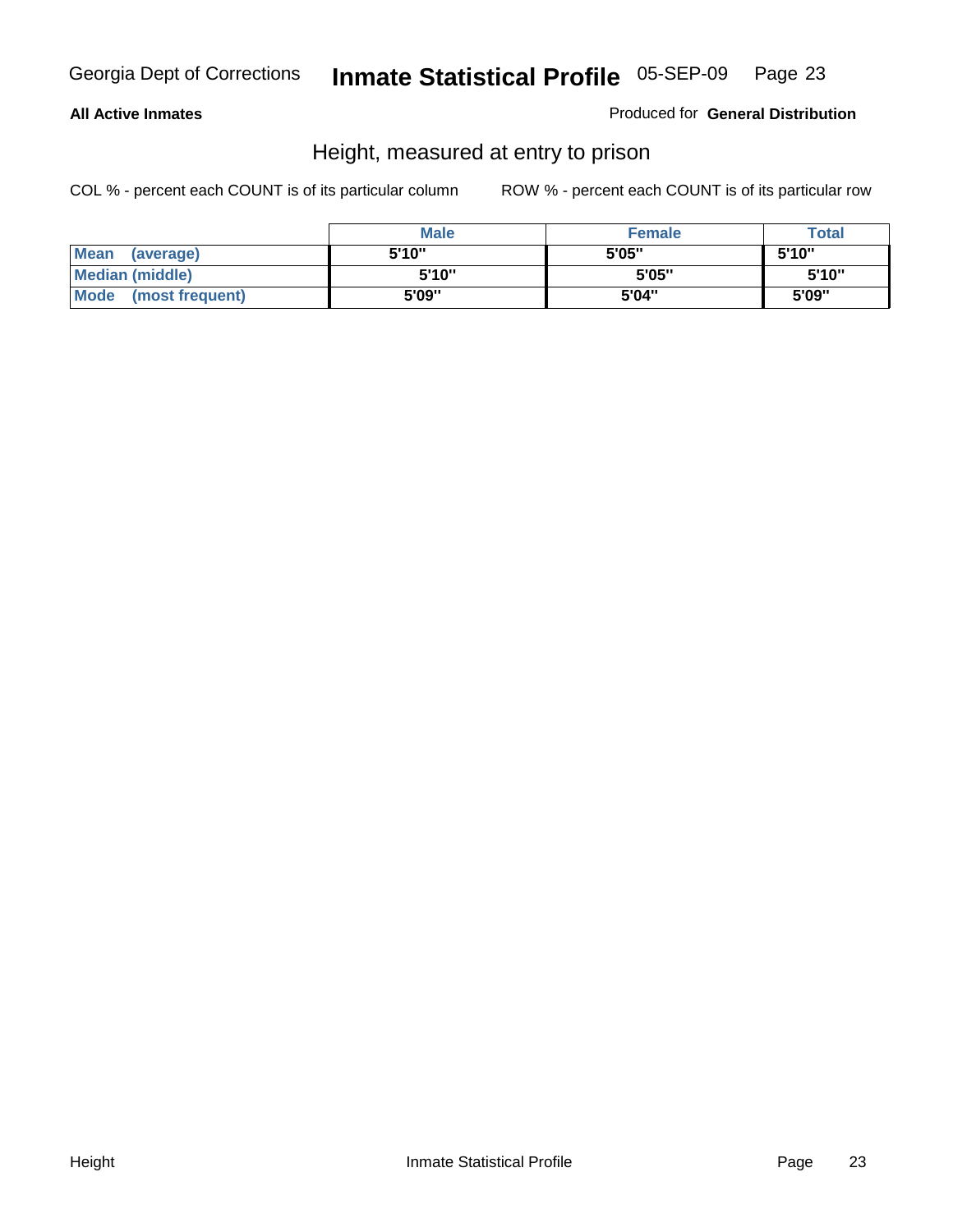#### **All Active Inmates**

#### Produced for **General Distribution**

### Weight, measured at entry to prison

|                        |                  | <b>Male</b> |         |                  | <b>Female</b> |        | <b>Total</b>     |        |
|------------------------|------------------|-------------|---------|------------------|---------------|--------|------------------|--------|
| Weight                 | <b>Count</b>     | Col %       | Row %   | <b>Count</b>     | Col %         | Row %  | <b>Total</b>     | Col %  |
| <b>Under 80 pounds</b> | $\overline{12}$  | 0.02%       | 85.71%  | $\overline{2}$   | 0.06%         | 14.29% | $\overline{14}$  | 0.03%  |
| 80 - 89 pounds         | $\overline{2}$   | 0.01%       | 66.67%  | $\overline{1}$   | 0.03%         | 33.33% | $\overline{3}$   | 0.01%  |
| 90 - 99 pounds         | $\overline{2}$   | 0.01%       | 22.22%  | 7                | 0.20%         | 77.78% | 9                | 0.02%  |
| 100 - 109 pounds       | $\overline{15}$  | 0.03%       | 23.08%  | $\overline{50}$  | 1.42%         | 76.92% | $\overline{65}$  | 0.12%  |
| 110 - 119 pounds       | $\overline{111}$ | 0.23%       | 48.05%  | 120              | 3.41%         | 51.95% | 231              | 0.44%  |
| 120 - 129 pounds       | 459              | 0.95%       | 61.20%  | 291              | 8.26%         | 38.80% | 750              | 1.44%  |
| 130 - 139 pounds       | 1,430            | 2.95%       | 79.01%  | 380              | 10.79%        | 20.99% | 1,810            | 3.48%  |
| 140 - 149 pounds       | 3,296            | 6.79%       | 89.18%  | 400              | 11.36%        | 10.82% | 3,696            | 7.10%  |
| 150 - 159 pounds       | 4,699            | 9.68%       | 92.05%  | 406              | 11.53%        | 7.95%  | 5,105            | 9.81%  |
| 160 - 169 pounds       | 6,635            | 13.67%      | 94.46%  | 389              | 11.05%        | 5.54%  | 7,024            | 13.49% |
| 170 - 179 pounds       | 6,094            | 12.56%      | 95.58%  | 282              | 8.01%         | 4.42%  | 6,376            | 12.25% |
| 180 - 189 pounds       | 6,630            | 13.66%      | 96.23%  | 260              | 7.38%         | 3.77%  | 6,890            | 13.24% |
| 190 - 199 pounds       | 4,509            | 9.29%       | 96.00%  | 188              | 5.34%         | 4.00%  | 4,697            | 9.02%  |
| 200 - 209 pounds       | 4,043            | 8.33%       | 95.13%  | $\overline{207}$ | 5.88%         | 4.87%  | 4,250            | 8.17%  |
| 210 - 219 pounds       | 2,859            | 5.89%       | 96.46%  | 105              | 2.98%         | 3.54%  | 2,964            | 5.69%  |
| 220 - 229 pounds       | 2,441            | 5.03%       | 96.03%  | 101              | 2.87%         | 3.97%  | 2,542            | 4.88%  |
| 230 - 239 pounds       | 1,510            | 3.11%       | 94.49%  | $\overline{88}$  | 2.50%         | 5.51%  | 1,598            | 3.07%  |
| 240 - 249 pounds       | 1,233            | 2.54%       | 95.66%  | $\overline{56}$  | 1.59%         | 4.34%  | 1,289            | 2.48%  |
| 250 - 259 pounds       | 819              | 1.69%       | 94.14%  | $\overline{51}$  | 1.45%         | 5.86%  | 870              | 1.67%  |
| 260 - 269 pounds       | 585              | 1.21%       | 93.45%  | $\overline{41}$  | 1.16%         | 6.55%  | 626              | 1.20%  |
| 270 - 279 pounds       | 336              | 0.69%       | 94.38%  | $\overline{20}$  | 0.57%         | 5.62%  | 356              | 0.68%  |
| 280 - 289 pounds       | $\overline{290}$ | 0.60%       | 93.25%  | $\overline{21}$  | 0.60%         | 6.75%  | $\overline{311}$ | 0.60%  |
| 290 - 299 pounds       | 133              | 0.27%       | 92.36%  | $\overline{11}$  | 0.31%         | 7.64%  | 144              | 0.28%  |
| 300 - 309 pounds       | 125              | 0.26%       | 88.03%  | $\overline{17}$  | 0.48%         | 11.97% | $\overline{142}$ | 0.27%  |
| 310 - 319 pounds       | 66               | 0.14%       | 86.84%  | 10               | 0.28%         | 13.16% | $\overline{76}$  | 0.15%  |
| 320 - 329 pounds       | 64               | 0.13%       | 90.14%  | 7                | 0.20%         | 9.86%  | $\overline{71}$  | 0.14%  |
| 330 - 339 pounds       | 29               | 0.06%       | 100.00% |                  |               |        | $\overline{29}$  | 0.06%  |
| 340 - 349 pounds       | 19               | 0.04%       | 90.48%  | $\overline{2}$   | 0.06%         | 9.52%  | $\overline{21}$  | 0.04%  |
| 350 - 359 pounds       | $\overline{32}$  | 0.07%       | 84.21%  | $\overline{6}$   | 0.17%         | 15.79% | $\overline{38}$  | 0.07%  |
| 360 - 369 pounds       | 20               | 0.04%       | 95.24%  | $\mathbf{1}$     | 0.03%         | 4.76%  | $\overline{21}$  | 0.04%  |
| 370 - 379 pounds       | 10               | 0.02%       | 100.00% |                  |               |        | 10               | 0.02%  |
| 380 - 389 pounds       | $\overline{3}$   | 0.01%       | 75.00%  | 1                | 0.03%         | 25.00% | $\overline{4}$   | 0.01%  |
| 390 - 399 pounds       | $\overline{3}$   | 0.01%       | 100.00% |                  |               |        | $\overline{3}$   | 0.01%  |
| 400 pounds and over    | $\overline{16}$  | 0.03%       | 100.00% |                  |               |        | $\overline{16}$  | 0.03%  |
| <b>Total Reported</b>  | 48,530           | 100%        | 93.24%  | 3,521            | 100%          | 6.76%  | 52,051           | 100.0% |

| orted<br>NO. | 994    | ົດດດ<br>ZZJ | 247<br>. |
|--------------|--------|-------------|----------|
| `ota⊾        | 49,524 | .744        | 53,268   |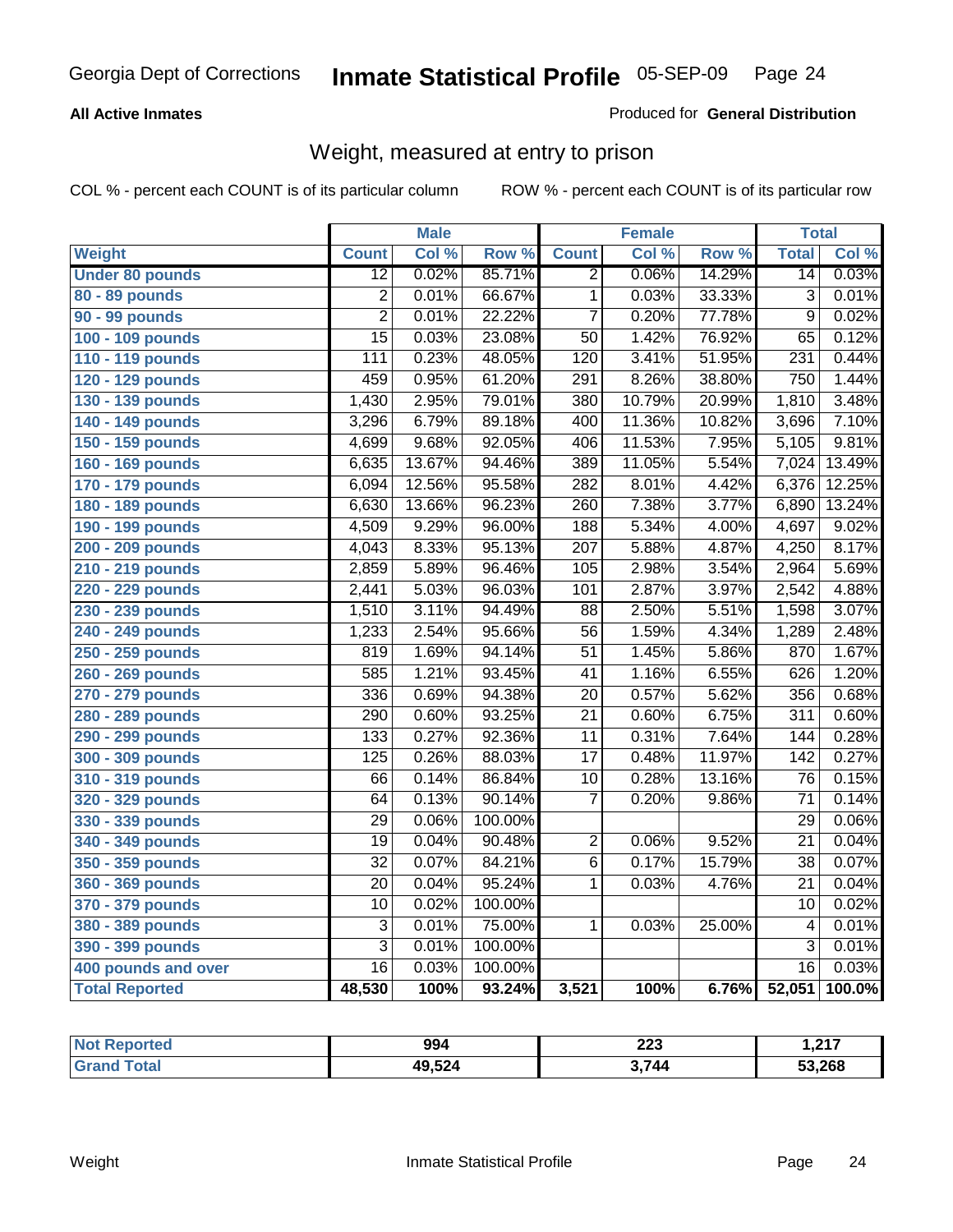#### **All Active Inmates**

#### Produced for **General Distribution**

### Weight, measured at entry to prison

|                                | <b>Male</b> | <b>Female</b> | Total |
|--------------------------------|-------------|---------------|-------|
| Mean<br>(average)              | 185         | 169           | 184   |
| <b>Median (middle)</b>         | 180         | 160           | 180   |
| <b>Mode</b><br>(most frequent) | 180         | 150           | 180   |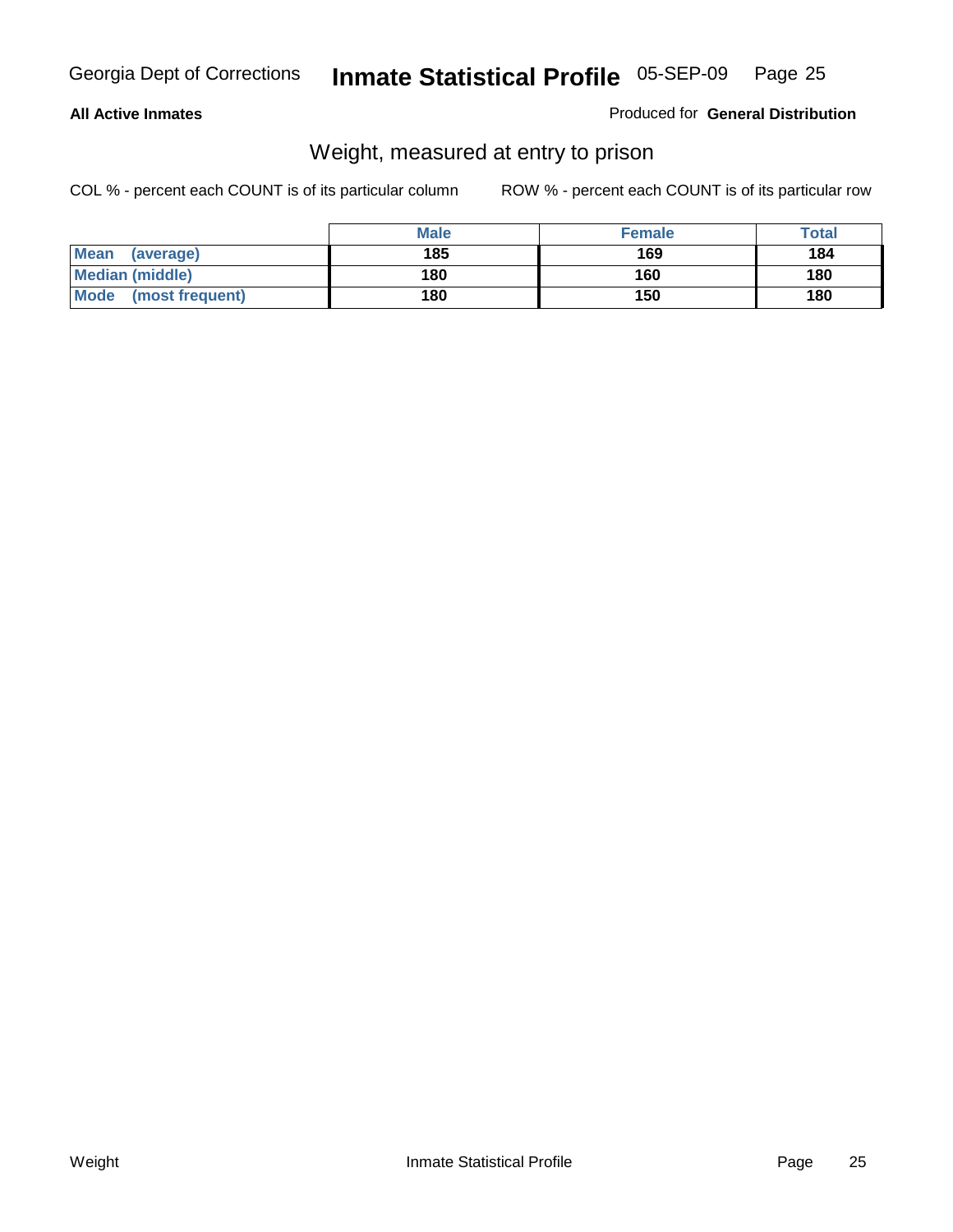**All Active Inmates**

#### Produced for **General Distribution**

### Military service

|                         |              | <b>Male</b> |             |       | <b>Female</b> |          |              | <b>Total</b> |
|-------------------------|--------------|-------------|-------------|-------|---------------|----------|--------------|--------------|
| <b>Military service</b> | <b>Count</b> | Col %       | Row % Count |       | Col %         | Row %    | <b>Total</b> | Col %        |
| <b>Air Force</b>        | 268          | .66%        | 97.45%      |       | .20%          | 2.55%    | 275          | .62%         |
| <b>Army</b>             | 2,026        | 4.96%       | 98.49%      | 31    | .89%          | 1.51%    | 2,057        | 4.64%        |
| <b>Navy</b><br>3        | 615          | 1.51%       | 98.40%      | 10    | .29%          | 1.60%    | 625          | 1.41%        |
| <b>Marines</b><br>4     | 448          | 1.10%       | 99.78%      |       | $.03\%$       | .22%     | 449          | 1.01%        |
| <b>Coast Guard</b><br>5 | 22           | .05%        | 100.00%     |       |               |          | 22           | .05%         |
| <b>None</b><br>96       | 37,448       | 91.72%      | 91.57%      | 3,448 | 98.60%        | $8.43\%$ | 40,896       | 92.27%       |
| <b>Total Reported</b>   | 40,827       | 100%        | 92.11%      | 3,497 | 100%          | 7.89%    | 44,324       | 100%         |

| orted<br>ומשו         | 697ء   | 247  | 8.944  |
|-----------------------|--------|------|--------|
| `otal<br><b>Grand</b> | 49,524 | .744 | 53,268 |

| <b>Mou</b><br>.<br>Army<br>Army<br>$\cdot$ affiny $\cdot$ |
|-----------------------------------------------------------|
|-----------------------------------------------------------|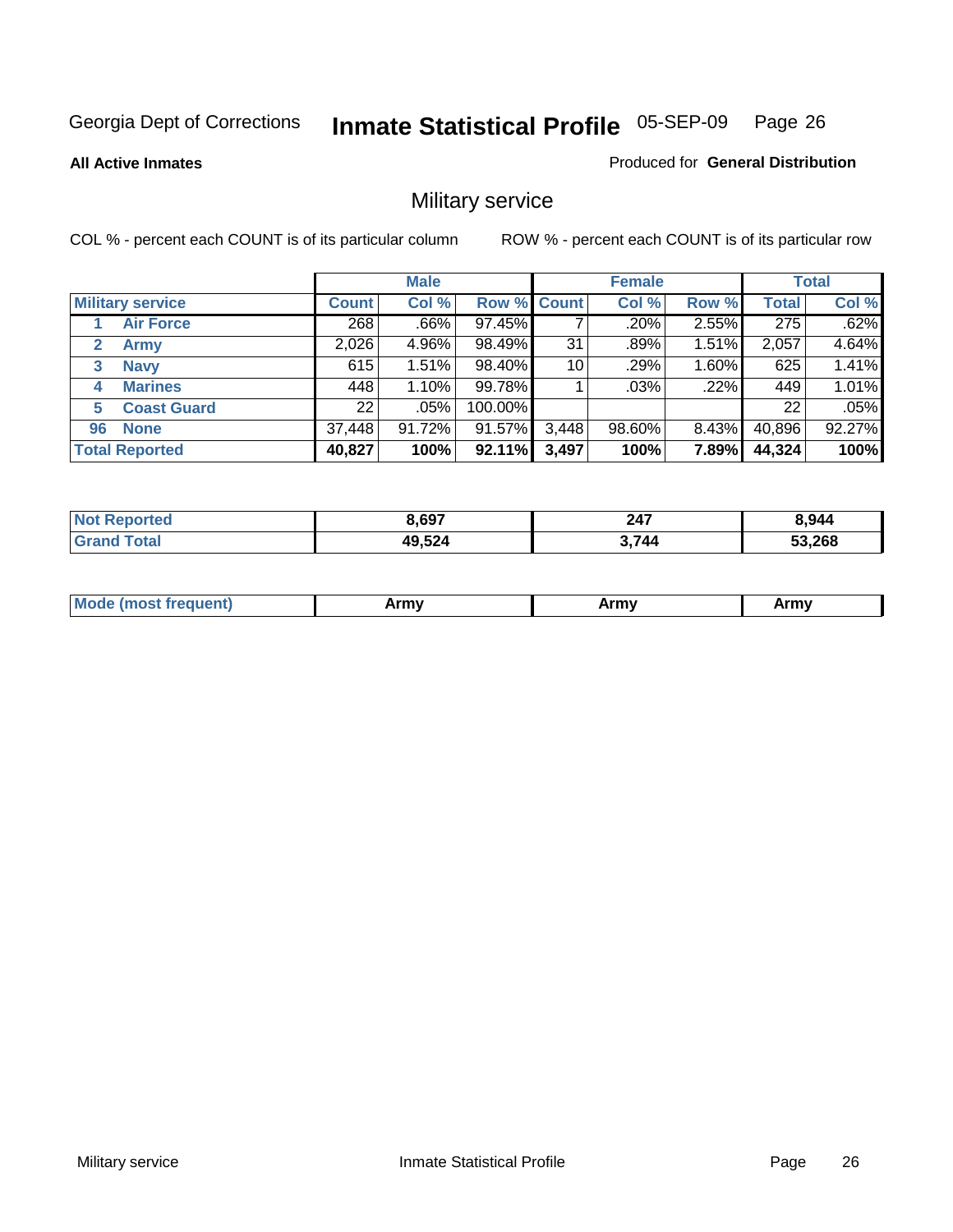**All Active Inmates**

#### Produced for **General Distribution**

### Type of admission to prison

|                |                             |              | <b>Male</b> |                    |     | <b>Female</b> |          |              | <b>Total</b> |
|----------------|-----------------------------|--------------|-------------|--------------------|-----|---------------|----------|--------------|--------------|
|                | <b>Type of Admission</b>    | <b>Count</b> | Col %       | <b>Row % Count</b> |     | Col %         | Row %    | <b>Total</b> | Col %        |
| 1              | <b>Committed From Court</b> | 35,120       | 71.65%      | 93.14% 2,587       |     | 70.32%        | $6.86\%$ | 37,707       | 71.56%       |
| $\overline{2}$ | <b>Return Appeal/Bond</b>   | 10           | .02%        | 100.00%            |     |               |          | 10           | .02%         |
| 3              | <b>Parole Rev/New Sent</b>  | 3,825        | 7.80%       | 95.53%             | 179 | 4.87%         | 4.47%    | 4,004        | 7.60%        |
| 4              | <b>Par Rev/No New Sent</b>  | 1,415        | 2.89%       | 94.21%             | 87  | 2.36%         | 5.79%    | 1,502        | 2.85%        |
| 5              | <b>Prob Viol/Total Rev</b>  |              | .01%        | 100.00%            |     |               |          |              | .01%         |
| 6              | <b>Prob Viol/Partial</b>    | 3,404        | 6.95%       | 89.70%             | 391 | 10.63%        | 10.30%   | 3,795        | 7.20%        |
| 7              | <b>Admit Fm Other Cust</b>  | 33           | $.07\%$     | 100.00%            |     |               |          | 33           | .06%         |
| 9              | <b>Prob Rev/Remainder</b>   | 4,220        | 8.61%       | 91.42%             | 396 | 10.76%        | 8.58%    | 4,616        | 8.76%        |
| 10             | <b>New Sent/Par Rev Pnd</b> | 42           | .09%        | 95.45%             | 2   | .05%          | 4.55%    | 44           | .08%         |
| 11             | <b>Life W/O Parole</b>      | 329          | .67%        | 98.50%             | 5   | .14%          | 1.50%    | 334          | .63%         |
| 30             | <b>Par Rev/Rsn Unknown</b>  | 328          | .67%        | 93.18%             | 24  | .65%          | 6.82%    | 352          | .67%         |
| 32             | <b>Pb Parole Rescinded</b>  | 18           | .04%        | 94.74%             |     | .03%          | 5.26%    | 19           | .04%         |
| 33             | <b>Prob Revoc/Spec Cond</b> | 116          | .24%        | 94.31%             |     | .19%          | 5.69%    | 123          | .23%         |
| 40             | <b>Par Rev/Revoc Center</b> | 133          | .27%        | 100.00%            |     |               |          | 133          | .25%         |
| 44             | <b>Whitworth Detention</b>  | 14           | .03%        | 100.00%            |     |               |          | 14           | .03%         |
| 50             | <b>Dcys At Risk</b>         | 5            | .01%        | 100.00%            |     |               |          | 5            | .01%         |
|                | <b>Total Reported</b>       | 49,013       | 100%        | 93.02% 3,679       |     | 100%          | 6.98%    | 52,692       | 100%         |

| Reported   |                | - - | --^   |
|------------|----------------|-----|-------|
| <b>NOT</b> |                | ರು  | v 1 v |
| ota        | 3.524<br>$  -$ | 744 | .268  |

| Mo<br>Cmmt<br>Cmmt<br>Court Cmmt<br>:nurt<br>∵∩urt เ<br>most trea |  |  |
|-------------------------------------------------------------------|--|--|
|                                                                   |  |  |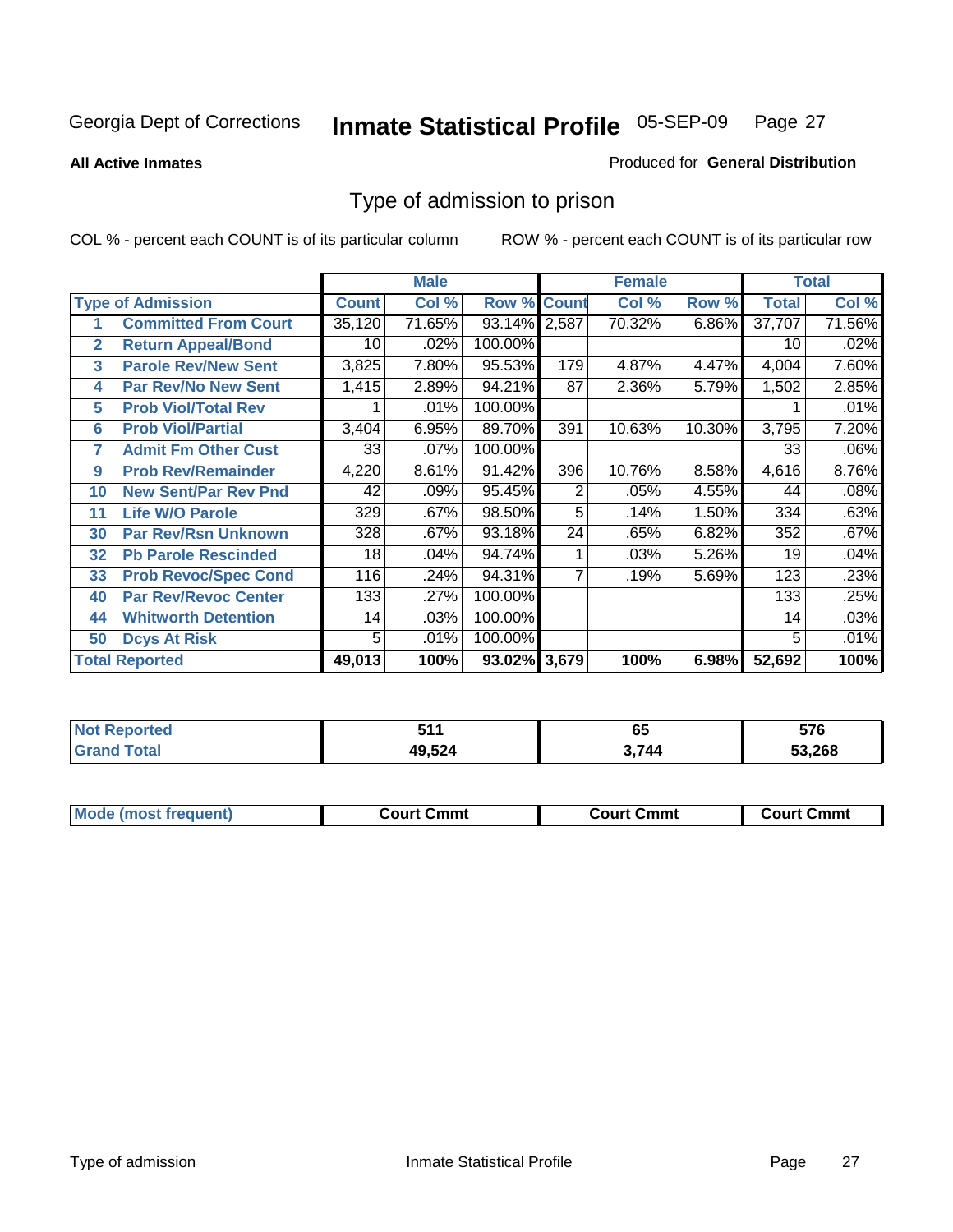**All Active Inmates**

#### Produced for **General Distribution**

### Current / last security status

|                        |                 | <b>Male</b> |             |       | <b>Female</b> |          |              | <b>Total</b> |
|------------------------|-----------------|-------------|-------------|-------|---------------|----------|--------------|--------------|
| <b>Security Status</b> | Count l         | Col %       | Row % Count |       | Col %         | Row %    | <b>Total</b> | Col %        |
| 0 Diag Incom           |                 |             |             |       | .03%          | 100.00%  |              | .01%         |
| 1 Wrk Releas           | 10 <sup>1</sup> | $.02\%$     | 90.91%      |       | $.03\%$       | 9.09%    | 11           | $.02\%$      |
| 2 Trusty               | 94              | $.19\%$     | 95.92%      | 4     | $.11\%$       | $4.08\%$ | 98           | .19%         |
| 3 Minimum              | 13,911          | 28.64%      | 86.42%      | 2,186 | 61.51%        | 13.58%   | 16,097       | 30.89%       |
| 4 Medium               | 27,689          | 57.02%      | 96.00%      | 1,153 | 32.44%        | 4.00%    | 28,842       | 55.34%       |
| 5 Close                | 6,757           | 13.91%      | 97.01%      | 208   | 5.85%         | $2.99\%$ | 6,965        | 13.36%       |
| <b>6 Maximum</b>       | 103             | .21%        | 99.04%      |       | .03%          | .96%     | 104          | .20%         |
| <b>Total Reported</b>  | 48,564          | 100%        | 93.18%      | 3,554 | 100%          | 6.82%    | 52,118       | 100%         |

| <b>Still being diagnosed</b> | 855    | 175   | 1,030  |
|------------------------------|--------|-------|--------|
| <b>Not Reported</b>          | 105    |       | 120    |
| <b>Grand Total</b>           | 49,524 | 3.744 | 53,268 |

| $M_{\odot}$<br>anr<br>. | <b>Medium</b> | <br>num | --<br>Medium |
|-------------------------|---------------|---------|--------------|
|                         |               |         |              |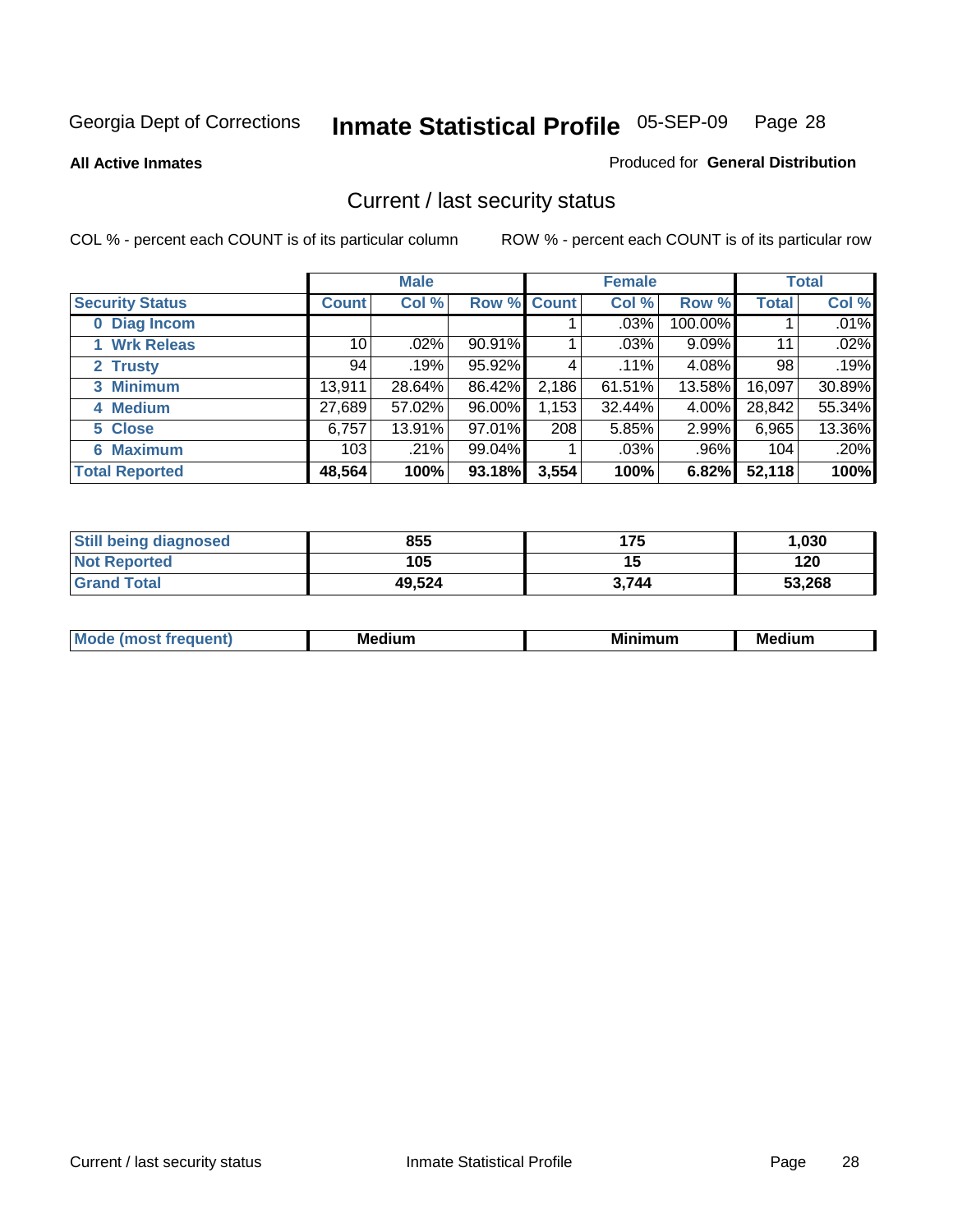**All Active Inmates**

#### Produced for **General Distribution**

### Current / last type of institution

|                            |              | <b>Male</b> |         |              | <b>Female</b> |          |              | <b>Total</b> |
|----------------------------|--------------|-------------|---------|--------------|---------------|----------|--------------|--------------|
| <b>Type of Institution</b> | <b>Count</b> | Col %       | Row %   | <b>Count</b> | Col %         | Row %    | <b>Total</b> | Col %        |
| <b>County Jail</b>         | 35           | $.07\%$     | 92.11%  | 3            | $.08\%$       | 7.89%    | 38           | $.07\%$      |
| <b>Transitional Center</b> | 2,609        | 5.27%       | 88.44%  | 341          | 9.11%         | 11.56%   | 2,950        | 5.54%        |
| <b>County Camp</b>         | 4,826        | 9.74%       | 100.00% |              |               |          | 4,826        | 9.06%        |
| <b>State Prison</b>        | 35,656       | 72.00%      | 91.73%  | 3,214        | 85.84%        | $8.27\%$ | 38,870       | 72.97%       |
| <b>Private Prison</b>      | 5,284        | 10.67%      | 99.98%  |              | $.03\%$       | .02%     | 5,285        | 9.92%        |
| <b>Prison Annex</b>        |              | .01%        | 100.00% |              |               |          |              | .01%         |
| <b>Pre Release Center</b>  | 1,019        | 2.06%       | 84.63%  | 185          | 4.94%         | 15.37%   | 1,204        | 2.26%        |
| <b>Inmate Boot Camp</b>    | 93           | .19%        | 100.00% |              |               |          | 93           | .17%         |
| <b>Parole Revoc Center</b> |              | .01%        | 100.00% |              |               |          |              | .01%         |
| <b>Total Reported</b>      | 49,524       | 100%        | 92.97%  | 3,744        | 100%          | $7.03\%$ | 53,268       | 100%         |

| <b>Not</b><br><b>Reported</b> |        |       |        |
|-------------------------------|--------|-------|--------|
| <b>ind Total</b>              | 49,524 | ላ.744 | 53,268 |

| <b>Mode (most frequent)</b> | <b>State Prison</b> | <b>State Prison</b> | <b>State Prison I</b> |
|-----------------------------|---------------------|---------------------|-----------------------|
|                             |                     |                     |                       |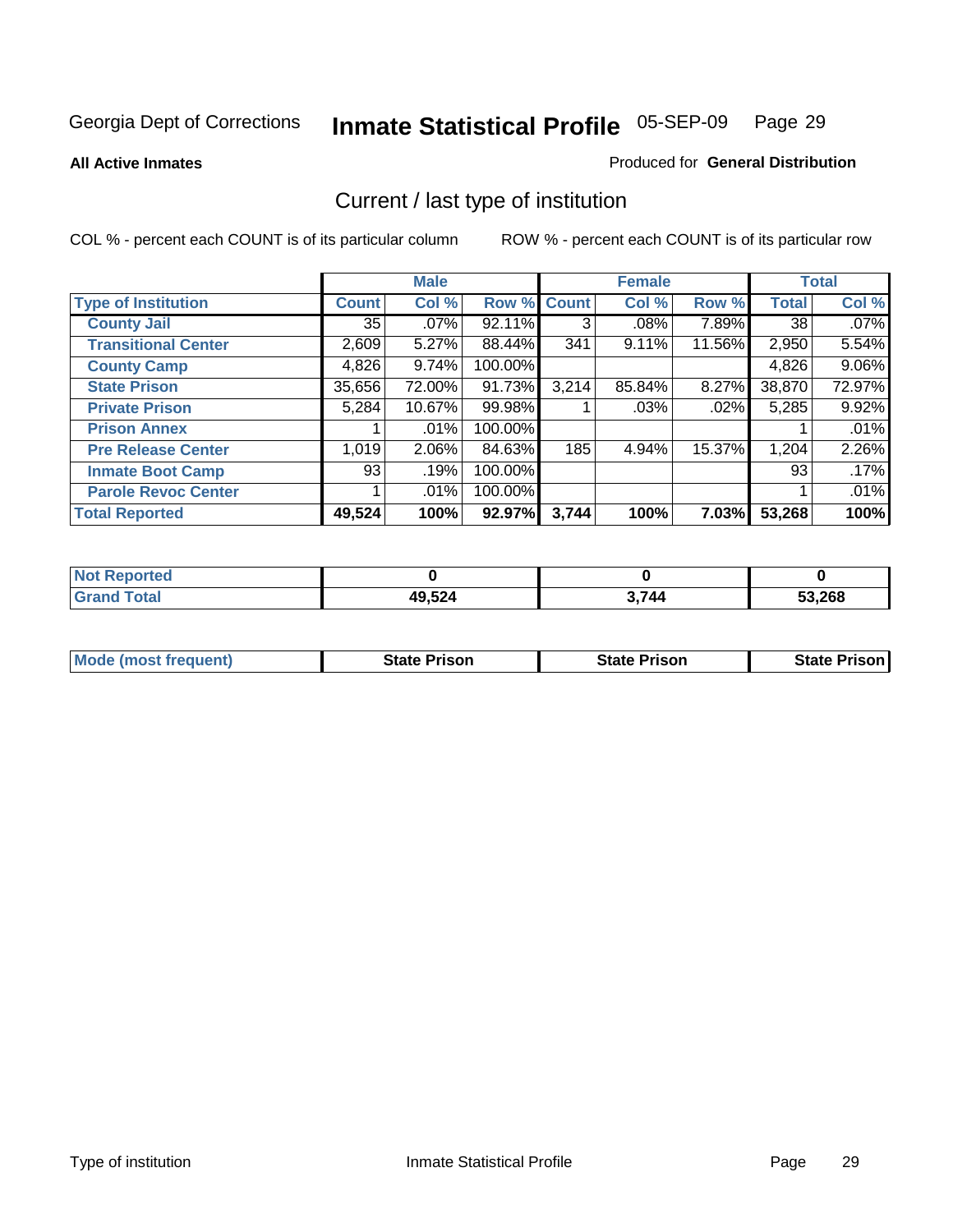**All Active Inmates**

#### Produced for **General Distribution**

### Institution type - transitional centers

|     |                                          |              | <b>Male</b> |         |              | <b>Female</b> |         |              | <b>Total</b> |
|-----|------------------------------------------|--------------|-------------|---------|--------------|---------------|---------|--------------|--------------|
|     | <b>Institution Type - Trans. Centers</b> | <b>Count</b> | Col %       | Row %   | <b>Count</b> | Col %         | Row %   | <b>Total</b> | Col %        |
| 220 | <b>Albany Trans-Ctr</b>                  | 155          | 5.94%       | 100.00% |              |               |         | 155          | 5.25%        |
| 227 | <b>Arrendale Trans-Ctr</b>               |              |             |         | 108          | 31.67%        | 100.00% | 108          | 3.66%        |
| 223 | <b>Atlanta Male Trans-Ctr</b>            | 249          | 9.54%       | 100.00% |              |               |         | 249          | 8.44%        |
| 246 | <b>Augusta Trans-Ctr</b>                 | 200          | 7.67%       | 100.00% |              |               |         | 200          | 6.78%        |
| 249 | <b>Clayton Transitional Ctr</b>          | 333          | 12.76%      | 100.00% |              |               |         | 333          | 11.29%       |
| 247 | <b>Coastal Transitional Ctr</b>          | 267          | 10.23%      | 100.00% |              |               |         | 267          | 9.05%        |
| 225 | <b>Columbus Trans-Ctr</b>                | 181          | 6.94%       | 100.00% |              |               |         | 181          | 6.14%        |
| 252 | <b>Emanuel-Swainsboro Tc</b>             | 214          | 8.20%       | 100.00% |              |               |         | 214          | 7.25%        |
| 250 | <b>Helms Trans-Ctr</b>                   | 104          | 3.99%       | 100.00% |              |               |         | 104          | 3.53%        |
| 248 | <b>Lagrange Trans Ctr</b>                | 151          | 5.79%       | 100.00% |              |               |         | 151          | 5.12%        |
| 231 | <b>Macon Male Trans-Ctr</b>              | 156          | 5.98%       | 100.00% |              |               |         | 156          | 5.29%        |
| 235 | <b>Metro Womens Trans-Ctr</b>            |              |             |         | 233          | 68.33%        | 100.00% | 233          | 7.90%        |
| 233 | <b>Phillips Trans-Ctr</b>                | 296          | 11.35%      | 100.00% |              |               |         | 296          | 10.03%       |
| 253 | <b>Smith Trans-Ctr</b>                   | 198          | 7.59%       | 100.00% |              |               |         | 198          | 6.71%        |
| 230 | <b>Valdosta Trans-Ctr</b>                | 105          | 4.02%       | 100.00% |              |               |         | 105          | 3.56%        |
|     | <b>Total Reported</b>                    | 2,609        | 100%        | 88.44%  | 341          | 100%          | 11.56%  | 2,950        | 100%         |

| <b>Reported</b><br>. |       |     |      |
|----------------------|-------|-----|------|
| <b>ota</b>           | 2,609 | 341 | ,950 |

| Mode (most frequent) | 249 Clayton Transitional Ctr 235 Metro Womens Trans- | Ctr | 249 Clayton<br><b>Transitional Ctr</b> |
|----------------------|------------------------------------------------------|-----|----------------------------------------|
|                      |                                                      |     |                                        |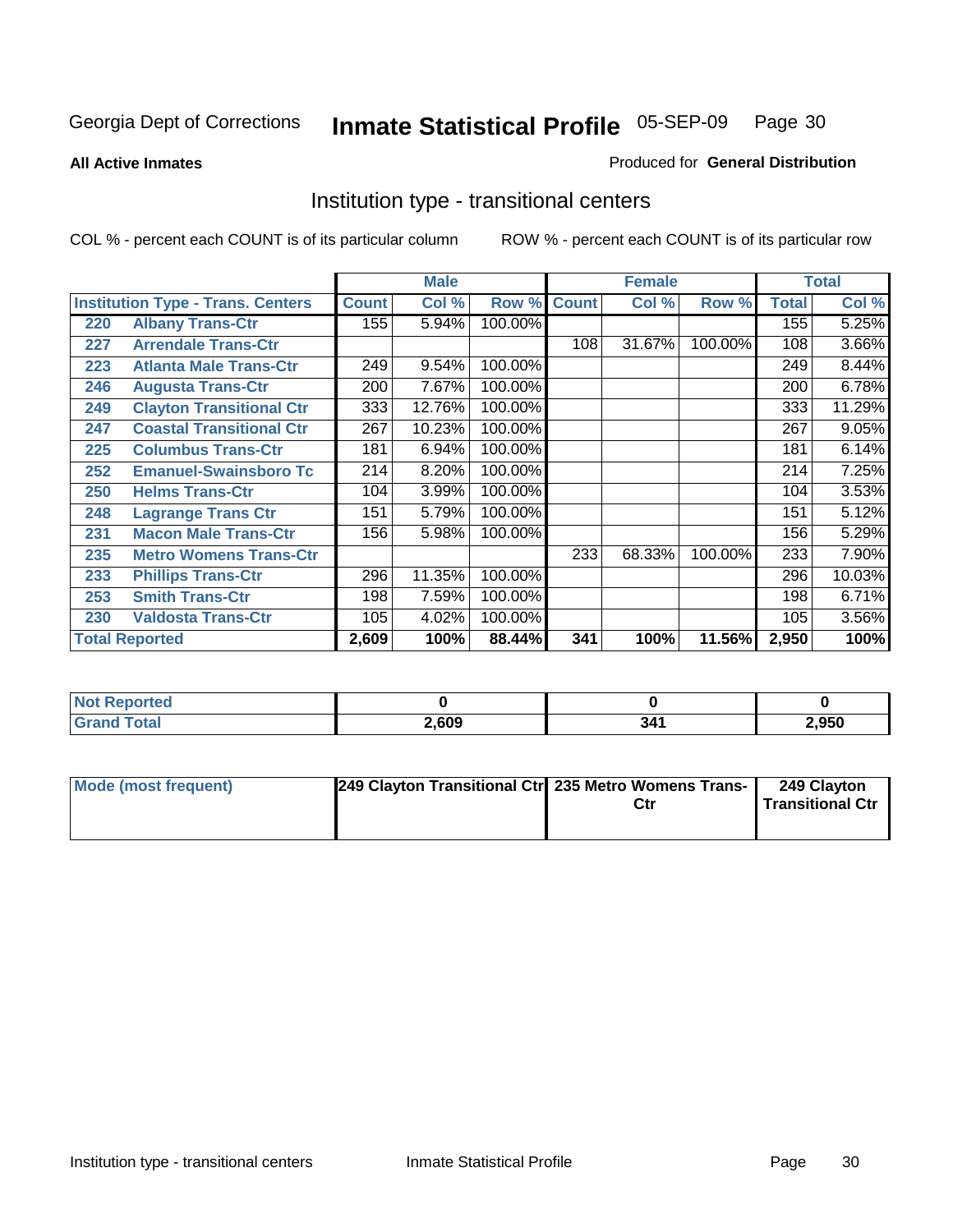**All Active Inmates**

#### Produced for **General Distribution**

### Institution type - mental hospitals

|                                                  | <b>Male</b> |                    | <b>Female</b> |                   | <b>Total</b> |
|--------------------------------------------------|-------------|--------------------|---------------|-------------------|--------------|
| <b>Institution Type - Mental Hospitals Count</b> | Col %       | <b>Row % Count</b> |               | Col % Row % Total | Col %        |
| <b>Total Reported</b>                            |             |                    |               |                   |              |

| <b>Not Reported</b> |  |  |
|---------------------|--|--|
| <b>Fotal</b><br>Cro |  |  |

| Mode (most frequent) | <b>Null</b> | <b>Null</b> | <b>Null</b> |
|----------------------|-------------|-------------|-------------|
|                      |             |             |             |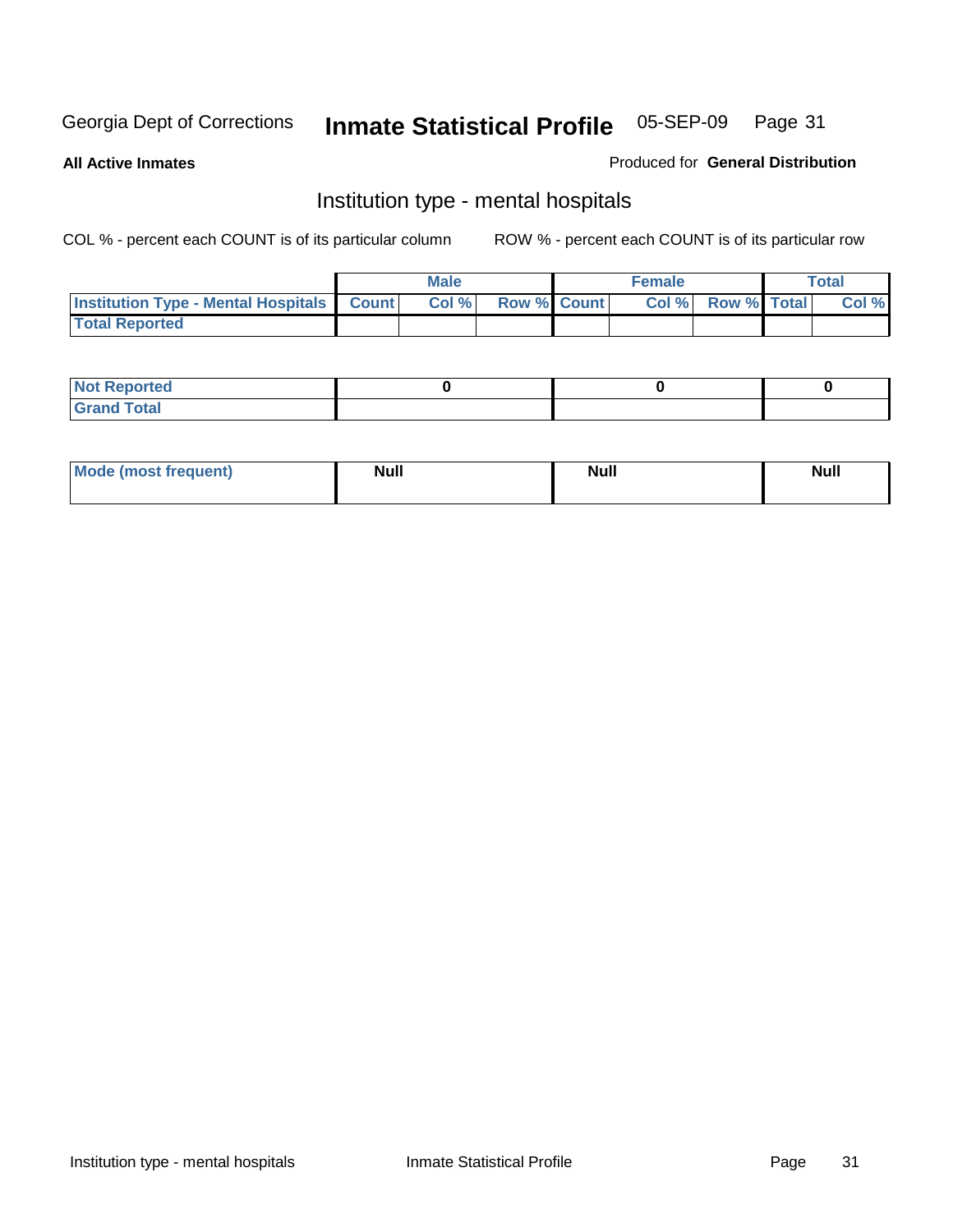#### **All Active Inmates**

#### Produced for **General Distribution**

### Institution type - county prisons

|                                          |                  | <b>Male</b> |         |              | <b>Female</b> |       |                  | <b>Total</b> |
|------------------------------------------|------------------|-------------|---------|--------------|---------------|-------|------------------|--------------|
| <b>Institution Type - County Prisons</b> | <b>Count</b>     | Col %       | Row %   | <b>Count</b> | Col %         | Row % | <b>Total</b>     | Col %        |
| <b>Bulloch County Ci</b><br>402          | 137              | 2.84%       | 100.00% |              |               |       | 137              | 2.84%        |
| <b>Carroll County Ci</b><br>404          | 213              | 4.41%       | 100.00% |              |               |       | $\overline{213}$ | 4.41%        |
| <b>Clarke County Ci</b><br>406           | 109              | 2.26%       | 100.00% |              |               |       | 109              | 2.26%        |
| <b>Clayton County Ci</b><br>456          | $\overline{218}$ | 4.52%       | 100.00% |              |               |       | $\overline{218}$ | 4.52%        |
| <b>Colquitt County Ci</b><br>407         | 176              | 3.65%       | 100.00% |              |               |       | 176              | 3.65%        |
| <b>Coweta County Ci</b><br>409           | 195              | 4.04%       | 100.00% |              |               |       | 195              | 4.04%        |
| <b>Decatur County Ci</b><br>411          | 206              | 4.27%       | 100.00% |              |               |       | 206              | 4.27%        |
| <b>Effingham County Ci</b><br>413        | 238              | 4.93%       | 100.00% |              |               |       | 238              | 4.93%        |
| <b>Floyd County Ci</b><br>415            | 334              | 6.92%       | 100.00% |              |               |       | 334              | 6.92%        |
| <b>Gwinnett County Ci</b><br>419         | $\overline{122}$ | 2.53%       | 100.00% |              |               |       | 122              | 2.53%        |
| <b>Hall County Ci</b><br>420             | 153              | 3.17%       | 100.00% |              |               |       | 153              | 3.17%        |
| <b>Harris County Ci</b><br>422           | 105              | 2.18%       | 100.00% |              |               |       | 105              | 2.18%        |
| Jackson County Ci<br>426                 | 165              | 3.42%       | 100.00% |              |               |       | 165              | 3.42%        |
| <b>Jefferson County Ci</b><br>428        | 186              | 3.85%       | 100.00% |              |               |       | 186              | 3.85%        |
| <b>Mitchell County Ci</b><br>433         | 124              | 2.57%       | 100.00% |              |               |       | 124              | 2.57%        |
| <b>Muscogee County Ci</b><br>435         | 506              | 10.48%      | 100.00% |              |               |       | 506              | 10.48%       |
| <b>Richmond County Ci</b><br>439         | $\overline{213}$ | 4.41%       | 100.00% |              |               |       | 213              | 4.41%        |
| <b>Screven County Prison</b><br>440      | 148              | 3.07%       | 100.00% |              |               |       | 148              | 3.07%        |
| <b>Spalding County Ci</b><br>441         | $\overline{373}$ | 7.73%       | 100.00% |              |               |       | $\overline{373}$ | 7.73%        |
| <b>Sumter County Ci</b><br>443           | 346              | 7.17%       | 100.00% |              |               |       | 346              | 7.17%        |
| <b>Terrell County Ci</b><br>444          | 127              | 2.63%       | 100.00% |              |               |       | 127              | 2.63%        |
| <b>Thomas County Ci</b><br>445           | 158              | 3.27%       | 100.00% |              |               |       | 158              | 3.27%        |
| <b>Troup County Ci</b><br>447            | 274              | 5.68%       | 100.00% |              |               |       | 274              | 5.68%        |
| <b>Total Reported</b>                    | 4,826            | 100%        | 100%    |              |               | %     | 4,826            | 100%         |

| <b>Not Reported</b>   |      |      |
|-----------------------|------|------|
| <b>Total</b><br>Grand | .826 | .826 |

| <b>Mode (most frequent)</b><br>435 Muscogee County Ci | Null | 435 Muscogee<br><b>County Ci</b> |
|-------------------------------------------------------|------|----------------------------------|
|-------------------------------------------------------|------|----------------------------------|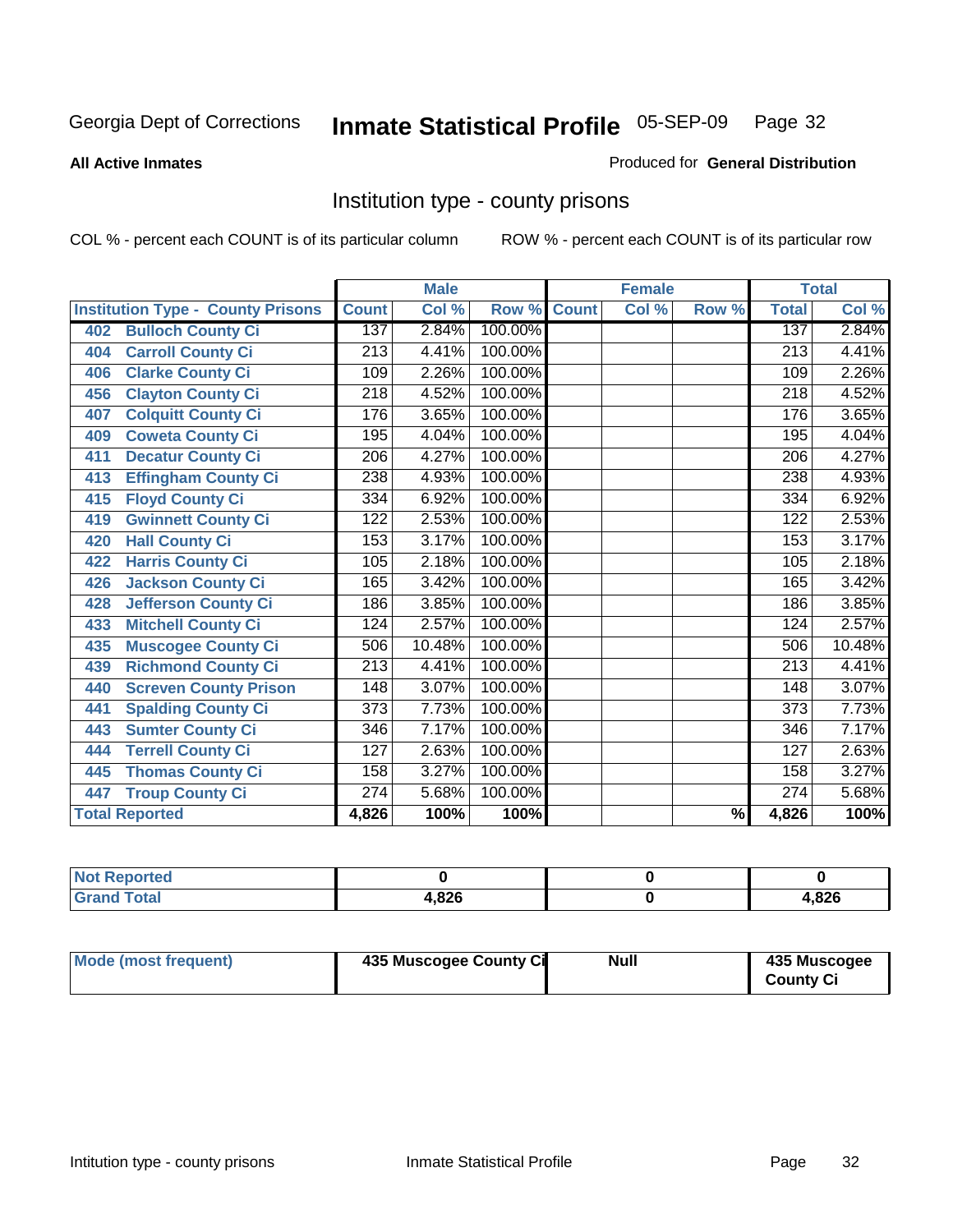#### **All Active Inmates**

#### Produced for **General Distribution**

### Institution type - state prisons

|     |                                         |                  | <b>Male</b> |         |              | <b>Female</b> |         | <b>Total</b>     |       |
|-----|-----------------------------------------|------------------|-------------|---------|--------------|---------------|---------|------------------|-------|
|     | <b>Institution Type - State Prisons</b> | <b>Count</b>     | Col %       | Row %   | <b>Count</b> | Col %         | Row %   | <b>Total</b>     | Col % |
| 508 | <b>Arrendale State Prison</b>           | 2                | .01%        | .16%    | 1,257        | 39.11%        | 99.84%  | 1,259            | 3.24% |
|     | 532 Augusta State Med.<br><b>Prison</b> | 1,078            | 3.02%       | 99.91%  | 1.           | .03%          | .09%    | 1,079            | 2.78% |
| 543 | <b>Autry State Prison</b>               | 1,550            | 4.35%       | 100.00% |              |               |         | 1,550            | 3.99% |
| 553 | <b>Baldwin State Prison</b>             | 895              | 2.51%       | 100.00% |              |               |         | 895              | 2.30% |
| 536 | <b>Bostick State Prison</b>             | 707              | 1.98%       | 100.00% |              |               |         | 707              | 1.82% |
| 534 | <b>Burrus Corr Trn Cntr</b>             | 540              | 1.51%       | 100.00% |              |               |         | 540              | 1.39% |
| 547 | <b>Calhoun State Prison</b>             | 1,657            | 4.65%       | 100.00% |              |               |         | 1,657            | 4.26% |
| 531 | <b>Central State Prison</b>             | 726              | 2.04%       | 100.00% |              |               |         | 726              | 1.87% |
| 523 | <b>Coastal State Prison</b>             | 1,920            | 5.38%       | 100.00% |              |               |         | 1,920            | 4.94% |
| 535 | <b>Colony Farm State Prison</b>         | 1                | .01%        | 100.00% |              |               |         | 1                | .01%  |
| 503 | <b>Dodge State Prison</b>               | 1,228            | 3.44%       | 100.00% |              |               |         | 1,228            | 3.16% |
| 548 | <b>Dooly State Prison</b>               | 1,693            | 4.75%       | 100.00% |              |               |         | 1,693            | 4.36% |
| 521 | <b>Ga Diag &amp; Class Pris</b>         | 1,705            | 4.78%       | 99.88%  | 2            | .06%          | .12%    | 1,707            | 4.39% |
| 522 | <b>Ga Diag &amp; Class Pris-</b>        | 220              | .62%        | 100.00% |              |               |         | 220              | .57%  |
|     | <b>Perm</b>                             |                  |             |         |              |               |         |                  |       |
| 517 | <b>Ga State Prison</b>                  | 1,418            | 3.98%       | 100.00% |              |               |         | 1,418            | 3.65% |
| 541 | <b>Hancock State Prison</b>             | 1,305            | 3.66%       | 100.00% |              |               |         | 1,305            | 3.36% |
| 540 | <b>Hays State Prison</b>                | 1,714            | 4.81%       | 100.00% |              |               |         | 1,714            | 4.41% |
| 545 | <b>Johnson State Prison</b>             | 1,578            | 4.43%       | 100.00% |              |               |         | 1,578            | 4.06% |
| 510 | <b>Lee State Prison</b>                 | 733              | 2.06%       | 100.00% |              |               |         | 733              | 1.89% |
| 564 | <b>Long State Prison</b>                | $\overline{220}$ | .62%        | 100.00% |              |               |         | $\overline{220}$ | .57%  |
| 549 | <b>Macon State Prison</b>               | 1,764            | 4.95%       | 100.00% |              |               |         | 1,764            | 4.54% |
| 519 | <b>Men'S State Prison</b>               | 665              | 1.87%       | 100.00% |              |               |         | 665              | 1.71% |
| 554 | <b>Metro State Prison (W)</b>           | 3                | .01%        | .39%    | 771          | 23.99%        | 99.61%  | 774              | 1.99% |
| 561 | <b>Milan State Prison</b>               | 1                | .01%        | 100.00% |              |               |         | 1                | .01%  |
| 509 | <b>Montgomery State Prison</b>          | 414              | 1.16%       | 100.00% |              |               |         | 414              | 1.07% |
| 505 | <b>Phillips State Prison</b>            | 800              | 2.24%       | 100.00% |              |               |         | 800              | 2.06% |
| 557 | <b>Pulaski State Prison (W)</b>         |                  |             |         | 1,183        | 36.81%        | 100.00% | 1,183            | 3.04% |
| 533 | <b>Rogers State Prison</b>              | 1,344            | 3.77%       | 100.00% |              |               |         | 1,344            | 3.46% |
| 530 | <b>Rutledge State Prison</b>            | 593              | 1.66%       | 100.00% |              |               |         | 593              | 1.53% |
| 525 | <b>Scott State Prison</b>               | $\overline{17}$  | .05%        | 100.00% |              |               |         | 17               | .04%  |
| 550 | <b>Smith State Prison</b>               | 1,432            | 4.02%       | 100.00% |              |               |         | 1,432            | 3.68% |
| 542 | <b>Telfair State Prison</b>             | 1,149            | 3.22%       | 100.00% |              |               |         | 1,149            | 2.96% |
| 537 | <b>Valdosta State Prison</b>            | 1,381            | 3.87%       | 100.00% |              |               |         | 1,381            | 3.55% |
| 506 | <b>Walker State Prison</b>              | 424              | 1.19%       | 100.00% |              |               |         | 424              | 1.09% |
| 501 | <b>Ware State Prison</b>                | 1,458            | 4.09%       | 100.00% |              |               |         | 1,458            | 3.75% |
| 552 | <b>Washington Sp</b>                    | 1,481            | 4.15%       | 100.00% |              |               |         | 1,481            | 3.81% |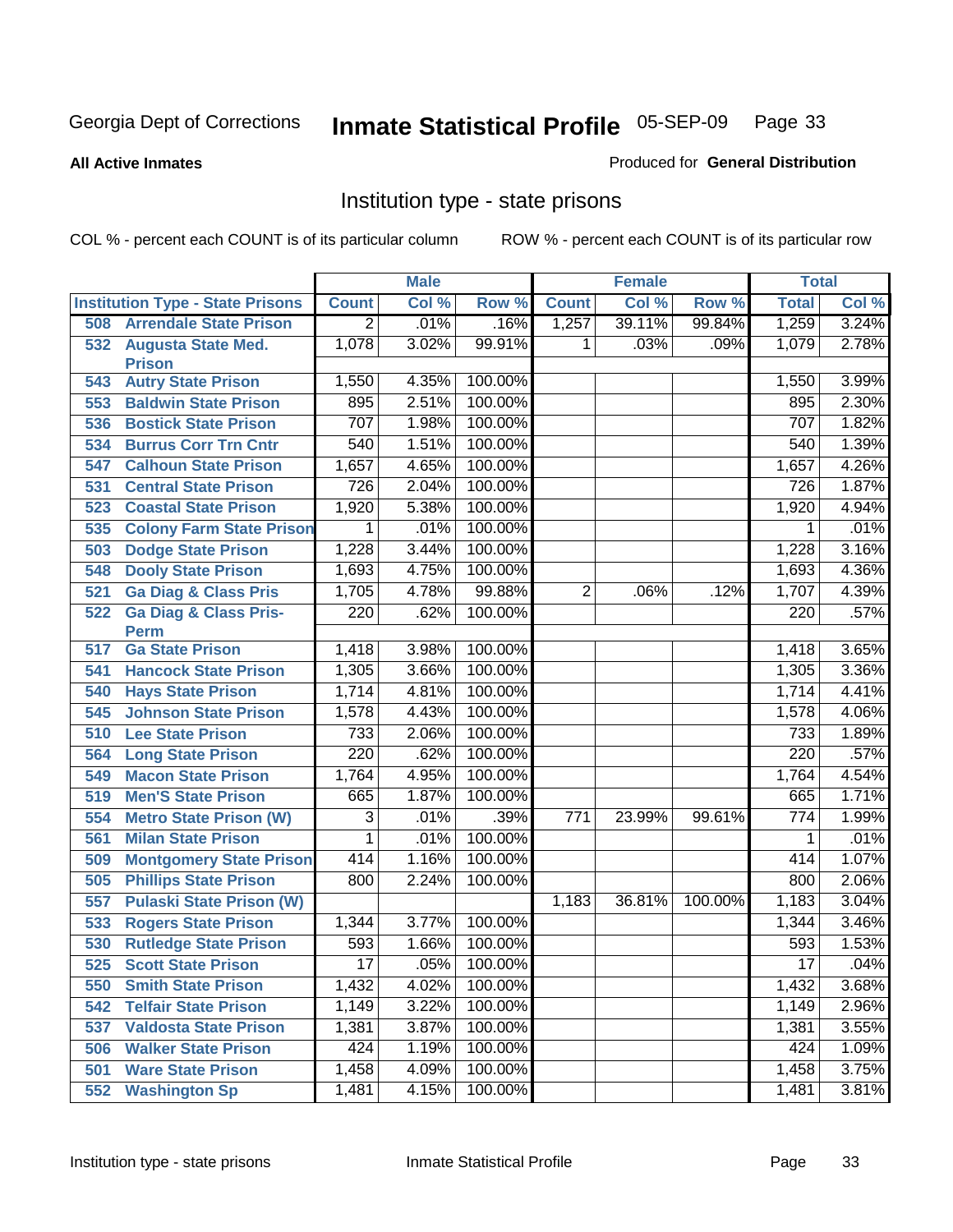**All Active Inmates**

Produced for **General Distribution**

### Institution type - state prisons

|                                         |              | <b>Male</b> |         |             | <b>Female</b> |          |              | <b>Total</b> |
|-----------------------------------------|--------------|-------------|---------|-------------|---------------|----------|--------------|--------------|
| <b>Institution Type - State Prisons</b> | <b>Count</b> | Col %       |         | Row % Count | Col %         | Row %    | <b>Total</b> | Col %        |
| 546<br><b>Wilcox State Prison</b>       | .840         | $5.16\%$    | 100.00% |             |               |          | .840         | 4.73%        |
| <b>Total Reported</b>                   | 35,656       | 100%        | 91.73%  | 3.214       | 100%          | $8.27\%$ | 38,870       | 100%         |

| Reported<br>. |        |       |        |
|---------------|--------|-------|--------|
| <b>ota</b>    | 35.656 | 3.214 | 38.870 |

| Mode (most frequent) | 1523 Coastal State Prison | <b>508 Arrendale State Prison 1523 Coastal State 1</b> | <b>Prison</b> |
|----------------------|---------------------------|--------------------------------------------------------|---------------|
|----------------------|---------------------------|--------------------------------------------------------|---------------|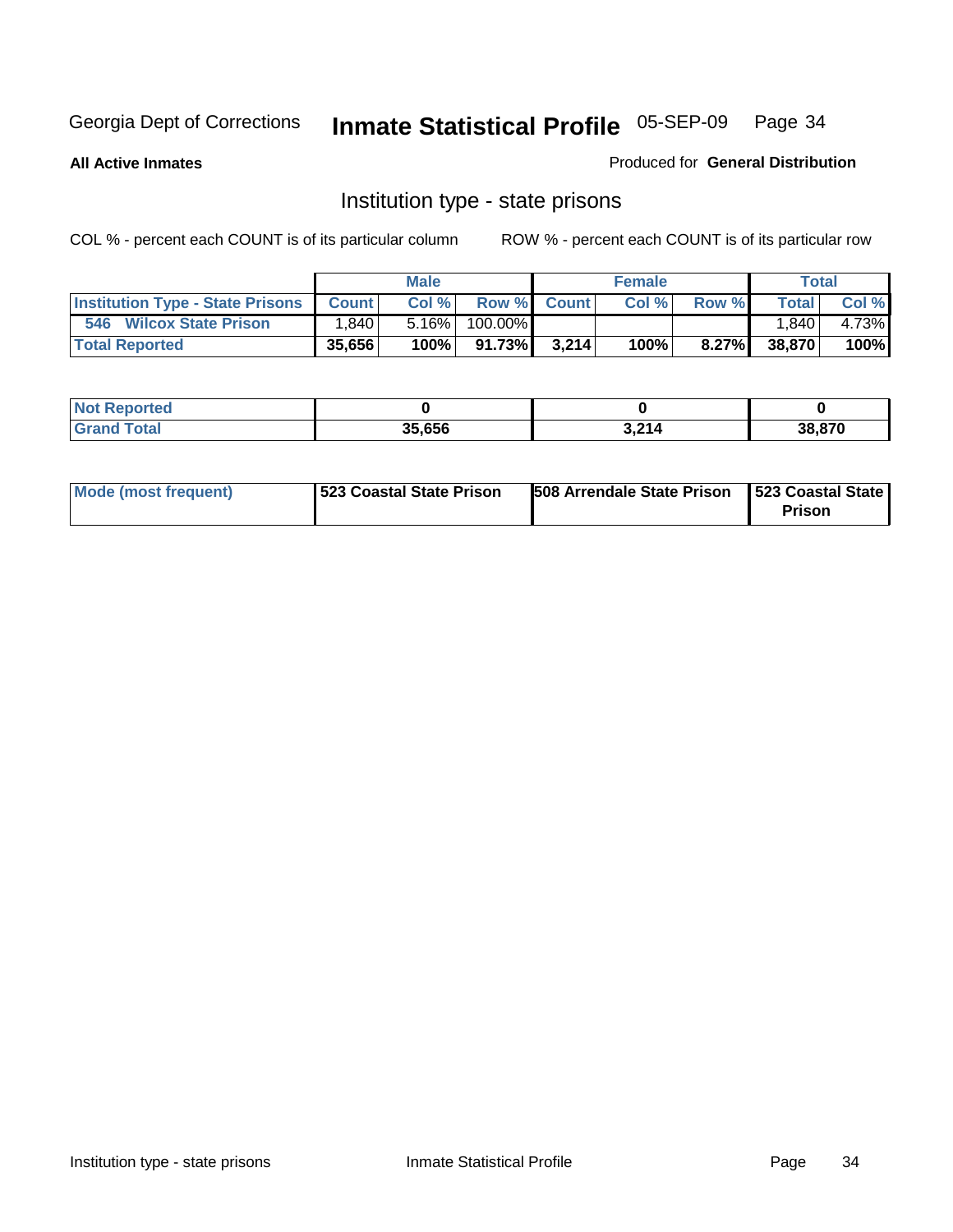**All Active Inmates**

#### Produced for **General Distribution**

### Institution type - private prisons

|                                           | <b>Male</b>  |           | <b>Female</b> |  |            | <b>Total</b> |              |        |
|-------------------------------------------|--------------|-----------|---------------|--|------------|--------------|--------------|--------|
| <b>Institution Type - Private Prisons</b> | <b>Count</b> | Col%      | Row % Count   |  | Col %      | Row %        | <b>Total</b> | Col %  |
| <b>Coffee Corr Facility</b><br>569        | 1.768        | $33.46\%$ | $99.94\%$     |  | $100.00\%$ | $.06\%$      | 1,769        | 33.47% |
| 567 D Ray James Corr Fac                  | 1.791        | 33.89%    | 100.00%       |  |            |              | 1.791        | 33.89% |
| 571 Wheeler Corr Facility                 | 1.725        | 32.65%    | 100.00%       |  |            |              | 1,725        | 32.64% |
| <b>Total Reported</b>                     | 5,284        | 100%      | 99.98%        |  | 100%       | $.02\%$      | 5,285        | 100%   |

| <b>ported</b><br><b>NOT</b><br>ner |       |       |
|------------------------------------|-------|-------|
| <b>Total</b>                       | 5,284 | 5,285 |

| <b>Mode (most frequent)</b> | 567 D Ray James Corr Fac 569 Coffee Corr Facility |  | 567 D Ray James<br><b>Corr Fac</b> |
|-----------------------------|---------------------------------------------------|--|------------------------------------|
|-----------------------------|---------------------------------------------------|--|------------------------------------|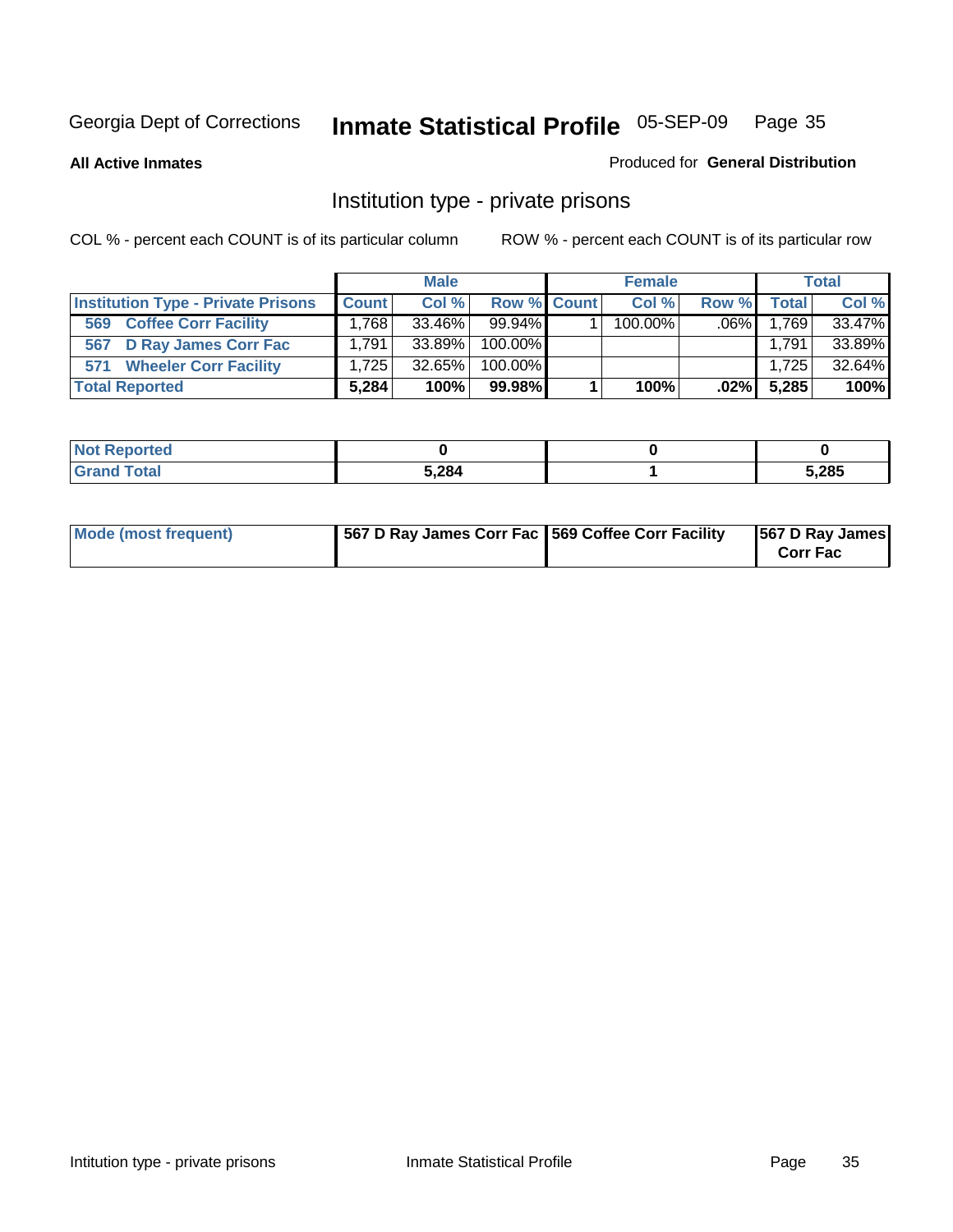**All Active Inmates**

Produced for **General Distribution**

### Institution type - prison annexes

|                                                | <b>Male</b> |            |         | <b>Female</b> |       |       | Total        |         |
|------------------------------------------------|-------------|------------|---------|---------------|-------|-------|--------------|---------|
| <b>Institution Type - Prison Annexes Count</b> |             | Col %      | Row %   | <b>Count</b>  | Col % | Row % | <b>Total</b> | Col %   |
| 7541 Hancock Annex                             |             | $100.00\%$ | 100.00% |               |       |       |              | 100.00% |
| <b>Total Reported</b>                          |             | 100%       | 100%    |               |       | %     |              | 100%    |

| <b>Not Reported</b> |  |  |
|---------------------|--|--|
| <b>Grand Total</b>  |  |  |

| <b>Mode (most frequent)</b> | <b>7541 Hancock Annex</b> | <b>Null</b> | 7541 Hancock |
|-----------------------------|---------------------------|-------------|--------------|
|                             |                           |             | Annex        |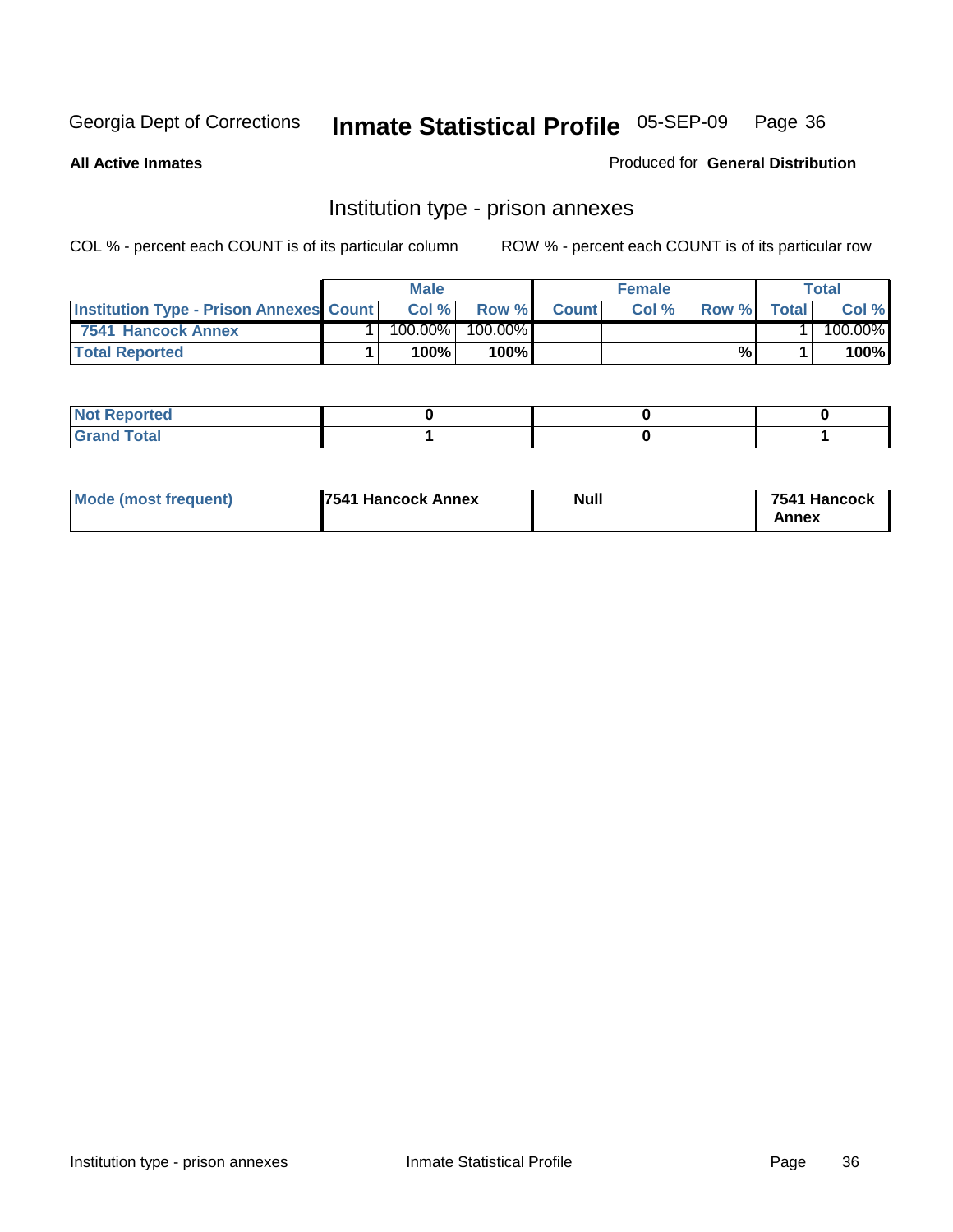**All Active Inmates**

Produced for **General Distribution**

## Institution type - pre-release centers

|                                                |       | <b>Male</b> |         |              | <b>Female</b> |         |              | <b>Total</b> |
|------------------------------------------------|-------|-------------|---------|--------------|---------------|---------|--------------|--------------|
| <b>Institution Type - Prison Annexes Count</b> |       | Col %       | Row %   | <b>Count</b> | Col %         | Row %   | <b>Total</b> | Col %        |
| 7507 Appling Pre-Release Ctr                   | 198   | 19.43%      | 100.00% |              |               |         | 198          | 16.45%       |
| 7521 Lamar Pre-Release Center                  | 213   | 20.90%      | 100.00% |              |               |         | 213          | 17.69%       |
| 7543 Pelham Pre-Release                        |       | .10%        | 100.00% |              |               |         |              | .08%         |
| <b>Center</b>                                  |       |             |         |              |               |         |              |              |
| 7546 Turner Pre-Release Center                 | 187   | 18.35%      | 100.00% |              |               |         | 187          | 15.53%       |
| 7538 W Central Pre-Release Ctr                 |       |             |         | 185          | 100.00%       | 100.00% | 185          | 15.37%       |
| 556 Western Pre-Release Cntr                   | 206   | 20.22%      | 100.00% |              |               |         | 206          | 17.11%       |
| 7572 Wilkes Pre-Release Center                 | 214   | 21.00%      | 100.00% |              |               |         | 214          | 17.77%       |
| <b>Total Reported</b>                          | 1,019 | 100%        | 84.63%  | 185          | 100%          | 15.37%  | 1,204        | 100%         |

| <b>Not</b><br>Reported       |      |     |       |
|------------------------------|------|-----|-------|
| <b>Total</b><br><b>Grand</b> | ,019 | 185 | 1,204 |

| Mode (most frequent) |        | 7572 Wilkes Pre-Release   7538 W Central Pre-Release   7572 Wilkes Pre- |                       |
|----------------------|--------|-------------------------------------------------------------------------|-----------------------|
|                      | Center | Ctı                                                                     | <b>Release Center</b> |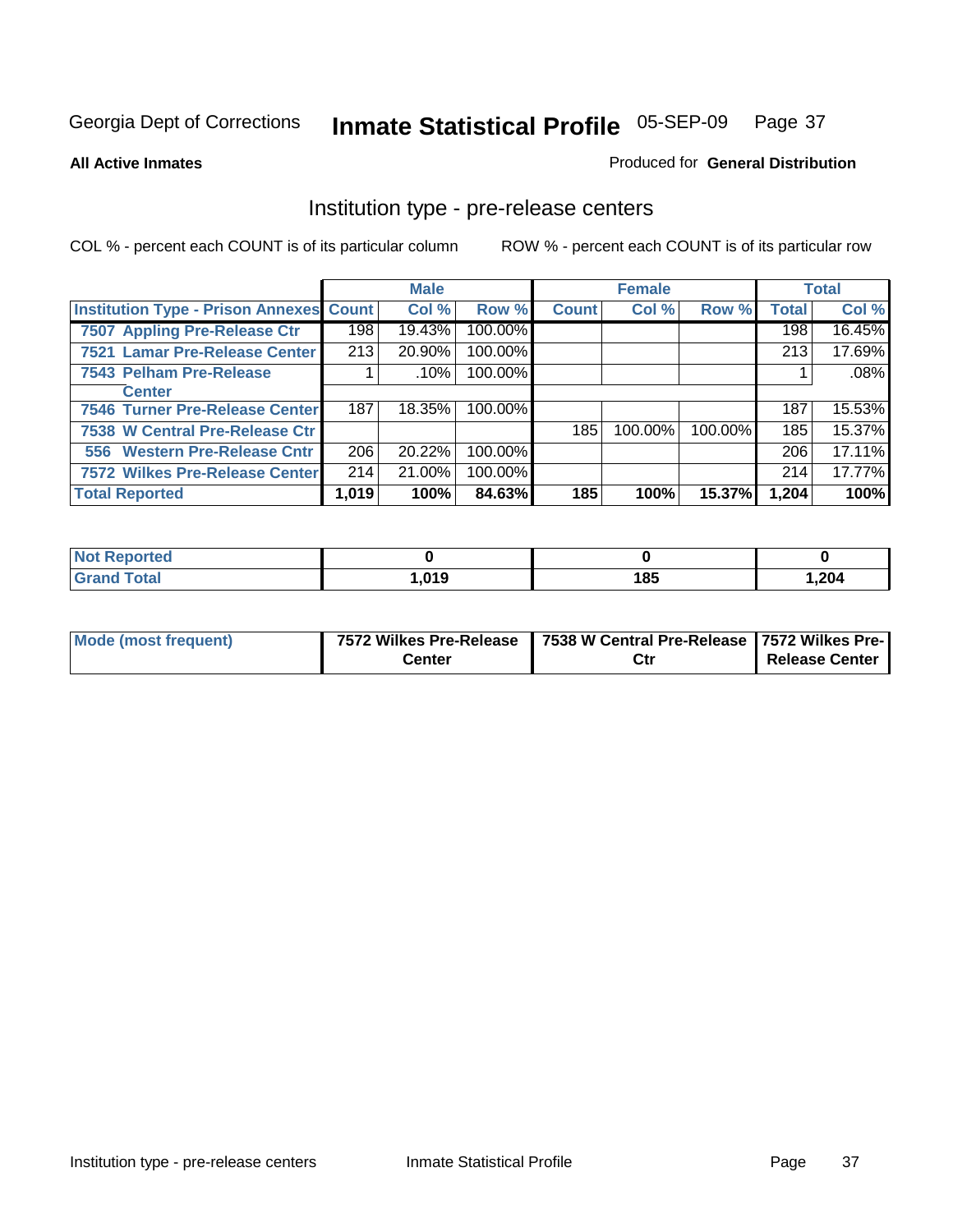**All Active Inmates**

### Produced for **General Distribution**

# Institution type - inmate boot camp

|                                      |                 | <b>Male</b> |         |              | <b>Female</b> |       |       | Total   |
|--------------------------------------|-----------------|-------------|---------|--------------|---------------|-------|-------|---------|
| <b>Institution Type - Boot Camps</b> | <b>Count</b>    | Col%        | Row %   | <b>Count</b> | Col%          | Row % | Total | Col %   |
| 9534 Burruss Inm Boot Camp           | 93 <sub>1</sub> | 100.00%     | 100.00% |              |               |       | 93    | 100.00% |
| <b>Total Rported</b>                 | 93              | 100%        | 100%I   |              |               | %     | 93    | 100%    |

| eported<br>$\sim 1 \, \mathrm{MeV}$<br><u>a ser e c</u> |         |                         |
|---------------------------------------------------------|---------|-------------------------|
| <b>Total</b>                                            | n.<br>◡ | $\mathbf{r}$<br><br>.ಶಾ |

| Mode (most frequent) | 9534 Burruss Inm Boot | <b>Null</b> | 9534 Burruss Inm |
|----------------------|-----------------------|-------------|------------------|
|                      | Camp                  |             | <b>Boot Camp</b> |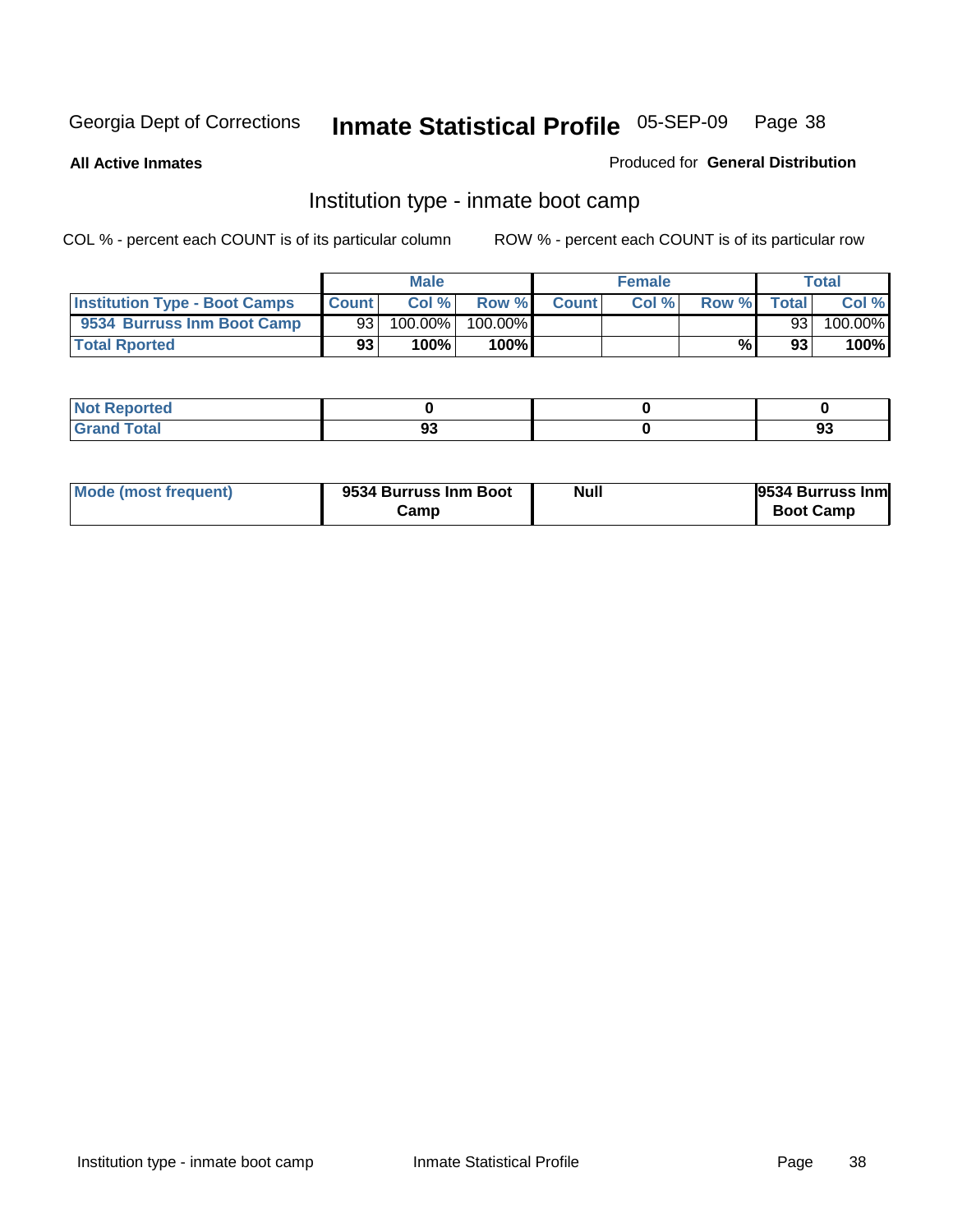### **All Active Inmates**

### Produced for **General Distribution**

# Number of disciplinary reports

|                                       |              | <b>Male</b> |        |              | <b>Female</b> |          |              | <b>Total</b> |
|---------------------------------------|--------------|-------------|--------|--------------|---------------|----------|--------------|--------------|
| <b>Number of Disciplinary Reports</b> | <b>Count</b> | Col %       | Row %  | <b>Count</b> | Col %         | Row %    | <b>Total</b> | Col %        |
|                                       | 21,020       | 42.44%      | 90.33% | 2,250        | 60.10%        | 9.67%    | 23,270       | 43.68%       |
|                                       | 7,175        | 14.49%      | 92.38% | 592          | 15.81%        | 7.62%    | 7,767        | 14.58%       |
| 2                                     | 4,025        | 8.13%       | 94.64% | 228          | 6.09%         | 5.36%    | 4,253        | 7.98%        |
| 3                                     | 2,705        | 5.46%       | 94.71% | 151          | 4.03%         | 5.29%    | 2,856        | 5.36%        |
|                                       | 2,000        | 4.04%       | 95.69% | 90           | 2.40%         | $4.31\%$ | 2,090        | 3.92%        |
| 5                                     | .549         | 3.13%       | 96.33% | 59           | 1.58%         | $3.67\%$ | 1,608        | 3.02%        |
| <b>More Than 5</b>                    | 11,050       | 22.31%      | 96.73% | 374          | 9.99%         | $3.27\%$ | 11,424       | 21.45%       |
| <b>Total Reported</b>                 | 49,524       | 100%        | 92.97% | 3,744        | 100%          | 7.03%    | 53,268       | 100%         |

| N         |       |            |        |
|-----------|-------|------------|--------|
| $\sim$ 10 | 10E91 | <b>711</b> | 53.268 |

| Mean (average)       | 5.02 | 2.25 | 4.82 |
|----------------------|------|------|------|
| Median (middle)      |      |      |      |
| Mode (most frequent) |      |      |      |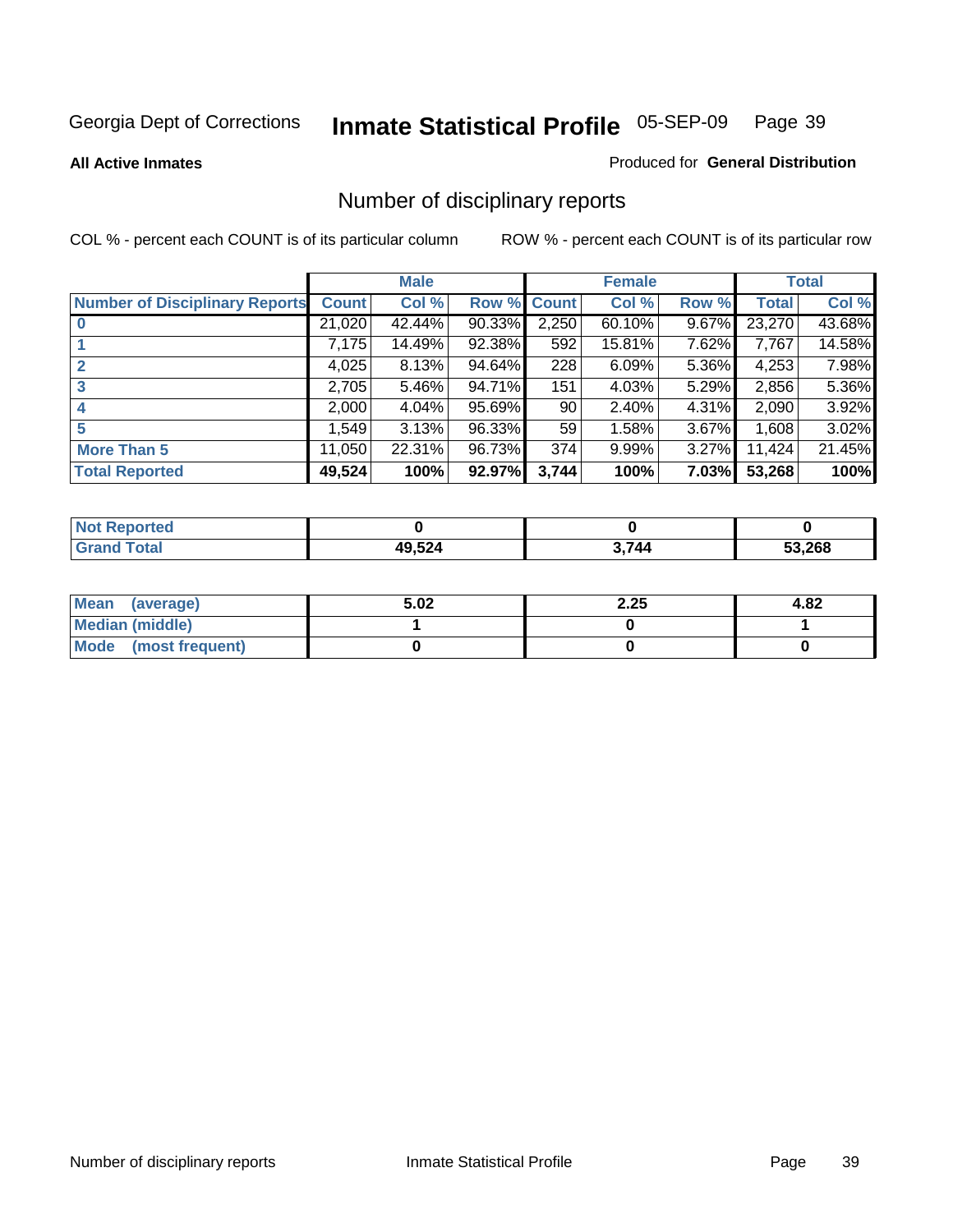### **All Active Inmates**

### Produced for **General Distribution**

## Number of transfers

|                            |         | <b>Male</b> |        |              | <b>Female</b> |          |              | <b>Total</b> |
|----------------------------|---------|-------------|--------|--------------|---------------|----------|--------------|--------------|
| <b>Number of Transfers</b> | Count l | Col %       | Row %  | <b>Count</b> | Col %         | Row %    | <b>Total</b> | Col %        |
|                            | 2,446   | 4.94%       | 83.14% | 496          | 13.25%        | 16.86%   | 2,942        | 5.52%        |
|                            | 18,304  | 36.96%      | 89.69% | 2,105        | 56.22%        | 10.31%   | 20,409       | 38.31%       |
|                            | 10,272  | 20.74%      | 94.05% | 650          | 17.36%        | 5.95%    | 10,922       | 20.50%       |
| 3                          | 6,485   | 13.09%      | 95.58% | 300          | $8.01\%$      | $4.42\%$ | 6,785        | 12.74%       |
|                            | 4,070   | 8.22%       | 97.60% | 100          | 2.67%         | $2.40\%$ | 4,170        | 7.83%        |
| 5                          | 2,554   | 5.16%       | 98.42% | 41           | 1.10%         | 1.58%    | 2,595        | 4.87%        |
| <b>More Than 5</b>         | 5,393   | 10.89%      | 99.04% | 52           | 1.39%         | $0.96\%$ | 5,445        | 10.22%       |
| <b>Total Reported</b>      | 49,524  | 100%        | 92.97% | 3,744        | 100%          | $7.03\%$ | 53,268       | 100%         |

| N         |       |            |        |
|-----------|-------|------------|--------|
| $\sim$ 10 | 10E91 | <b>711</b> | 53.268 |

| Mean (average)       | 2.70 | 42. ا | 2.61 |
|----------------------|------|-------|------|
| Median (middle)      |      |       |      |
| Mode (most frequent) |      |       |      |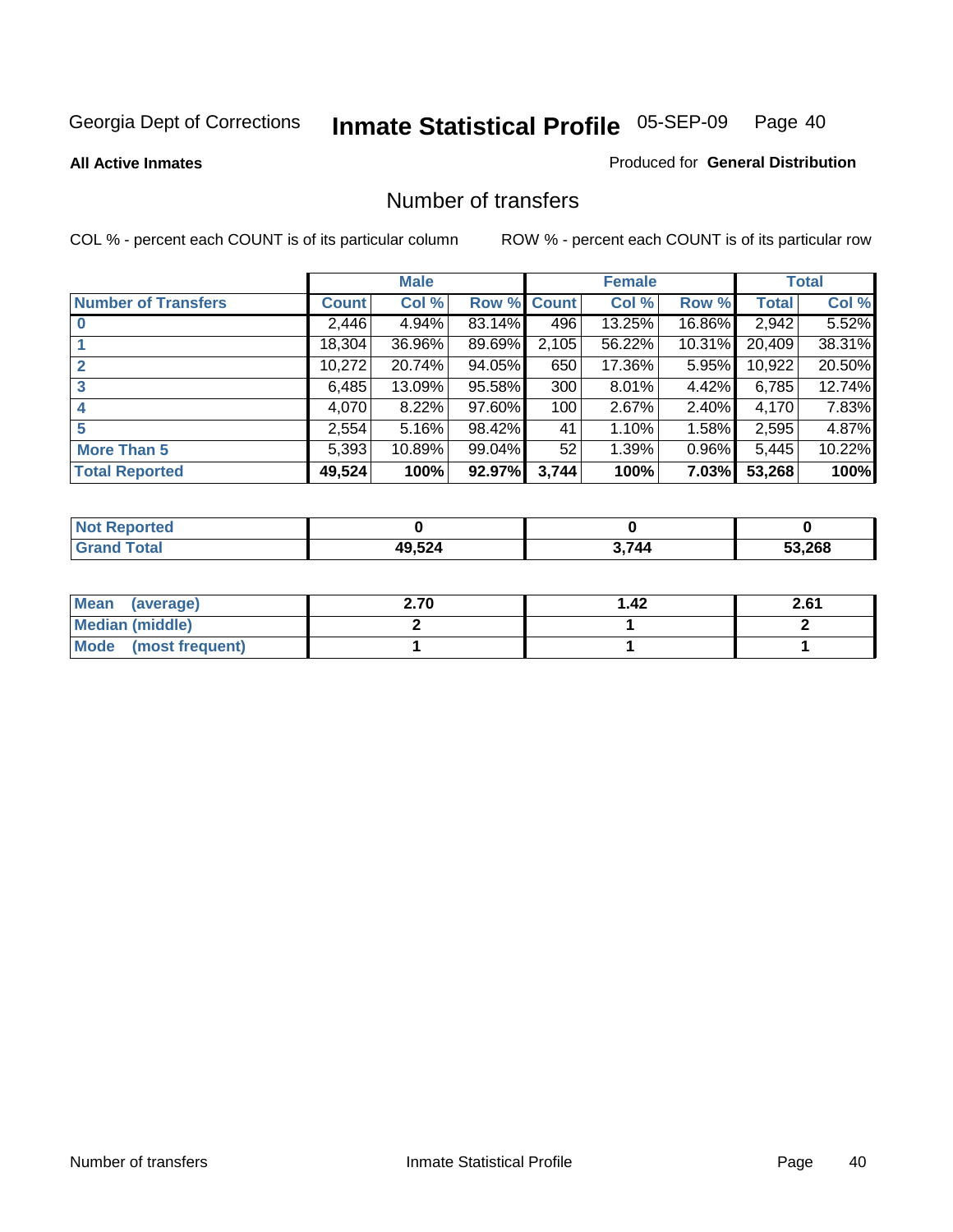**All Active Inmates**

### Produced for **General Distribution**

# Number of escapes

|                          |         | <b>Male</b> |                    |       | <b>Female</b> |          |        | <b>Total</b> |
|--------------------------|---------|-------------|--------------------|-------|---------------|----------|--------|--------------|
| <b>Number of Escapes</b> | Count l | Col %       | <b>Row % Count</b> |       | Col %         | Row %    | Total  | Col %        |
|                          | 49,215  | 99.38%      | 92.94%             | 3,736 | 99.79%        | 7.06%    | 52,951 | 99.40%       |
|                          | 292     | 0.59%       | 97.33%             | 8     | 0.21%         | 2.67%    | 300    | 0.56%        |
|                          | 11      | 0.02%       | 100.00%            |       |               |          | 11     | 0.02%        |
|                          | 5.      | 0.01%       | 100.00%            |       |               |          | 5      | 0.01%        |
|                          |         | 0.01%       | 100.00%            |       |               |          |        | 0.01%        |
| <b>Total Reported</b>    | 49,524  | 100%        | 92.97%             | 3,744 | 100%          | $7.03\%$ | 53,268 | 100%         |

| тео            |                              |       |        |
|----------------|------------------------------|-------|--------|
| T <sub>0</sub> | 10 521<br>. . <del>.</del> . | 3,744 | 53,268 |

| <b>Mean</b><br>(average) |  | .0 |
|--------------------------|--|----|
| Median (middle)          |  |    |
| Mode (most frequent)     |  |    |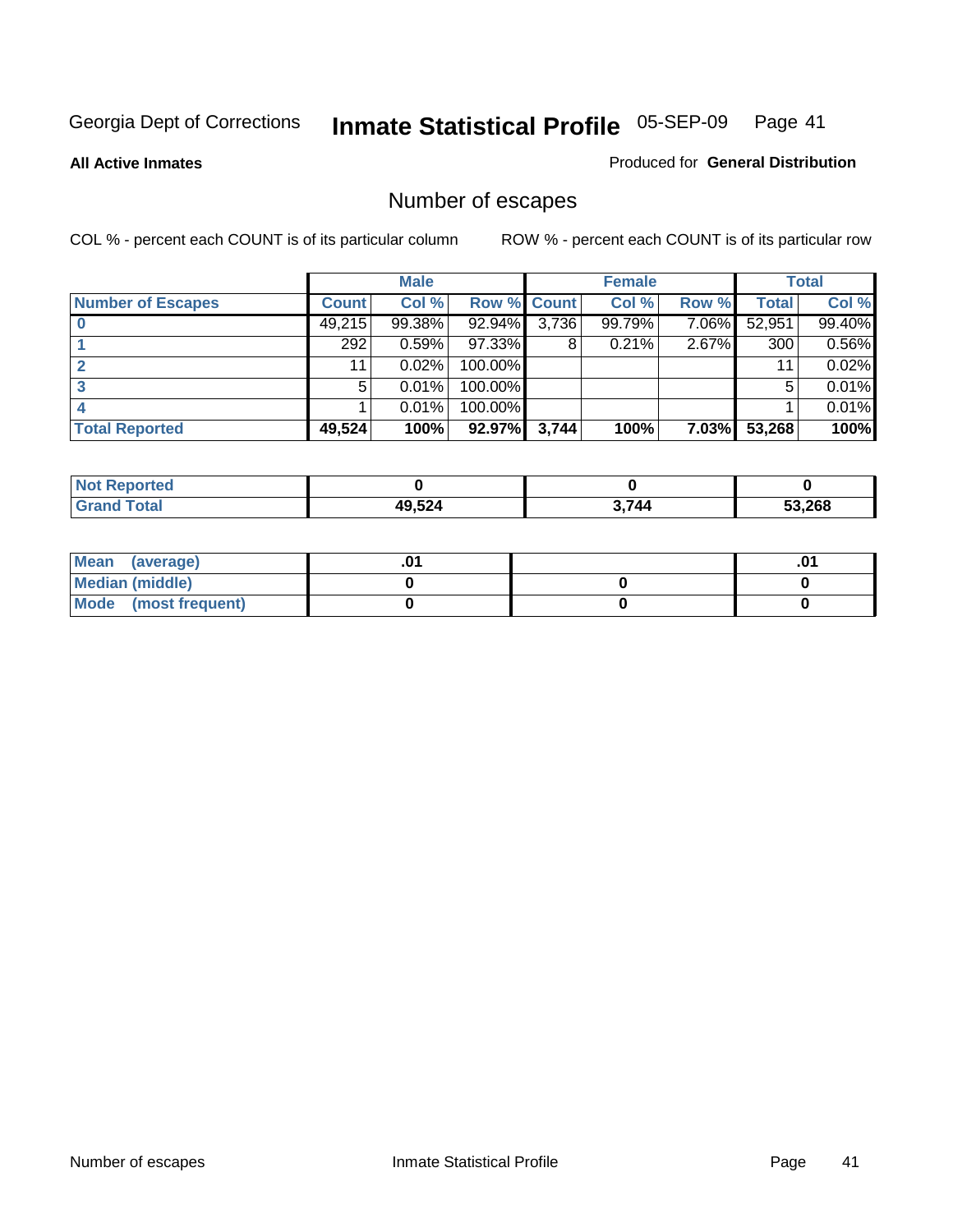**All Active Inmates**

### Produced for **General Distribution**

# Probable future release type of still active inmates

|                                         |              | <b>Male</b> |                    |     | <b>Female</b> |          | <b>Total</b> |        |
|-----------------------------------------|--------------|-------------|--------------------|-----|---------------|----------|--------------|--------|
| <b>Probable Future Release Type</b>     | <b>Count</b> | Col %       | <b>Row % Count</b> |     | Col %         | Row %    | <b>Total</b> | Col %  |
| <b>Paroled with probation to follow</b> | 6,928        | 14.03%      | 92.96%             | 525 | 14.11%        | $7.04\%$ | 7,453        | 14.03% |
| Paroled w/o probation to follow         | 6,203        | 12.56%      | 93.31%             | 445 | 11.96%        | 6.69%    | 6,648        | 12.52% |
| <b>Maxout with probation to follow</b>  | 14,045       | 28.43%      | 93.11% 1.040       |     | 27.94%        | 6.89%    | 15,085       | 28.40% |
| <b>Maxout w/o probation to follow</b>   | 15,110       | 30.59%      | 91.49% 1.405       |     | 37.75%        | $8.51\%$ | 16,515       | 31.09% |
| Life, LWOP or death sentence            | 7.111        | 14.40%      | 95.86%             | 307 | 8.25%         | $4.14\%$ | 7,418        | 13.96% |
| <b>Total Reported</b>                   | 49,397       | 100%        | 92.99% 3,722       |     | 100%          | $7.01\%$ | 53,119       | 100%   |

| Released |        |        |        |
|----------|--------|--------|--------|
| Total    | 49,397 | 700    | 53,119 |
| . Grar   |        | J.I LL | ่งง. เ |

| Mode (most frequent) | <b>Maxout w/o PROB follow</b> | Maxout w/o PROB follow   Maxout w/o PROB |        |
|----------------------|-------------------------------|------------------------------------------|--------|
|                      |                               |                                          | follow |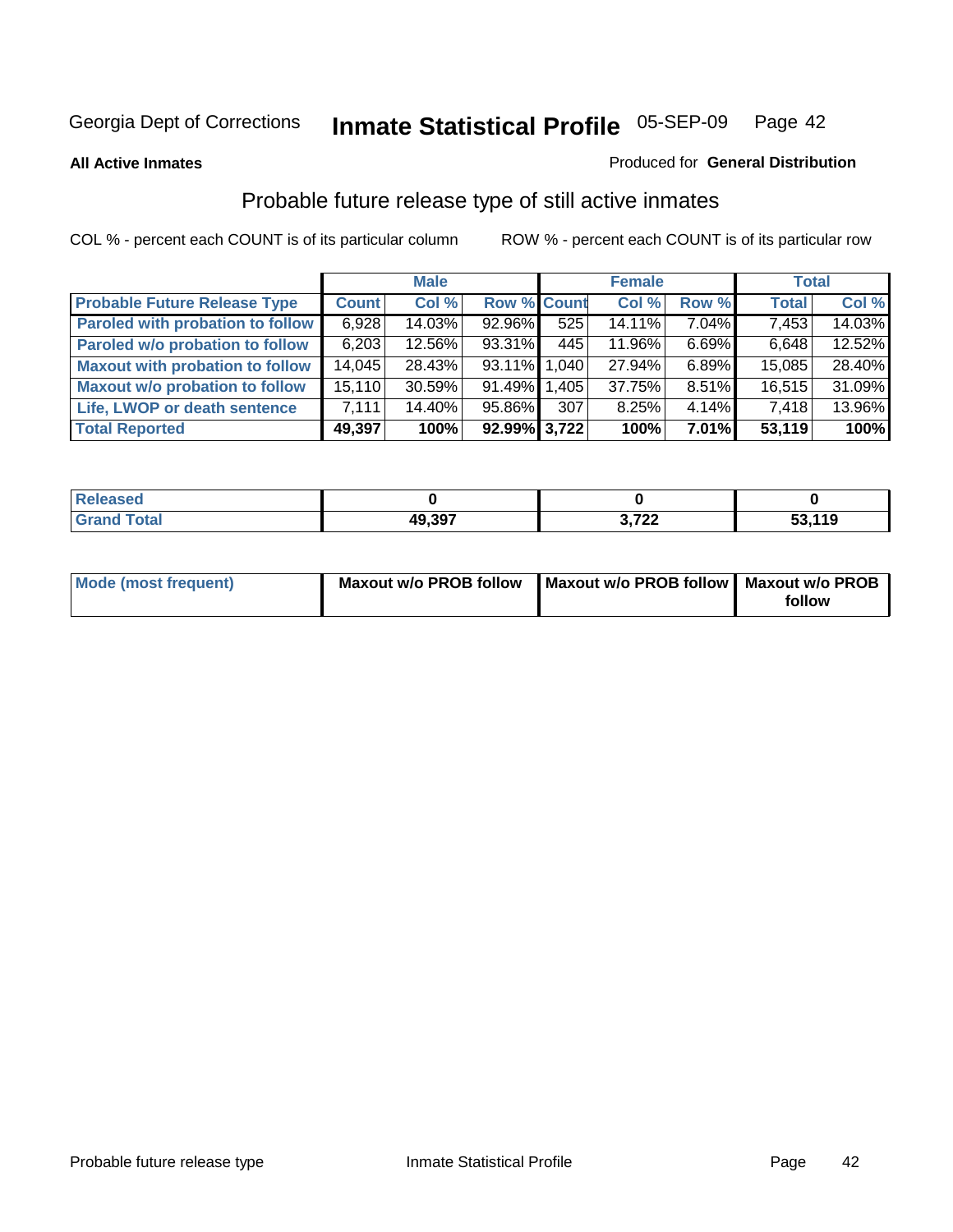**All Active Inmates**

Produced for **General Distribution**

# Actual release type

|                            |              | <b>Male</b> |                    | <b>Female</b> |        |       | $\tau$ otal |
|----------------------------|--------------|-------------|--------------------|---------------|--------|-------|-------------|
| <b>Actual Release Type</b> | <b>Count</b> | Col %       | <b>Row % Count</b> | Col %         | Row %I | Total | Col %       |
| <b>Total Reported</b>      |              | $\%$        | %                  | %             | %      |       | %           |

| <b>Still Active</b> | 49,524 | 3.744 | 53,268 |
|---------------------|--------|-------|--------|
| <b>Not Reported</b> |        |       |        |
| <b>Grand Total</b>  | 49,524 | 3.744 | 53,268 |

| M<br>____ | Ah d <sup>u</sup><br>,,,,, | <b>Null</b> | <b>IVAII</b> |
|-----------|----------------------------|-------------|--------------|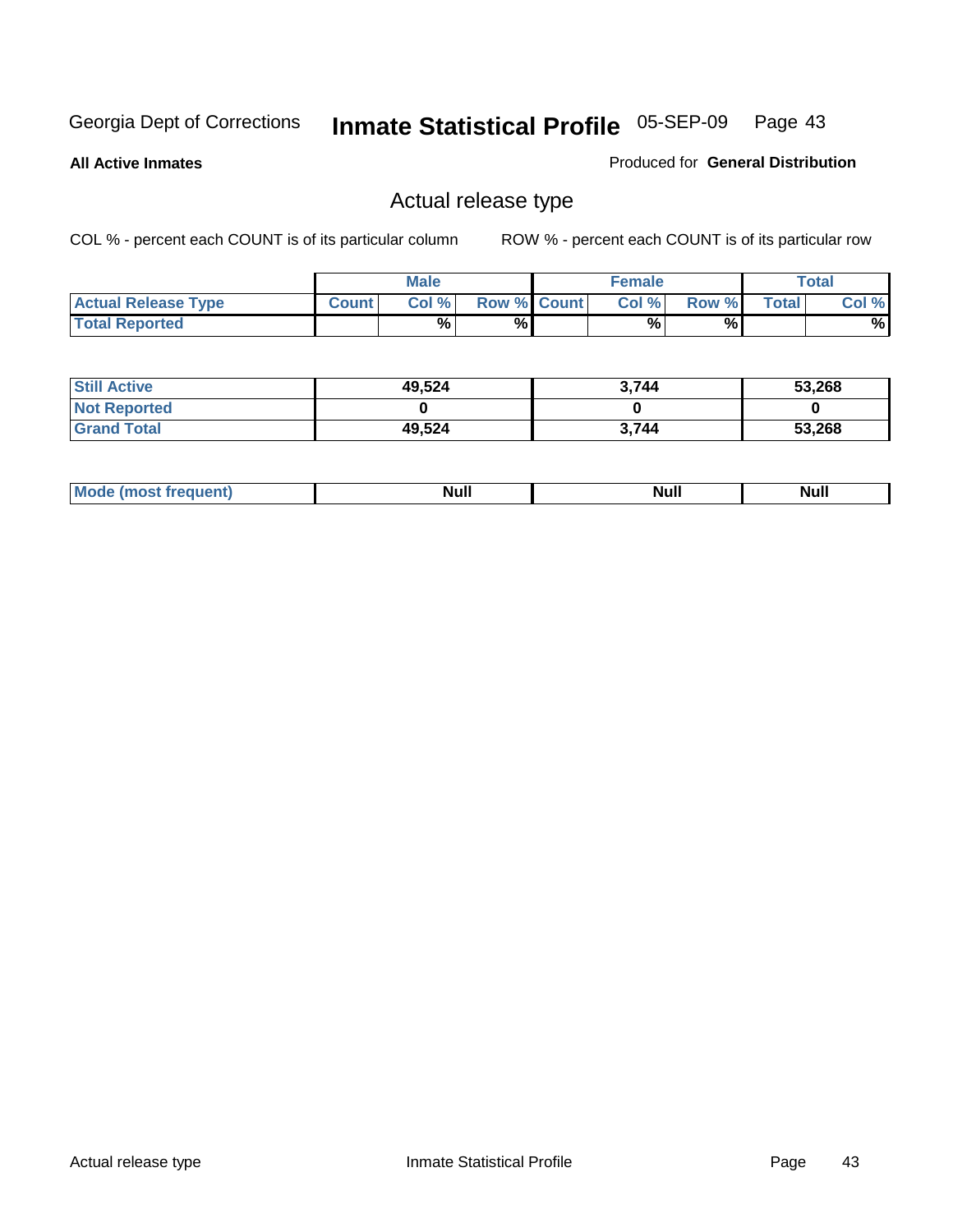### **All Active Inmates**

### Produced for **General Distribution**

## Time served in current (or last) institution

|                            |              | <b>Male</b> |        |              | <b>Female</b> |        |        | <b>Total</b> |
|----------------------------|--------------|-------------|--------|--------------|---------------|--------|--------|--------------|
| <b>Time In Institution</b> | <b>Count</b> | Col %       | Row %  | <b>Count</b> | Col %         | Row %  | Total  | Col %        |
| 0 to 3 months              | 12,557       | 25.36%      | 92.73% | 984          | 26.28%        | 7.27%  | 13,541 | 25.42%       |
| 3.01 to 6 months           | 8,272        | 16.70%      | 92.94% | 628          | 16.77%        | 7.06%  | 8,900  | 16.71%       |
| 6.01 to 9 months           | 5,908        | 11.93%      | 93.08% | 439          | 11.73%        | 6.92%  | 6,347  | 11.92%       |
| 9.01 to 12 months          | 4,990        | 10.08%      | 93.46% | 349          | 9.32%         | 6.54%  | 5,339  | 10.02%       |
| 12.01 to 18 months         | 5,606        | 11.32%      | 90.73% | 573          | 15.30%        | 9.27%  | 6,179  | 11.60%       |
| <b>18.01 to 24 months</b>  | 3,069        | 6.20%       | 94.23% | 188          | 5.02%         | 5.77%  | 3,257  | 6.11%        |
| 2.01 to 3 years            | 3,157        | 6.37%       | 94.55% | 182          | 4.86%         | 5.45%  | 3,339  | 6.27%        |
| 3.01 to 4 years            | 1,823        | 3.68%       | 93.68% | 123          | 3.29%         | 6.32%  | 1,946  | 3.65%        |
| 4.01 to 5 years            | 1,088        | 2.20%       | 88.03% | 148          | 3.95%         | 11.97% | 1,236  | 2.32%        |
| 5.01 to 6 years            | 783          | 1.58%       | 96.55% | 28           | 0.75%         | 3.45%  | 811    | 1.52%        |
| $6.01$ to 7 years          | 519          | 1.05%       | 96.65% | 18           | 0.48%         | 3.35%  | 537    | 1.01%        |
| 7.01 to 8 years            | 453          | 0.91%       | 95.97% | 19           | 0.51%         | 4.03%  | 472    | 0.89%        |
| 8.01 to 9 years            | 322          | 0.65%       | 95.55% | 15           | 0.40%         | 4.45%  | 337    | 0.63%        |
| 9.01 to 10 years           | 222          | 0.45%       | 93.28% | 16           | 0.43%         | 6.72%  | 238    | 0.45%        |
| Over 10 years              | 755          | 1.52%       | 95.69% | 34           | 0.91%         | 4.31%  | 789    | 1.48%        |
| <b>Total Reported</b>      | 49,524       | 100%        | 92.97% | 3,744        | 100%          | 7.03%  | 53,268 | 100%         |

| <b>Not R</b><br>Reported |        |     |        |
|--------------------------|--------|-----|--------|
| <b>Total</b>             | 49,524 | 744 | 53.268 |

| <b>Mean</b><br>(average)       | 17 months | 15 months | 17 months |
|--------------------------------|-----------|-----------|-----------|
| Median (middle)                | 8 months  | 8 months  | 8 months  |
| <b>Mode</b><br>(most frequent) | 0 months  | months    | months    |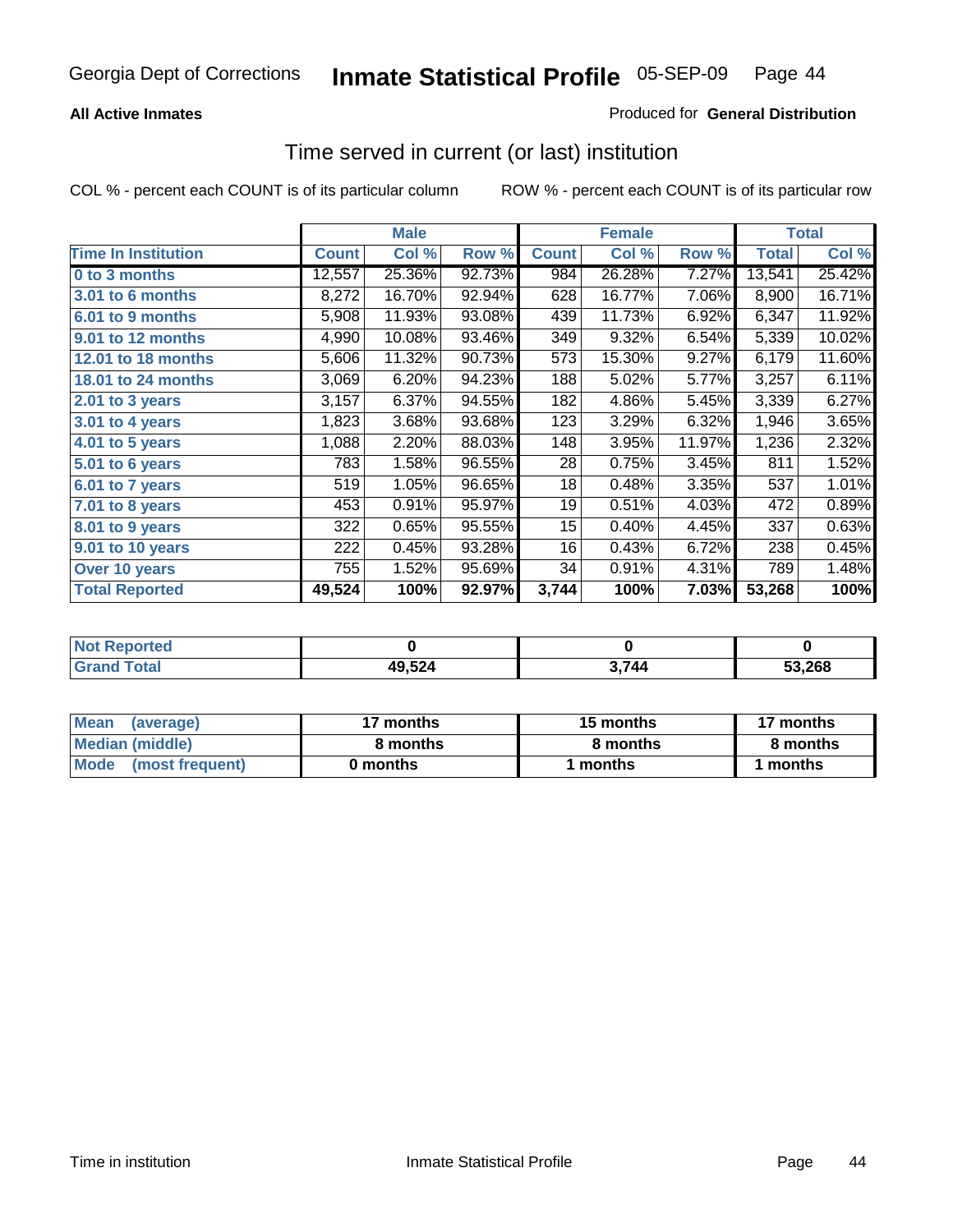**All Active Inmates**

### Produced for **General Distribution**

# Highest grade level attained

|                              |                  | <b>Male</b> |         |                  | <b>Female</b> |        |                  | <b>Total</b> |
|------------------------------|------------------|-------------|---------|------------------|---------------|--------|------------------|--------------|
| <b>Grade Level</b>           | <b>Count</b>     | Col %       | Row %   | <b>Count</b>     | Col %         | Row %  | <b>Total</b>     | Col %        |
| No school at all             | $\overline{53}$  | 0.11%       | 94.64%  | $\overline{3}$   | 0.08%         | 5.36%  | $\overline{56}$  | 0.11%        |
| <b>Grade 1</b>               | 40               | 0.08%       | 97.56%  | 1                | 0.03%         | 2.44%  | $\overline{41}$  | 0.08%        |
| <b>Grade 2</b>               | 63               | 0.13%       | 94.03%  | 4                | 0.11%         | 5.97%  | 67               | 0.13%        |
| <b>Grade 3</b>               | 130              | 0.27%       | 94.89%  | 7                | 0.20%         | 5.11%  | $\overline{137}$ | 0.26%        |
| <b>Grade 4</b>               | 140              | 0.29%       | 95.24%  | $\overline{7}$   | 0.20%         | 4.76%  | $\overline{147}$ | 0.28%        |
| <b>Grade 5</b>               | $\overline{222}$ | 0.46%       | 96.10%  | $\overline{9}$   | 0.25%         | 3.90%  | $\overline{231}$ | 0.45%        |
| Grade 6                      | 831              | 1.72%       | 95.30%  | $\overline{41}$  | 1.15%         | 4.70%  | 872              | 1.68%        |
| <b>Grade 7</b>               | 1,219            | 2.52%       | 93.84%  | $\overline{80}$  | 2.25%         | 6.16%  | 1,299            | 2.50%        |
| <b>Grade 8</b>               | 4,600            | 9.52%       | 93.25%  | $\overline{333}$ | 9.36%         | 6.75%  | 4,933            | 9.51%        |
| <b>Grade 9</b>               | 7,646            | 15.82%      | 94.17%  | $\overline{47}3$ | 13.30%        | 5.83%  | 8,119            | 15.65%       |
| Grade 10                     | 10,186           | 21.07%      | 94.87%  | 551              | 15.49%        | 5.13%  | 10,737           | 20.69%       |
| Grade 11                     | 8,957            | 18.53%      | 94.84%  | 487              | 13.70%        | 5.16%  | 9,444            | 18.20%       |
| <b>Grade 12 or GED</b>       | 8,348            | 17.27%      | 93.38%  | 592              | 16.65%        | 6.62%  | 8,940            | 17.23%       |
| <b>Some tech school</b>      | $\overline{7}40$ | 1.53%       | 81.77%  | 165              | 4.64%         | 18.23% | 905              | 1.74%        |
| <b>Completed tech school</b> | 1,138            | 2.35%       | 83.92%  | $\overline{218}$ | 6.13%         | 16.08% | 1,356            | 2.61%        |
| College, 1 year              | 1,209            | 2.50%       | 89.16%  | 147              | 4.13%         | 10.84% | 1,356            | 2.61%        |
| College, 2 year              | 1,641            | 3.39%       | 87.06%  | 244              | 6.86%         | 12.94% | 1,885            | 3.63%        |
| College, 3 year              | 450              | 0.93%       | 86.21%  | $\overline{72}$  | 2.02%         | 13.79% | 522              | 1.01%        |
| <b>Bachelor's degree</b>     | $\overline{572}$ | 1.18%       | 85.25%  | 99               | 2.78%         | 14.75% | 671              | 1.29%        |
| <b>Master's degree</b>       | 99               | 0.20%       | 85.34%  | $\overline{17}$  | 0.48%         | 14.66% | 116              | 0.22%        |
| Ph.D. degree                 | $\overline{25}$  | 0.05%       | 92.59%  | $\overline{2}$   | 0.06%         | 7.41%  | $\overline{27}$  | 0.05%        |
| Law degree                   | $\overline{16}$  | 0.03%       | 84.21%  | $\overline{3}$   | 0.08%         | 15.79% | $\overline{19}$  | 0.04%        |
| <b>Some medical school</b>   | $\overline{2}$   | 0.01%       | 66.67%  | 1                | 0.03%         | 33.33% | $\overline{3}$   | 0.01%        |
| <b>Medical degree</b>        | $\overline{11}$  | 0.02%       | 100.00% |                  |               |        | $\overline{11}$  | 0.02%        |
| <b>Total Reported</b>        | 48,338           | 100%        | 93.15%  | 3,556            | 100%          | 6.85%  | 51,894           | 100%         |

| ,186   | 188         | .      |
|--------|-------------|--------|
| 10.501 | <b>1744</b> | 53.268 |

| <b>Mean</b><br>(average)       | 10.45    | 11.08           | 10.49    |
|--------------------------------|----------|-----------------|----------|
| Median (middle)                | Grade 10 | Grade 11        | Grade 10 |
| <b>Mode</b><br>(most frequent) | Grade 10 | Grade 12 or GED | Grade 10 |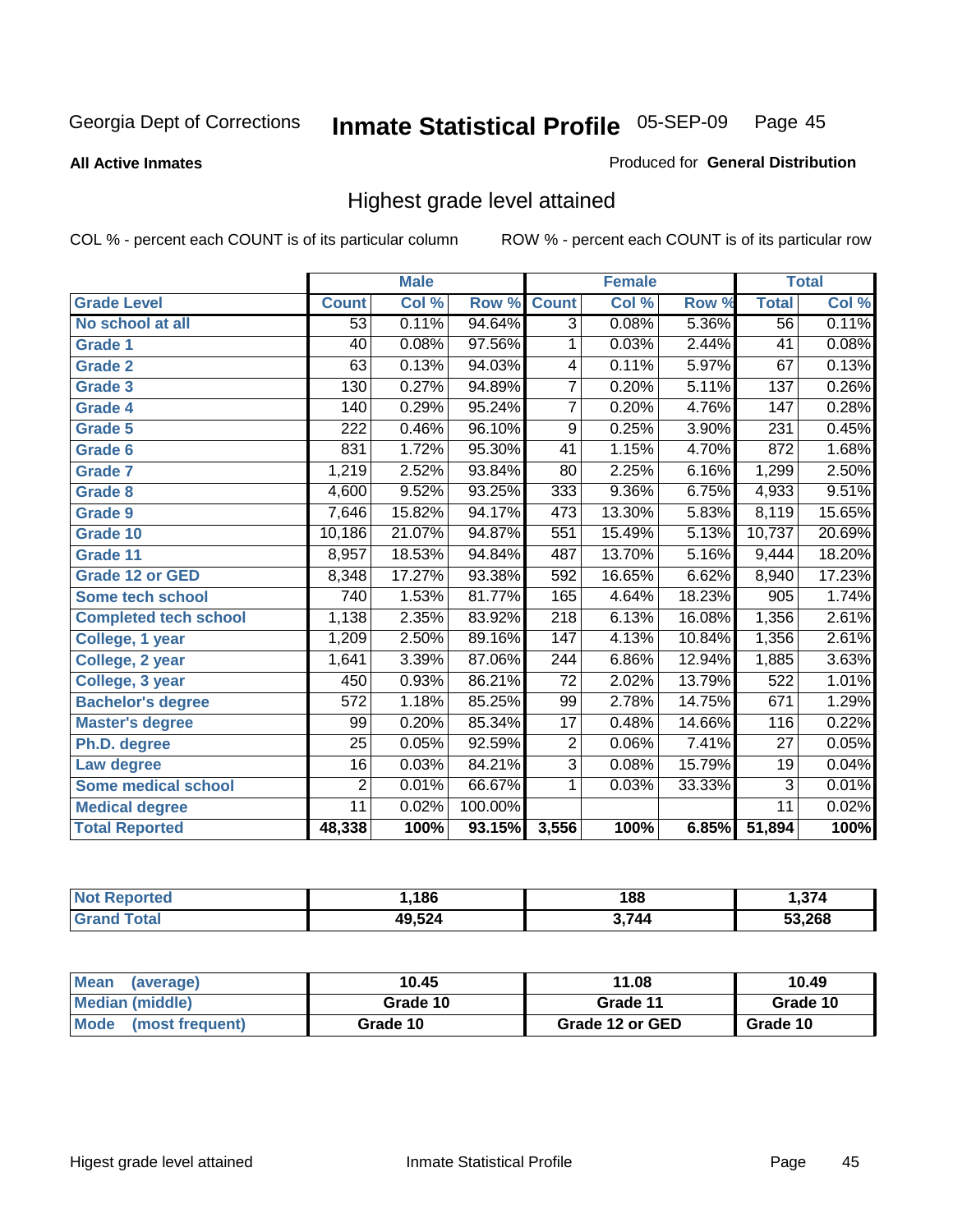**All Active Inmates**

### Produced for **General Distribution**

## Culture fair IQ scores

|                       |              | <b>Male</b> |        |                 | <b>Female</b> |        |              | <b>Total</b> |
|-----------------------|--------------|-------------|--------|-----------------|---------------|--------|--------------|--------------|
| <b>IQ Scores</b>      | <b>Count</b> | Col %       | Row %  | <b>Count</b>    | Col %         | Row %  | <b>Total</b> | Col %        |
| $60 - 69$             | 1,475        | 3.16%       | 95.16% | $\overline{75}$ | 2.57%         | 4.84%  | 1,550        | 3.12%        |
| $70 - 79$             | 3,806        | 8.15%       | 93.88% | 248             | 8.49%         | 6.12%  | 4,054        | 8.17%        |
| $80 - 89$             | 7,216        | 15.45%      | 90.78% | 733             | 25.10%        | 9.22%  | 7,949        | 16.02%       |
| $90 - 99$             | 12,248       | 26.23%      | 92.54% | 988             | 33.84%        | 7.46%  | 13,236       | 26.67%       |
| $100 - 109$           | 12,409       | 26.57%      | 96.59% | 438             | 15.00%        | 3.41%  | 12,847       | 25.89%       |
| $110 - 119$           | 7,831        | 16.77%      | 97.33% | 215             | 7.36%         | 2.67%  | 8,046        | 16.21%       |
| $120 - 129$           | 1,634        | 3.50%       | 93.05% | 122             | 4.18%         | 6.95%  | 1,756        | 3.54%        |
| $130 - 139$           | 63           | 0.13%       | 47.73% | 69              | 2.36%         | 52.27% | 132          | 0.27%        |
| 140 & Up              | 20           | 0.04%       | 38.46% | 32              | 1.10%         | 61.54% | 52           | 0.10%        |
| <b>Total Reported</b> | 46,702       | 100%        | 94.12% | 2,920           | 100%          | 5.88%  | 49,622       | 100%         |

| <b>Not Reported</b>         | 2,213  | 604   | 2,817  |
|-----------------------------|--------|-------|--------|
| <b>Not Valid (under 60)</b> | 609    | 220   | 829    |
| <b>Grand Total</b>          | 49,524 | 3.744 | 53,268 |

| <b>Mean</b><br>(average) | 98 | 96 | 97 |
|--------------------------|----|----|----|
| Median (middle)          | 99 | 94 | 99 |
| Mode (most frequent)     | 99 | 99 | 99 |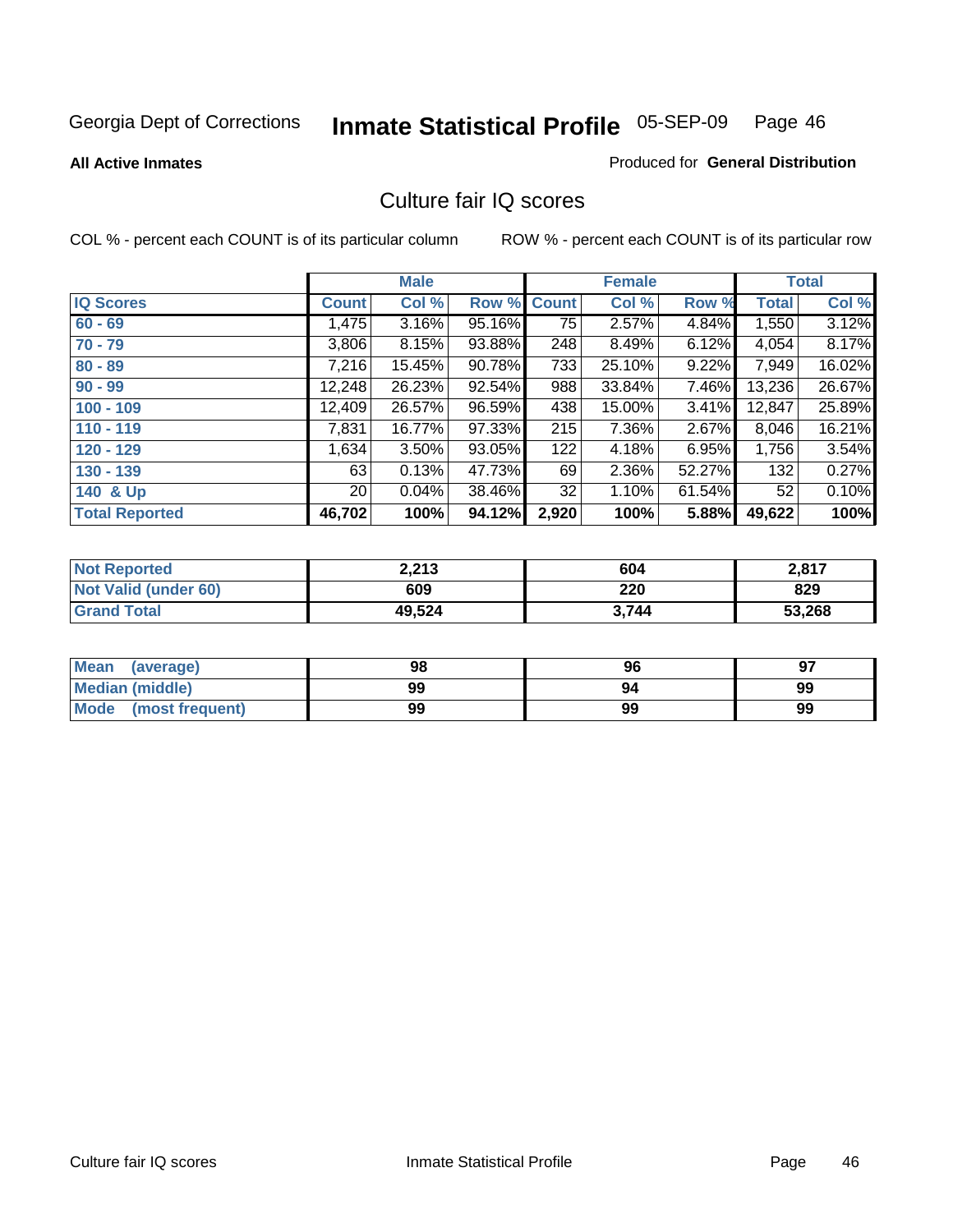### **All Active Inmates**

### Produced for **General Distribution**

# Wide Range Achievement Test (WRAT) reading score

|                           |              | <b>Male</b> |        |              | <b>Female</b> |        |              | <b>Total</b> |
|---------------------------|--------------|-------------|--------|--------------|---------------|--------|--------------|--------------|
| <b>WRAT Reading Score</b> | <b>Count</b> | Col %       | Row %  | <b>Count</b> | Col %         | Row %  | <b>Total</b> | Col %        |
| 0.1 to 0.9                | 924          | 1.95%       | 98.30% | 16           | 0.51%         | 1.70%  | 940          | 1.86%        |
| 1.0 to 1.9                | 1,219        | 2.58%       | 97.21% | 35           | 1.11%         | 2.79%  | 1,254        | 2.48%        |
| 2.0 to 2.9                | 2,251        | 4.76%       | 96.65% | 78           | 2.47%         | 3.35%  | 2,329        | 4.61%        |
| 3.0 to 3.9                | 3,833        | 8.10%       | 95.66% | 174          | 5.52%         | 4.34%  | 4,007        | 7.94%        |
| 4.0 to 4.9                | 4,488        | 9.48%       | 95.39% | 217          | 6.88%         | 4.61%  | 4,705        | 9.32%        |
| 5.0 to 5.9                | 3,962        | 8.37%       | 95.19% | 200          | 6.35%         | 4.81%  | 4,162        | 8.25%        |
| 6.0 to 6.9                | 4,216        | 8.91%       | 94.30% | 255          | 8.09%         | 5.70%  | 4,471        | 8.86%        |
| 7.0 to 7.9                | 1,926        | 4.07%       | 93.45% | 135          | 4.28%         | 6.55%  | 2,061        | 4.08%        |
| 8.0 to 8.9                | 3,986        | 8.42%       | 94.41% | 236          | 7.49%         | 5.59%  | 4,222        | 8.36%        |
| 9.0 to 9.9                | 3,158        | 6.67%       | 95.67% | 143          | 4.54%         | 4.33%  | 3,301        | 6.54%        |
| 10.0 to 10.9              | 2,601        | 5.50%       | 92.69% | 205          | 6.50%         | 7.31%  | 2,806        | 5.56%        |
| 11.0 to 11.9              | 3,102        | 6.55%       | 90.65% | 320          | 10.15%        | 9.35%  | 3,422        | 6.78%        |
| 12.0 to 12.9              | 9,307        | 19.67%      | 91.54% | 860          | 27.28%        | 8.46%  | 10,167       | 20.14%       |
| 13                        | 2,352        | 4.97%       | 89.43% | 278          | 8.82%         | 10.57% | 2,630        | 5.21%        |
| <b>Total Reported</b>     | 47,325       | 100%        | 93.76% | 3,152        | 100%          | 6.24%  | 50,477       | 100%         |

| 2,199  | 592 | 2704   |
|--------|-----|--------|
| 49,524 | 744 | 53,268 |

| <b>Mean</b><br>(average) | 8.01       | 9.30 | 8.09 |
|--------------------------|------------|------|------|
| Median (middle)          | י ה<br>0.Z | 10.5 | o.z  |
| Mode<br>(most frequent)  | 12.8       | 12.9 | 12.8 |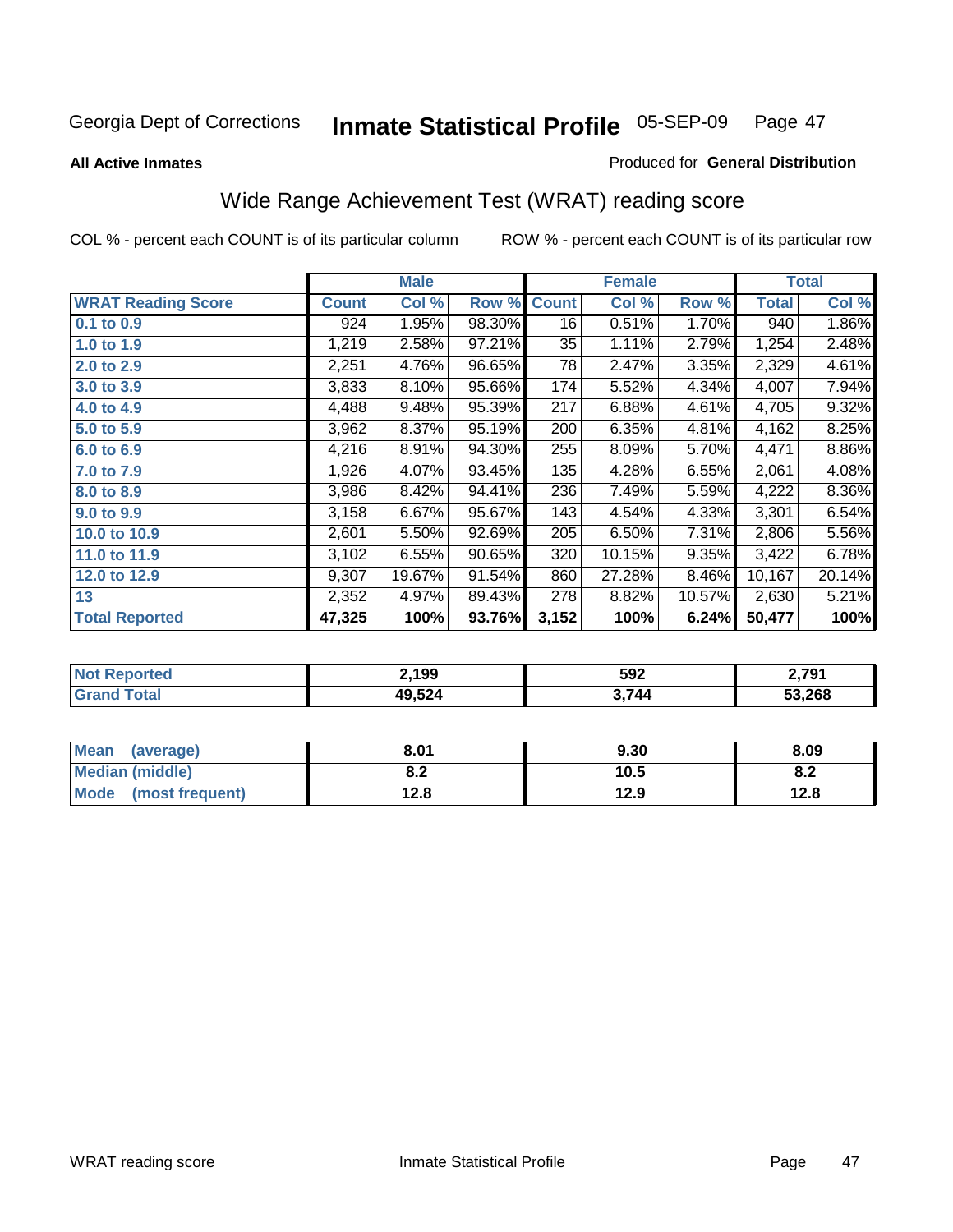**All Active Inmates**

### Produced for **General Distribution**

# Wide Range Achievement Test (WRAT) math score

|                              |              | <b>Male</b> |        |              | <b>Female</b> |        |              | <b>Total</b> |
|------------------------------|--------------|-------------|--------|--------------|---------------|--------|--------------|--------------|
| <b>WRAT Mathematic Score</b> | <b>Count</b> | Col %       | Row %  | <b>Count</b> | Col %         | Row %  | <b>Total</b> | Col %        |
| 0.1 to 0.9                   | 118          | 0.25%       | 98.33% | 2            | 0.06%         | 1.67%  | 120          | 0.24%        |
| 1.0 to 1.9                   | 289          | 0.61%       | 94.44% | 17           | 0.54%         | 5.56%  | 306          | 0.61%        |
| 2.0 to 2.9                   | 1,204        | 2.54%       | 95.40% | 58           | 1.84%         | 4.60%  | 1,262        | 2.50%        |
| 3.0 to 3.9                   | 2,850        | 6.02%       | 96.02% | 118          | 3.75%         | 3.98%  | 2,968        | 5.88%        |
| 4.0 to 4.9                   | 5,495        | 11.61%      | 95.60% | 253          | 8.03%         | 4.40%  | 5,748        | 11.38%       |
| 5.0 to 5.9                   | 6,877        | 14.53%      | 94.69% | 386          | 12.25%        | 5.31%  | 7,263        | 14.39%       |
| 6.0 to 6.9                   | 10,578       | 22.35%      | 94.59% | 605          | 19.21%        | 5.41%  | 11,183       | 22.15%       |
| 7.0 to 7.9                   | 5,553        | 11.73%      | 94.86% | 301          | 9.56%         | 5.14%  | 5,854        | 11.59%       |
| 8.0 to 8.9                   | 3,925        | 8.29%       | 91.09% | 384          | 12.19%        | 8.91%  | 4,309        | 8.53%        |
| 9.0 to 9.9                   | 3,327        | 7.03%       | 93.17% | 244          | 7.75%         | 6.83%  | 3,571        | 7.07%        |
| 10.0 to 10.9                 | 1,613        | 3.41%       | 96.47% | 59           | 1.87%         | 3.53%  | 1,672        | 3.31%        |
| 11.0 to 11.9                 | 1,716        | 3.62%       | 91.57% | 158          | 5.02%         | 8.43%  | 1,874        | 3.71%        |
| 12.0 to 12.9                 | 3,518        | 7.43%       | 86.97% | 527          | 16.73%        | 13.03% | 4,045        | 8.01%        |
| 13                           | 276          | 0.58%       | 87.90% | 38           | 1.21%         | 12.10% | 314          | 0.62%        |
| <b>Total Reported</b>        | 47,339       | 100%        | 93.76% | 3,150        | 100.0%        | 6.24%  | 50,489       | 100%         |

| prtea<br>NO | 2,185  | 594   | 770 כ  |
|-------------|--------|-------|--------|
| Gr          | 49,524 | 3.744 | 53,268 |

| Mean (average)         | 7.11 | 8.01 | 7.16 |
|------------------------|------|------|------|
| <b>Median (middle)</b> | ნ. O |      | 6.8  |
| Mode (most frequent)   | დ.g  | 12.9 | 6.9  |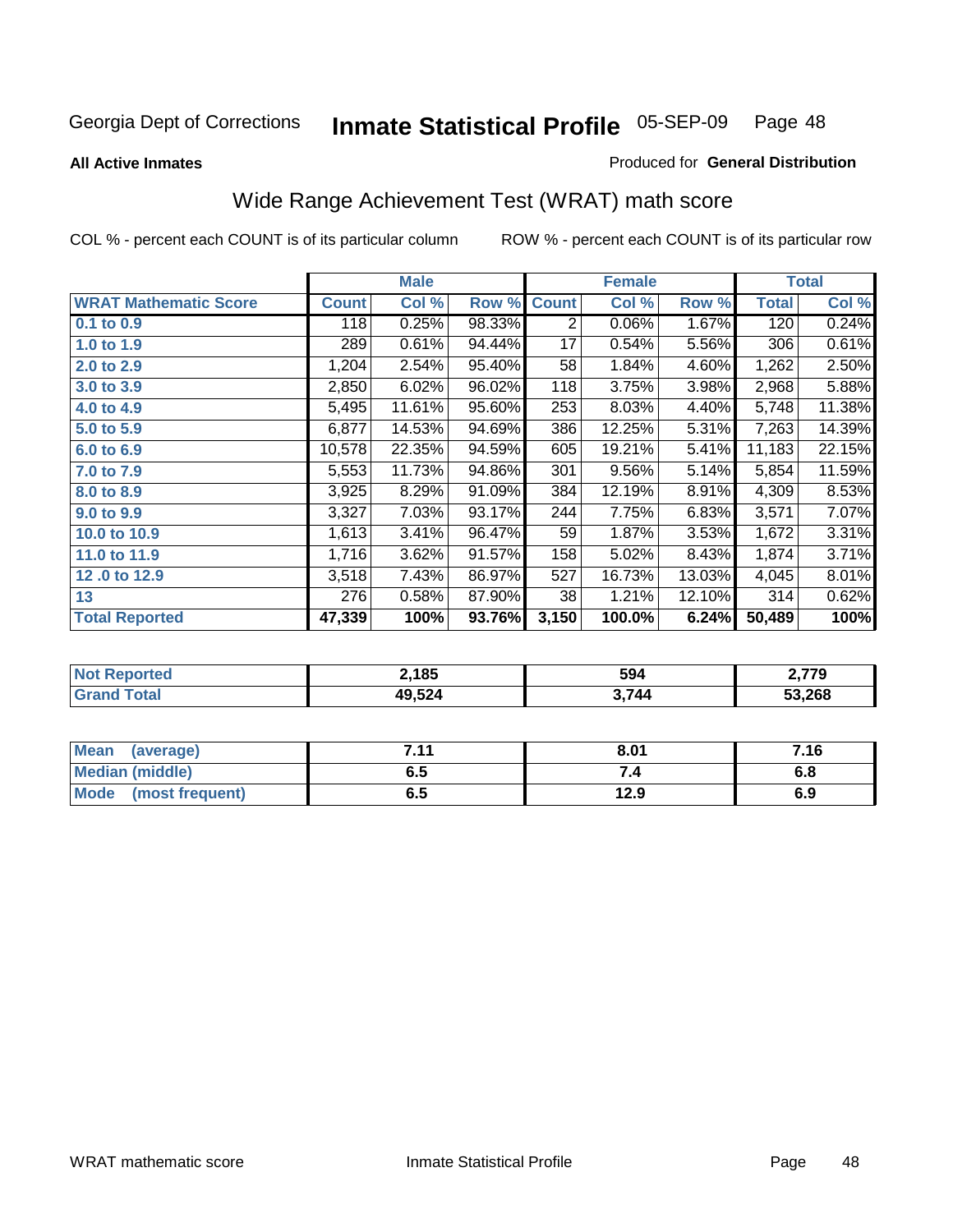### **All Active Inmates**

### Produced for **General Distribution**

# Wide Range Achievement Test (WRAT) spelling score

|                            |              | <b>Male</b> |        |                 | <b>Female</b> |        |                    | <b>Total</b> |
|----------------------------|--------------|-------------|--------|-----------------|---------------|--------|--------------------|--------------|
| <b>WRAT Spelling Score</b> | <b>Count</b> | Col %       | Row %  | <b>Count</b>    | Col %         | Row %  | <b>Total</b>       | Col %        |
| $0.1$ to $0.9$             | 1,046        | 2.21%       | 97.94% | $\overline{22}$ | 0.70%         | 2.06%  | 1,068              | 2.12%        |
| 1.0 to 1.9                 | 1,977        | 4.18%       | 98.36% | 33              | 1.05%         | 1.64%  | 2,010              | 3.98%        |
| 2.0 to 2.9                 | 3,339        | 7.05%       | 98.23% | 60              | 1.90%         | 1.77%  | 3,399              | 6.73%        |
| 3.0 to 3.9                 | 3,825        | 8.08%       | 97.48% | 99              | 3.14%         | 2.52%  | 3,924              | 7.77%        |
| 4.0 to 4.9                 | 4,046        | 8.55%       | 96.70% | 138             | 4.38%         | 3.30%  | 4,184              | 8.29%        |
| 5.0 to 5.9                 | 5,463        | 11.54%      | 94.89% | 294             | 9.32%         | 5.11%  | 5,757              | 11.40%       |
| 6.0 to 6.9                 | 5,204        | 10.99%      | 94.72% | 290             | 9.20%         | 5.28%  | 5,494              | 10.88%       |
| 7.0 to 7.9                 | 3,938        | 8.32%       | 93.43% | 277             | 8.79%         | 6.57%  | 4,215              | 8.35%        |
| 8.0 to 8.9                 | 3,738        | 7.90%       | 92.92% | 285             | 9.04%         | 7.08%  | 4,023              | 7.97%        |
| 9.0 to 9.9                 | 2,889        | 6.10%       | 93.74% | 193             | 6.12%         | 6.26%  | 3,082              | 6.10%        |
| 10.0 to 10.9               | 2,697        | 5.70%       | 93.13% | 199             | 6.31%         | 6.87%  | $\overline{2,896}$ | 5.74%        |
| 11.0 to 11.9               | 2,417        | 5.11%       | 91.24% | 232             | 7.36%         | 8.76%  | 2,649              | 5.25%        |
| 12.0 to 12.9               | 5,657        | 11.95%      | 86.70% | 868             | 27.53%        | 13.30% | 6,525              | 12.92%       |
| 13                         | 1,099        | 2.32%       | 87.08% | 163             | 5.17%         | 12.92% | 1,262              | 2.50%        |
| <b>Total Reported</b>      | 47,335       | 100%        | 93.75% | 3,153           | 100.0%        | 6.25%  | 50,488             | 100%         |

| 2,189  | 591 | 2,780  |
|--------|-----|--------|
| 49,524 | 744 | 53,268 |

| <b>Mean</b><br>(average) | 112<br>. | Q 17 | 7.25 |
|--------------------------|----------|------|------|
| <b>Median (middle)</b>   | b.4      | ৬.১  | v. 1 |
| Mode<br>(most frequent)  | 12.9     | 12.9 | 12.9 |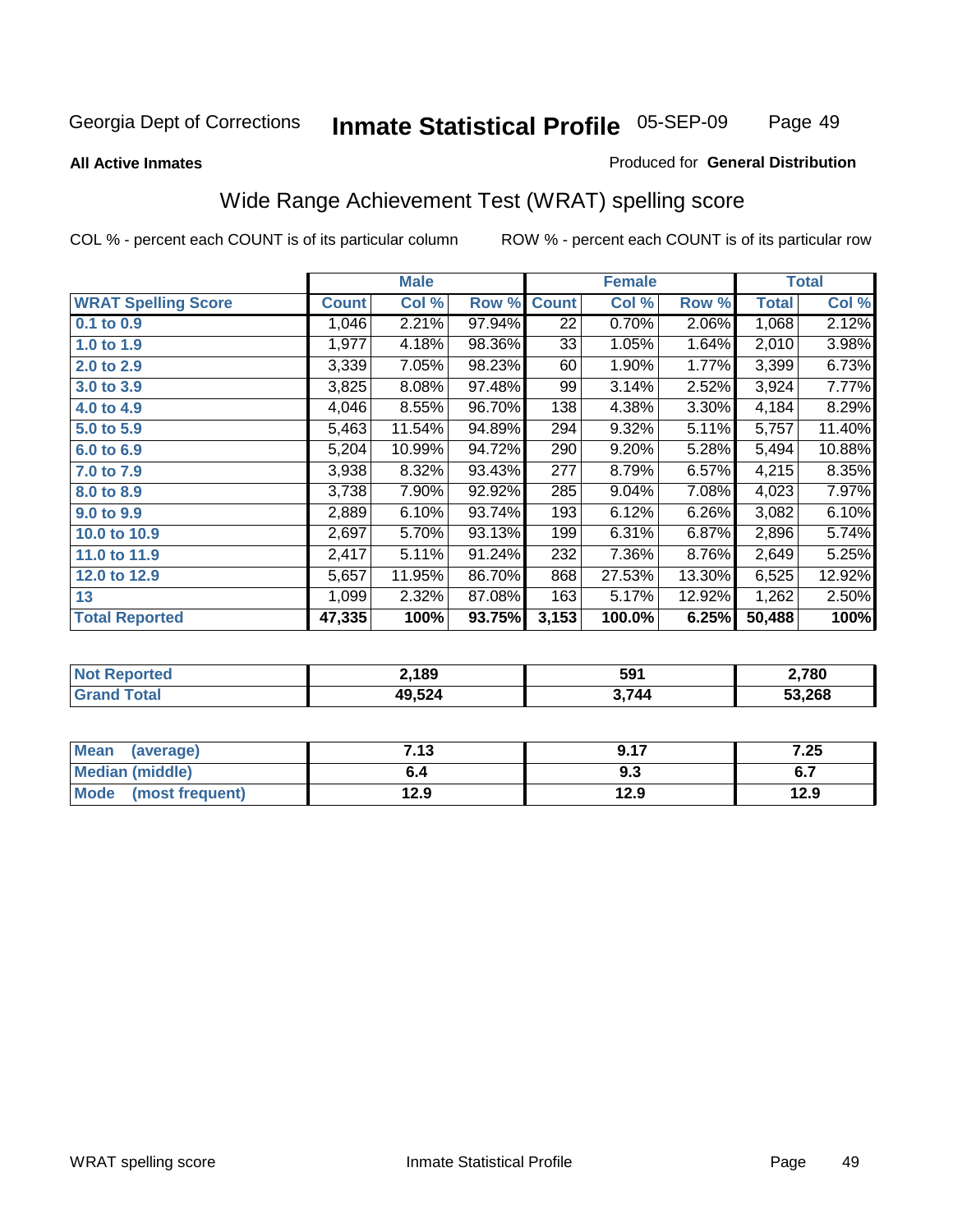### **All Active Inmates**

### Produced for **General Distribution**

## Scope of substance abuse - summary

|                        |              | <b>Male</b> |           |                | <b>Female</b> |           |              | <b>Total</b> |
|------------------------|--------------|-------------|-----------|----------------|---------------|-----------|--------------|--------------|
| <b>Substance Abuse</b> | <b>Count</b> | Col %       | Row %     | <b>Count</b>   | Col %         | Row %     | <b>Total</b> | Col %        |
| <b>None</b>            | 17,761       | 35.86%      | 93.89%    | $\sqrt{1.155}$ | 30.85%        | $6.11\%$  | 18,916       | 35.51%       |
| <b>Drugs only</b>      | 17.678       | 35.70%      | 89.07%    | 2,170          | 57.96%        | $10.93\%$ | 19.848       | 37.26%       |
| <b>Alcohol only</b>    | 3.359        | $6.78\%$    | $97.70\%$ | 79             | $2.11\%$      | $2.30\%$  | 3,438        | 6.45%        |
| Drugs and alcohol      | 10.726       | 21.66%      | 96.93%    | 340            | 9.08%         | $3.07\%$  | 11,066       | 20.77%       |
| <b>Total Reported</b>  | 49,524       | 100%        | 92.97%    | 3,744          | 100%          | $7.03\%$  | 53,268       | 100%         |

| <b>Not</b><br>Reported |        |     |        |
|------------------------|--------|-----|--------|
| <b>Total</b>           | 19,524 | 744 | 53,268 |

|  | Mode<br>(most frequent) | None | Drugs only | <b>Drugs only</b> |
|--|-------------------------|------|------------|-------------------|
|--|-------------------------|------|------------|-------------------|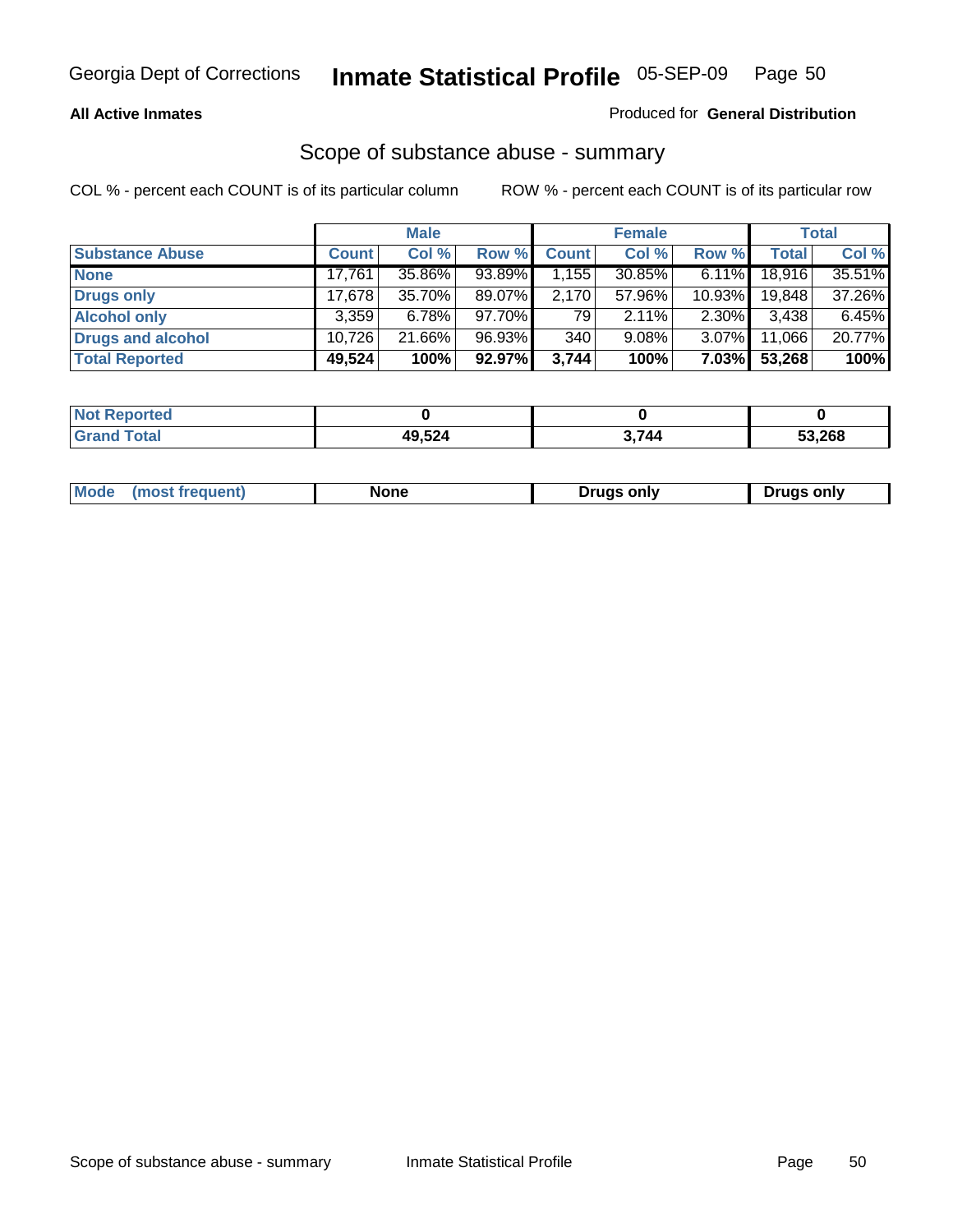### **All Active Inmates**

### Produced for **General Distribution**

## Scope of substance abuse - detail

|                                      |              | <b>Male</b> |        |              | <b>Female</b> |        |              | <b>Total</b> |
|--------------------------------------|--------------|-------------|--------|--------------|---------------|--------|--------------|--------------|
| <b>Substance Abuse</b>               | <b>Count</b> | Col %       | Row %  | <b>Count</b> | Col %         | Row %  | <b>Total</b> | Col %        |
| No drug or alcohol problems          | 17,761       | 35.86%      | 93.89% | 1,155        | 30.85%        | 6.11%  | 18,916       | 35.51%       |
| Drug addiction but no alcohol        | 261          | 0.53%       | 75.43% | 85           | 2.27%         | 24.57% | 346          | 0.65%        |
| <b>Drug addiction and alcohol</b>    | 123          | 0.25%       | 98.40% | 2            | $0.05\%$      | 1.60%  | 125          | 0.23%        |
| abuse                                |              |             |        |              |               |        |              |              |
| <b>Drug addiction and alcoholism</b> | 71           | 0.14%       | 93.42% | 5            | 0.13%         | 6.58%  | 76           | 0.14%        |
| No drug problem but alcohol          | 2,754        | 5.56%       | 98.64% | 38           | 1.01%         | 1.36%  | 2,792        | 5.24%        |
| abuse                                |              |             |        |              |               |        |              |              |
| No drug problem but alcoholism       | 605          | 1.22%       | 93.65% | 41           | 1.10%         | 6.35%  | 646          | 1.21%        |
| Drug experiment but no alcohol       | 8,056        | 16.27%      | 95.10% | 415          | 11.08%        | 4.90%  | 8,471        | 15.90%       |
| <b>Drug experiment &amp; alcohol</b> | 1,502        | 3.03%       | 98.62% | 21           | 0.56%         | 1.38%  | 1,523        | 2.86%        |
| abuse                                |              |             |        |              |               |        |              |              |
| Drug experiment & alcoholism         | 557          | 1.12%       | 94.41% | 33           | 0.88%         | 5.59%  | 590          | 1.11%        |
| Drug abuse but no alcohol            | 9,361        | 18.90%      | 84.86% | 1,670        | 44.60%        | 15.14% | 11,031       | 20.71%       |
| Drug abuse and alcohol abuse         | 7,186        | 14.51%      | 98.32% | 123          | 3.29%         | 1.68%  | 7,309        | 13.72%       |
| Drug abuse and alcoholism            | 1,287        | 2.60%       | 89.19% | 156          | 4.17%         | 10.81% | 1,443        | 2.71%        |
| <b>Total Reported</b>                | 49,524       | 100%        | 92.97% | 3,744        | 100%          | 7.03%  | 53,268       | 100%         |

| <b>Not Reported</b> |        |       |        |
|---------------------|--------|-------|--------|
| 'otal               | 49,524 | 3,744 | 53.268 |

| Mode (most frequent) | No drug or alcohol problems Drug abuse but no alcohol No drug or alcohol |          |
|----------------------|--------------------------------------------------------------------------|----------|
|                      |                                                                          | problems |
|                      |                                                                          |          |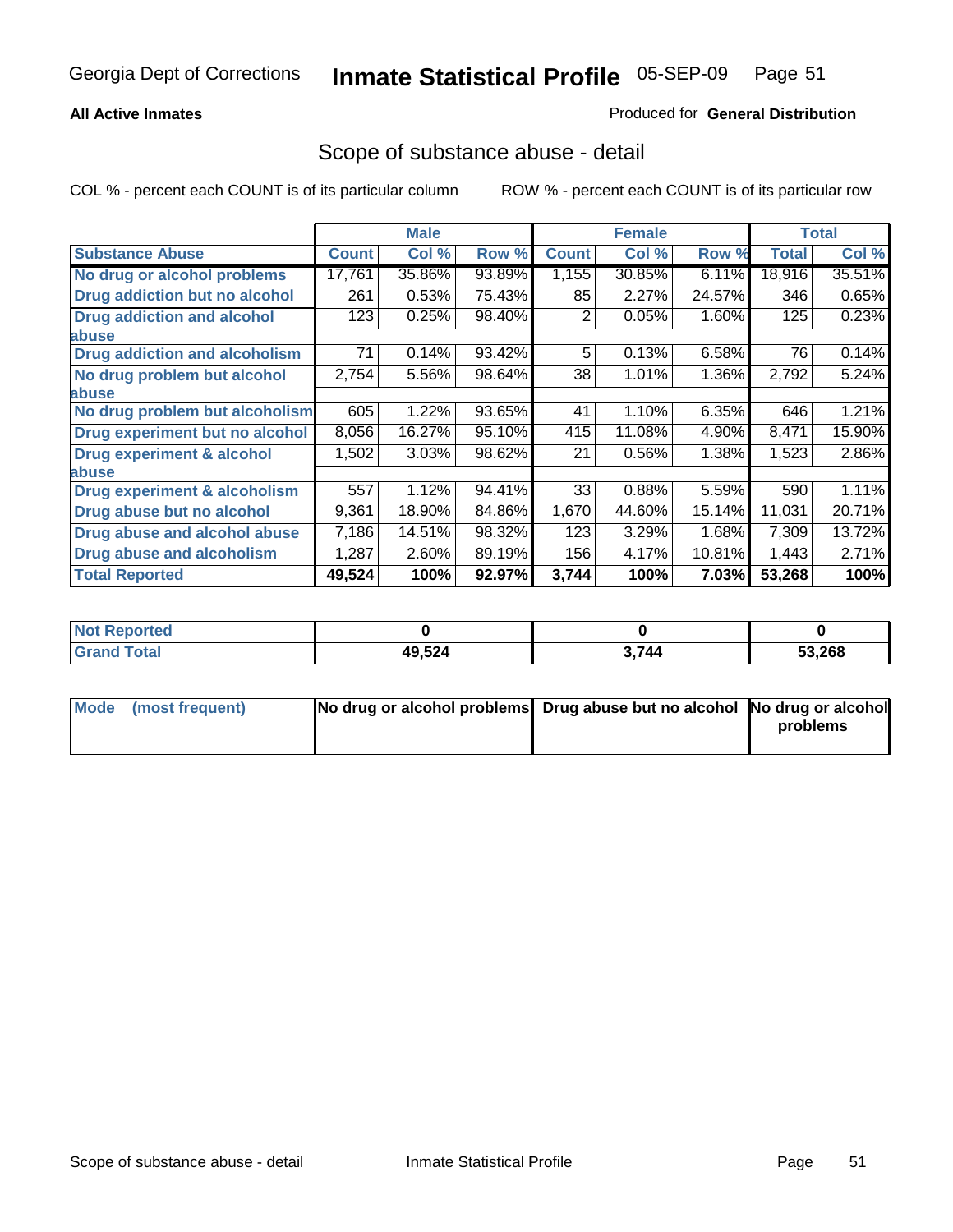**All Active Inmates**

### Produced for **General Distribution**

## Current / last mental health treatment level

|                                    |              | <b>Male</b> |         |              | <b>Female</b> |        |              | <b>Total</b> |
|------------------------------------|--------------|-------------|---------|--------------|---------------|--------|--------------|--------------|
| <b>Mental Health Treatment Lev</b> | <b>Count</b> | Col%        | Row %   | <b>Count</b> | Col%          | Row %  | <b>Total</b> | Col %        |
| 1 No problem at current time       | 2,877        | 23.16%      | 96.29%  | 111          | 4.84%         | 3.71%  | 2,988        | 20.30%       |
| <b>2 Receiving outpatient</b>      | 7,605        | 61.22%      | 78.18%  | 2,123        | 92.51%        | 21.82% | 9,728        | 66.10%       |
| treatment                          |              |             |         |              |               |        |              |              |
| 3 Inpatient, moderate              | 1,516        | 12.20%      | 97.37%  | 41           | 1.79%         | 2.63%  | 1,557        | 10.58%       |
| treatment                          |              |             |         |              |               |        |              |              |
| 4 Inpatient, intensive             | 388          | 3.12%       | 95.10%  | 20           | 0.87%         | 4.90%  | 408          | 2.77%        |
| treatment                          |              |             |         |              |               |        |              |              |
| <b>5 Undergoing crisis</b>         | 28           | 0.23%       | 100.00% |              |               |        | 28           | 0.19%        |
| stabilization                      |              |             |         |              |               |        |              |              |
| <b>6 Hospital for criminally</b>   | 8            | 0.06%       | 100.00% |              |               |        | 8            | 0.05%        |
| insane                             |              |             |         |              |               |        |              |              |
| <b>Total Evaluated</b>             | 12,422       | 100%        | 84.41%  | 2,295        | 100%          | 15.59% | 14,717       | 100%         |

| Never had MH evaluation | 37,102 | .449  | 38,551 |
|-------------------------|--------|-------|--------|
| <b>Grand Total</b>      | 49,524 | 3.744 | 53,268 |

| Median (middle)         | <b>Receiving outpatient</b><br>treatment | <b>Receiving outpatient</b><br>treatment | <b>Receiving</b><br>outpatient<br>treatment |  |
|-------------------------|------------------------------------------|------------------------------------------|---------------------------------------------|--|
| Mode<br>(most frequent) | <b>Receiving outpatient</b><br>treatment | <b>Receiving outpatient</b><br>treatment | Receiving<br>outpatient<br>treatment        |  |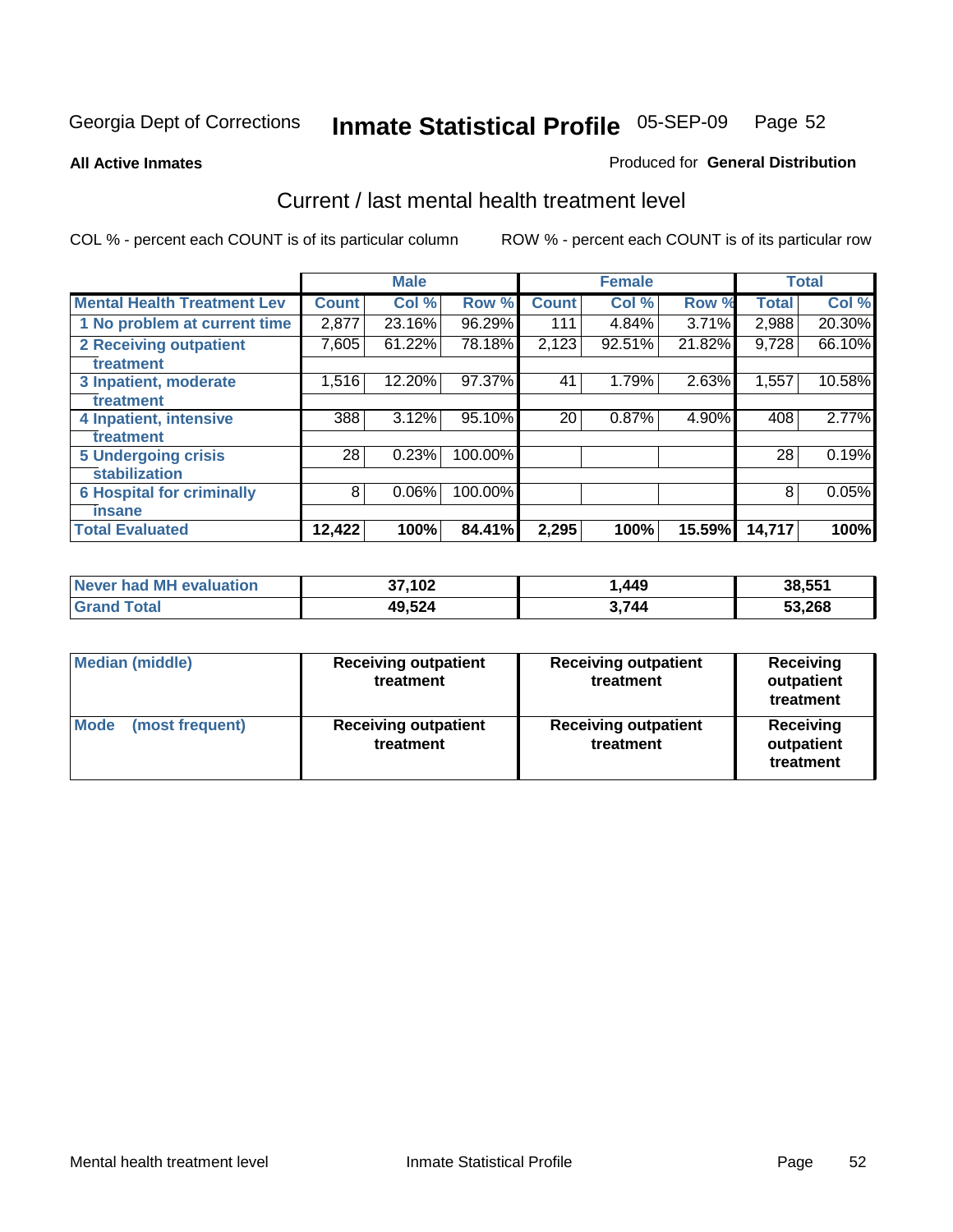### **All Active Inmates**

## Produced for **General Distribution**

# PULHESDWIT medical scale - 'P' overall condition ('P'hysical)

|                                   |        | <b>Male</b> |        |              | <b>Female</b> |        |              | <b>Total</b> |
|-----------------------------------|--------|-------------|--------|--------------|---------------|--------|--------------|--------------|
| 'P' Overall Condition             | Count  | Col %       | Row %  | <b>Count</b> | Col %         | Row %  | <b>Total</b> | Col %        |
| 1 No medical illness              | 36,373 | 74.58%      | 94.85% | ا 976. ا     | 55.38%        | 5.15%  | 38,349       | 73.27%       |
| 2 Well-controlled chronic illness | 10,471 | 21.47%      | 88.30% | 1,388        | 38.90%        | 11.70% | 11,859       | 22.66%       |
| 3 Poorly-controlled chronic       | 1,752  | 3.59%       | 92.60% | 140          | 3.92%         | 7.40%  | 1,892        | 3.61%        |
| <b>illness</b>                    |        |             |        |              |               |        |              |              |
| 4 Significant problems requiring  | 170    | 0.35%       | 84.58% | 31           | 0.87%         | 15.42% | 201          | 0.38%        |
| special housing                   |        |             |        |              |               |        |              |              |
| 5 Terminal illness, < 6 months    | 5      | 0.01%       | 83.33% |              | 0.03%         | 16.67% | 6            | 0.01%        |
| to live                           |        |             |        |              |               |        |              |              |
| Inmate is pregnant<br>6           | 2      | 0.01%       | 5.88%  | 32           | 0.90%         | 94.12% | 34           | $0.06\%$     |
| <b>Total Reported</b>             | 48,773 | 100%        | 93.18% | 3,568        | 100%          | 6.82%  | 52,341       | 100%         |

| тео | フロヘ                                                 | 1 7 C | ^^7<br>34 I |
|-----|-----------------------------------------------------|-------|-------------|
|     | 49,524<br>$\sim$ $\sim$ $\sim$ $\sim$ $\sim$ $\sim$ | 744   | 3,268<br>-0 |

| Mode | (most frequent) | 1 No medical illness | 1 No medical illness | 1 No medical<br>illness |
|------|-----------------|----------------------|----------------------|-------------------------|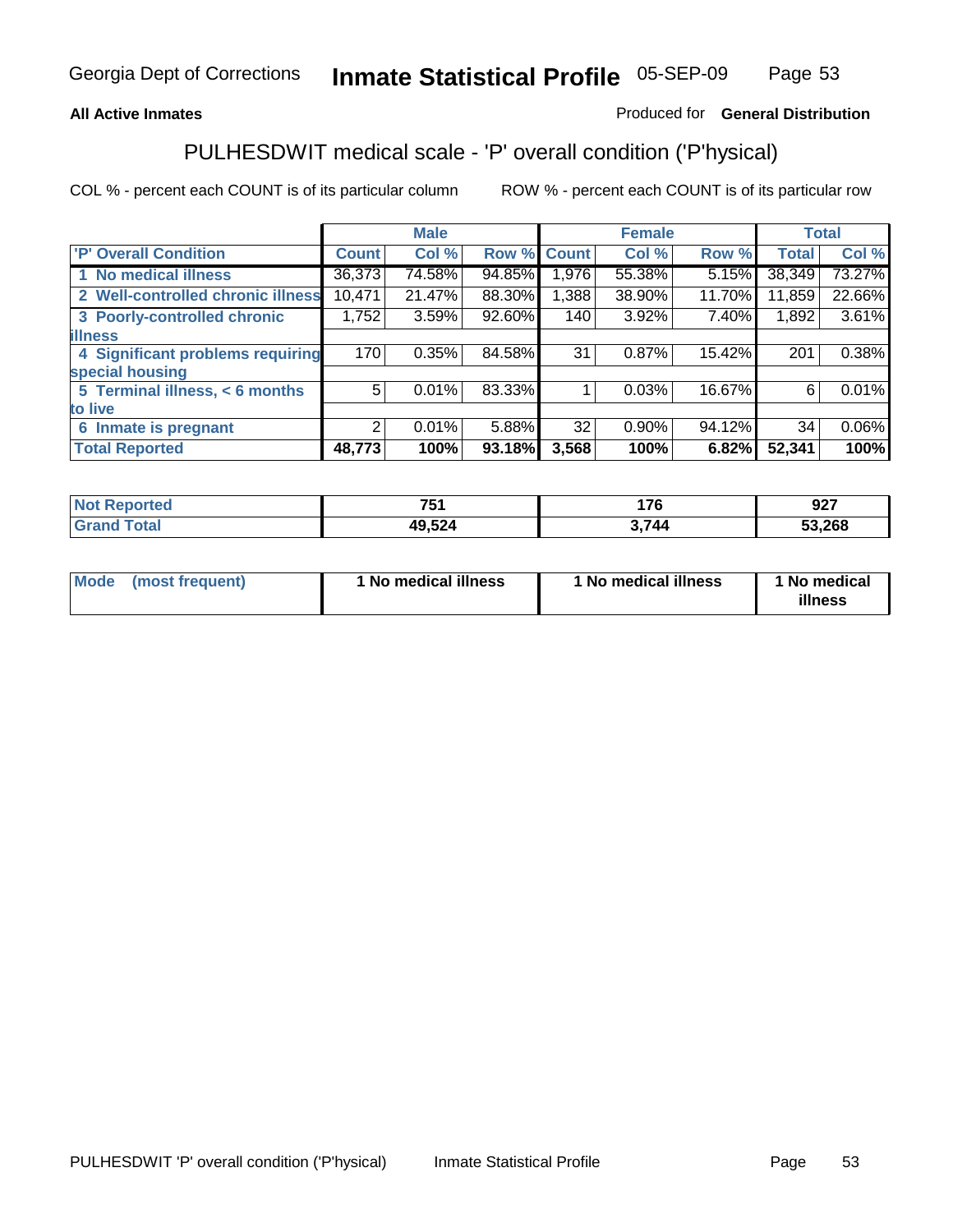### **All Active Inmates**

### Produced for **General Distribution**

## PULHESDWIT medical scale - 'U' upper body

|                              |              | <b>Male</b> |        |              | <b>Female</b> |        |              | <b>Total</b> |
|------------------------------|--------------|-------------|--------|--------------|---------------|--------|--------------|--------------|
| <b>U' Upper Body</b>         | <b>Count</b> | Col %       | Row %  | <b>Count</b> | Col %         | Row %  | <b>Total</b> | Col %        |
| 1 Upper bones, joints,       | 46,875       | 96.11%      | 93.52% | 3,249        | 91.06%        | 6.48%  | 50,124       | 95.76%       |
| muscles all OK               |              |             |        |              |               |        |              |              |
| 2 One or both arms minimally | 1,621        | 3.32%       | 84.56% | 296          | 8.30%         | 15.44% | 1,917        | 3.66%        |
| limited                      |              |             |        |              |               |        |              |              |
| 3 One or both arms           | 226          | 0.46%       | 92.62% | 18           | 0.50%         | 7.38%  | 244          | 0.47%        |
| moderately limited           |              |             |        |              |               |        |              |              |
| 4 One arm disabled,          | 49           | 0.10%       | 92.45% | 4            | 0.11%         | 7.55%  | 53           | 0.10%        |
| paralyzed, or amputated      |              |             |        |              |               |        |              |              |
| 5 Both arms disabled,        | 2            | 0.01%       | 66.67% |              | 0.03%         | 33.33% | 3            | 0.01%        |
| paralyzed, or amputated      |              |             |        |              |               |        |              |              |
| <b>Total Reported</b>        | 48,773       | 100%        | 93.18% | 3,568        | 100%          | 6.82%  | 52,341       | 100%         |

| <b>Not Reported</b>  | 751    | 176   | 027<br>94 I |
|----------------------|--------|-------|-------------|
| $\tau$ otal<br>Grand | 49,524 | 3.744 | 53,268      |

| Mode | (most frequent) | 1 Upper bones, joints,<br>muscles all OK | 1 Upper bones, joints,<br>muscles all OK | 1 Upper bones,<br>joints, muscles all<br>ОK |
|------|-----------------|------------------------------------------|------------------------------------------|---------------------------------------------|
|------|-----------------|------------------------------------------|------------------------------------------|---------------------------------------------|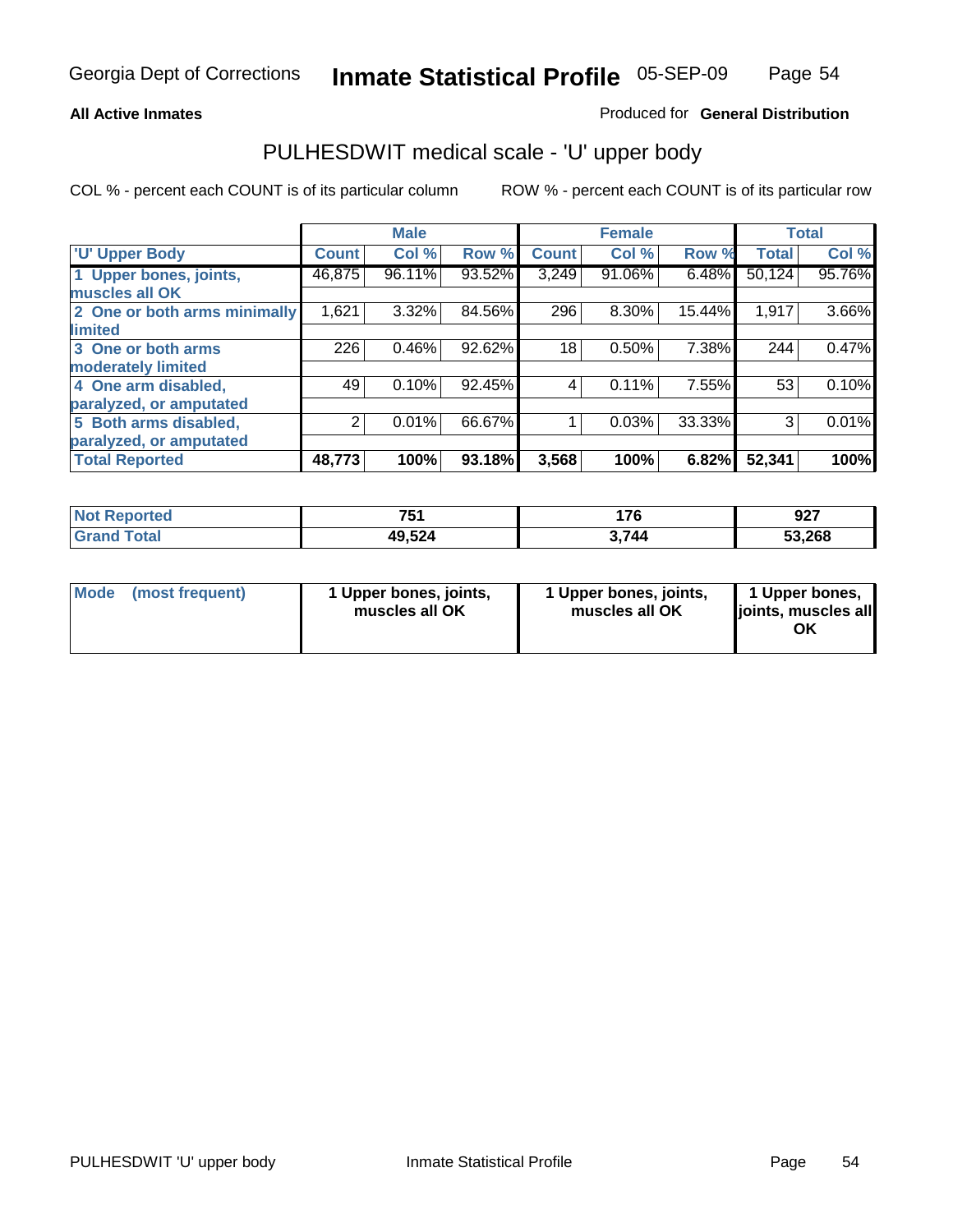### **All Active Inmates**

### Produced for **General Distribution**

## PULHESDWIT medical scale - 'L' lower body

|                                |                    | <b>Male</b> |        |              | <b>Female</b> |        |              | <b>Total</b> |
|--------------------------------|--------------------|-------------|--------|--------------|---------------|--------|--------------|--------------|
| <b>L' Lower Body</b>           | Count <sup>1</sup> | Col %       | Row %  | <b>Count</b> | Col %         | Row %  | <b>Total</b> | Col %        |
| 1 Lower bones, joints,         | 43,497             | 89.18%      | 94.46% | 2,553        | 71.55%        | 5.54%  | 46,050       | 87.98%       |
| muscles all OK                 |                    |             |        |              |               |        |              |              |
| 2 One or both legs minimally   | 4,467              | 9.16%       | 82.37% | 956          | 26.79%        | 17.63% | 5,423        | 10.36%       |
| limited                        |                    |             |        |              |               |        |              |              |
| 3 One or both legs             | 665                | 1.36%       | 93.53% | 46           | 1.29%         | 6.47%  | 711          | 1.36%        |
| moderately limited             |                    |             |        |              |               |        |              |              |
| 4 One leg disabled, paralyzed, | 134                | 0.27%       | 91.78% | 12           | 0.34%         | 8.22%  | 146          | 0.28%        |
| or amputated                   |                    |             |        |              |               |        |              |              |
| 5 Both legs disabled,          | 10                 | 0.02%       | 90.91% |              | 0.03%         | 9.09%  | 11           | 0.02%        |
| paralyzed, or amputated        |                    |             |        |              |               |        |              |              |
| <b>Total Reported</b>          | 48,773             | 100%        | 93.18% | 3,568        | 100%          | 6.82%  | 52,341       | 100%         |

| <b>Not Reported</b> | 751    | 176   | റാ<br>94 I |
|---------------------|--------|-------|------------|
| <b>Grand Total</b>  | 49,524 | 3.744 | 53,268     |

|  | Mode (most frequent) | 1 Lower bones, joints,<br>muscles all OK | 1 Lower bones, joints,<br>muscles all OK | 1 Lower bones,<br>joints, muscles all<br>OK |
|--|----------------------|------------------------------------------|------------------------------------------|---------------------------------------------|
|--|----------------------|------------------------------------------|------------------------------------------|---------------------------------------------|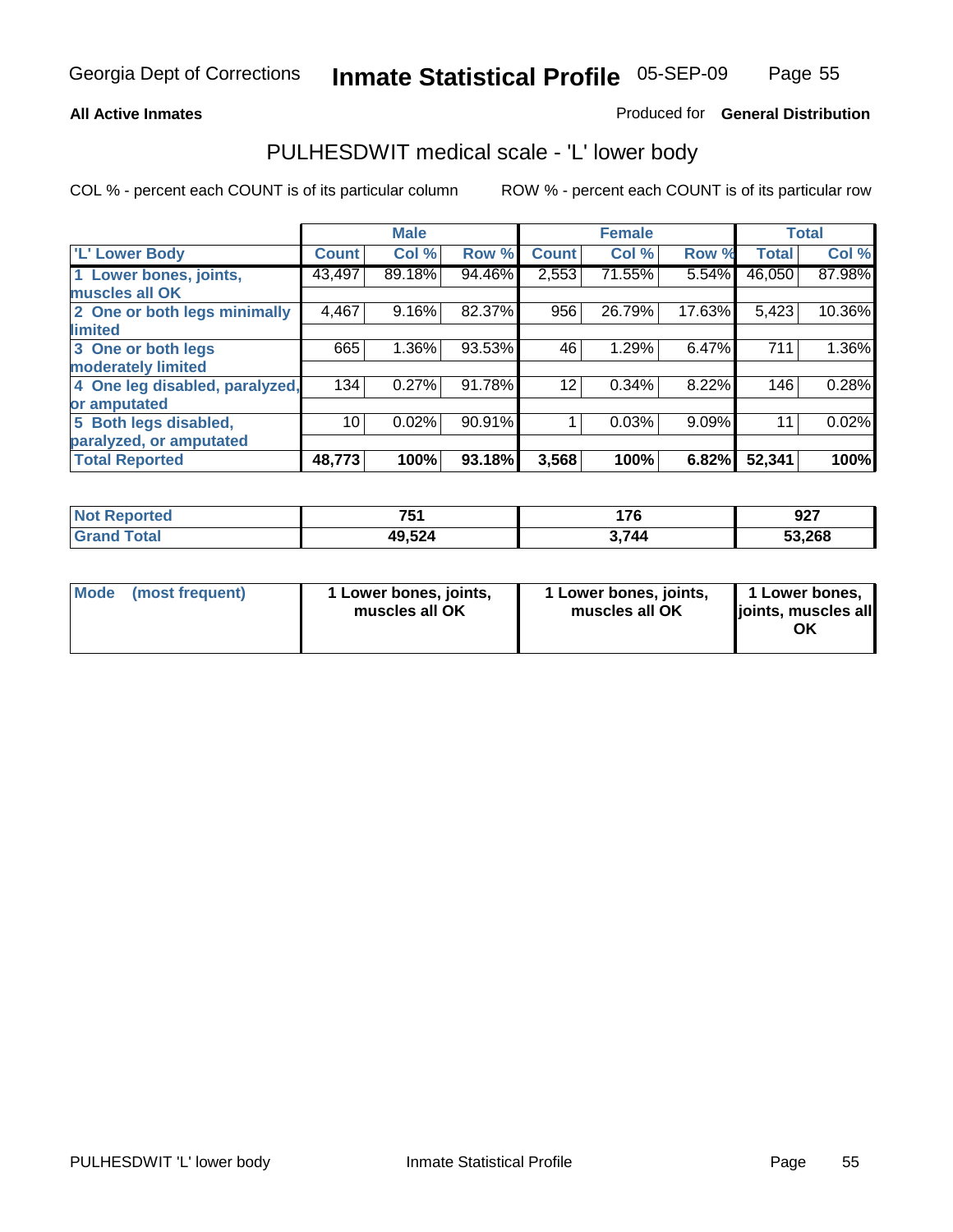### **All Active Inmates**

### Produced for **General Distribution**

## PULHESDWIT medical scale - 'H' hearing

|                                |              | <b>Male</b> |             |       | <b>Female</b> |        | <b>Total</b> |        |
|--------------------------------|--------------|-------------|-------------|-------|---------------|--------|--------------|--------|
| <b>H'</b> Hearing              | <b>Count</b> | Col %       | Row % Count |       | Col %         | Row %  | <b>Total</b> | Col %  |
| 1 Normal hearing both ears     | 48,276       | 98.98%      | 93.22%      | 3,512 | 98.43%        | 6.78%  | 51,788       | 98.94% |
| 2 Some loss in one ear with    | 381          | 0.78%       | 88.81%      | 48    | 1.35%         | 11.19% | 429          | 0.82%  |
| other OK, or mild loss in both |              |             |             |       |               |        |              |        |
| 3 Total loss in one ear with   | 74           | 0.15%       | 94.87%      | 4'    | 0.11%         | 5.13%  | 78           | 0.15%  |
| mild loss in other             |              |             |             |       |               |        |              |        |
| 4 Severe loss in both ears     | 25           | 0.05%       | 96.15%      |       | 0.03%         | 3.85%  | 26           | 0.05%  |
| 5 Total loss in both ears,     | 17           | 0.03%       | 85.00%      | 3     | 0.08%         | 15.00% | 20           | 0.04%  |
| requiring special housing      |              |             |             |       |               |        |              |        |
| <b>Total Reported</b>          | 48,773       | 100%        | 93.18%      | 3,568 | 100%          | 6.82%  | 52,341       | 100%   |

| วrted | <b>754</b><br>. ו ש | יי<br>110 | 927    |
|-------|---------------------|-----------|--------|
| 'ota  | 49,524              | 3,744     | 53,268 |

| Mode (most frequent) | 1 Normal hearing both ears   1 Normal hearing both ears   1 Normal hearing |           |
|----------------------|----------------------------------------------------------------------------|-----------|
|                      |                                                                            | both ears |
|                      |                                                                            |           |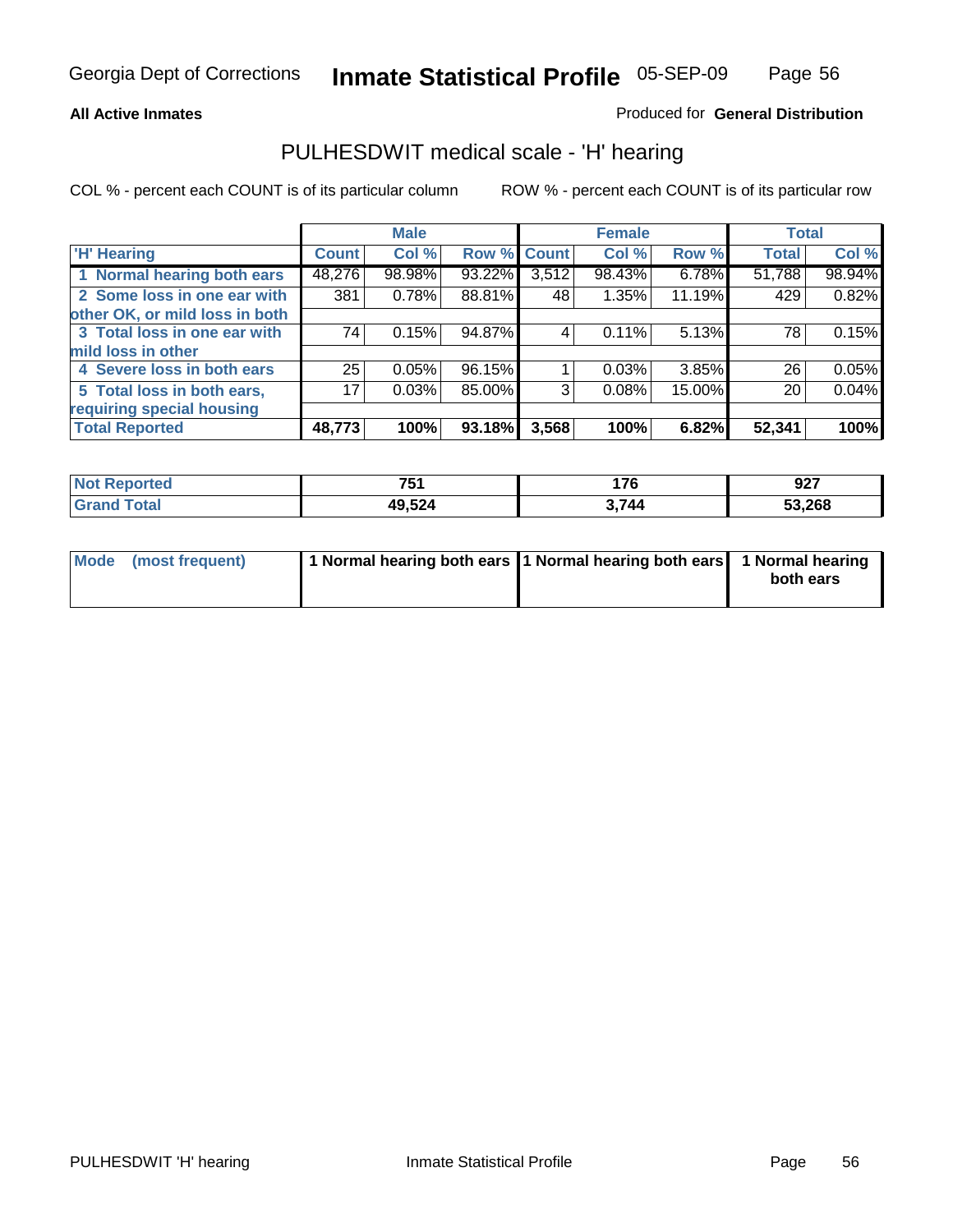### **All Active Inmates**

### Produced for **General Distribution**

# PULHESDWIT medical scale - 'E' vision

|                                 |              | <b>Male</b> |                    |       | <b>Female</b> |        |              | <b>Total</b> |
|---------------------------------|--------------|-------------|--------------------|-------|---------------|--------|--------------|--------------|
| 'E' Vision                      | <b>Count</b> | Col %       | <b>Row % Count</b> |       | Col %         | Row %  | <b>Total</b> | Col %        |
| 1 Correctable to 20/40 in both  | 42,487       | 87.11%      | 94.73%             | 2,365 | 66.28%        | 5.27%  | 44,852       | 85.69%       |
| eyes                            |              |             |                    |       |               |        |              |              |
| 2 Correctable to 20/70 in one   | 5,603        | 11.49%      | 83.76%             | 1,086 | 30.44%        | 16.24% | 6,689        | 12.78%       |
| eye, may be blind in other      |              |             |                    |       |               |        |              |              |
| 3 Correctable to 20/200 in one  | 577          | 1.18%       | 83.38%             | 115   | 3.22%         | 16.62% | 692          | 1.32%        |
| eye, may be blind in other      |              |             |                    |       |               |        |              |              |
| 4 One eye not correctable to    | 94           | 0.19%       | 97.92%             | 2     | 0.06%         | 2.08%  | 96           | 0.18%        |
| 20/200, other may be blind      |              |             |                    |       |               |        |              |              |
| 5 Blind in both eyes, requiring | 12           | 0.02%       | 100.00%            |       |               |        | 12           | 0.02%        |
| special housing                 |              |             |                    |       |               |        |              |              |
| <b>Total Reported</b>           | 48,773       | 100%        | 93.18%             | 3,568 | 100%          | 6.82%  | 52,341       | 100%         |

| <b>Not Reported</b> | 751    | 176   | 927    |
|---------------------|--------|-------|--------|
| Γotal<br>. Gre      | 49,524 | 3,744 | 53,268 |

| Mode | (most frequent) | 1 Correctable to 20/40 in<br>both eves | 1 Correctable to 20/40 in   1 Correctable to<br>both eves | 20/40 in both eyes |
|------|-----------------|----------------------------------------|-----------------------------------------------------------|--------------------|
|      |                 |                                        |                                                           |                    |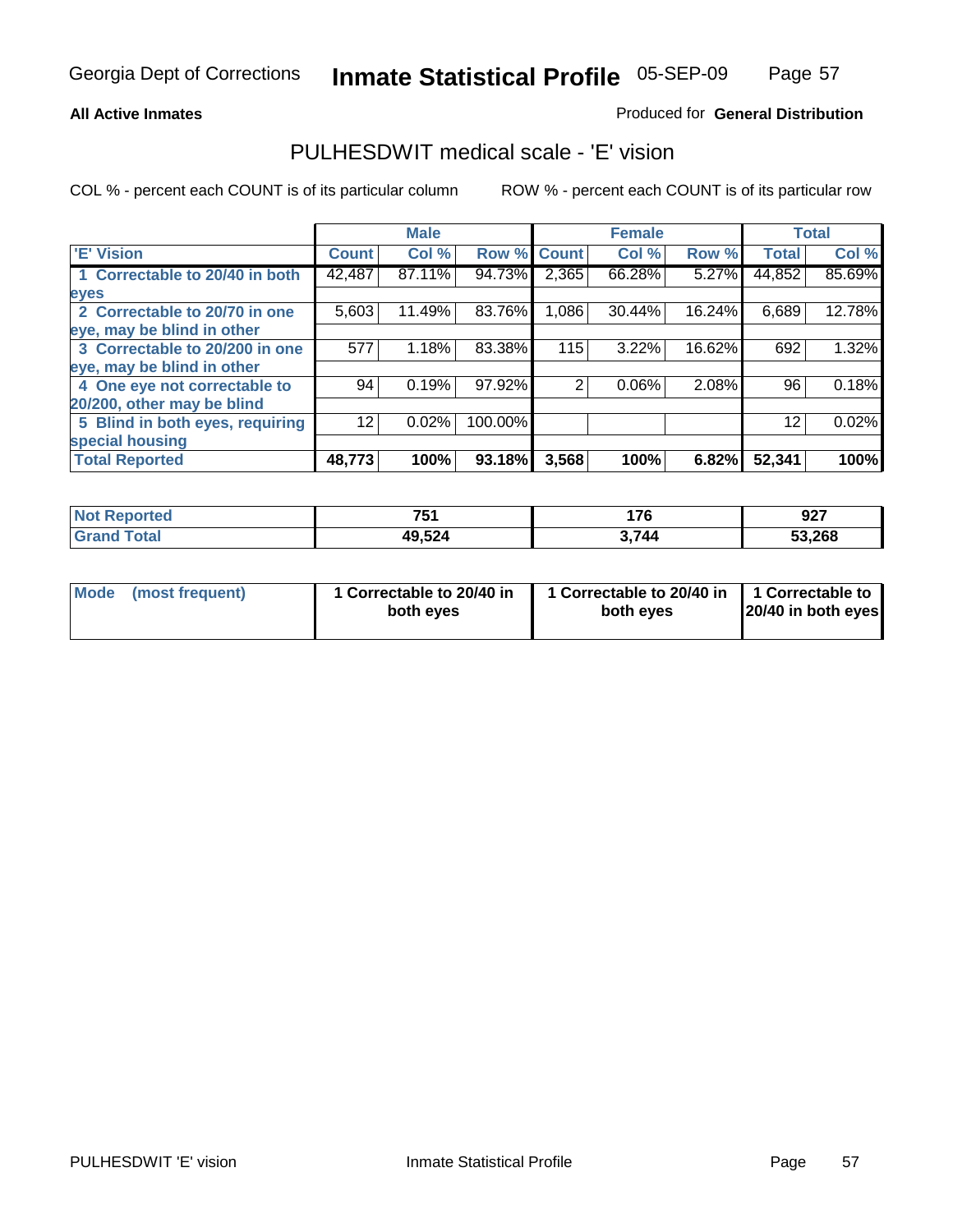### **All Active Inmates**

### Produced for **General Distribution**

# PULHESDWIT medical scale - 'S' pSychiatric

|                                        |              | <b>Male</b> |             |          | <b>Female</b> |        |              | <b>Total</b> |
|----------------------------------------|--------------|-------------|-------------|----------|---------------|--------|--------------|--------------|
| 'S' pSychiatric                        | <b>Count</b> | Col %       | Row % Count |          | Col %         | Row %  | <b>Total</b> | Col %        |
| 1 No impairment or disorders           | 41,620       | 86.57%      | 95.44%      | ا 990. ا | 58.32%        | 4.56%  | 43,610       | 84.70%       |
| 2 Stable, or in remission, or          | 4,953        | 10.30%      | 78.27%      | 1,375    | 40.30%        | 21.73% | 6,328        | 12.29%       |
| mild impairment or retardation         |              |             |             |          |               |        |              |              |
| 3 Requires moderate inpatient          | 1,312        | 2.73%       | 97.47%      | 34       | $1.00\%$      | 2.53%  | 1,346        | 2.61%        |
| treatment                              |              |             |             |          |               |        |              |              |
| 4 Requires intensive inpatient         | 180          | 0.37%       | 93.26%      | 13       | 0.38%         | 6.74%  | 193          | 0.37%        |
| treatment                              |              |             |             |          |               |        |              |              |
| <b>5 Requires Crisis Stabilization</b> | 12           | 0.02%       | 100.00%     |          |               |        | 12           | 0.02%        |
| Unit (CSU) inpatient care              |              |             |             |          |               |        |              |              |
| <b>Total Reported</b>                  | 48,077       | 100%        | 93.37%      | 3,412    | 100%          | 6.63%  | 51,489       | 100%         |

| <b>Not Reported</b>  | .447   | 332   | 779،،  |
|----------------------|--------|-------|--------|
| $\tau$ otal<br>Grand | 49,524 | 3.744 | 53,268 |

| Mode (most frequent) | <b>1</b> No impairment or disorders | 1 No impairment or<br>disorders | 1 No impairment or<br>disorders |
|----------------------|-------------------------------------|---------------------------------|---------------------------------|
|                      |                                     |                                 |                                 |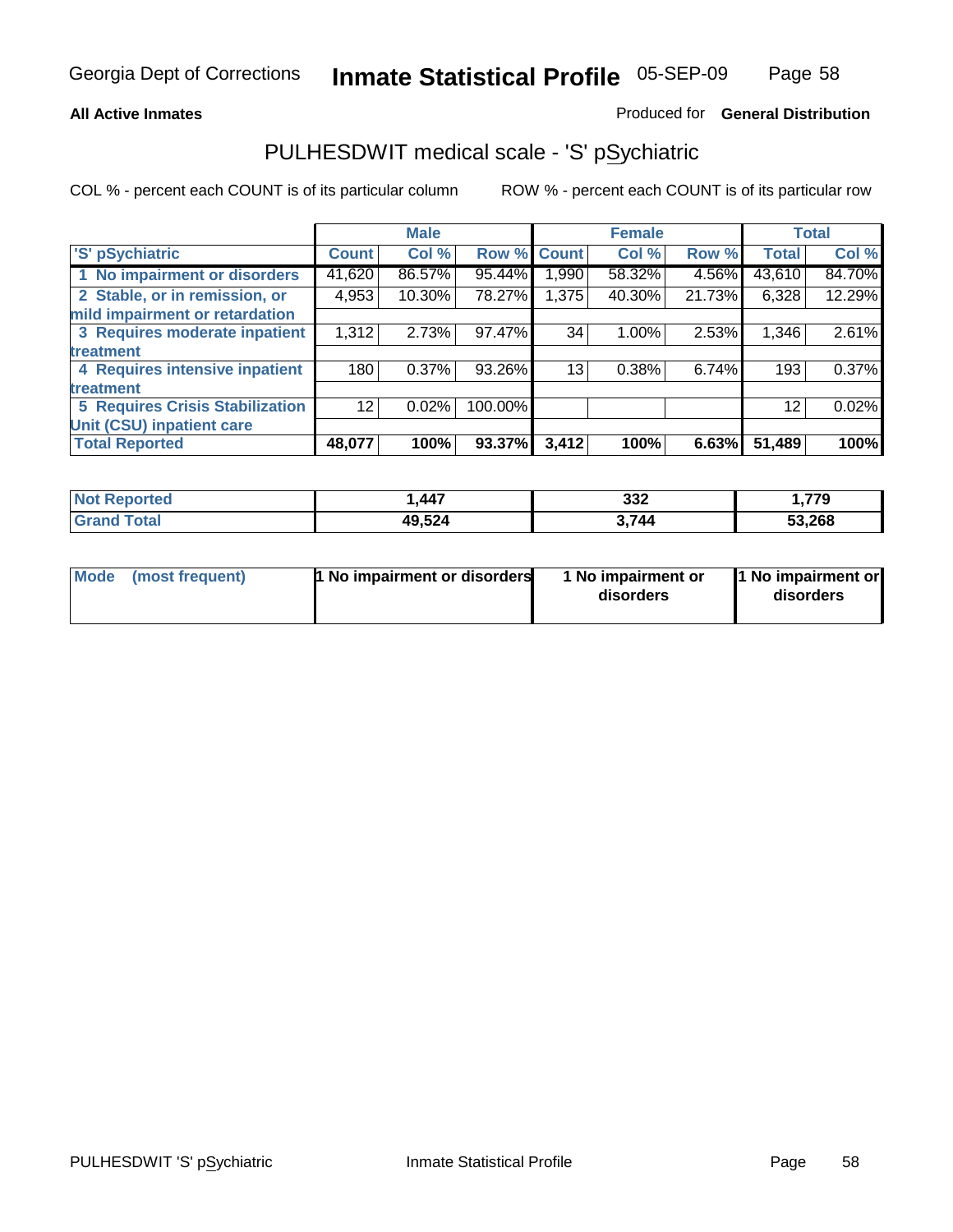### **All Active Inmates**

### Produced for **General Distribution**

## PULHESDWIT medical scale - 'D' dental

|                                      |              | <b>Male</b> |                    |       | <b>Female</b> |       |              | <b>Total</b> |
|--------------------------------------|--------------|-------------|--------------------|-------|---------------|-------|--------------|--------------|
| 'D' Dental                           | <b>Count</b> | Col %       | <b>Row % Count</b> |       | Col %         | Row % | <b>Total</b> | Col %        |
| <b>Minimal routine dental health</b> | 17,727       | 36.91%      | 90.49%             | .862  | 54.54%        | 9.51% | 19,589       | 38.08%       |
| <b>needs</b>                         |              |             |                    |       |               |       |              |              |
| 2 Moderate cavities and/or           | 19,128       | 39.82%      | 93.97%             | ,227  | 35.94%        | 6.03% | 20,355       | 39.56%       |
| gum disease                          |              |             |                    |       |               |       |              |              |
| 3 Extensive gum disease              | 11,135       | 23.18%      | 97.16%             | 325   | 9.52%         | 2.84% | 11,460       | 22.28%       |
| and/or widespread decay              |              |             |                    |       |               |       |              |              |
| 4 Urgent need for dental             | 42           | 0.09%       | 100.00%            |       |               |       | 42           | 0.08%        |
| <b>services</b>                      |              |             |                    |       |               |       |              |              |
| 5 Life-threatening disease or        |              | 0.01%       | 100.00%            |       |               |       |              | 0.01%        |
| extreme pain or infection            |              |             |                    |       |               |       |              |              |
| <b>Total Reported</b>                | 48,033       | 100%        | 93.36%             | 3,414 | 100%          | 6.64% | 51,447       | 100.0%       |

| <b>Reported</b><br>' NOT | .491   | 330   | 821. ا |
|--------------------------|--------|-------|--------|
| ™otal<br>'Grand          | 49,524 | 3.744 | 53,268 |

| <b>Mode</b> | (most frequent) | 2 Moderate cavities and/or<br>qum disease | 1 Minimal routine dental<br>health needs | 2 Moderate<br>cavities and/or |
|-------------|-----------------|-------------------------------------------|------------------------------------------|-------------------------------|
|             |                 |                                           |                                          | qum disease                   |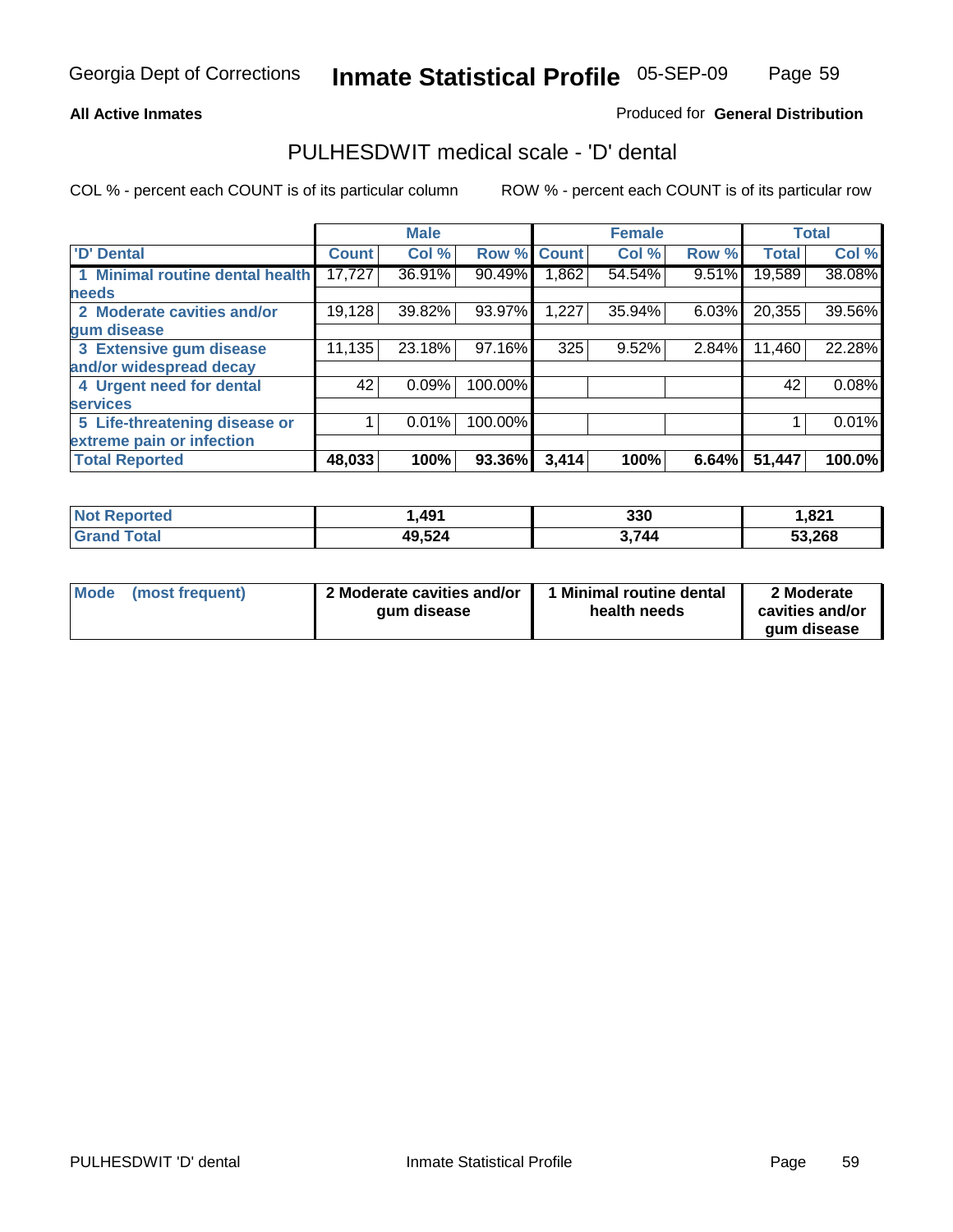### **All Active Inmates**

### Produced for **General Distribution**

## PULHESDWIT medical scale - 'W' work ability

|                                 |              | <b>Male</b> |        |              | <b>Female</b> |        |              | <b>Total</b> |
|---------------------------------|--------------|-------------|--------|--------------|---------------|--------|--------------|--------------|
| W' work ability                 | <b>Count</b> | Col %       | Row %  | <b>Count</b> | Col %         | Row %  | <b>Total</b> | Col %        |
| 1 Unrestricted work or activity | 40,621       | 83.29%      | 93.35% | 2,893        | 81.08%        | 6.65%  | 43,514       | 83.14%       |
| 2 Minor restrictions on type of | 6,381        | 13.08%      | 93.28% | 460          | 12.89%        | 6.72%  | 6,841        | 13.07%       |
| work                            |              |             |        |              |               |        |              |              |
| 3 Moderate restrictions on type | 1,294        | 2.65%       | 90.17% | 141          | 3.95%         | 9.83%  | 1,435        | 2.74%        |
| of work                         |              |             |        |              |               |        |              |              |
| 4 Major restrictions on type of | 414          | 0.85%       | 85.36% | 71           | 1.99%         | 14.64% | 485          | 0.93%        |
| work                            |              |             |        |              |               |        |              |              |
| 5 Cannot work under any         | 63           | 0.13%       | 95.45% | 3            | 0.08%         | 4.55%  | 66           | 0.13%        |
| <b>circumstances</b>            |              |             |        |              |               |        |              |              |
| <b>Total Reported</b>           | 48,773       | 100%        | 93.18% | 3,568        | 100%          | 6.82%  | 52,341       | 100.0%       |

| <b>Not Reported</b>          | 751<br>ו שו | 176   | 927    |
|------------------------------|-------------|-------|--------|
| <b>Total</b><br><b>Grand</b> | 49,524      | 3,744 | 53,268 |

| Mode | (most frequent) | 1 Unrestricted work or<br>activity | 1 Unrestricted work or<br>activity | 1 Unrestricted<br>work or activity |
|------|-----------------|------------------------------------|------------------------------------|------------------------------------|
|------|-----------------|------------------------------------|------------------------------------|------------------------------------|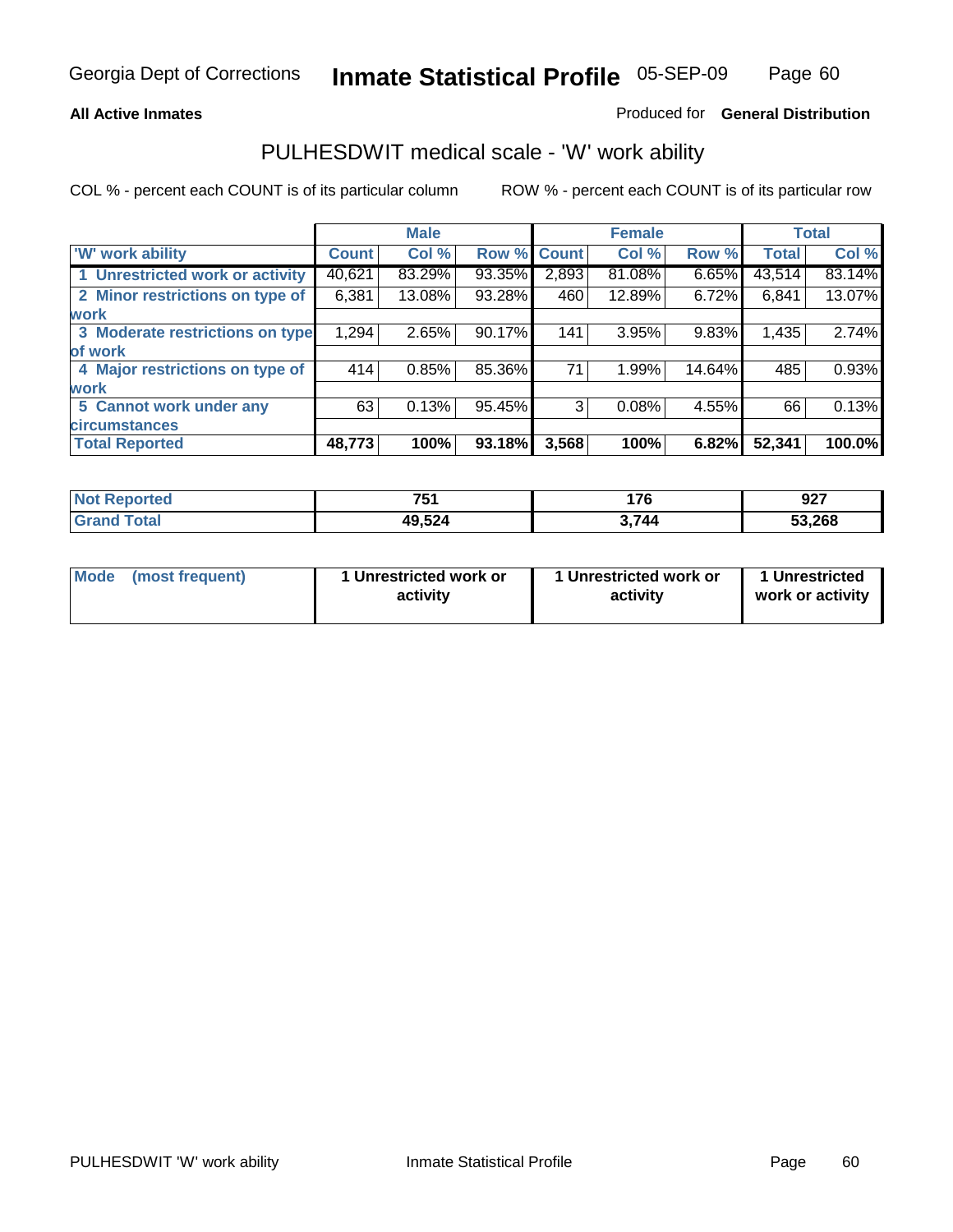### **All Active Inmates**

### Produced for **General Distribution**

# PULHESDWIT medical scale - 'I' impairment

|              | <b>Male</b> |         |              | <b>Female</b> |       |              | <b>Total</b> |
|--------------|-------------|---------|--------------|---------------|-------|--------------|--------------|
| <b>Count</b> | Col %       |         | <b>Count</b> | Col %         | Row % | <b>Total</b> | Col %        |
| 48,480       | 99.40%      | 93.16%  | 3,557        | 99.69%        | 6.84% | 52,037       | 99.42%       |
|              |             |         |              |               |       |              |              |
| 164          | 0.34%       | 97.04%  | 5            |               | 2.96% | 169          | 0.32%        |
|              |             |         |              |               |       |              |              |
| 42           | 0.09%       | 93.33%  | 3            | 0.08%         | 6.67% | 45           | 0.09%        |
|              |             |         |              |               |       |              |              |
| 21           | 0.04%       | 100.00% |              |               |       | 21           | 0.04%        |
|              |             |         |              |               |       |              |              |
| 66           | 0.14%       | 95.65%  | 3            | 0.08%         | 4.35% | 69           | 0.13%        |
|              |             |         |              |               |       |              |              |
| 48,773       | 100%        | 93.18%  | 3,568        | 100%          |       | 52,341       | 100%         |
|              |             |         |              | Row %         | 0.14% | 6.82%        |              |

| <b>Not</b>      | 754    | 176    | 927    |
|-----------------|--------|--------|--------|
| <b>Reported</b> | וטו    | $\sim$ |        |
| <b>Total</b>    | 49,524 | 3,744  | 53,268 |

| Mode            | 1 No impairments or | 1 No impairments or | 1 No impairments |
|-----------------|---------------------|---------------------|------------------|
| (most frequent) | disabilities        | disabilities        | or disabilities  |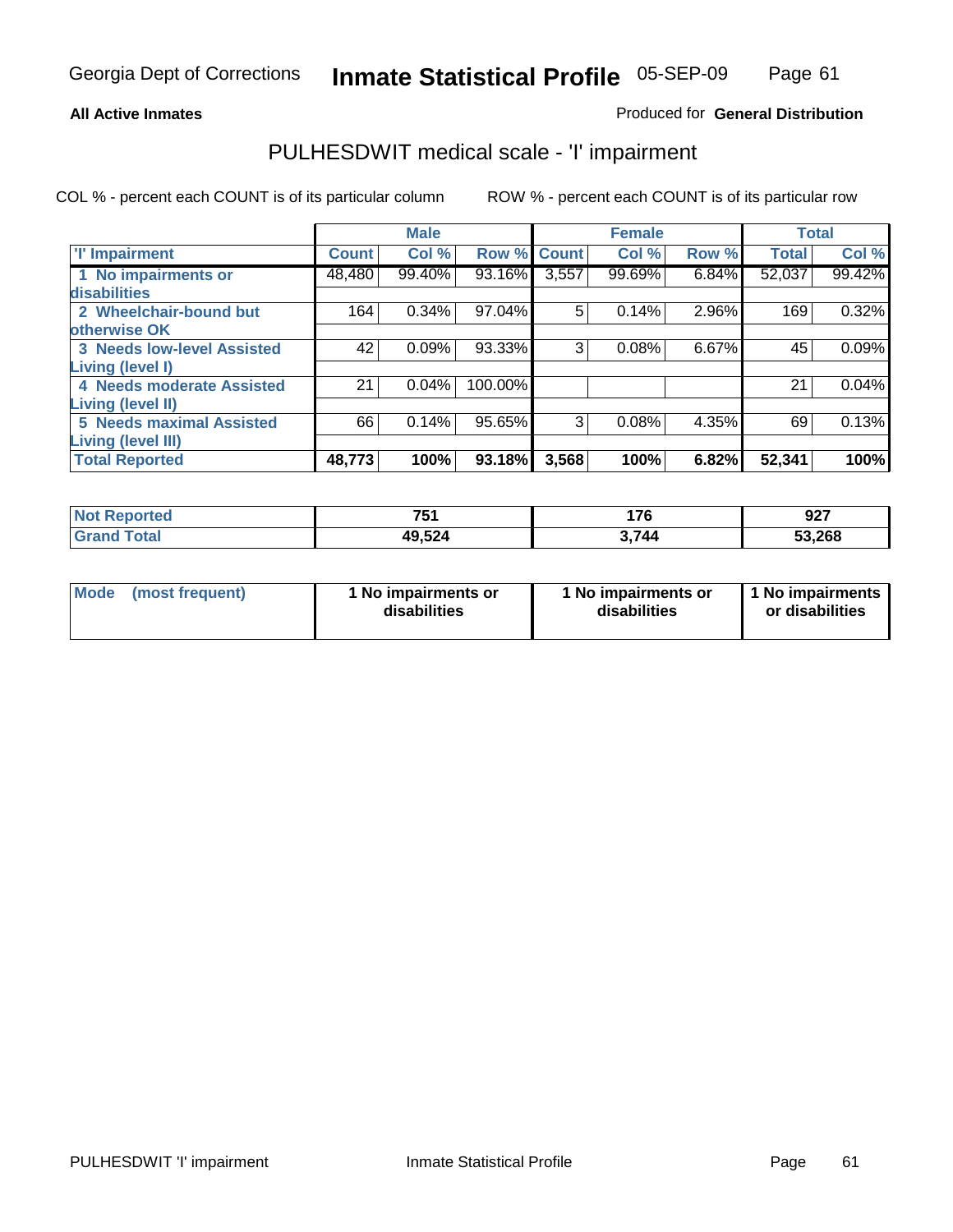#### **Inmate Statistical Profile** 05-SEP-09 Page Page 62

### All Active Inmates **All Active Inmates All Active Inmates Produced fo General Distribution**

# PULHESDWIT medical scale - 'T' transportability

|                              |              | <b>Male</b> |             |       | <b>Female</b> |        | <b>Total</b> |        |
|------------------------------|--------------|-------------|-------------|-------|---------------|--------|--------------|--------|
| <b>T' Transportability</b>   | <b>Count</b> | Col %       | Row % Count |       | Col %         | Row %  | <b>Total</b> | Col %  |
| 1 Can be transported in any  | 48,616       | 99.68%      | 93.18%      | 3,557 | 99.69%        | 6.82%  | 52,173       | 99.68% |
| ordinary approved vehicle    |              |             |             |       |               |        |              |        |
| 2 Wheelchair-bound, not      | 67           | 0.14%       | 89.33%      | 8     | 0.22%         | 10.67% | 75           | 0.14%  |
| needing special vehicle      |              |             |             |       |               |        |              |        |
| 3 Wheelchair-bound, requires | 14           | 0.03%       | 93.33%      |       | 0.03%         | 6.67%  | 15           | 0.03%  |
| special vehicle              |              |             |             |       |               |        |              |        |
| 4 Needs specially-equipped   | 6            | 0.01%       | 100.00%     |       |               |        | 6            | 0.01%  |
| medical vehicle              |              |             |             |       |               |        |              |        |
| <b>5 Requires ambulance</b>  | 70           | 0.14%       | 97.22%      | 2     | 0.06%         | 2.78%  | 72           | 0.14%  |
| transport                    |              |             |             |       |               |        |              |        |
| <b>Total Reported</b>        | 48,773       | 100%        | 93.18%      | 3,568 | 100%          | 6.82%  | 52,341       | 100%   |

| Not F<br><b>Reported</b> | 751    | 176 | <b>007</b><br>94 I |
|--------------------------|--------|-----|--------------------|
| <b>Grand Total</b>       | 49,524 | 744 | 53,268             |

| Mode (most frequent) | 1 Can be transported in any 1 Can be transported in any | ordinary approved vehicle   ordinary approved vehicle   transported in any | 1 Can be<br>ordinary approved<br>vehicle |
|----------------------|---------------------------------------------------------|----------------------------------------------------------------------------|------------------------------------------|
|                      |                                                         |                                                                            |                                          |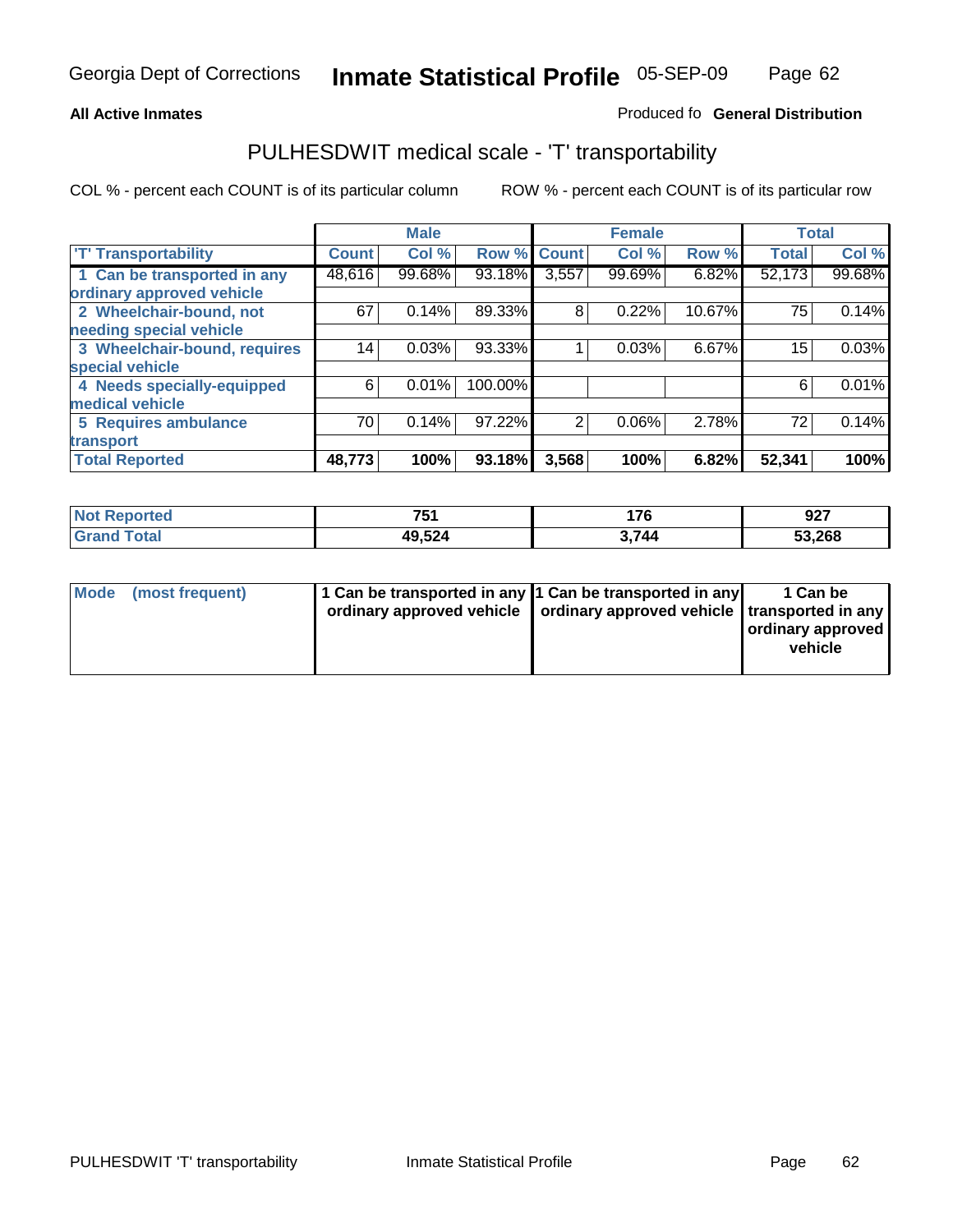### **All Active Inmates**

### Produced for **General Distribution**

# Criminality in family, self-reported

|                              |              | <b>Male</b> |        |              | <b>Female</b> |       |               | <b>Total</b> |
|------------------------------|--------------|-------------|--------|--------------|---------------|-------|---------------|--------------|
| <b>Criminality In Family</b> | <b>Count</b> | Col %       | Row %  | <b>Count</b> | Col %         | Row % | <b>Total</b>  | Col %        |
| Yes, criminality in family   | 10.846       | 22.39%      | 87.28% | 1,580        | 43.60%        |       | 12.72% 12.426 | 23.86%       |
| No criminality in family     | 37,602       | 77.61%      | 94.84% | 2,044        | 56.40%        |       | 5.16% 39,646  | 76.14%       |
| <b>Total Reported</b>        | 48,448       | 100%        | 93.04% | 3,624        | 100%          |       | 6.96% 52,072  | 100%         |

| <b>Not Reported</b> | .076   | 120 | ,196   |
|---------------------|--------|-----|--------|
| Гоtal<br>l Grand    | 49,524 | 744 | 53,268 |

| Mode (most frequent) |  | No criminality in family | No criminality in family | No criminality in<br>family |
|----------------------|--|--------------------------|--------------------------|-----------------------------|
|----------------------|--|--------------------------|--------------------------|-----------------------------|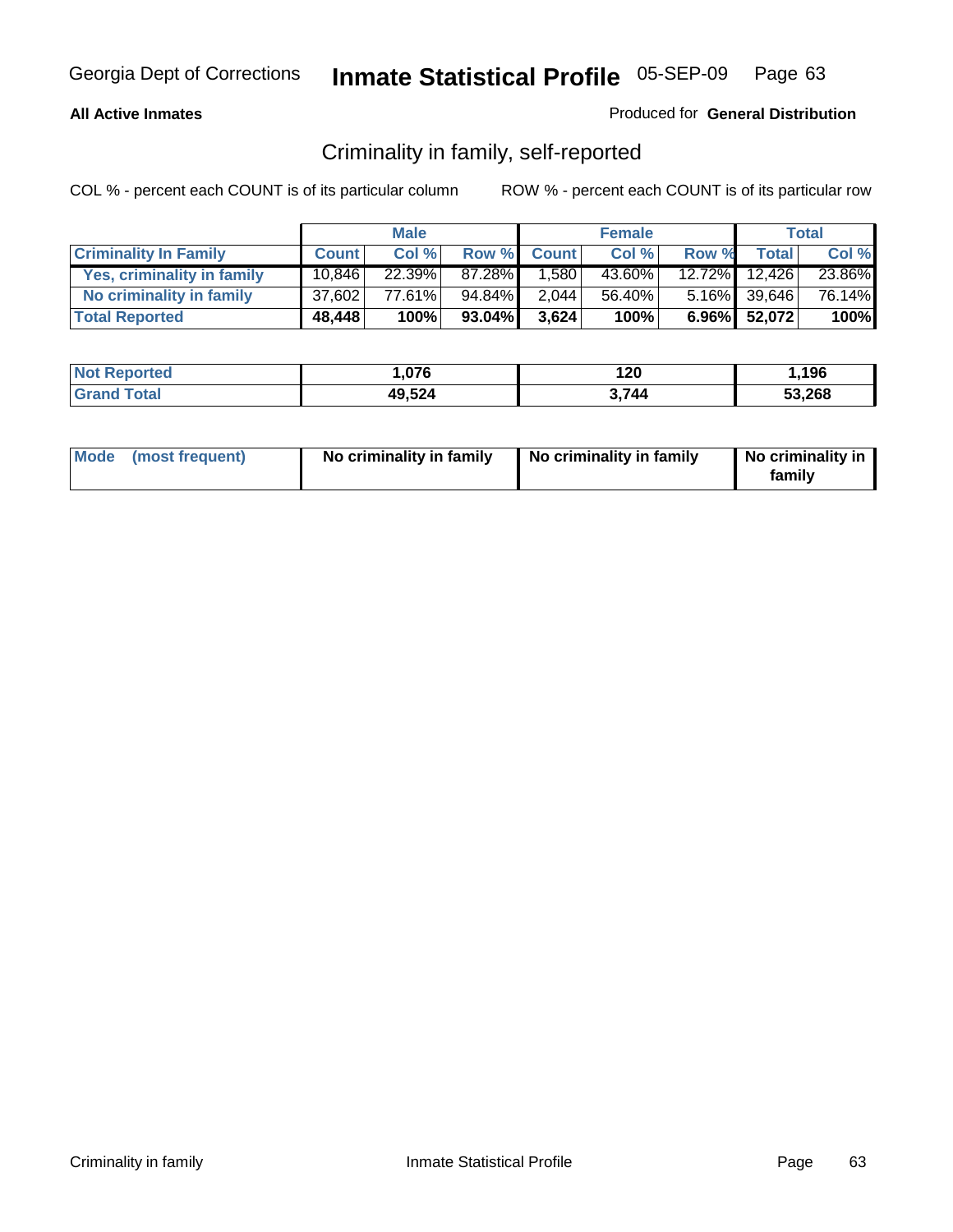### **All Active Inmates**

### Produced for **General Distribution**

# Alcoholism in family, self-reported

|                             |              | <b>Male</b> |        |              | <b>Female</b> |           |                 | <b>Total</b> |
|-----------------------------|--------------|-------------|--------|--------------|---------------|-----------|-----------------|--------------|
| <b>Alcoholism In Family</b> | <b>Count</b> | Col %       | Row %  | <b>Count</b> | Col %         | Row %     | Total           | Col %        |
| Yes, alcoholism in family   | 7,087        | 14.63%      | 88.65% | 907          | 25.03%        | $11.35\%$ | 7.994           | 15.35%       |
| No alcoholism in family     | 41,361       | 85.37%      | 93.84% | 2.717        | 74.97%        | $6.16\%$  | 44.078          | 84.65%       |
| <b>Total Reported</b>       | 48,448       | 100%        | 93.04% | 3,624        | 100%          |           | $6.96\%$ 52,072 | 100%         |

| <b>Not Reported</b> | .076   | 120 | ,196   |
|---------------------|--------|-----|--------|
| Гоtal<br>l Grand    | 49,524 | 744 | 53,268 |

|  | Mode (most frequent) | No alcoholism in family | No alcoholism in family | No alcoholism in<br>family |
|--|----------------------|-------------------------|-------------------------|----------------------------|
|--|----------------------|-------------------------|-------------------------|----------------------------|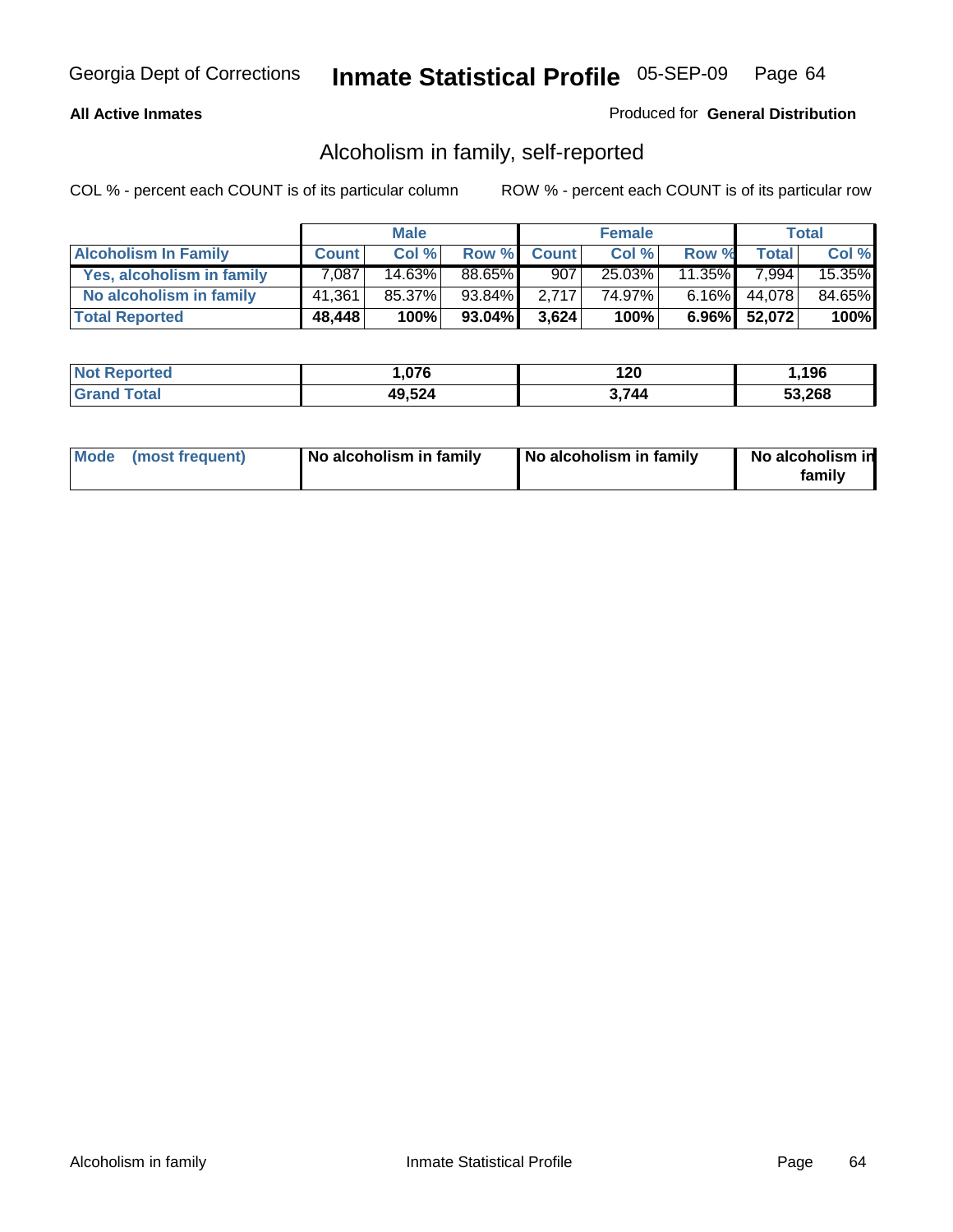### **All Active Inmates**

Produced for **General Distribution**

# Drug abuse in family, self-reported

|                           |              | <b>Male</b> |           |              | <b>Female</b> |        |              | <b>Total</b> |
|---------------------------|--------------|-------------|-----------|--------------|---------------|--------|--------------|--------------|
| Drug Abuse In Family      | <b>Count</b> | Col %       | Row %     | <b>Count</b> | Col %         | Row %  | Total        | Col %        |
| Yes, drug abuse in family | 3.876        | $8.00\%$    | $81.27\%$ | 893          | 24.64%        | 18.73% | 4.769        | $9.16\%$     |
| No drug abuse in family   | 44.572       | $92.00\%$   | 94.23%    | 2,731        | 75.36%        | 5.77%  | 47,303       | 90.84%       |
| <b>Total Reported</b>     | 48,448       | 100%        | 93.04%    | 3,624        | 100%          |        | 6.96% 52,072 | 100%         |

| <b>Not Reported</b> | .076   | 120 | ,196   |
|---------------------|--------|-----|--------|
| Гоtal<br>l Grand    | 49,524 | 744 | 53,268 |

|  | Mode (most frequent) | No drug abuse in family | No drug abuse in family | No drug abuse in<br>family |
|--|----------------------|-------------------------|-------------------------|----------------------------|
|--|----------------------|-------------------------|-------------------------|----------------------------|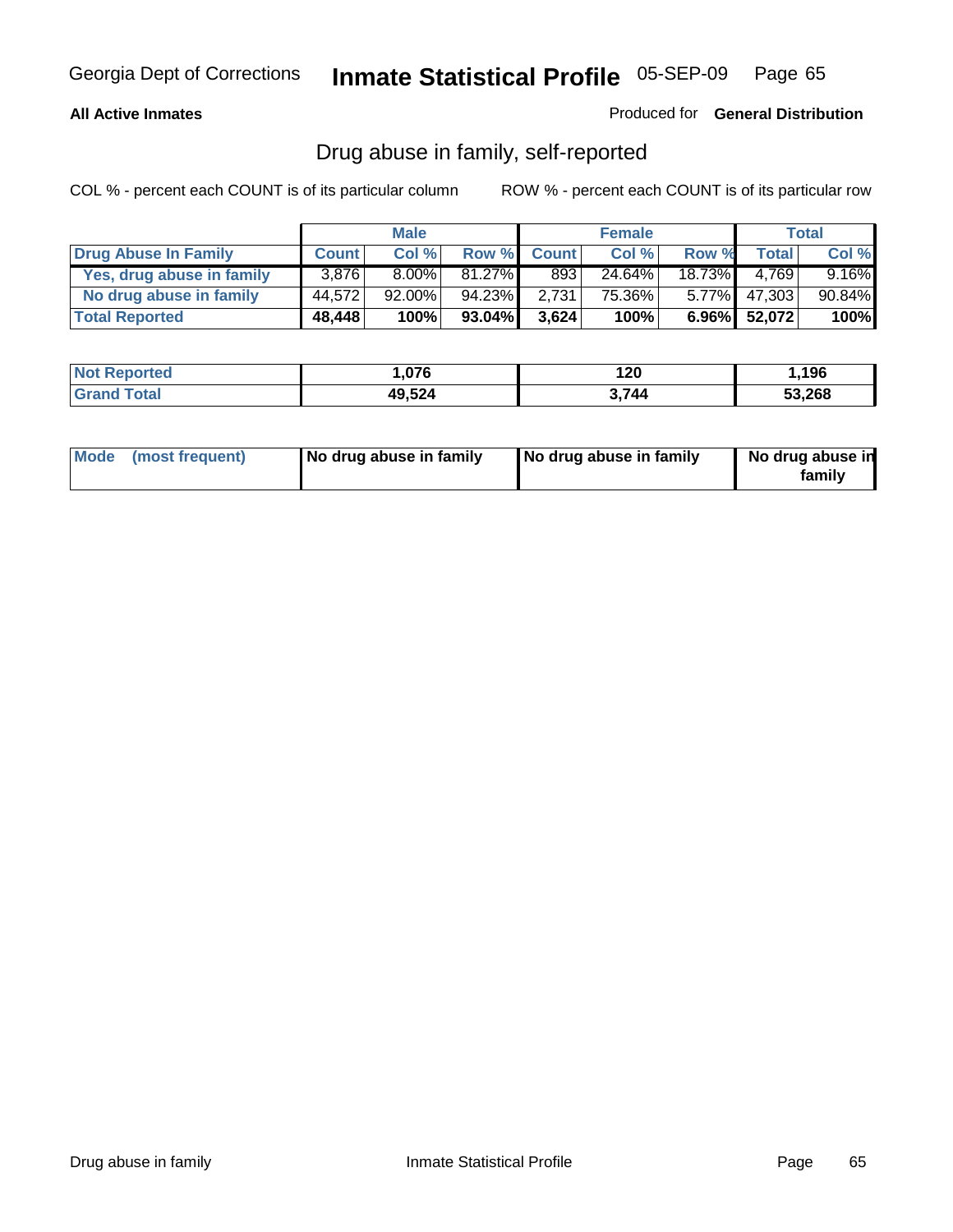### **All Active Inmates**

### Produced for **General Distribution**

## Subjected to frequent beatings, self-reported

|                                   |              | <b>Male</b> |         |              | <b>Female</b> |          |        | Total  |
|-----------------------------------|--------------|-------------|---------|--------------|---------------|----------|--------|--------|
| <b>Frequent beatings</b>          | <b>Count</b> | Col %       | Row %   | <b>Count</b> | Col%          | Row %    | Total  | Col %  |
| <b>Yes, subjected to frequent</b> | ا 843. ا     | $3.80\%$    | 78.13%I | 516          | 14.24%        | 21.87%   | 2,359  | 4.53%  |
| <b>beatings</b>                   |              |             |         |              |               |          |        |        |
| Not subjected to frequent         | 46,605       | 96.20%      | 93.75%  | 3,108        | 85.76%        | $6.25\%$ | 49.713 | 95.47% |
| <b>beatings</b>                   |              |             |         |              |               |          |        |        |
| <b>Total Reported</b>             | 48,448       | 100%        | 93.04%  | 3,624        | 100%          | $6.96\%$ | 52,072 | 100%   |

| <b>Not F</b><br>Reported   | 076, ا | 120   | ,196   |
|----------------------------|--------|-------|--------|
| <b>Total</b><br><b>Gra</b> | 49,524 | 3.744 | 53,268 |

| Mode (most frequent) | Not subjected to frequent<br>beatings | Not subjected to frequent   Not subjected to  <br>beatings | <b>frequent beatings</b> |  |
|----------------------|---------------------------------------|------------------------------------------------------------|--------------------------|--|
|                      |                                       |                                                            |                          |  |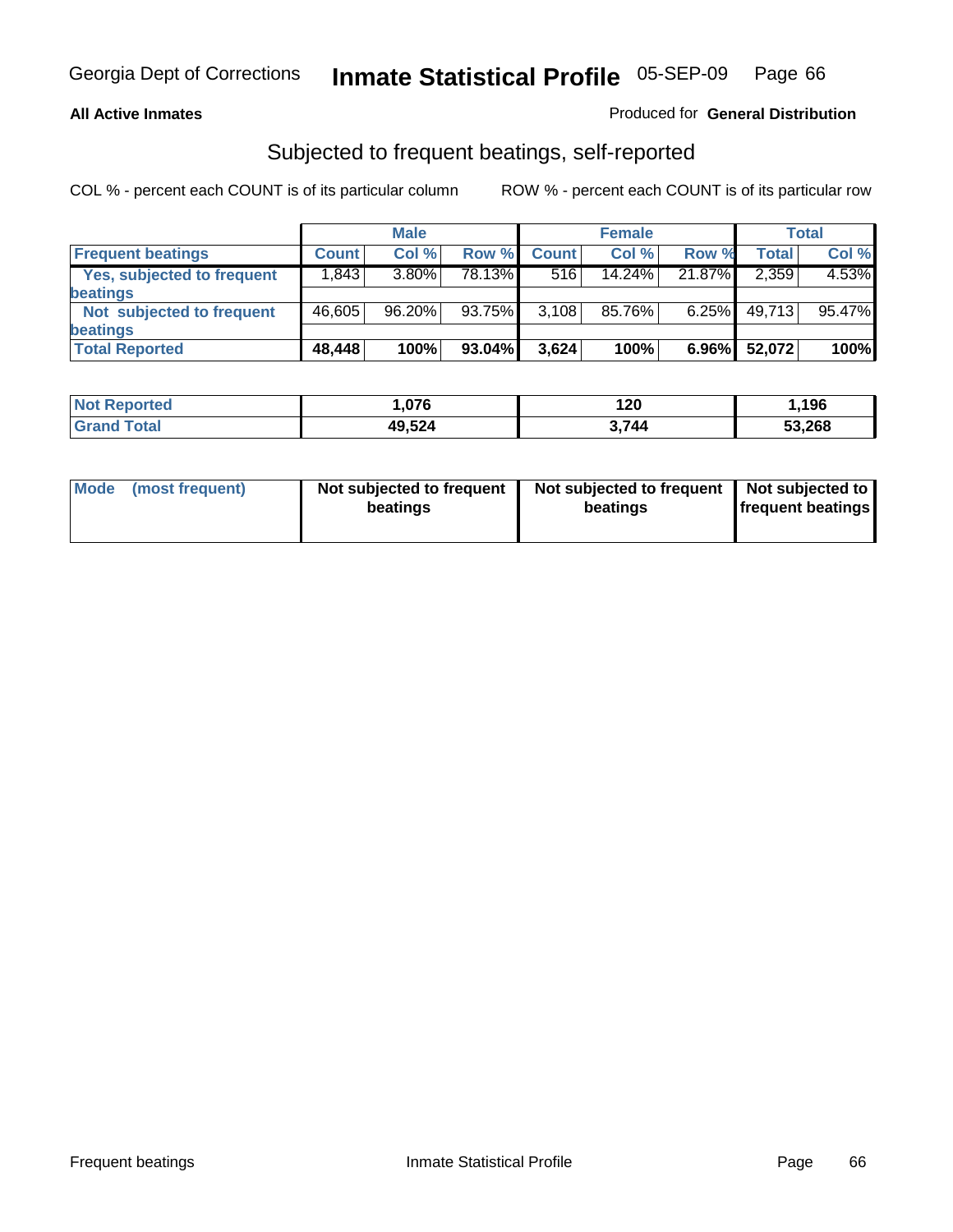### **All Active Inmates**

### Produced for **General Distribution**

# Father absent during inmate's childhood

|                           |              | <b>Male</b> |           |              | <b>Female</b> |       |              | Total  |
|---------------------------|--------------|-------------|-----------|--------------|---------------|-------|--------------|--------|
| <b>Father Absent</b>      | <b>Count</b> | Col %       | Row %     | <b>Count</b> | Col%          | Row % | Total        | Col %  |
| Yes, father was absent    | 24.358       | 50.28%      | $94.69\%$ | 1,365        | 37.67%        |       | 5.31% 25,723 | 49.40% |
| No, father was not absent | 24,090       | 49.72%      | $91.43\%$ | 2,259        | $62.33\%$     |       | 8.57% 26,349 | 50.60% |
| <b>Total Reported</b>     | 48,448       | 100%        | 93.04%    | 3,624        | 100%          |       | 6.96% 52,072 | 100%   |

| <b>Not Reported</b> | .076   | 120  | ,196   |
|---------------------|--------|------|--------|
| <b>Grand Total</b>  | 49,524 | .744 | 53,268 |

| Mode (most frequent) | Yes, father was absent | No, father was not absent No, father was not | absent |
|----------------------|------------------------|----------------------------------------------|--------|
|                      |                        |                                              |        |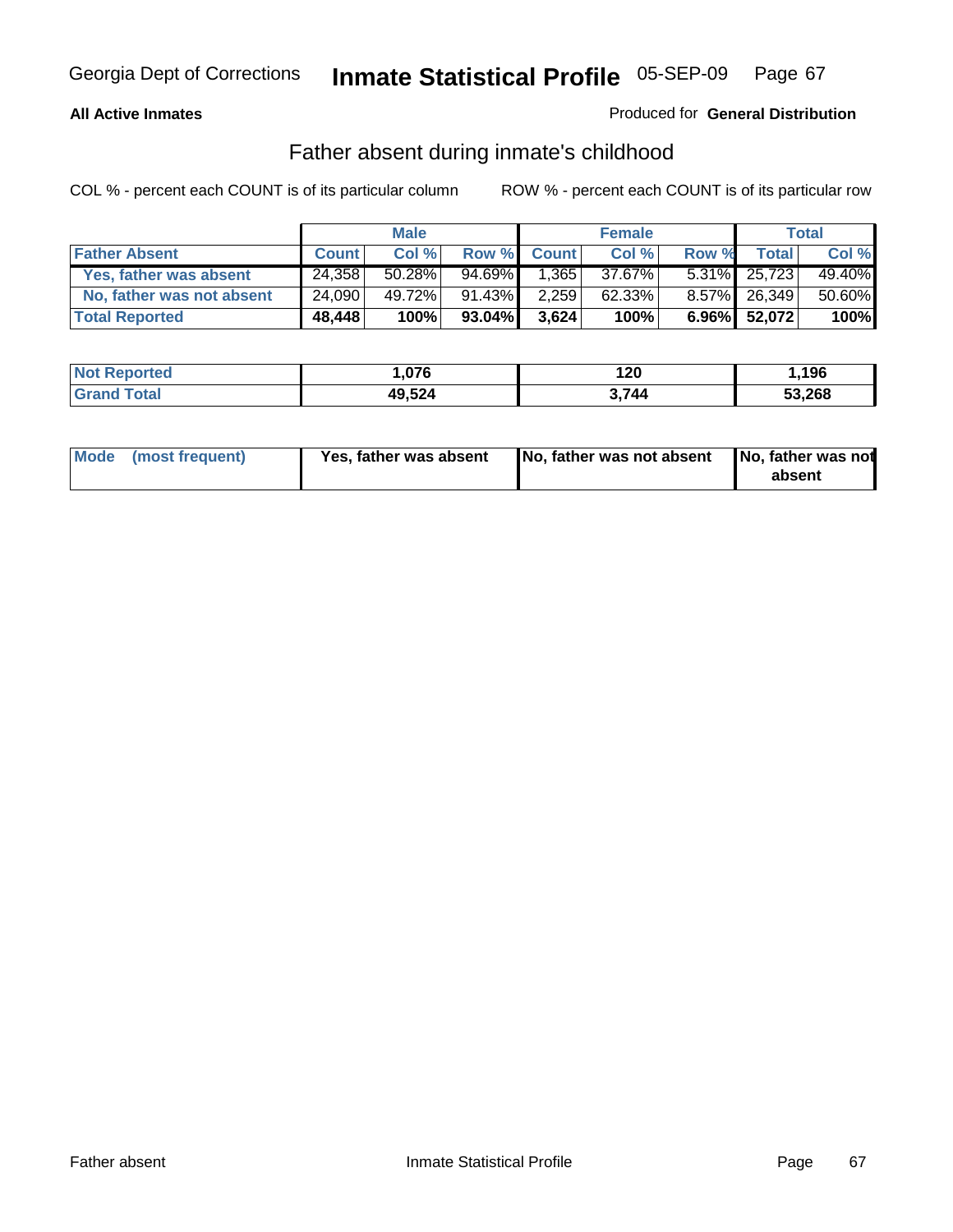### **All Active Inmates**

### Produced for **General Distribution**

# Mother absent during inmate's childhood

|                           |              | <b>Male</b> |           |              | <b>Female</b> |          |                 | Total  |
|---------------------------|--------------|-------------|-----------|--------------|---------------|----------|-----------------|--------|
| <b>Mother Absent</b>      | <b>Count</b> | Col %       | Row %     | <b>Count</b> | Col %         | Row %    | <b>Total</b>    | Col %  |
| Yes, mother was absent    | 6,402        | $13.21\%$   | $92.73\%$ | 502          | 13.85%        | $7.27\%$ | 6.904           | 13.26% |
| No, mother was not absent | 42,046       | 86.79%      | 93.09%    | 3,122        | 86.15%        | $6.91\%$ | 45,168          | 86.74% |
| <b>Total Reported</b>     | 48,448       | 100%        | 93.04%    | 3.624        | 100%          |          | $6.96\%$ 52,072 | 100%   |

| <b>Not Reported</b> | .076   | 120  | ,196   |
|---------------------|--------|------|--------|
| <b>Grand Total</b>  | 49,524 | .744 | 53,268 |

| Mode (most frequent) | No, mother was not absent   No, mother was not absent   No, mother was | not absent |
|----------------------|------------------------------------------------------------------------|------------|
|----------------------|------------------------------------------------------------------------|------------|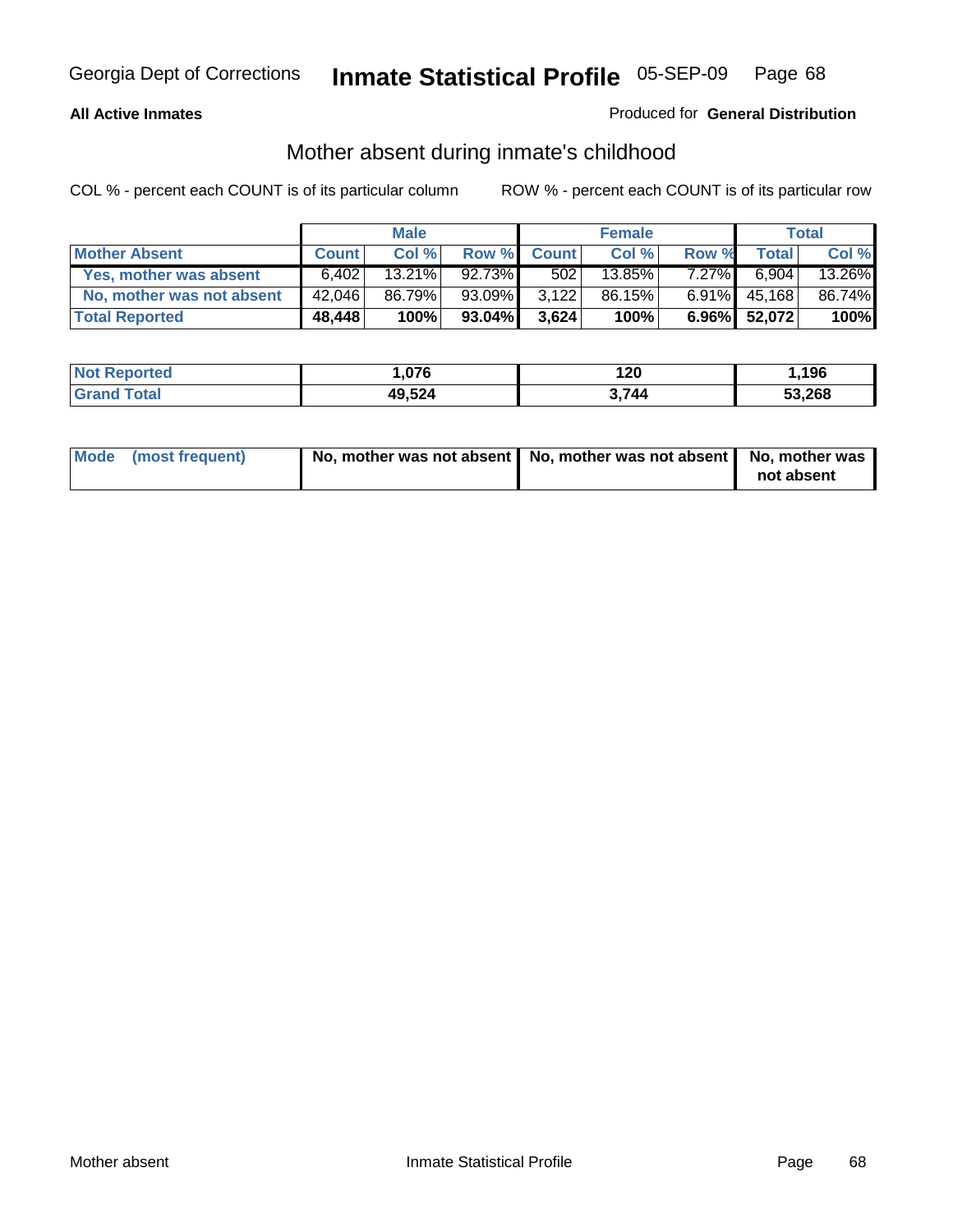### **All Active Inmates**

### Produced for **General Distribution**

# Number of prior Georgia incarcerations

|                                       |              | <b>Male</b> |        |              | <b>Female</b> |          |        | <b>Total</b> |
|---------------------------------------|--------------|-------------|--------|--------------|---------------|----------|--------|--------------|
| <b>Num of Prior GA Incarcerations</b> | <b>Count</b> | Col %       | Row %  | <b>Count</b> | Col %         | Row %    | Total  | Col %        |
| $\bf{0}$                              | 28,580       | 57.71%      | 91.66% | 2,602        | 69.50%        | $8.34\%$ | 31,182 | 58.54%       |
|                                       | 8,687        | 17.54%      | 94.20% | 535          | 14.29%        | 5.80%    | 9,222  | 17.31%       |
|                                       | 4,855        | 9.80%       | 94.90% | 261          | 6.97%         | 5.10%    | 5,116  | 9.60%        |
| 3                                     | 3,007        | 6.07%       | 95.58% | 139          | 3.71%         | 4.42%    | 3.146  | 5.91%        |
|                                       | 1,881        | 3.80%       | 95.63% | 86           | 2.30%         | 4.37%    | 1,967  | 3.69%        |
| 5                                     | 1,063        | 2.15%       | 95.85% | 46           | 1.23%         | 4.15%    | 1,109  | 2.08%        |
| <b>More Than 5</b>                    | 1,451        | 2.93%       | 95.09% | 75           | 2.00%         | 4.91%    | 1,526  | 2.86%        |
| <b>Total Reported</b>                 | 49,524       | 100%        | 92.97% | 3,744        | 100%          | 7.03%    | 53,268 | 100%         |

| orted<br>NO.         |               |       |        |
|----------------------|---------------|-------|--------|
| <b>Total</b><br>. Gr | 49,524<br>--- | - 744 | 53,268 |

| Mean (average)       | l.O2 | .69 |  |
|----------------------|------|-----|--|
| Median (middle)      |      |     |  |
| Mode (most frequent) |      |     |  |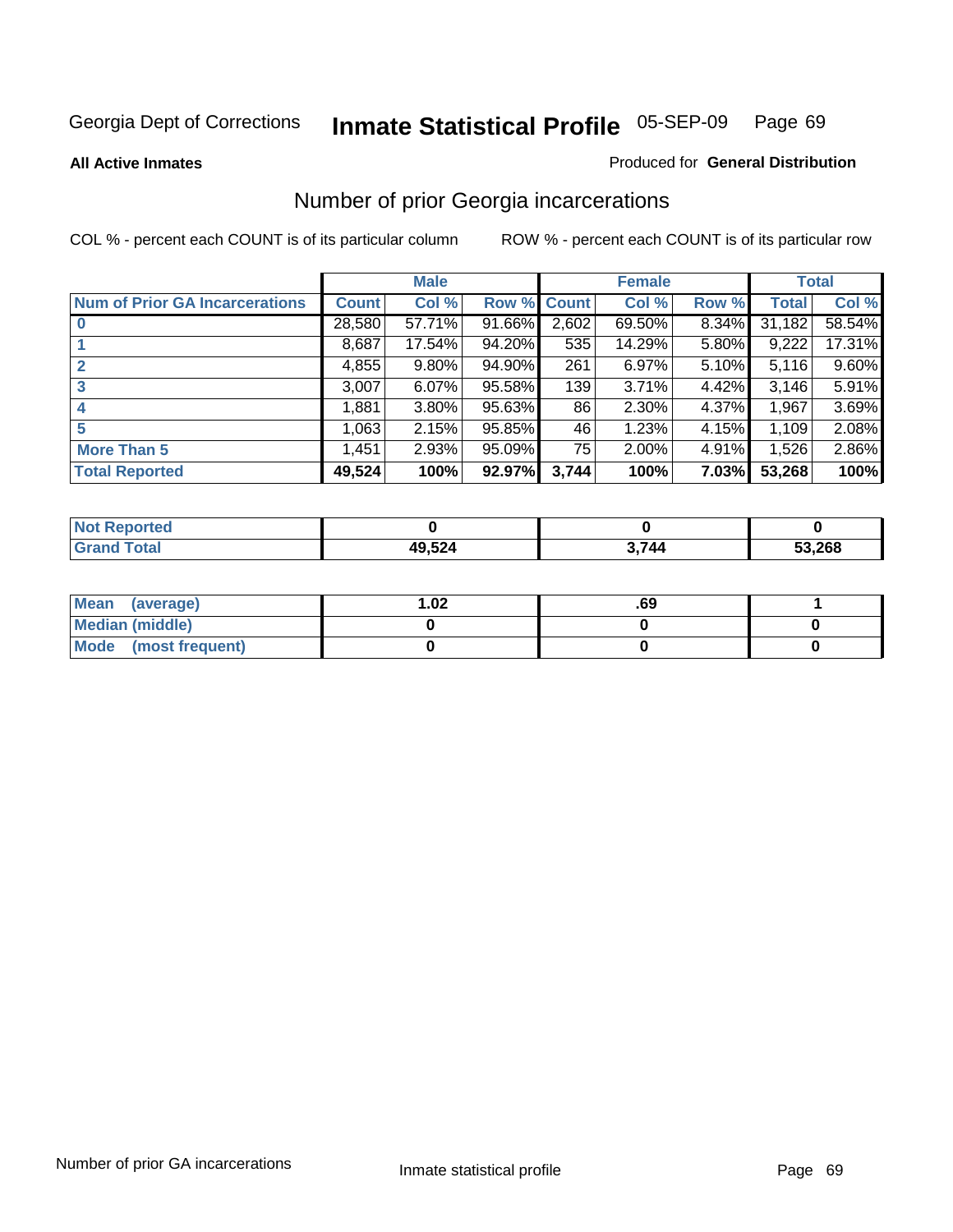### **All Active Inmates**

### Produced for **General Distribution**

# Prison sentence in years

COL % - percent each COUNT is of its particular column ROW % - percent each COUNT is of its particular row

|                                 |              | <b>Male</b> |         |              | <b>Female</b> |        |              | <b>Total</b> |
|---------------------------------|--------------|-------------|---------|--------------|---------------|--------|--------------|--------------|
| <b>Prison Sentence In Years</b> | <b>Count</b> | Col %       | Row %   | <b>Count</b> | Col %         | Row %  | <b>Total</b> | Col %        |
| $0 - 1$                         | 1,383        | 2.79%       | 86.22%  | 221          | 5.90%         | 13.78% | 1,604        | 3.01%        |
| $1.1 - 2$                       | 3,619        | 7.31%       | 86.93%  | 544          | 14.53%        | 13.07% | 4,163        | 7.82%        |
| $2.1 - 3$                       | 3,910        | 7.90%       | 88.66%  | 500          | 13.35%        | 11.34% | 4,410        | 8.28%        |
| $3.1 - 4$                       | 2,857        | 5.77%       | 89.90%  | 321          | 8.57%         | 10.10% | 3,178        | 5.97%        |
| $4.1 - 5$                       | 5,121        | 10.34%      | 91.09%  | 501          | 13.38%        | 8.91%  | 5,622        | 10.55%       |
| $5.1 - 6$                       | 2,058        | 4.16%       | 92.29%  | 172          | 4.59%         | 7.71%  | 2,230        | 4.19%        |
| $6.1 - 7$                       | 1,934        | 3.91%       | 93.48%  | 135          | 3.61%         | 6.52%  | 2,069        | 3.88%        |
| $7.1 - 8$                       | 1,823        | 3.68%       | 93.63%  | 124          | 3.31%         | 6.37%  | 1,947        | 3.66%        |
| $8.1 - 9$                       | 710          | 1.43%       | 93.05%  | 53           | 1.42%         | 6.95%  | 763          | 1.43%        |
| $9.1 - 10$                      | 6,150        | 12.42%      | 94.20%  | 379          | 10.12%        | 5.80%  | 6,529        | 12.26%       |
| $10.1 - 12$                     | 2,430        | 4.91%       | 95.41%  | 117          | 3.13%         | 4.59%  | 2,547        | 4.78%        |
| $12.1 - 15$                     | 3,794        | 7.66%       | 96.12%  | 153          | 4.09%         | 3.88%  | 3,947        | 7.41%        |
| $15.1 - 20$                     | 3,671        | 7.41%       | 96.38%  | 138          | 3.69%         | 3.62%  | 3,809        | 7.15%        |
| 20.1 - Over                     | 2,946        | 5.95%       | 97.39%  | 79           | 2.11%         | 2.61%  | 3,025        | 5.68%        |
| <b>Life</b>                     | 6,484        | 13.09%      | 95.62%  | 297          | 7.93%         | 4.38%  | 6,781        | 12.73%       |
| <b>Life Without Parole</b>      | 525          | 1.06%       | 98.31%  | 9            | 0.24%         | 1.69%  | 534          | 1.00%        |
| <b>Death</b>                    | 106          | 0.21%       | 99.07%  |              | 0.03%         | 0.93%  | 107          | 0.20%        |
| <b>Youthful Offenders</b>       | 3            | 0.01%       | 100.00% |              |               |        | 3            | 0.01%        |
| <b>Total Reported</b>           | 49,524       | 100%        | 92.97%  | 3,744        | 100%          | 7.03%  | 53,268       | 100.0%       |

| Reported<br><b>NOT</b>           |        |       |        |
|----------------------------------|--------|-------|--------|
| <b>cotal</b><br>. Car $\epsilon$ | 49,524 | 3,744 | 53,268 |

### **Determinate (numeric) sentences only**

| Mear<br>$\cdots$ | ane | .96<br>- - - | $\sim$ $\sim$ | $\cdots$ |
|------------------|-----|--------------|---------------|----------|
|                  |     |              |               |          |

**All sentences (including determinate), with life, life without parole, and death sentences figured at 45 years**

| M<br>$\sim$<br>Q1<br>$\sim$<br>15.24<br>10.ZL<br>ıд<br>1.J<br>_____<br>___ |  |  |  |
|----------------------------------------------------------------------------|--|--|--|
|                                                                            |  |  |  |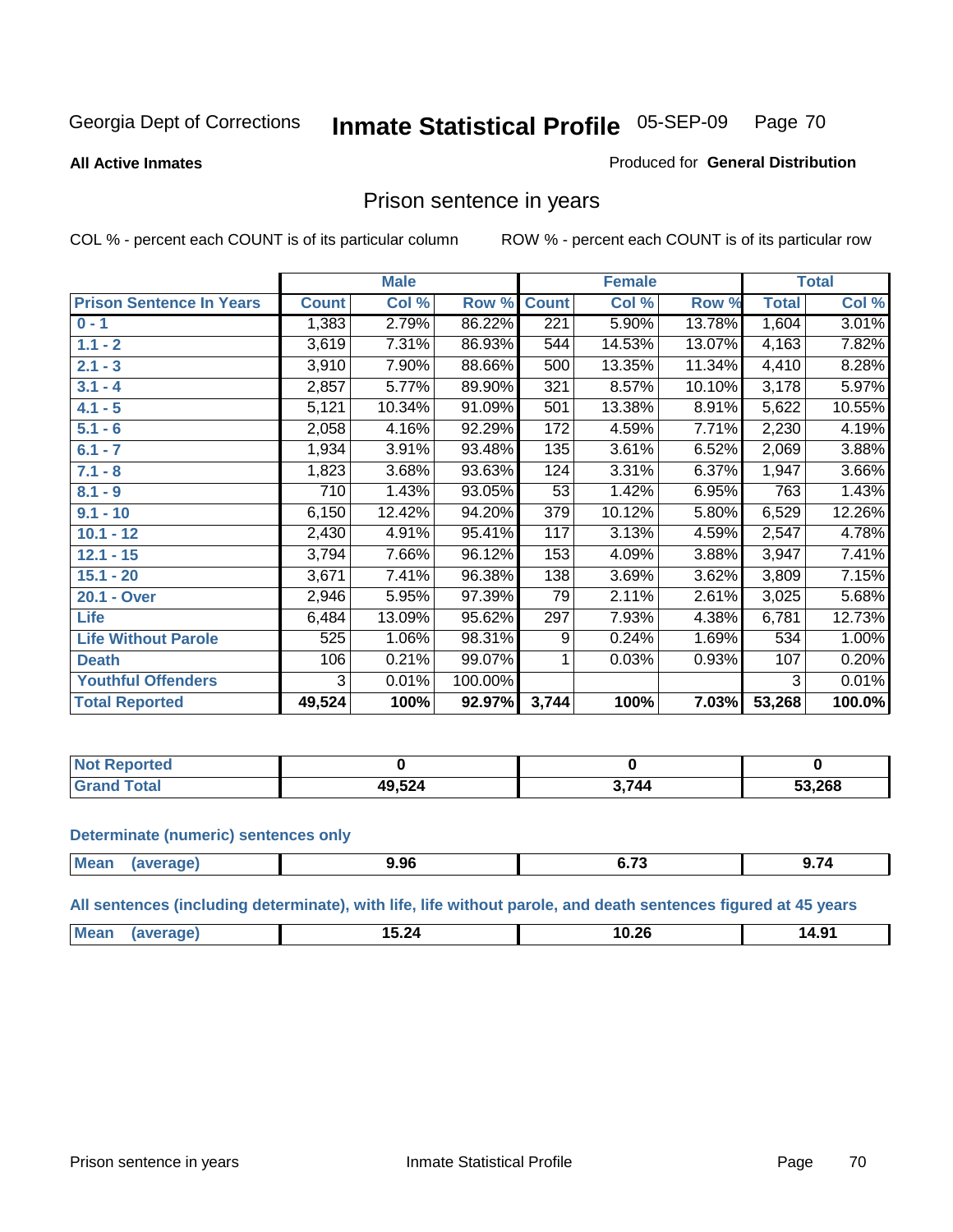### **All Active Inmates**

### Produced for **General Distribution**

# Primary offense, broken out into felonies vs misdemeanors

|                                  |              | <b>Male</b> |                    |       | <b>Female</b> |          | Total        |        |
|----------------------------------|--------------|-------------|--------------------|-------|---------------|----------|--------------|--------|
| <b>Felonies and Misdemeanors</b> | <b>Count</b> | Col%        | <b>Row % Count</b> |       | Col%          | Row %    | <b>Total</b> | Col %  |
| <b>Felonies</b>                  | 49.496       | $99.98\%$   | 92.97%             | 3.742 | 100.00%       | $7.03\%$ | 53,238       | 99.98% |
| <b>Misdemeanors</b>              | 8            | $.02\%$     | 100.00%            |       |               |          |              | .02%   |
| <b>Total Reported</b>            | 49,504       | 100%        | $92.97\%$ 3,742    |       | 100%          | 7.03%    | 53.246       | 100%   |

| <b>Not</b><br>Reported | ^^<br>Zu |        | ^^<br>LL |
|------------------------|----------|--------|----------|
|                        | 9,524    | 49.506 | 53.268   |

| Mode (most frequent) | elonies | elonies | onies<br>-е к |
|----------------------|---------|---------|---------------|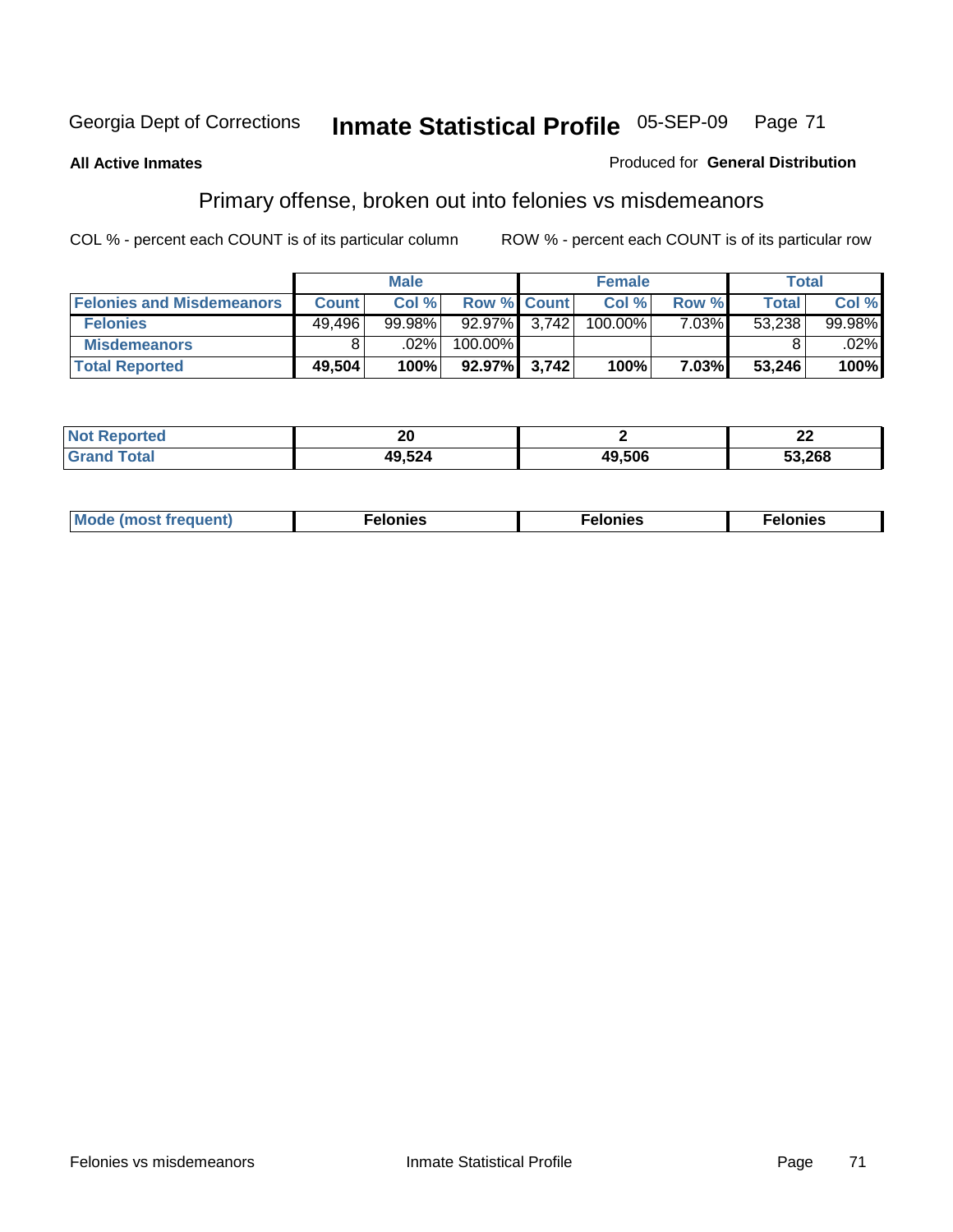### **All Active Inmates**

### Produced for **General Distribution**

# Primary offense, broken out into six broad crime categories

|                                  |              | <b>Male</b> |             |       | <b>Female</b> |        |              | <b>Total</b> |
|----------------------------------|--------------|-------------|-------------|-------|---------------|--------|--------------|--------------|
| <b>Crime Categories</b>          | <b>Count</b> | Col %       | Row % Count |       | Col %         | Row %  | <b>Total</b> | Col %        |
| <b>Violent</b>                   | 22,324       | 45.10%      | 94.26%      | 1,359 | 36.32%        | 5.74%  | 23,683       | 44.48%       |
| <b>Sex Crime</b><br>$\mathbf{2}$ | 7,677        | 15.51%      | 98.68%      | 103   | 2.75%         | 1.32%  | 7,780        | 14.61%       |
| $\mathbf{3}$<br><b>Property</b>  | 9,300        | 18.79%      | 88.26%      | 1,237 | 33.06%        | 11.74% | 10,537       | 19.79%       |
| <b>Drug</b><br>4                 | 8,062        | 16.29%      | 89.89%      | 907   | 24.24%        | 10.11% | 8,969        | 16.84%       |
| <b>Habit/DUI</b><br>5            | 122          | $.25\%$     | 93.85%      | 8     | .21%          | 6.15%  | 130          | .24%         |
| <b>Other</b><br>6                | 2,019        | 4.08%       | 94.04%      | 128   | 3.42%         | 5.96%  | 2,147        | 4.03%        |
| <b>Total Reported</b>            | 49,504       | 100%        | 92.97%      | 3,742 | 100%          | 7.03%  | 53,246       | 100%         |

| ົດຄ<br>$ -$ |            | ~<br>44    |
|-------------|------------|------------|
| 524<br>49.  | <b>744</b> | .268<br>-0 |

|  | <b>Mou</b><br>--- | .<br>วlent | ---<br>olent | ≀lent<br>-------- |
|--|-------------------|------------|--------------|-------------------|
|--|-------------------|------------|--------------|-------------------|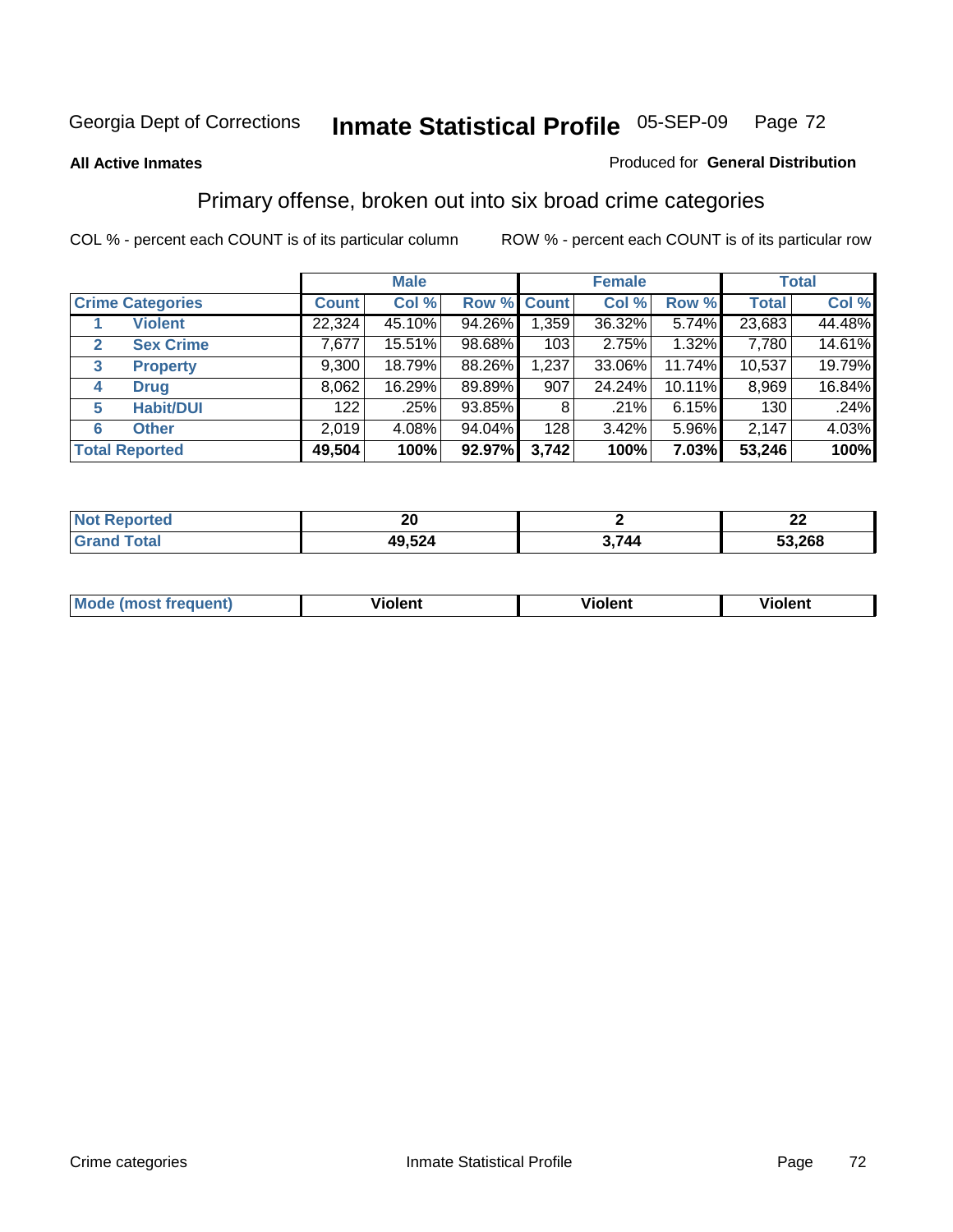**All Active Inmates**

#### Produced for **General Distribution**

# Primary offense, detailed offense code

|      |                                                   | <b>Male</b>      |       | <b>Female</b> |                 |       | <b>Total</b> |                 |       |
|------|---------------------------------------------------|------------------|-------|---------------|-----------------|-------|--------------|-----------------|-------|
|      | <b>Primary Offense</b>                            | <b>Count</b>     | Col % | Row %         | <b>Count</b>    | Col%  | Row %        | <b>Total</b>    | Col % |
| 45   | <b>Burglary</b>                                   | $\overline{2}$   | .01%  | 100.00%       |                 |       |              | 2               | .01%  |
| 73   | <b>Obstr Of Law Enf Officer</b>                   | 1                | .01%  | 100.00%       |                 |       |              | 1               | .01%  |
| 78   | <b>Terroristic Threats</b>                        | 1                | .01%  | 100.00%       |                 |       |              | 1               | .01%  |
| 101  | <b>Riot</b>                                       | 1                | .01%  | 100.00%       |                 |       |              | 1               | .01%  |
| 122  | <b>Obscenity &amp; Related</b>                    | 1                | .01%  | 100.00%       |                 |       |              | 1               | .01%  |
|      | <b>Offen</b>                                      |                  |       |               |                 |       |              |                 |       |
| 149  | <b>Entrng Mot Veh Crim</b>                        | 1                | .01%  | 100.00%       |                 |       |              | 1               | .01%  |
|      | <b>Intnt</b><br><b>Misc Misdemeanor</b>           | 1                | .01%  | 100.00%       |                 |       |              | 1               | .01%  |
| 500  |                                                   | $\overline{15}$  | .03%  | 88.24%        | $\overline{2}$  |       |              | $\overline{17}$ |       |
| 1100 | <b>Misc Homicide Offense</b>                      |                  |       |               |                 | .05%  | 11.76%       |                 | .03%  |
| 1101 | <b>Murder</b>                                     | 4,788            | 9.67% | 94.40%        | 284             | 7.59% | 5.60%        | 5,072           | 9.53% |
| 1102 | <b>Voluntary Manslaughter</b>                     | 1,029            | 2.08% | 88.33%        | 136             | 3.63% | 11.67%       | 1,165           | 2.19% |
| 1103 | <b>Involuntary</b>                                | 111              | .22%  | 82.84%        | $\overline{23}$ | .61%  | 17.16%       | 134             | .25%  |
| 1118 | <b>Manslaughter</b><br><b>Feticide By Vehicle</b> | $\overline{2}$   | .01%  | 66.67%        | $\mathbf 1$     | .03%  | 33.33%       | $\overline{3}$  | .01%  |
| 1121 | <b>Feticide</b>                                   | $\overline{5}$   | .01%  | 100.00%       |                 |       |              | $\overline{5}$  | .01%  |
| 1123 | <b>Vehicular Homicide</b>                         | 338              | .68%  | 86.22%        | $\overline{54}$ | 1.44% | 13.78%       | 392             | .74%  |
| 1124 | <b>Homicide By Vessel</b>                         | 8                | .02%  | 88.89%        | 1               | .03%  | 11.11%       | $\overline{9}$  | .02%  |
| 1125 | <b>Conceal Death Of</b>                           | $\overline{20}$  | .04%  | 90.91%        | $\overline{2}$  | .05%  | 9.09%        | $\overline{22}$ | .04%  |
|      | <b>Another</b>                                    |                  |       |               |                 |       |              |                 |       |
| 1190 | <b>Atmpt Murder</b>                               | $\overline{8}$   | .02%  | 100.00%       |                 |       |              | 8               | .02%  |
| 1191 | <b>Murder, Conspire To</b>                        | 1                | .01%  | 33.33%        | $\overline{2}$  | .05%  | 66.67%       | 3               | .01%  |
|      | <b>Commit</b>                                     |                  |       |               |                 |       |              |                 |       |
| 1300 | <b>Misc Assault/Battery</b>                       | $\overline{25}$  | .05%  | 96.15%        | $\mathbf{1}$    | .03%  | 3.85%        | $\overline{26}$ | .05%  |
| 1301 | <b>Family Violence Battery</b>                    | 94               | .19%  | 96.91%        | $\overline{3}$  | .08%  | 3.09%        | $\overline{97}$ | .18%  |
| 1302 | <b>Aggrav Assault</b>                             | 4,386            | 8.86% | 94.38%        | 261             | 6.97% | 5.62%        | 4,647           | 8.73% |
| 1303 | <b>Atmpt Aggrav Assault</b>                       | 6                | .01%  | 100.00%       |                 |       |              | 6               | .01%  |
| 1304 | <b>Aggravated Assault On</b>                      | $\overline{3}$   | .01%  | 100.00%       |                 |       |              | 3               | .01%  |
|      | $65+$                                             |                  |       |               |                 |       |              |                 |       |
| 1305 | <b>Aggrav Battery</b>                             | 812              | 1.64% | 93.55%        | 56              | 1.50% | 6.45%        | 868             | 1.63% |
| 1306 | <b>Misc Family Violence</b>                       | $\overline{5}$   | .01%  | 100.00%       |                 |       |              | $\overline{5}$  | .01%  |
| 1307 | <b>Terrorist Threats &amp; Acts</b>               | $\overline{319}$ | .64%  | 93.82%        | $\overline{21}$ | .56%  | 6.18%        | 340             | .64%  |
|      | 1308 False Imprisonment                           | 183              | .37%  | 96.83%        | $\overline{6}$  | .16%  | 3.17%        | 189             | .35%  |
| 1311 | <b>Kidnapping</b>                                 | 1,547            | 3.13% | 96.93%        | 49              | 1.31% | 3.07%        | 1,596           | 3.00% |
| 1312 | <b>Interference With</b>                          | 7                | .01%  | 87.50%        | $\mathbf{1}$    | .03%  | 12.50%       | 8               | .02%  |
|      | <b>Custody</b>                                    |                  |       |               |                 |       |              |                 |       |
| 1314 | <b>Aggrav Assault Peace</b>                       | 321              | .65%  | 95.82%        | 14              | .37%  | 4.18%        | 335             | .63%  |
|      | <b>Ofcr</b>                                       | 17               | .03%  | 100.00%       |                 |       |              | 17              | .03%  |
| 1315 | <b>Aggrav Battery Peace</b><br><b>Ofcr</b>        |                  |       |               |                 |       |              |                 |       |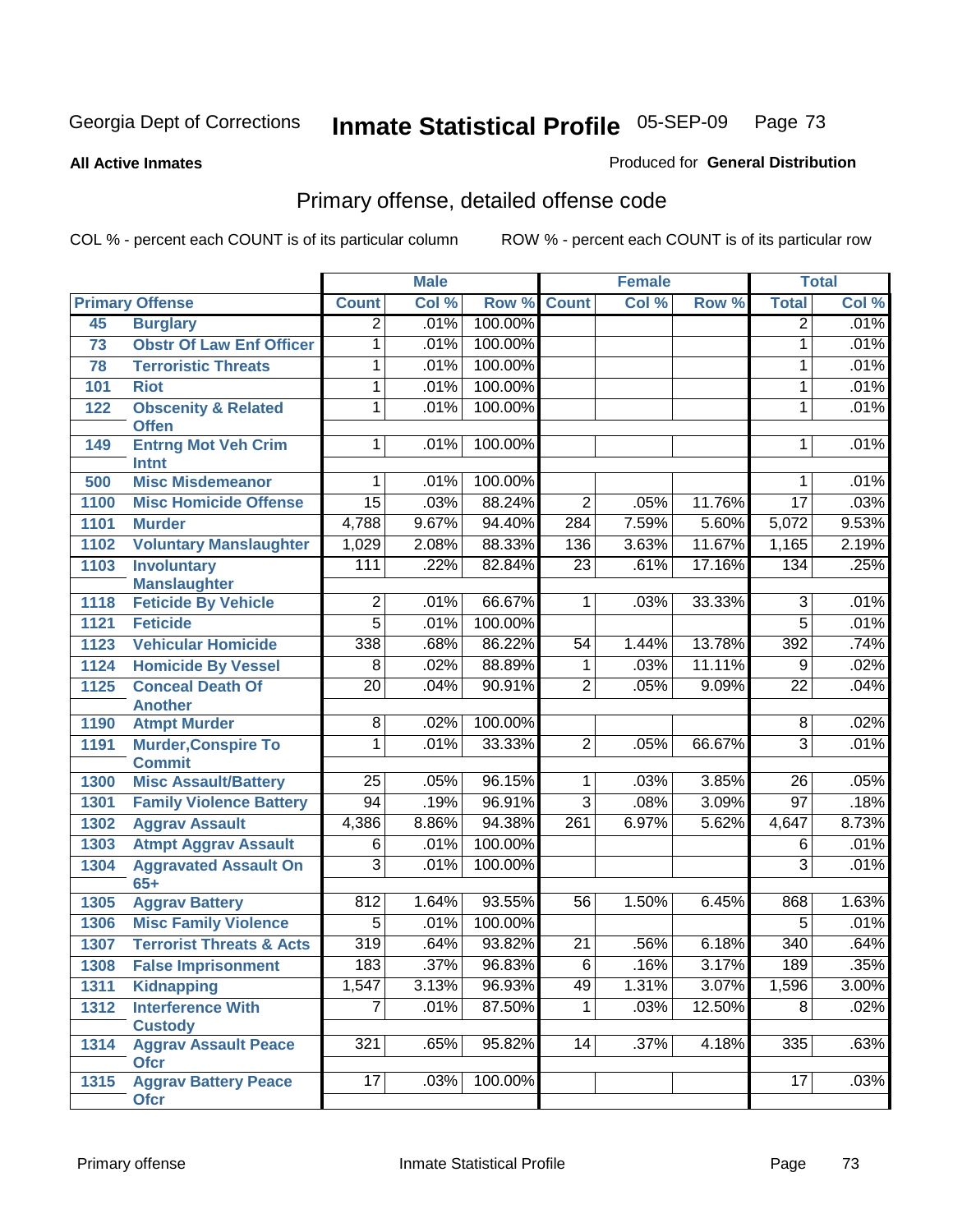**All Active Inmates**

#### Produced for **General Distribution**

# Primary offense, detailed offense code

|      |                                                           |                  | <b>Male</b> |                 |                  | <b>Female</b> |         |                  | <b>Total</b> |
|------|-----------------------------------------------------------|------------------|-------------|-----------------|------------------|---------------|---------|------------------|--------------|
|      | <b>Primary Offense</b>                                    | <b>Count</b>     | Col %       | Row %           | <b>Count</b>     | Col %         | Row %   | <b>Total</b>     | Col %        |
| 1316 | <b>Simple Battery</b>                                     | $\overline{13}$  | .03%        | 92.86%          | $\overline{1}$   | .03%          | 7.14%   | 14               | .03%         |
| 1317 | <b>Reck Cond Infected</b><br><b>Person</b>                | $\overline{16}$  | .03%        | 80.00%          | $\overline{4}$   | .11%          | 20.00%  | $\overline{20}$  | .04%         |
| 1318 | <b>Injury By Vehicle</b>                                  | 97               | .20%        | 93.27%          | $\overline{7}$   | .19%          | 6.73%   | 104              | .20%         |
| 1320 | <b>Stalking</b>                                           | $\overline{7}$   | .01%        | 100.00%         |                  |               |         | $\overline{7}$   | .01%         |
| 1321 | <b>Aggrav Stalking</b>                                    | 286              | .58%        | 97.95%          | 6                | .16%          | 2.05%   | 292              | .55%         |
| 1390 | <b>Atmpt Kidnap</b>                                       | 4                | .01%        | 100.00%         |                  |               |         | 4                | .01%         |
| 1400 | <b>Arson Misc</b>                                         | $\overline{2}$   | .01%        | 100.00%         |                  |               |         | $\overline{2}$   | .01%         |
| 1401 | <b>Arson 1st Degree</b>                                   | $\overline{108}$ | .22%        | 88.52%          | 14               | .37%          | 11.48%  | $\overline{122}$ | .23%         |
| 1402 | <b>Arson 2nd Degree</b>                                   | $\overline{20}$  | .04%        | 86.96%          | $\overline{3}$   | .08%          | 13.04%  | $\overline{23}$  | .04%         |
| 1403 | <b>Arson 3rd Degree</b>                                   | $\overline{3}$   | .01%        | 75.00%          | 1                | .03%          | 25.00%  | 4                | .01%         |
| 1501 | <b>Crmnl Damage 1st</b>                                   | $\overline{27}$  | .05%        | 87.10%          | $\overline{4}$   | .11%          | 12.90%  | $\overline{31}$  | .06%         |
| 1502 | <b>Degree</b><br><b>Crmnl Damage 2nd</b><br><b>Degree</b> | 104              | .21%        | 93.69%          | $\overline{7}$   | .19%          | 6.31%   | 111              | .21%         |
| 1506 | <b>Alter Id</b>                                           | $\overline{3}$   | .01%        | 100.00%         |                  |               |         | $\overline{3}$   | .01%         |
| 1601 | <b>Burglary</b>                                           | 4,995            | 10.09%      | 95.89%          | $\overline{214}$ | 5.72%         | 4.11%   | 5,209            | 9.78%        |
| 1602 | <b>Poss Burglar Tools</b>                                 | $\overline{35}$  | .07%        | 100.00%         |                  |               |         | 35               | .07%         |
| 1690 | <b>Atmpt Burglary</b>                                     | $\overline{32}$  | .06%        | 96.97%          | $\overline{1}$   | .03%          | 3.03%   | $\overline{33}$  | .06%         |
| 1700 | <b>Misc Forgery</b>                                       | 1                | .01%        | 33.33%          | $\overline{2}$   | .05%          | 66.67%  | $\overline{3}$   | .01%         |
| 1701 | <b>Forgery 1st Degree</b>                                 | 1,013            | 2.05%       | 69.91%          | 436              | 11.65%        | 30.09%  | 1,449            | 2.72%        |
| 1702 | <b>Forgery 2nd Degree</b>                                 | $\overline{20}$  | .04%        | 71.43%          | 8                | .21%          | 28.57%  | $\overline{28}$  | .05%         |
| 1704 | <b>Bad Checks</b>                                         | $\overline{9}$   | .02%        | 90.00%          | 1                | .03%          | 10.00%  | 10               | .02%         |
| 1750 | <b>Fraudulent Checks</b>                                  | 1                | .01%        | 100.00%         |                  |               |         | 1                | .01%         |
| 1751 | <b>Theft Credit Card</b>                                  | $\overline{21}$  | .04%        | 67.74%          | $\overline{10}$  | .27%          | 32.26%  | $\overline{31}$  | .06%         |
| 1752 | <b>Forgery Credit Card</b>                                | $\overline{2}$   | .01%        | 100.00%         |                  |               |         | $\overline{2}$   | .01%         |
| 1753 | <b>Fraudulent Credit Card</b>                             | $\overline{54}$  | .11%        | 62.07%          | $\overline{33}$  | .88%          | 37.93%  | $\overline{87}$  | .16%         |
| 1755 | <b>Recv Gds, Srvs Fraud</b><br><b>Obtnd</b>               | 1                | .01%        | 33.33%          | $\overline{2}$   | .05%          | 66.67%  | $\overline{3}$   | .01%         |
| 1756 | <b>Financial Identity Fraud</b>                           | $\overline{38}$  | .08%        | 48.72%          | 40               | 1.07%         | 51.28%  | $\overline{78}$  | .15%         |
| 1759 | <b>Telecommunications</b><br><b>Fraud</b>                 | 1                | .01%        | 100.00%         |                  |               |         | 1                | .01%         |
| 1760 | <b>Computer Pornography</b>                               | $\overline{11}$  |             | $.02\%$ 100.00% |                  |               |         | 11               | .02%         |
| 1761 | <b>Computer Theft</b>                                     | $\overline{6}$   | .01%        | 54.55%          | $\overline{5}$   | .13%          | 45.45%  | $\overline{11}$  | .02%         |
| 1762 | <b>Computer Trespass</b>                                  |                  |             |                 | $\overline{1}$   | .03%          | 100.00% | $\mathbf{1}$     | .01%         |
| 1796 | <b>Fraudulent Access</b>                                  |                  |             |                 | 1                | .03%          | 100.00% | 1                | .01%         |
|      | <b>Compute</b>                                            |                  |             |                 |                  |               |         |                  |              |
| 1799 | <b>Misc Fraud</b>                                         | 17               | .03%        | 65.38%          | $\overline{9}$   | .24%          | 34.62%  | $\overline{26}$  | .05%         |
| 1800 | <b>Viol Ga Securities Act</b>                             | $\overline{1}$   | .01%        | 100.00%         |                  |               |         | 1                | .01%         |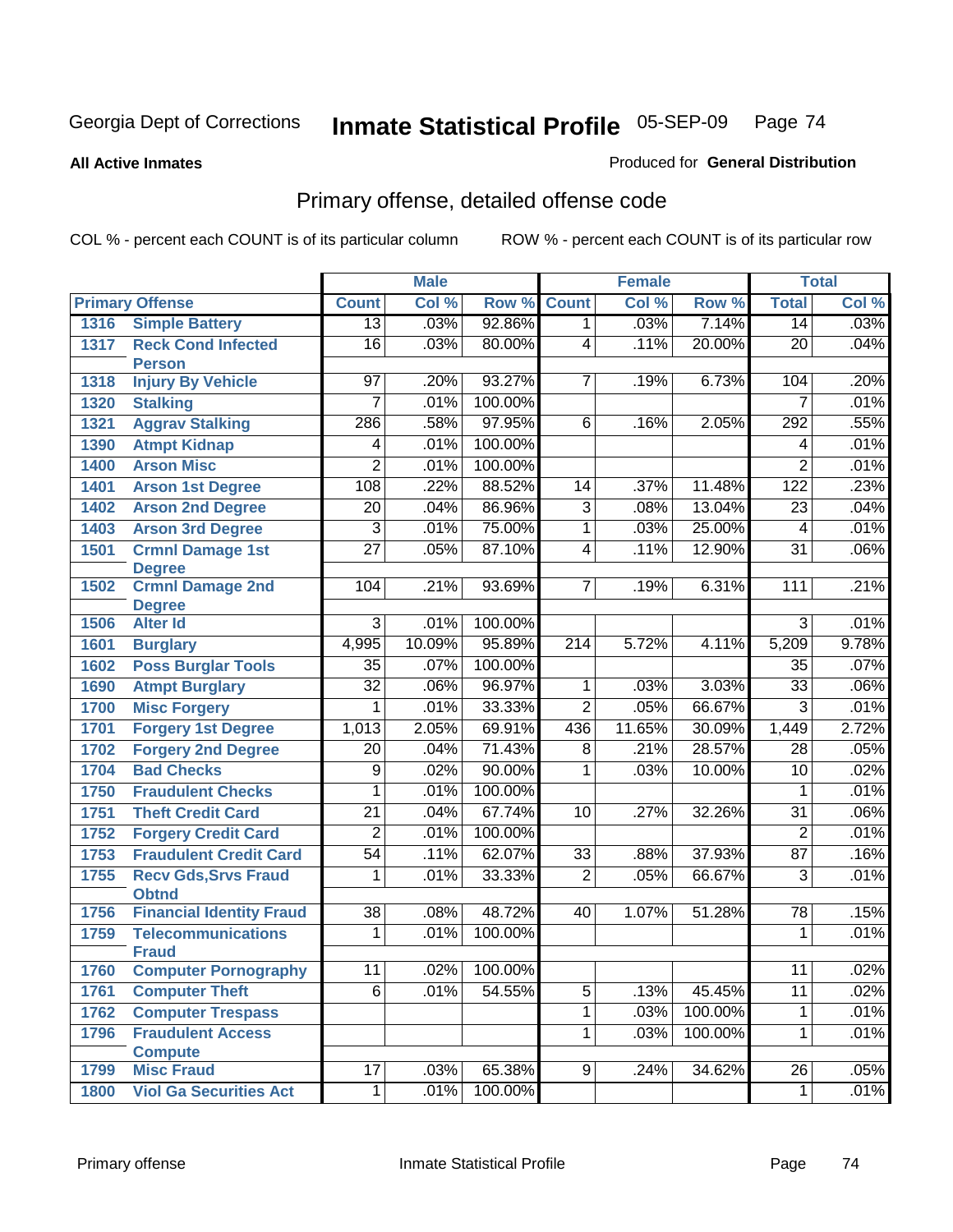**All Active Inmates**

#### Produced for **General Distribution**

# Primary offense, detailed offense code

|      |                                            |                  | <b>Male</b> |         |                 | <b>Female</b> |        |                 | <b>Total</b> |
|------|--------------------------------------------|------------------|-------------|---------|-----------------|---------------|--------|-----------------|--------------|
|      | <b>Primary Offense</b>                     | <b>Count</b>     | Col %       | Row %   | <b>Count</b>    | Col %         | Row %  | <b>Total</b>    | Col %        |
| 1802 | <b>Theft By Taking</b>                     | 1,014            | 2.05%       | 86.22%  | 162             | 4.33%         | 13.78% | 1,176           | 2.21%        |
| 1803 | <b>Theft By Deception</b>                  | 44               | .09%        | 84.62%  | 8               | .21%          | 15.38% | 52              | .10%         |
| 1804 | <b>Theft By Extortion</b>                  | $\overline{2}$   | .01%        | 100.00% |                 |               |        | $\mathbf 2$     | .01%         |
| 1805 | <b>Theft Of Lost Property</b>              | 1                | .01%        | 50.00%  | 1               | .03%          | 50.00% | $\overline{2}$  | .01%         |
| 1806 | <b>Theft By Rec Stolen Prop</b>            | 923              | 1.86%       | 95.55%  | 43              | 1.15%         | 4.45%  | 966             | 1.81%        |
| 1807 | <b>Theft Of Services</b>                   | $\overline{5}$   | .01%        | 100.00% |                 |               |        | 5               | .01%         |
| 1808 | <b>Theft By Conversion</b>                 | $\overline{27}$  | .05%        | 75.00%  | 9               | .24%          | 25.00% | $\overline{36}$ | .07%         |
| 1811 | <b>Convsn Paymnts Real</b><br><b>Propy</b> | $\overline{3}$   | .01%        | 100.00% |                 |               |        | $\overline{3}$  | .01%         |
| 1812 | <b>Atmpt Theft By Taking</b>               | 7                | .01%        | 100.00% |                 |               |        | 7               | .01%         |
| 1813 | <b>Theft Motorveh Or Part</b>              | 126              | .25%        | 92.65%  | 10              | .27%          | 7.35%  | 136             | .26%         |
| 1815 | <b>Theft Bring Prop In State</b>           | 8                | .02%        | 100.00% |                 |               |        | 8               | .02%         |
| 1816 | <b>Theft Recv Prop Out</b>                 | $\overline{7}$   | .01%        | 100.00% |                 |               |        | 7               | .01%         |
|      | <b>State</b>                               |                  |             |         |                 |               |        |                 |              |
| 1821 | <b>Theft By Shoplifting</b>                | 424              | .86%        | 68.83%  | 192             | 5.13%         | 31.17% | 616             | 1.16%        |
| 1880 | <b>Entering Vehicle</b>                    | 135              | .27%        | 98.54%  | $\overline{2}$  | .05%          | 1.46%  | 137             | .26%         |
| 1901 | <b>Robbery</b>                             | 1,672            | 3.38%       | 94.57%  | $\overline{96}$ | 2.57%         | 5.43%  | 1,768           | 3.32%        |
| 1902 | <b>Armed Robbery</b>                       | 4,933            | 9.96%       | 96.90%  | 158             | 4.22%         | 3.10%  | 5,091           | 9.56%        |
| 1903 | <b>Robbery By Force</b>                    | $\overline{206}$ | .42%        | 91.56%  | $\overline{19}$ | .51%          | 8.44%  | 225             | .42%         |
| 1904 | <b>Robbery By Intimidation</b>             | 253              | .51%        | 90.68%  | $\overline{26}$ | .69%          | 9.32%  | 279             | .52%         |
| 1905 | <b>Robbery By Sudden</b><br><b>Snatch</b>  | 121              | .24%        | 92.37%  | 10              | .27%          | 7.63%  | 131             | .25%         |
| 1911 | <b>Hijacking Motor Vehicle</b>             | $\overline{41}$  | .08%        | 97.62%  | 1               | .03%          | 2.38%  | $\overline{42}$ | .08%         |
| 1991 | <b>Atmpt Robbery</b>                       | $\overline{35}$  | .07%        | 94.59%  | $\overline{2}$  | .05%          | 5.41%  | $\overline{37}$ | .07%         |
| 1992 | <b>Atmpt Armed Robbery</b>                 | 68               | .14%        | 94.44%  | $\overline{4}$  | .11%          | 5.56%  | $\overline{72}$ | .14%         |
| 2000 | <b>Misc Sexual Offense</b>                 | $\overline{38}$  | .08%        | 100.00% |                 |               |        | $\overline{38}$ | .07%         |
| 2001 | Rape                                       | 1,787            | 3.61%       | 99.78%  | $\overline{4}$  | .11%          | .22%   | 1,791           | 3.36%        |
| 2002 | <b>Sodomy</b>                              | $\overline{24}$  | .05%        | 100.00% |                 |               |        | $\overline{24}$ | .05%         |
| 2003 | <b>Aggrav Sodomy</b>                       | $\overline{215}$ | .43%        | 99.08%  | $\overline{2}$  | .05%          | .92%   | 217             | .41%         |
| 2004 | <b>Bestiality</b>                          | $\overline{2}$   | .01%        | 100.00% |                 |               |        | $\overline{2}$  | .01%         |
| 2006 | <b>Incest</b>                              | 159              | .32%        | 97.55%  | $\overline{4}$  | .11%          | 2.45%  | 163             | .31%         |
| 2007 | <b>Bigamy</b>                              | 1                | .01%        | 100.00% |                 |               |        | 1               | .01%         |
| 2009 | <b>Aggrav Sexual Battery</b>               | 176              | .36%        | 99.44%  | $\overline{1}$  | .03%          | .56%   | 177             | .33%         |
| 2011 | <b>Sexual Battery</b>                      | $\overline{81}$  | .16%        | 97.59%  | $\overline{2}$  | .05%          | 2.41%  | 83              | .16%         |
| 2016 | <b>Pimping A Minor Under</b>               | $\overline{4}$   | .01%        | 100.00% |                 |               |        | 4               | .01%         |
|      | 18                                         |                  |             |         |                 |               |        |                 |              |
| 2017 | <b>Pandering By</b>                        | $\overline{2}$   | .01%        | 100.00% |                 |               |        | $\overline{2}$  | .01%         |
| 2018 | <b>Compulsion</b><br><b>Statutory Rape</b> | 847              | 1.71%       | 99.06%  | $\infty$        | .21%          | .94%   | 855             | 1.61%        |
|      |                                            |                  |             |         |                 |               |        |                 |              |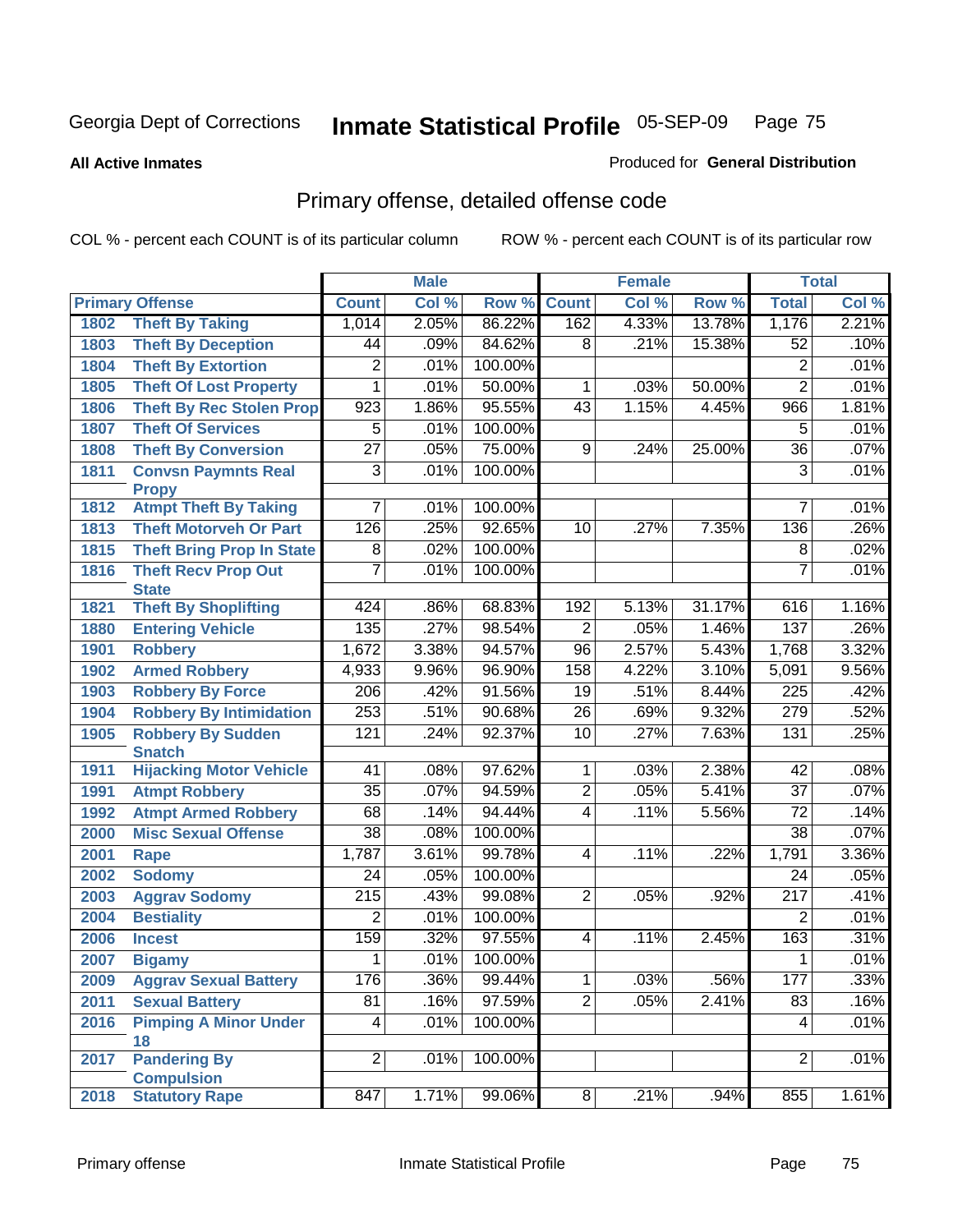**All Active Inmates**

#### Produced for **General Distribution**

# Primary offense, detailed offense code

|      |                                  |                         | <b>Male</b> |         |                 | <b>Female</b> |         |                 | <b>Total</b> |
|------|----------------------------------|-------------------------|-------------|---------|-----------------|---------------|---------|-----------------|--------------|
|      | <b>Primary Offense</b>           | <b>Count</b>            | Col %       | Row %   | <b>Count</b>    | Col %         | Row %   | <b>Total</b>    | Col %        |
| 2019 | <b>Child Molestation</b>         | 2,432                   | 4.91%       | 97.95%  | 51              | 1.36%         | 2.05%   | 2,483           | 4.66%        |
| 2020 | <b>Enticing Child-Indec</b>      | 108                     | .22%        | 93.91%  | $\overline{7}$  | .19%          | 6.09%   | 115             | .22%         |
|      | <b>Purp</b>                      |                         |             |         |                 |               |         |                 |              |
| 2021 | <b>Aggrav Child Molestation</b>  | 1,317                   | 2.66%       | 98.65%  | 18              | .48%          | 1.35%   | 1,335           | 2.51%        |
| 2022 | <b>Necrophilia</b>               | 1                       | .01%        | 100.00% |                 |               |         | 1               | .01%         |
| 2023 | Sexl/Asslt/Agn/Pers/Cstd         | 4                       | .01%        | 100.00% |                 |               |         | 4               | .01%         |
| 2025 | <b>Solicit Sodomy From</b>       | $\overline{3}$          | .01%        | 100.00% |                 |               |         | $\overline{3}$  | .01%         |
|      | <b>Minor</b>                     |                         |             |         |                 |               |         |                 |              |
| 2026 | <b>Sex Offender Fail Registr</b> | 221                     | .45%        | 98.66%  | 3               | .08%          | 1.34%   | 224             | .42%         |
| 2028 | <b>Sex Offender Fail To</b>      | $\overline{7}$          | .01%        | 100.00% |                 |               |         | $\overline{7}$  | .01%         |
|      | <b>Move</b>                      |                         |             |         |                 |               |         |                 |              |
| 2090 | <b>Entice Child, Attempted</b>   | $\overline{5}$          | .01%        | 100.00% |                 |               |         | 5               | .01%         |
| 2091 | <b>Atmpt Rape</b>                | $\overline{23}$         | .05%        | 95.83%  | $\mathbf{1}$    | .03%          | 4.17%   | $\overline{24}$ | .05%         |
| 2092 | <b>Atmpt Sodomy</b>              | $\overline{2}$          | .01%        | 100.00% |                 |               |         | $\overline{2}$  | .01%         |
| 2093 | <b>Atmpt Aggrav Sodomy</b>       | $\overline{4}$          | .01%        | 100.00% |                 |               |         | 4               | .01%         |
| 2094 | <b>Atmpt Child Molestation</b>   | $\overline{26}$         | .05%        | 100.00% |                 |               |         | 26              | .05%         |
| 2095 | <b>Agg Aslt W Intnt To Rape</b>  | 48                      | .10%        | 100.00% |                 |               |         | 48              | .09%         |
| 2096 | <b>Aggrav Ch Molest, Atmpt</b>   | 2                       | .01%        | 100.00% |                 |               |         | 2               | .01%         |
| 2097 | <b>Statutory Rape, Atmpt</b>     | $\overline{3}$          | .01%        | 100.00% |                 |               |         | 3               | .01%         |
| 2099 | <b>Agg Sex Battery Atmpt</b>     | $\overline{2}$          | .01%        | 100.00% |                 |               |         | 2               | .01%         |
| 2100 | <b>Misc Obscenity</b>            | $\overline{3}$          | .01%        | 100.00% |                 |               |         | $\overline{3}$  | .01%         |
| 2102 | <b>Distr Mat Depict Nudity</b>   | $\overline{1}$          | .01%        | 100.00% |                 |               |         | 1               | .01%         |
| 2200 | <b>Misc Public Order</b>         | $\mathbf{1}$            | .01%        | 100.00% |                 |               |         | 1               | .01%         |
| 2203 | <b>Inciting To Insurrection</b>  |                         |             |         | $\mathbf{1}$    | .03%          | 100.00% | 1               | .01%         |
| 2205 | <b>False Swearng Writtn</b>      | 6                       | .01%        | 85.71%  | $\overline{1}$  | .03%          | 14.29%  | $\overline{7}$  | .01%         |
|      | <b>Stmt</b>                      |                         |             |         |                 |               |         |                 |              |
| 2300 | <b>Abuse Of Govt Office</b>      | 1                       | .01%        | 50.00%  | $\mathbf 1$     | .03%          | 50.00%  | $\overline{2}$  | .01%         |
| 2301 | <b>Bribery Govt Officer</b>      | 4                       | .01%        | 80.00%  | 1               | .03%          | 20.00%  | 5               | .01%         |
| 2302 | <b>Viol Oath Public Offcr</b>    | $\overline{2}$          | .01%        | 100.00% |                 |               |         | $\overline{2}$  | .01%         |
| 2304 | <b>Influence Legislative Act</b> | 1                       | .01%        | 100.00% |                 |               |         | 1               | .01%         |
| 2307 | <b>Defrauding State</b>          | 1                       | .01%        | 25.00%  | $\overline{3}$  | .08%          | 75.00%  | 4               | .01%         |
| 2311 | <b>False Certificates</b>        | $\overline{\mathbf{1}}$ | .01%        | 100.00% |                 |               |         | $\overline{1}$  | .01%         |
| 2313 | <b>Influencing Witness</b>       | $\overline{5}$          | .01%        | 83.33%  | $\mathbf 1$     | .03%          | 16.67%  | $\overline{6}$  | .01%         |
| 2314 | <b>Obstr Of Law Enf Officer</b>  | 604                     | 1.22%       | 93.64%  | 41              | 1.10%         | 6.36%   | 645             | 1.21%        |
| 2315 | <b>Tampering With</b>            | $\overline{5}$          | .01%        | 55.56%  | $\vert 4 \vert$ | .11%          | 44.44%  | $\overline{9}$  | .02%         |
|      | <b>Evidence</b>                  |                         |             |         |                 |               |         |                 |              |
| 2316 | <b>Fleeing/Eluding Police</b>    | 160                     | .32%        | 94.67%  | $\overline{9}$  | .24%          | 5.33%   | 169             | .32%         |
| 2400 | <b>Misc Judicial Proceeding</b>  | $\overline{2}$          | .01%        | 100.00% |                 |               |         | $\overline{2}$  | .01%         |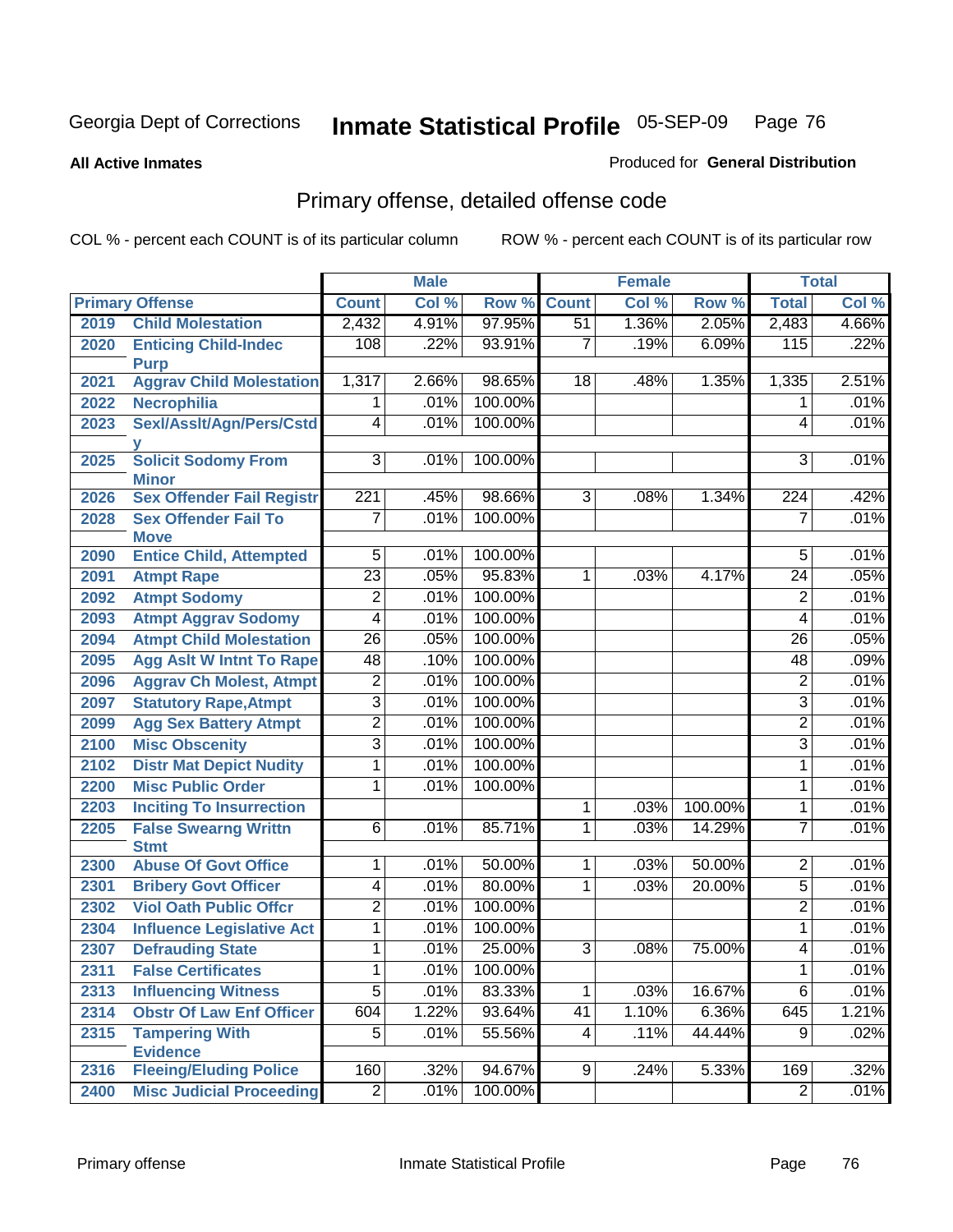**All Active Inmates**

#### Produced for **General Distribution**

# Primary offense, detailed offense code

|      |                                             |                  | <b>Male</b> |         |                 | <b>Female</b> |         |                 | <b>Total</b> |
|------|---------------------------------------------|------------------|-------------|---------|-----------------|---------------|---------|-----------------|--------------|
|      | <b>Primary Offense</b>                      | <b>Count</b>     | Col %       | Row %   | <b>Count</b>    | Col %         | Row %   | <b>Total</b>    | Col %        |
| 2401 | <b>Perjury</b>                              | $\mathbf{1}$     | .01%        | 100.00% |                 |               |         | $\mathbf 1$     | .01%         |
| 2402 | <b>False Swearing</b>                       | $\overline{3}$   | .01%        | 75.00%  | 1               | .03%          | 25.00%  | 4               | .01%         |
| 2403 | <b>Subornation Of Perjury</b>               | 1                | .01%        | 100.00% |                 |               |         | 1               | .01%         |
| 2404 | <b>Impersonation</b>                        |                  |             |         | $\mathbf{1}$    | .03%          | 100.00% | 1               | .01%         |
| 2405 | <b>Impersonating Officer</b>                | $\overline{3}$   | .01%        | 100.00% |                 |               |         | $\overline{3}$  | .01%         |
| 2408 | <b>False Statements Govt</b>                | 19               | .04%        | 73.08%  | 7               | .19%          | 26.92%  | $\overline{26}$ | .05%         |
| 2501 | <b>Escape</b>                               | 64               | .13%        | 87.67%  | $\overline{9}$  | .24%          | 12.33%  | 73              | .14%         |
| 2502 | <b>Aiding Escape</b>                        | 1                | .01%        | 50.00%  | $\mathbf 1$     | .03%          | 50.00%  | $\overline{2}$  | .01%         |
| 2503 | <b>Hindering Appreh Or Pun</b>              | $\mathbf 1$      | .01%        | 100.00% |                 |               |         | 1               | .01%         |
| 2507 | <b>Mutiny In Penal Inst</b>                 | $\overline{2}$   | .01%        | 100.00% |                 |               |         | $\overline{2}$  | .01%         |
| 2508 | <b>Instigating Mutiny</b>                   | 1                | .01%        | 100.00% |                 |               |         | 1               | .01%         |
| 2511 | <b>Bail Jumping</b>                         | $\overline{8}$   | .02%        | 100.00% |                 |               |         | 8               | .02%         |
| 2613 | <b>Crmnl Interfere Govt</b><br><b>Prop</b>  | $\overline{38}$  | .08%        | 90.48%  | 4               | .11%          | 9.52%   | 42              | .08%         |
| 2703 | <b>Commerical Gambling</b>                  | 1                | .01%        | 100.00% |                 |               |         | 1               | .01%         |
| 2711 | <b>Bribery Of Contestant</b>                |                  |             |         | 1               | .03%          | 100.00% | 1               | .01%         |
| 2730 | <b>Lottery Violation</b>                    | 1                | .01%        | 100.00% |                 |               |         | 1               | .01%         |
| 2751 | <b>Bus Hijacking</b>                        | $\overline{1}$   | .01%        | 100.00% |                 |               |         | 1               | .01%         |
| 2761 | <b>Removal Baggage, Cargo</b><br><b>Etc</b> | $\overline{2}$   | .01%        | 100.00% |                 |               |         | $\overline{2}$  | .01%         |
| 2801 | <b>Cruelty To Children</b>                  | $\overline{238}$ | .48%        | 73.46%  | 86              | 2.30%         | 26.54%  | 324             | .61%         |
| 2802 | <b>Atmpt Cruelty To</b><br><b>Children</b>  | 1                | .01%        | 100.00% |                 |               |         | 1               | .01%         |
| 2803 | <b>Manufact Meth Near</b><br><b>Child</b>   | 15               | .03%        | 83.33%  | $\overline{3}$  | .08%          | 16.67%  | 18              | .03%         |
| 2811 | <b>Cruelty To Elder Person</b>              | 16               | .03%        | 66.67%  | 8 <sup>1</sup>  | .21%          | 33.33%  | 24              | .05%         |
| 2843 | <b>Sex Exploitation Child</b>               | $\overline{97}$  | .20%        | 97.98%  | $\overline{2}$  | .05%          | 2.02%   | 99              | .19%         |
| 2852 | <b>Abandonment Of Child</b>                 | $\overline{2}$   | .01%        | 100.00% |                 |               |         | $\overline{2}$  | .01%         |
| 2854 | <b>Cntrbtng Delingency</b><br><b>Minor</b>  |                  |             |         | 1               | .03%          | 100.00% | 1               | .01%         |
| 2900 | <b>Misc Weapon/Explosive</b><br>Off         | $\overline{7}$   | .01%        | 100.00% |                 |               |         | 7               | .01%         |
| 2901 | <b>Carry Concealed Weapon</b>               | $\overline{3}$   | .01%        | 75.00%  | $\overline{1}$  | .03%          | 25.00%  | $\overline{4}$  | .01%         |
| 2903 | <b>Carry Pistl Without Licns</b>            | 1                | .01%        | 100.00% |                 |               |         | 1               | .01%         |
| 2904 | <b>Alter Pistl License</b>                  | 1                | .01%        | 100.00% |                 |               |         | 1               | .01%         |
| 2910 | <b>Poss Of Firearm Dur</b><br><b>Crime</b>  | $\overline{250}$ | .51%        | 95.42%  | $\overline{12}$ | .32%          | 4.58%   | 262             | .49%         |
| 2911 | <b>Poss Knife During Crime</b>              | 9                | .02%        | 90.00%  | 1 <sup>1</sup>  | .03%          | 10.00%  | 10              | .02%         |
| 2912 | <b>Poss Of Certain</b><br><b>Weapons</b>    | $\overline{38}$  | .08%        | 100.00% |                 |               |         | $\overline{38}$ | .07%         |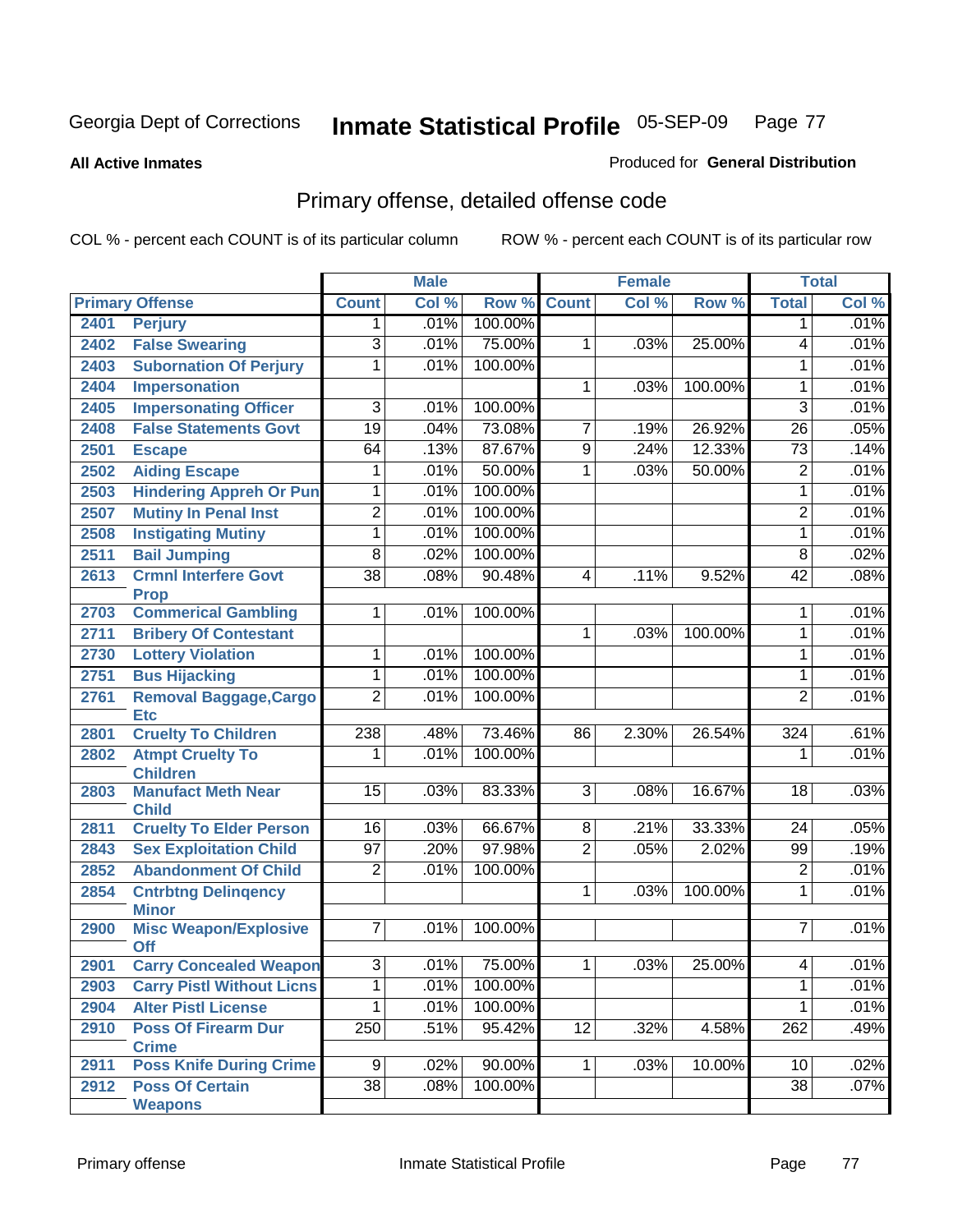**All Active Inmates**

#### Produced for **General Distribution**

# Primary offense, detailed offense code

|      |                                            |                 | <b>Male</b> |         | <b>Female</b>   |       |        | <b>Total</b>    |       |
|------|--------------------------------------------|-----------------|-------------|---------|-----------------|-------|--------|-----------------|-------|
|      | <b>Primary Offense</b>                     | <b>Count</b>    | Col %       | Row %   | <b>Count</b>    | Col % | Row %  | <b>Total</b>    | Col % |
| 2913 | <b>Poss Firearm 1st</b>                    | 78              | .16%        | 97.50%  | $\overline{2}$  | .05%  | 2.50%  | 80              | .15%  |
|      | <b>Offender</b>                            |                 |             |         |                 |       |        |                 |       |
| 2914 | <b>Poss Firearm Convct</b>                 | 809             | 1.63%       | 97.82%  | 18              | .48%  | 2.18%  | 827             | 1.55% |
|      | <b>Felon</b>                               |                 |             |         |                 |       |        |                 |       |
| 2915 | <b>Carry Weapon At School</b>              | 13              | .03%        | 100.00% |                 |       |        | 13              | .02%  |
| 2963 | <b>Guard Line</b><br><b>W/Weapon/Drugs</b> | $\overline{4}$  | .01%        | 66.67%  | $\overline{2}$  | .05%  | 33.33% | $\overline{6}$  | .01%  |
| 2965 | <b>Poss Wpn, Drugs By</b>                  | 18              | .04%        | 100.00% |                 |       |        | 18              | .03%  |
|      | <b>Prisnr</b>                              |                 |             |         |                 |       |        |                 |       |
| 2971 | <b>Cruelty To Animals</b>                  | 5               | .01%        | 100.00% |                 |       |        | 5               | .01%  |
| 2972 | <b>Aggrav Cruelty To</b>                   | $\overline{4}$  | .01%        | 80.00%  | 1               | .03%  | 20.00% | 5               | .01%  |
|      | <b>Animals</b>                             |                 |             |         |                 |       |        |                 |       |
| 3000 | <b>Misc Invasion Of Privacy</b>            | $\overline{2}$  | .01%        | 100.00% |                 |       |        | $\overline{2}$  | .01%  |
| 3001 | <b>Eavesdrop &amp;</b>                     | 1               | .01%        | 100.00% |                 |       |        | 1               | .01%  |
|      | <b>Surveillance</b>                        |                 |             |         |                 |       |        |                 |       |
| 3002 | <b>Peeping Tom</b>                         | $\overline{21}$ | .04%        | 100.00% |                 |       |        | $\overline{21}$ | .04%  |
| 3404 | <b>Racketeering</b>                        | $\overline{42}$ | .08%        | 76.36%  | $\overline{13}$ | .35%  | 23.64% | $\overline{55}$ | .10%  |
| 4001 | <b>S/D Narcotics Opiates</b>               | $\overline{33}$ | .07%        | 84.62%  | $\overline{6}$  | .16%  | 15.38% | $\overline{39}$ | .07%  |
| 4002 | <b>S/D Dep Stim Cntrf Drugs</b>            | $\overline{57}$ | .12%        | 80.28%  | $\overline{14}$ | .37%  | 19.72% | $\overline{71}$ | .13%  |
| 4003 | <b>S/D Of Lsd</b>                          | $\overline{2}$  | .01%        | 100.00% |                 |       |        | $\overline{2}$  | .01%  |
| 4004 | <b>S/D Of Marijuana</b>                    | 324             | .65%        | 96.14%  | $\overline{13}$ | .35%  | 3.86%  | 337             | .63%  |
| 4006 | <b>Poss Narcotics Opiates</b>              | $\overline{72}$ | .15%        | 82.76%  | $\overline{15}$ | .40%  | 17.24% | $\overline{87}$ | .16%  |
| 4007 | <b>Poss Dep Stim Cntrf</b>                 | $\overline{81}$ | .16%        | 85.26%  | 14              | .37%  | 14.74% | $\overline{95}$ | .18%  |
|      | <b>Drugs</b>                               |                 |             |         |                 |       |        |                 |       |
| 4009 | <b>Poss Of Marijuana</b>                   | 132             | .27%        | 96.35%  | $\overline{5}$  | .13%  | 3.65%  | 137             | .26%  |
| 4011 | <b>Illegal Attm To Obt Drugs</b>           | $\overline{12}$ | .02%        | 70.59%  | $\overline{5}$  | .13%  | 29.41% | 17              | .03%  |
| 4012 | <b>Viol Ga Cntrl Sbst Act</b>              | $\overline{27}$ | .05%        | 84.38%  | $\overline{5}$  | .13%  | 15.63% | $\overline{32}$ | .06%  |
| 4013 | <b>Viol Dngrous Drgs Act</b>               | $\overline{12}$ | .02%        | 80.00%  | $\overline{3}$  | .08%  | 20.00% | $\overline{15}$ | .03%  |
| 4014 | <b>Uniwfl Mfg/Del/Dist N-C S</b>           | $\overline{26}$ | .05%        | 96.30%  | 1               | .03%  | 3.70%  | $\overline{27}$ | .05%  |
| 4016 | <b>Poss Drug Related Matri</b>             | $\overline{17}$ | .03%        | 68.00%  | $\overline{8}$  | .21%  | 32.00% | $\overline{25}$ | .05%  |
| 4017 | <b>S/D Cont Sub Public</b>                 | $\overline{84}$ | .17%        | 95.45%  | $\overline{4}$  | .11%  | 4.55%  | 88              | .17%  |
| 4018 | <b>S/D Cont Sub School</b>                 | 61              | .12%        | 98.39%  | 1               | .03%  | 1.61%  | 62              | .12%  |
| 4021 | <b>S/D Cocaine</b>                         | 1,486           | 3.00%       | 94.05%  | 94              | 2.51% | 5.95%  | 1,580           | 2.97% |
| 4022 | <b>Poss Of Cocaine</b>                     | 1,666           | 3.37%       | 86.77%  | 254             | 6.79% | 13.23% | 1,920           | 3.61% |
| 4030 | <b>Poss Ephedrine</b>                      | 6               | .01%        | 85.71%  | 1               | .03%  | 14.29% | 7               | .01%  |
| 4031 | <b>Poss Methamphetamine</b>                | 540             | 1.09%       | 78.72%  | 146             | 3.90% | 21.28% | 686             | 1.29% |
| 4032 | <b>Sale Methamphetamine</b>                | 102             | .21%        | 79.07%  | $\overline{27}$ | .72%  | 20.93% | 129             | .24%  |
| 4033 | <b>Poss Mda/Extsy</b>                      | 13              | .03%        | 86.67%  | $\overline{2}$  | .05%  | 13.33% | 15              | .03%  |
| 4034 | <b>Sale Mda/Extsy</b>                      | 8               | .02%        | 100.00% |                 |       |        | 8               | .02%  |
| 4050 | <b>Poss W Int Dist Cocaine</b>             | 554             | 1.12%       | 93.74%  | 37              | .99%  | 6.26%  | 591             | 1.11% |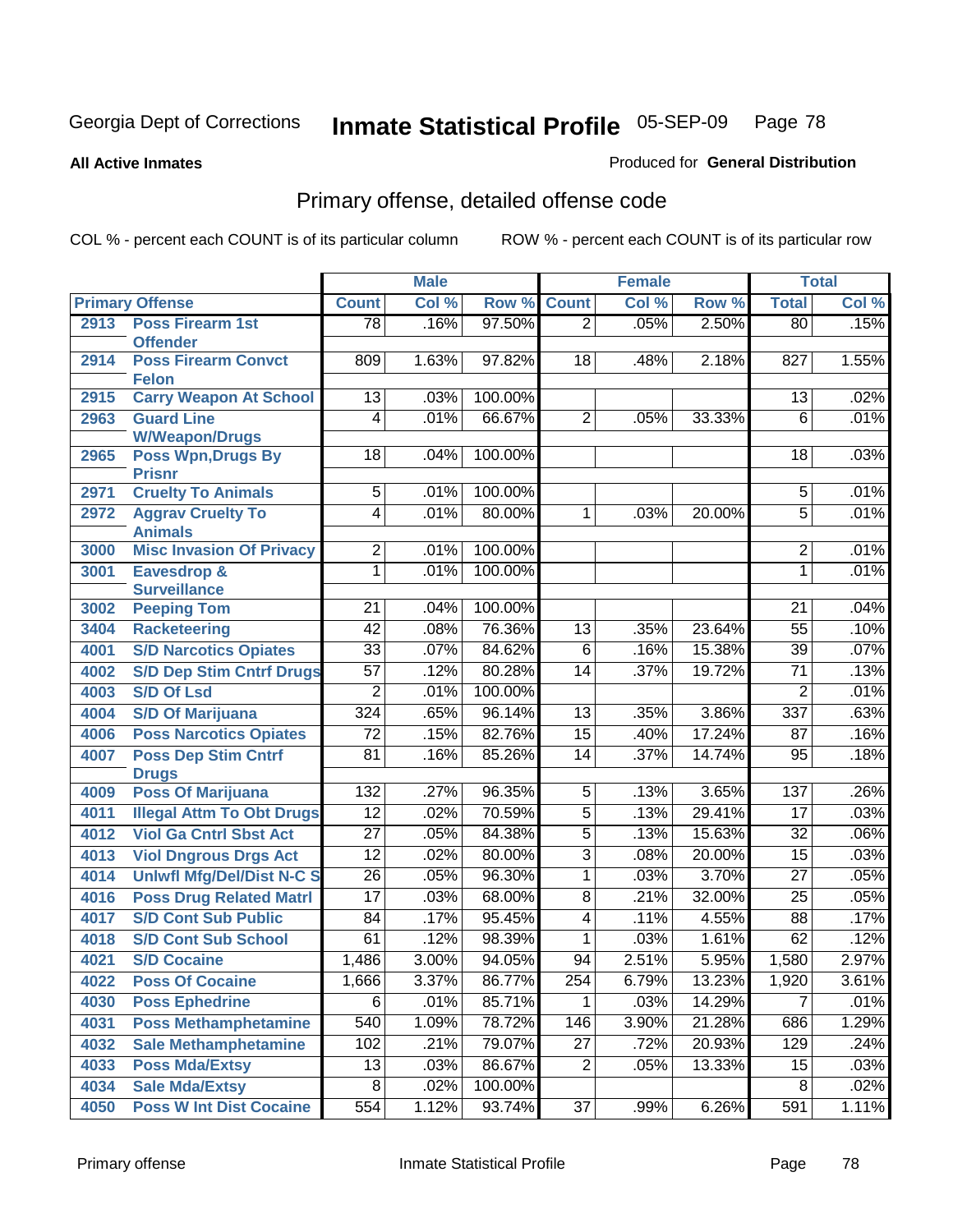**All Active Inmates**

#### Produced for **General Distribution**

# Primary offense, detailed offense code

|      |                                                |                  | <b>Male</b> |         |                 | <b>Female</b> |        |                 | <b>Total</b> |
|------|------------------------------------------------|------------------|-------------|---------|-----------------|---------------|--------|-----------------|--------------|
|      | <b>Primary Offense</b>                         | <b>Count</b>     | Col %       | Row %   | <b>Count</b>    | Col %         | Row %  | <b>Total</b>    | Col %        |
| 4051 | <b>Poss W Int Dist</b>                         | 582              | 1.18%       | 95.57%  | $\overline{27}$ | .72%          | 4.43%  | 609             | 1.14%        |
|      | <b>Marijuana</b>                               |                  |             |         |                 |               |        |                 |              |
| 4052 | <b>Poss W Int Dist Meth</b>                    | 188              | .38%        | 80.69%  | 45              | 1.20%         | 19.31% | 233             | .44%         |
| 4053 | <b>Poss W Int Dis Other</b>                    | 64               | .13%        | 84.21%  | $\overline{12}$ | .32%          | 15.79% | 76              | .14%         |
| 4090 | <b>Drug</b><br><b>Atmpt Viol Substance Act</b> | 20               | .04%        | 80.00%  | 5               | .13%          | 20.00% | $\overline{25}$ | .05%         |
| 4100 | <b>Misc Drugs Trafficking</b>                  | $\overline{86}$  | .17%        | 93.48%  | $\overline{6}$  | .16%          | 6.52%  | $\overline{92}$ | .17%         |
| 4101 | <b>Traf Cocaine Less 200</b>                   | $\overline{594}$ | 1.20%       | 96.12%  | $\overline{24}$ | .64%          | 3.88%  | 618             | 1.16%        |
|      | Gm                                             |                  |             |         |                 |               |        |                 |              |
| 4102 | <b>Traf Cocaine 201-400 Gm</b>                 | $\overline{143}$ | .29%        | 89.94%  | 16              | .43%          | 10.06% | 159             | .30%         |
| 4103 | <b>Traf Cocaine 401+ Gm</b>                    | 155              | .31%        | 96.88%  | $\overline{5}$  | .13%          | 3.13%  | 160             | .30%         |
| 4111 | <b>Traf Narcotic Less 14 Gm</b>                | $\overline{11}$  | .02%        | 100.00% |                 |               |        | $\overline{11}$ | .02%         |
| 4112 | <b>Traf Narcotic 15-28 Gm</b>                  | $\overline{5}$   | .01%        | 100.00% |                 |               |        | $\overline{5}$  | .01%         |
| 4113 | <b>Traf Narcotic 29+ Gm</b>                    | $\overline{3}$   | .01%        | 100.00% |                 |               |        | $\overline{3}$  | .01%         |
| 4121 | <b>Traf Marijna 10-2000 Lb</b>                 | 94               | .19%        | 97.92%  | $\overline{2}$  | .05%          | 2.08%  | 96              | .18%         |
| 4122 | <b>Traf Marijna 2001-10k Lb</b>                | 1                | .01%        | 100.00% |                 |               |        | 1               | .01%         |
| 4123 | Traf Marijna 10001+ Lb                         | 1                | .01%        | 100.00% |                 |               |        | 1               | .01%         |
| 4126 | <b>Traf Amphtmine 28-199</b>                   | $\overline{9}$   | .02%        | 75.00%  | $\overline{3}$  | .08%          | 25.00% | $\overline{12}$ | .02%         |
|      | Gm                                             |                  |             |         |                 |               |        |                 |              |
| 4127 | <b>Traf Amphtmine 200-399</b>                  | $\overline{2}$   | .01%        | 100.00% |                 |               |        | $\overline{2}$  | .01%         |
|      | Gm                                             |                  |             |         |                 |               |        |                 |              |
| 4128 | <b>Traf Amphtmine 400+ Gm</b>                  | $\overline{2}$   | .01%        | 100.00% |                 |               |        | $\overline{2}$  | .01%         |
| 4130 | <b>Cnspire Traffic Cntrl Sub</b>               | $\overline{7}$   | .01%        | 87.50%  | 1               | .03%          | 12.50% | $\overline{8}$  | .02%         |
| 4133 | <b>Use Comm Facity Vio C</b>                   | 1                | .01%        | 100.00% |                 |               |        | $\mathbf{1}$    | .01%         |
|      | <b>Sub</b>                                     |                  |             |         |                 |               |        |                 |              |
| 4134 | <b>Att/Consprcy Commt</b>                      | $\overline{56}$  | .11%        | 84.85%  | 10              | .27%          | 15.15% | 66              | .12%         |
| 4140 | C/S/Of<br><b>Traf Methamph 28-199</b>          | 295              | .60%        | 84.29%  | 55              | 1.47%         | 15.71% | 350             | .66%         |
|      | Gm                                             |                  |             |         |                 |               |        |                 |              |
| 4141 | <b>Traf Methamph 200-399</b>                   | $\overline{78}$  | .16%        | 91.76%  | 7               | .19%          | 8.24%  | 85              | .16%         |
|      | Gm                                             |                  |             |         |                 |               |        |                 |              |
| 4142 | Traf Methamph 400+ Gm                          | $\overline{78}$  | .16%        | 97.50%  | $\overline{2}$  | .05%          | 2.50%  | 80              | .15%         |
| 4143 | <b>Manf Methamph 28-199</b>                    | $\overline{23}$  | .05%        | 88.46%  | $\overline{3}$  | .08%          | 11.54% | $\overline{26}$ | .05%         |
|      | Gm                                             |                  |             |         |                 |               |        |                 |              |
| 4144 | <b>Manf Methamph 200-399</b>                   | $\overline{2}$   | .01%        | 50.00%  | $\overline{2}$  | .05%          | 50.00% | $\overline{4}$  | .01%         |
|      | Gm                                             |                  |             |         |                 |               |        |                 |              |
| 4145 | Manf Methamph 400+ Gm                          |                  | .01%        | 100.00% |                 |               |        | 1               | .01%         |
| 4146 | <b>Traf Methamph Unspec</b>                    | 95               | .19%        | 91.35%  | $\overline{9}$  | .24%          | 8.65%  | 104             | .20%         |
| 4147 | Amt<br><b>Manf Methamph Unspec</b>             | 116              | .23%        | 90.63%  | 12              | .32%          | 9.38%  | 128             | .24%         |
|      | Amt                                            |                  |             |         |                 |               |        |                 |              |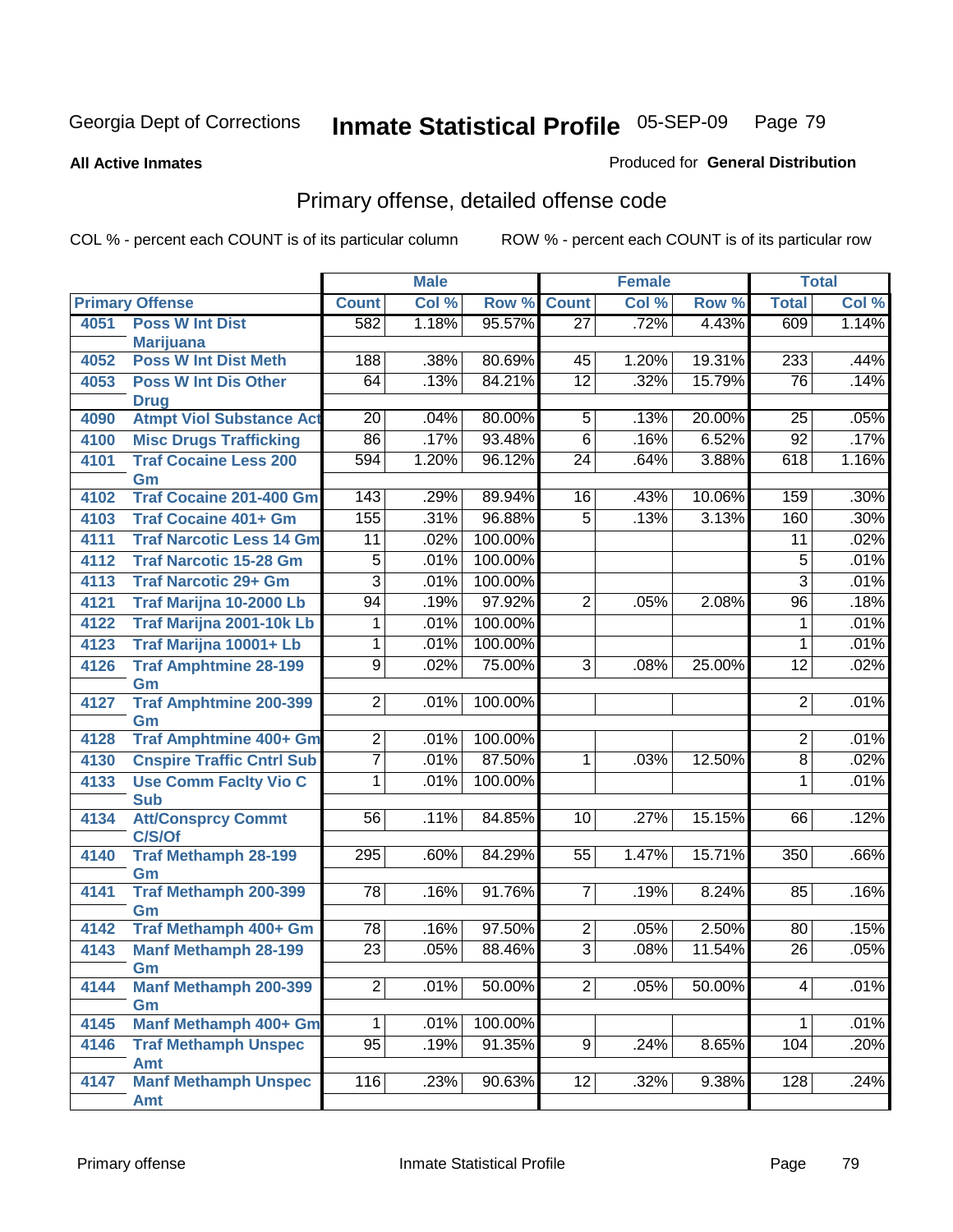**All Active Inmates**

#### Produced for **General Distribution**

# Primary offense, detailed offense code

|                        |                                  | <b>Male</b>     |         |         |                | <b>Female</b> |        | <b>Total</b>   |       |
|------------------------|----------------------------------|-----------------|---------|---------|----------------|---------------|--------|----------------|-------|
| <b>Primary Offense</b> |                                  | <b>Count</b>    | Col %   | Row %   | <b>Count</b>   | Col %         | Row %  | <b>Total</b>   | Col % |
| 4150                   | <b>Traf Mda/Extsy 28-199gm</b>   | $\overline{18}$ | .04%    | 85.71%  | $\overline{3}$ | .08%          | 14.29% | 21             | .04%  |
| 4152                   | Traf Mda/Extsy 400+Gm            | 2               | .01%    | 100.00% |                |               |        | $\overline{2}$ | .01%  |
| 5001                   | <b>Viol Motor Vehicle Laws</b>   | 23              | .05%    | 92.00%  | $\overline{2}$ | .05%          | 8.00%  | 25             | .05%  |
| 5003                   | <b>Chop Shop Violation</b>       | 5               | .01%    | 100.00% |                |               |        | 5              | .01%  |
| 5004                   | <b>Drvng Habtl Violator</b>      | 63              | .13%    | 92.65%  | 5              | .13%          | 7.35%  | 68             | .13%  |
| 5005                   | <b>Habit Traf Viol/Impaired</b>  | 8               | .02%    | 100.00% |                |               |        | 8              | .02%  |
| 5006                   | <b>Habit Traf Viol/Other</b>     | 27              | .05%    | 100.00% |                |               |        | 27             | .05%  |
| 5007                   | <b>Hit-Run W/Injury/Fatality</b> |                 | .01%    | 50.00%  |                | .03%          | 50.00% | $\overline{2}$ | .01%  |
| 6000                   | <b>Misc Mrals/Pblic H/Safty</b>  | 26              | .05%    | 78.79%  | 7              | .19%          | 21.21% | 33             | .06%  |
| 6200                   | <b>Misc Correctionl Inst Off</b> | 11              | $.02\%$ | 84.62%  | 2              | .05%          | 15.38% | 13             | .02%  |
| 8001                   | <b>Violatn Othr States Law</b>   |                 | .01%    | 100.00% |                |               |        |                | .01%  |
| 9901                   | <b>Conspiracy</b>                | 37              | .07%    | 75.51%  | 12             | .32%          | 24.49% | 49             | .09%  |
| 9905                   | <b>Crmnl Atmpt</b>               | 3               | .01%    | 100.00% |                |               |        | 3              | .01%  |
| 9907                   | <b>Unauth Dist Recrd</b>         | 4               | .01%    | 66.67%  | $\overline{2}$ | .05%          | 33.33% | 6              | .01%  |
|                        | <b>Devices</b>                   |                 |         |         |                |               |        |                |       |
| 9910                   | <b>Crmnl Solicitation</b>        |                 | .01%    | 100.00% |                |               |        |                | .01%  |
| 9914                   | <b>Gang Participation</b>        | 20              | .04%    | 100.00% |                |               |        | 20             | .04%  |
| 9999                   | <b>Unknown Offense</b>           | 3               | .01%    | 100.00% |                |               |        | 3              | .01%  |
| <b>Total Rported</b>   |                                  | 49,504          | 100%    | 92.97%  | 3,742          | 100%          | 7.03%  | 53,246         | 101%  |

| <b>Not Reported</b> | n n<br>ZU |      | ^^<br>▴ |
|---------------------|-----------|------|---------|
| <b>Total</b>        | 49,524    | 1744 | 53,268  |

| Mode (most frequent) | 1601 Burglary | 1701 Forgery 1st Degree | 1601 Burglary |
|----------------------|---------------|-------------------------|---------------|
|----------------------|---------------|-------------------------|---------------|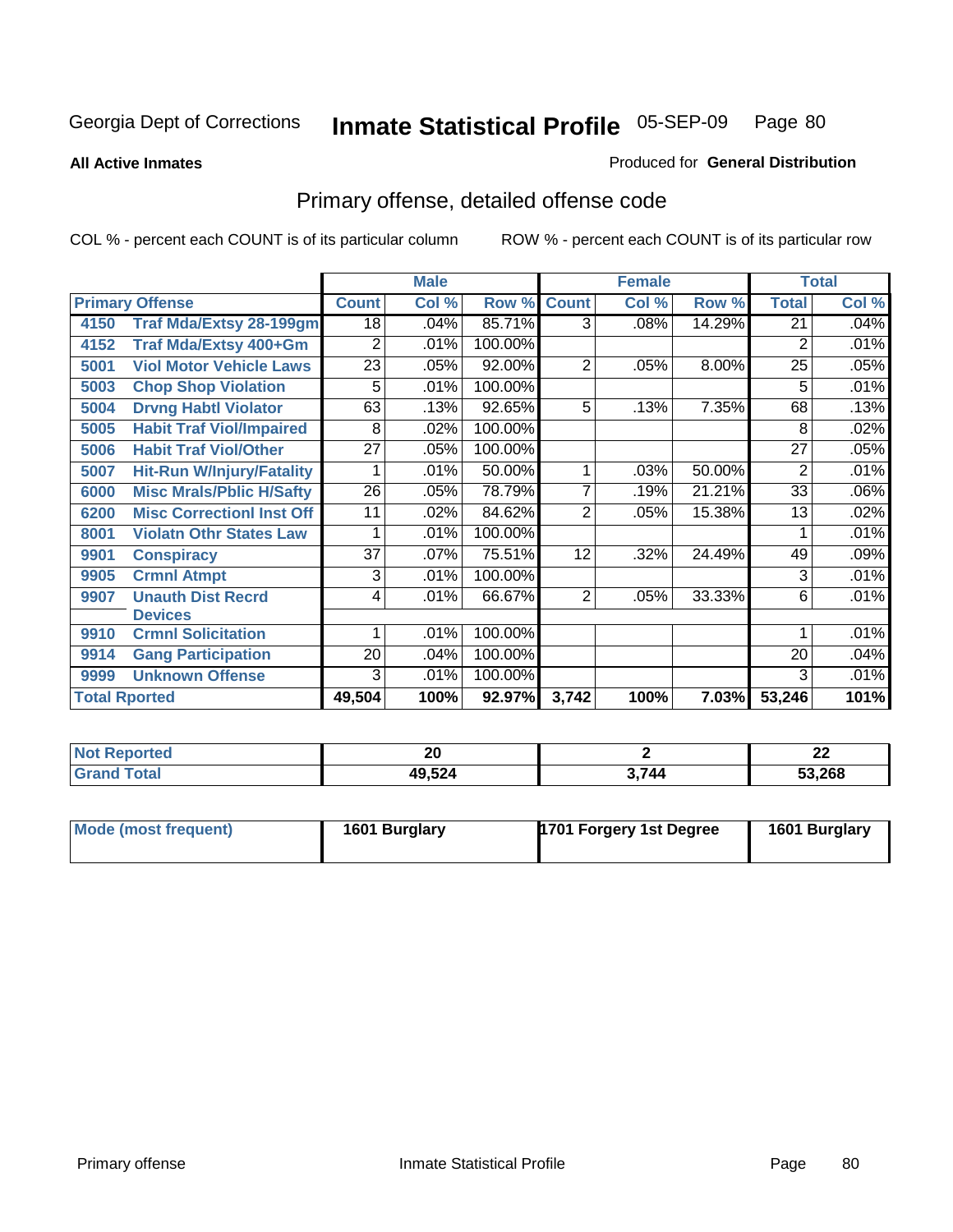**All Active Inmates**

#### Produced for **General Distribution**

# County of conviction of primary offense

|                         |                             |                  | <b>Male</b> |        | <b>Female</b>            |       |        | <b>Total</b>     |       |  |
|-------------------------|-----------------------------|------------------|-------------|--------|--------------------------|-------|--------|------------------|-------|--|
|                         | <b>County of Conviction</b> | <b>Count</b>     | Col %       | Row %  | <b>Count</b>             | Col % | Row %  | <b>Total</b>     | Col % |  |
| 1                       | <b>Appling</b>              | $\overline{95}$  | .19%        | 93.14% | $\overline{7}$           | .19%  | 6.86%  | 102              | .19%  |  |
| $\overline{2}$          | <b>Atkinson</b>             | 49               | .10%        | 98.00% | 1                        | .03%  | 2.00%  | 50               | .09%  |  |
| $\overline{\mathbf{3}}$ | <b>Bacon</b>                | $\overline{59}$  | .12%        | 92.19% | $\overline{5}$           | .13%  | 7.81%  | 64               | .12%  |  |
| 4                       | <b>Baker</b>                | $\overline{13}$  | .03%        | 92.86% | 1                        | .03%  | 7.14%  | 14               | .03%  |  |
| 5                       | <b>Baldwin</b>              | $\overline{340}$ | .69%        | 94.44% | $\overline{20}$          | .53%  | 5.56%  | 360              | .68%  |  |
| 6                       | <b>Banks</b>                | $\overline{57}$  | .12%        | 89.06% | $\overline{7}$           | .19%  | 10.94% | 64               | .12%  |  |
| 7                       | <b>Barrow</b>               | $\overline{247}$ | .50%        | 92.51% | $\overline{20}$          | .53%  | 7.49%  | $\overline{267}$ | .50%  |  |
| 8                       | <b>Bartow</b>               | 581              | 1.17%       | 90.08% | 64                       | 1.71% | 9.92%  | 645              | 1.21% |  |
| 9                       | <b>Ben Hill</b>             | 265              | .54%        | 94.31% | $\overline{16}$          | .43%  | 5.69%  | 281              | .53%  |  |
| 10                      | <b>Berrien</b>              | 86               | .17%        | 95.56% | $\overline{\mathcal{A}}$ | .11%  | 4.44%  | 90               | .17%  |  |
| 11                      | <b>Bibb</b>                 | 1,040            | 2.10%       | 94.98% | $\overline{55}$          | 1.47% | 5.02%  | 1,095            | 2.06% |  |
| 12                      | <b>Bleckley</b>             | 79               | .16%        | 85.87% | $\overline{13}$          | .35%  | 14.13% | $\overline{92}$  | .17%  |  |
| $\overline{13}$         | <b>Brantley</b>             | $\overline{57}$  | .12%        | 90.48% | $\overline{6}$           | .16%  | 9.52%  | 63               | .12%  |  |
| 14                      | <b>Brooks</b>               | $\overline{52}$  | .11%        | 92.86% | $\overline{4}$           | .11%  | 7.14%  | $\overline{56}$  | .11%  |  |
| 15                      | <b>Bryan</b>                | 101              | .20%        | 97.12% | $\overline{3}$           | .08%  | 2.88%  | 104              | .20%  |  |
| 16                      | <b>Bulloch</b>              | 451              | .91%        | 92.42% | $\overline{37}$          | .99%  | 7.58%  | 488              | .92%  |  |
| 17                      | <b>Burke</b>                | $\overline{213}$ | .43%        | 95.09% | $\overline{11}$          | .29%  | 4.91%  | $\overline{224}$ | .42%  |  |
| 18                      | <b>Butts</b>                | 150              | .30%        | 92.02% | $\overline{13}$          | .35%  | 7.98%  | 163              | .31%  |  |
| 19                      | <b>Calhoun</b>              | $\overline{31}$  | .06%        | 91.18% | $\overline{3}$           | .08%  | 8.82%  | $\overline{34}$  | .06%  |  |
| 20                      | <b>Camden</b>               | $\overline{142}$ | .29%        | 93.42% | $\overline{10}$          | .27%  | 6.58%  | 152              | .29%  |  |
| 21                      | <b>Candler</b>              | $\overline{92}$  | .19%        | 89.32% | $\overline{11}$          | .29%  | 10.68% | 103              | .19%  |  |
| 22                      | <b>Carroll</b>              | 559              | 1.13%       | 90.89% | $\overline{56}$          | 1.50% | 9.11%  | 615              | 1.16% |  |
| 23                      | <b>Catoosa</b>              | 308              | .62%        | 90.59% | $\overline{32}$          | .86%  | 9.41%  | 340              | .64%  |  |
| 24                      | <b>Charlton</b>             | $\overline{57}$  | .12%        | 93.44% | 4                        | .11%  | 6.56%  | 61               | .11%  |  |
| 25                      | <b>Chatham</b>              | 2,485            | 5.02%       | 95.54% | 116                      | 3.10% | 4.46%  | 2,601            | 4.88% |  |
| 26                      | <b>Chattahoochee</b>        | $\overline{31}$  | .06%        | 93.94% | $\overline{2}$           | .05%  | 6.06%  | $\overline{33}$  | .06%  |  |
| 27                      | <b>Chattooga</b>            | $\overline{221}$ | .45%        | 90.20% | $\overline{24}$          | .64%  | 9.80%  | $\overline{245}$ | .46%  |  |
| 28                      | <b>Cherokee</b>             | 562              | 1.14%       | 90.35% | 60                       | 1.60% | 9.65%  | 622              | 1.17% |  |
| 29                      | <b>Clarke</b>               | 381              | .77%        | 93.61% | $\overline{26}$          | .69%  | 6.39%  | 407              | .76%  |  |
| 30                      | <b>Clay</b>                 | $\overline{30}$  | .06%        | 93.75% | $\overline{2}$           | .05%  | 6.25%  | $\overline{32}$  | .06%  |  |
| 31                      | <b>Clayton</b>              | 1,438            | 2.90%       | 91.48% | $\overline{134}$         | 3.58% | 8.52%  | 1,572            | 2.95% |  |
| 32                      | <b>Clinch</b>               | 48               | .10%        | 94.12% | 3                        | .08%  | 5.88%  | 51               | .10%  |  |
| 33                      | <b>Cobb</b>                 | 2,845            | 5.75%       | 90.78% | 289                      | 7.72% | 9.22%  | 3,134            | 5.89% |  |
| 34                      | <b>Coffee</b>               | 238              | .48%        | 92.61% | 19                       | .51%  | 7.39%  | 257              | .48%  |  |
| 35                      | <b>Colquitt</b>             | $\overline{310}$ | .63%        | 95.09% | 16                       | .43%  | 4.91%  | 326              | .61%  |  |
| 36                      | <b>Columbia</b>             | 294              | .59%        | 93.63% | 20                       | .53%  | 6.37%  | 314              | .59%  |  |
| 37                      | <b>Cook</b>                 | 131              | .26%        | 94.93% | $\overline{7}$           | .19%  | 5.07%  | 138              | .26%  |  |
| 38                      | <b>Coweta</b>               | 501              | 1.01%       | 92.61% | 40                       | 1.07% | 7.39%  | 541              | 1.02% |  |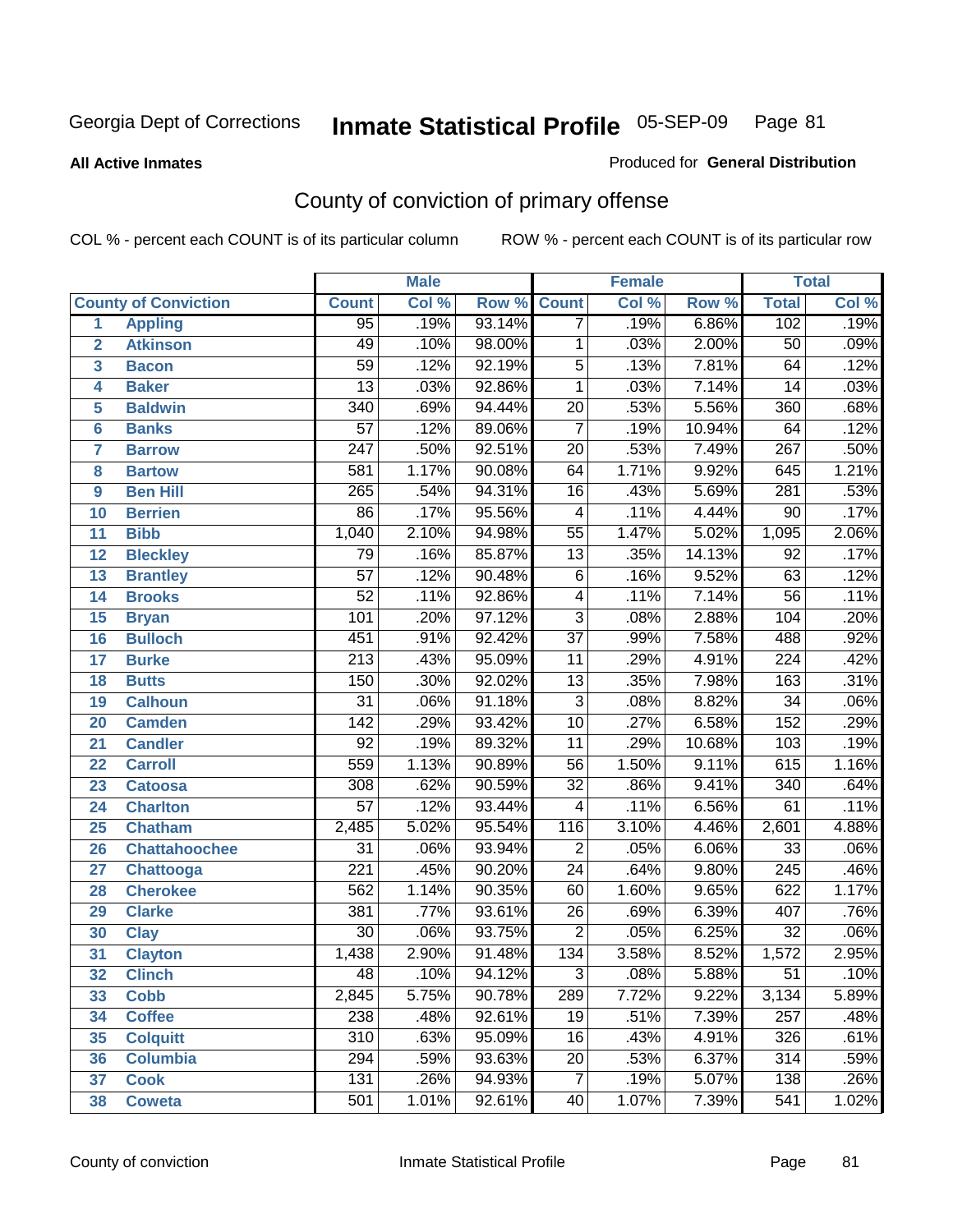#### **All Active Inmates**

#### Produced for **General Distribution**

# County of conviction of primary offense

| <b>Male</b><br><b>Female</b> |                             |                  | <b>Total</b> |        |                 |       |        |                  |       |
|------------------------------|-----------------------------|------------------|--------------|--------|-----------------|-------|--------|------------------|-------|
|                              | <b>County of Conviction</b> | <b>Count</b>     | Col %        | Row %  | <b>Count</b>    | Col % | Row %  | <b>Total</b>     | Col % |
| 39                           | <b>Crawford</b>             | $\overline{20}$  | .04%         | 86.96% | $\overline{3}$  | .08%  | 13.04% | $\overline{23}$  | .04%  |
| 40                           | <b>Crisp</b>                | $\overline{275}$ | .56%         | 93.86% | $\overline{18}$ | .48%  | 6.14%  | 293              | .55%  |
| 41                           | <b>Dade</b>                 | 132              | .27%         | 95.65% | 6               | .16%  | 4.35%  | 138              | .26%  |
| 42                           | <b>Dawson</b>               | 108              | .22%         | 93.10% | $\overline{8}$  | .21%  | 6.90%  | 116              | .22%  |
| 43                           | <b>Decatur</b>              | 355              | .72%         | 91.03% | $\overline{35}$ | .94%  | 8.97%  | 390              | .73%  |
| 44                           | <b>Dekalb</b>               | 2,881            | 5.82%        | 94.77% | 159             | 4.25% | 5.23%  | 3,040            | 5.71% |
| 45                           | <b>Dodge</b>                | 162              | .33%         | 92.57% | $\overline{13}$ | .35%  | 7.43%  | 175              | .33%  |
| 46                           | <b>Dooly</b>                | 108              | .22%         | 94.74% | 6               | .16%  | 5.26%  | 114              | .21%  |
| 47                           | <b>Dougherty</b>            | $\overline{937}$ | 1.89%        | 93.79% | 62              | 1.66% | 6.21%  | 999              | 1.88% |
| 48                           | <b>Douglas</b>              | 1,106            | 2.23%        | 90.73% | 113             | 3.02% | 9.27%  | 1,219            | 2.29% |
| 49                           | <b>Early</b>                | $\overline{75}$  | .15%         | 96.15% | 3               | .08%  | 3.85%  | $\overline{78}$  | .15%  |
| 50                           | <b>Echols</b>               | $\overline{9}$   | .02%         | 90.00% | $\mathbf 1$     | .03%  | 10.00% | 10               | .02%  |
| 51                           | <b>Effingham</b>            | 160              | .32%         | 95.81% | $\overline{7}$  | .19%  | 4.19%  | $\overline{167}$ | .31%  |
| 52                           | <b>Elbert</b>               | 154              | .31%         | 96.25% | $\overline{6}$  | .16%  | 3.75%  | 160              | .30%  |
| 53                           | <b>Emanuel</b>              | 170              | .34%         | 96.59% | $\overline{6}$  | .16%  | 3.41%  | 176              | .33%  |
| 54                           | <b>Evans</b>                | 94               | .19%         | 96.91% | $\overline{3}$  | .08%  | 3.09%  | $\overline{97}$  | .18%  |
| 55                           | <b>Fannin</b>               | 103              | .21%         | 91.15% | 10              | .27%  | 8.85%  | $\overline{113}$ | .21%  |
| 56                           | <b>Fayette</b>              | $\overline{367}$ | .74%         | 89.73% | $\overline{42}$ | 1.12% | 10.27% | 409              | .77%  |
| 57                           | <b>Floyd</b>                | 860              | 1.74%        | 89.21% | 104             | 2.78% | 10.79% | 964              | 1.81% |
| 58                           | <b>Forsyth</b>              | $\overline{278}$ | .56%         | 85.28% | 48              | 1.28% | 14.72% | 326              | .61%  |
| 59                           | <b>Franklin</b>             | 145              | .29%         | 94.77% | $\overline{8}$  | .21%  | 5.23%  | 153              | .29%  |
| 60                           | <b>Fulton</b>               | 4,460            | 9.01%        | 96.43% | 165             | 4.41% | 3.57%  | 4,625            | 8.69% |
| 61                           | Gilmer                      | 129              | .26%         | 92.14% | 11              | .29%  | 7.86%  | 140              | .26%  |
| 62                           | <b>Glascock</b>             | $\overline{10}$  | .02%         | 83.33% | $\overline{2}$  | .05%  | 16.67% | $\overline{12}$  | .02%  |
| 63                           | <b>Glynn</b>                | 402              | .81%         | 93.93% | $\overline{26}$ | .69%  | 6.07%  | 428              | .80%  |
| 64                           | <b>Gordon</b>               | 306              | .62%         | 90.53% | $\overline{32}$ | .86%  | 9.47%  | 338              | .63%  |
| 65                           | <b>Grady</b>                | 236              | .48%         | 95.55% | 11              | .29%  | 4.45%  | $\overline{247}$ | .46%  |
| 66                           | <b>Greene</b>               | 157              | .32%         | 94.58% | 9               | .24%  | 5.42%  | 166              | .31%  |
| 67                           | <b>Gwinnett</b>             | 2,011            | 4.06%        | 92.29% | 168             | 4.49% | 7.71%  | 2,179            | 4.09% |
| 68                           | <b>Habersham</b>            | 121              | .24%         | 93.80% | $\overline{8}$  | .21%  | 6.20%  | 129              | .24%  |
| 69                           | <b>Hall</b>                 | 769              | 1.55%        | 92.54% | 62              | 1.66% | 7.46%  | 831              | 1.56% |
| 70                           | <b>Hancock</b>              | 28               | .06%         | 96.55% | 1               | .03%  | 3.45%  | 29               | .05%  |
| 71                           | <b>Haralson</b>             | $\overline{90}$  | .18%         | 96.77% | $\overline{3}$  | .08%  | 3.23%  | 93               | .17%  |
| 72                           | <b>Harris</b>               | 110              | .22%         | 97.35% | $\overline{3}$  | .08%  | 2.65%  | 113              | .21%  |
| 73                           | <b>Hart</b>                 | 130              | .26%         | 93.53% | $\overline{9}$  | .24%  | 6.47%  | 139              | .26%  |
| 74                           | <b>Heard</b>                | $\overline{58}$  | .12%         | 87.88% | 8               | .21%  | 12.12% | 66               | .12%  |
| 75                           | <b>Henry</b>                | 539              | 1.09%        | 89.83% | 61              | 1.63% | 10.17% | 600              | 1.13% |
| 76                           | <b>Houston</b>              | 637              | 1.29%        | 93.13% | 47              | 1.26% | 6.87%  | 684              | 1.28% |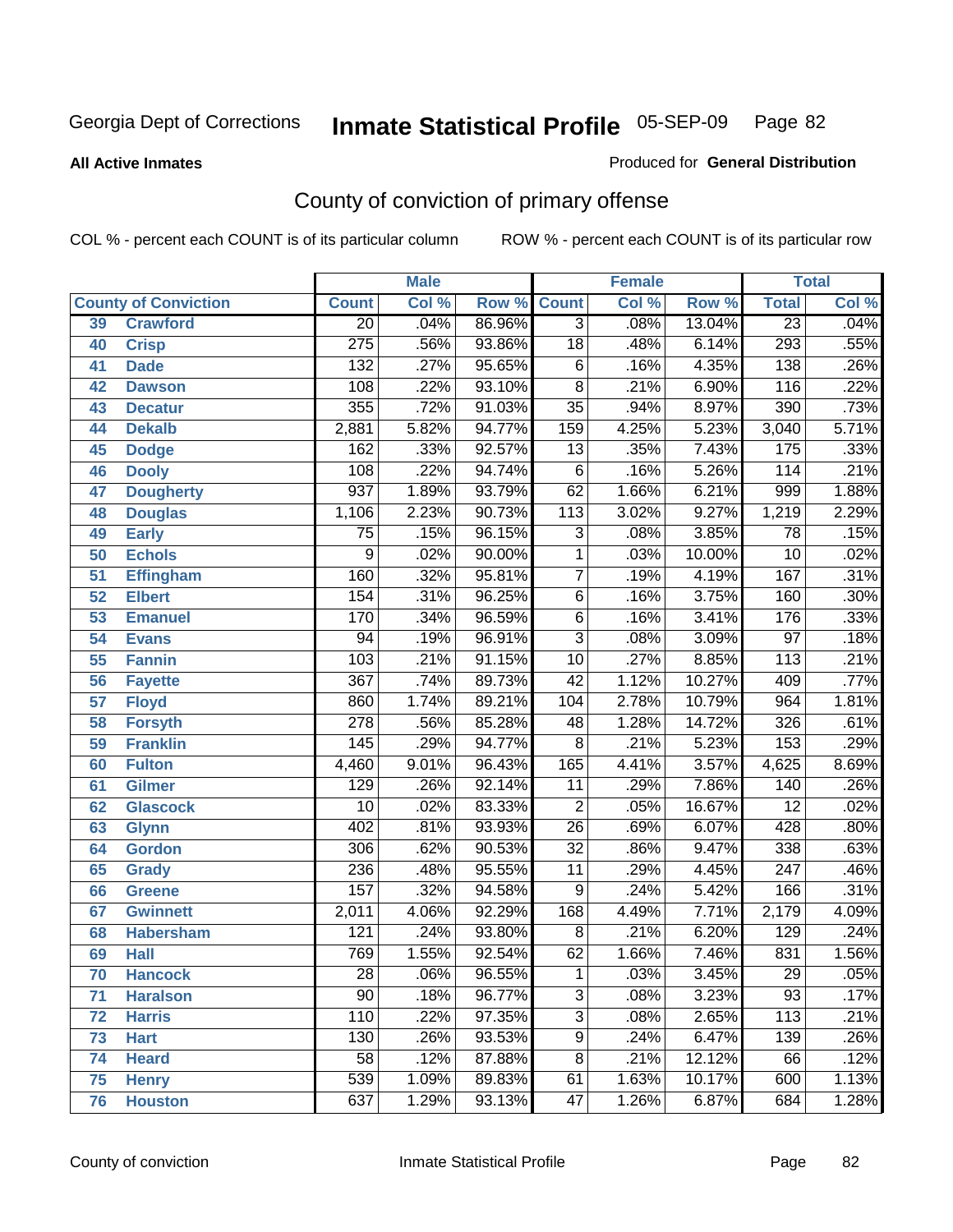#### **All Active Inmates**

#### Produced for **General Distribution**

# County of conviction of primary offense

|     |                             |                  | <b>Male</b> |         |                          | <b>Female</b> |        |                  | <b>Total</b> |
|-----|-----------------------------|------------------|-------------|---------|--------------------------|---------------|--------|------------------|--------------|
|     | <b>County of Conviction</b> | <b>Count</b>     | Col %       | Row %   | <b>Count</b>             | Col %         | Row %  | <b>Total</b>     | Col %        |
| 77  | <b>Irwin</b>                | 66               | .13%        | 94.29%  | $\overline{4}$           | .11%          | 5.71%  | $\overline{70}$  | .13%         |
| 78  | <b>Jackson</b>              | $\overline{219}$ | .44%        | 92.80%  | $\overline{17}$          | .45%          | 7.20%  | 236              | .44%         |
| 79  | <b>Jasper</b>               | $\overline{58}$  | .12%        | 95.08%  | $\overline{3}$           | .08%          | 4.92%  | 61               | .11%         |
| 80  | <b>Jeff Davis</b>           | $\overline{91}$  | .18%        | 97.85%  | $\overline{2}$           | .05%          | 2.15%  | $\overline{93}$  | .17%         |
| 81  | <b>Jefferson</b>            | 124              | .25%        | 97.64%  | $\overline{3}$           | .08%          | 2.36%  | $\overline{127}$ | .24%         |
| 82  | <b>Jenkins</b>              | $\overline{77}$  | .16%        | 95.06%  | $\overline{4}$           | .11%          | 4.94%  | $\overline{81}$  | .15%         |
| 83  | <b>Johnson</b>              | $\overline{58}$  | .12%        | 96.67%  | $\overline{2}$           | .05%          | 3.33%  | 60               | .11%         |
| 84  | <b>Jones</b>                | 157              | .32%        | 94.01%  | 10                       | .27%          | 5.99%  | 167              | .31%         |
| 85  | <b>Lamar</b>                | 66               | .13%        | 94.29%  | $\overline{\mathcal{A}}$ | .11%          | 5.71%  | $\overline{70}$  | .13%         |
| 86  | <b>Lanier</b>               | $\overline{48}$  | .10%        | 97.96%  | 1                        | .03%          | 2.04%  | 49               | .09%         |
| 87  | <b>Laurens</b>              | 330              | .67%        | 93.75%  | $\overline{22}$          | .59%          | 6.25%  | 352              | .66%         |
| 88  | Lee                         | 83               | .17%        | 94.32%  | 5                        | .13%          | 5.68%  | $\overline{88}$  | .17%         |
| 89  | <b>Liberty</b>              | 298              | .60%        | 93.42%  | $\overline{21}$          | .56%          | 6.58%  | $\overline{319}$ | .60%         |
| 90  | <b>Lincoln</b>              | $\overline{33}$  | .07%        | 100.00% |                          |               |        | $\overline{33}$  | .06%         |
| 91  | Long                        | $\overline{81}$  | .16%        | 93.10%  | 6                        | .16%          | 6.90%  | $\overline{87}$  | .16%         |
| 92  | <b>Lowndes</b>              | 529              | 1.07%       | 93.13%  | $\overline{39}$          | 1.04%         | 6.87%  | 568              | 1.07%        |
| 93  | <b>Lumpkin</b>              | 102              | .21%        | 90.27%  | $\overline{11}$          | .29%          | 9.73%  | $\overline{113}$ | .21%         |
| 94  | <b>Macon</b>                | 69               | .14%        | 93.24%  | $\overline{5}$           | .13%          | 6.76%  | $\overline{74}$  | .14%         |
| 95  | <b>Madison</b>              | $\overline{119}$ | .24%        | 91.54%  | $\overline{11}$          | .29%          | 8.46%  | 130              | .24%         |
| 96  | <b>Marion</b>               | 46               | .09%        | 95.83%  | $\overline{2}$           | .05%          | 4.17%  | 48               | .09%         |
| 97  | <b>Mcduffie</b>             | 187              | .38%        | 96.39%  | $\overline{7}$           | .19%          | 3.61%  | 194              | .36%         |
| 98  | <b>Mcintosh</b>             | 60               | .12%        | 98.36%  | $\mathbf{1}$             | .03%          | 1.64%  | 61               | .11%         |
| 99  | <b>Meriwether</b>           | $\overline{219}$ | .44%        | 94.40%  | $\overline{13}$          | .35%          | 5.60%  | 232              | .44%         |
| 100 | <b>Miller</b>               | $\overline{32}$  | .06%        | 94.12%  | $\overline{2}$           | .05%          | 5.88%  | $\overline{34}$  | .06%         |
| 101 | <b>Mitchell</b>             | 184              | .37%        | 92.00%  | $\overline{16}$          | .43%          | 8.00%  | $\overline{200}$ | .38%         |
| 102 | <b>Monroe</b>               | 135              | .27%        | 91.22%  | $\overline{13}$          | .35%          | 8.78%  | $\overline{148}$ | .28%         |
| 103 | <b>Montgomery</b>           | $\overline{55}$  | .11%        | 87.30%  | $\overline{8}$           | .21%          | 12.70% | 63               | .12%         |
| 104 | <b>Morgan</b>               | 155              | .31%        | 94.51%  | $\overline{9}$           | .24%          | 5.49%  | 164              | .31%         |
| 105 | <b>Murray</b>               | 193              | .39%        | 89.35%  | $\overline{23}$          | .61%          | 10.65% | $\overline{216}$ | .41%         |
| 106 | <b>Muscogee</b>             | 1,799            | 3.63%       | 93.84%  | 118                      | 3.15%         | 6.16%  | 1,917            | 3.60%        |
| 107 | <b>Newton</b>               | 653              | 1.32%       | 89.82%  | $\overline{74}$          | 1.98%         | 10.18% | $\overline{727}$ | 1.37%        |
| 108 | <b>Oconee</b>               | 54               | .11%        | 98.18%  | 1                        | .03%          | 1.82%  | 55               | $.10\%$      |
| 109 | <b>Oglethorpe</b>           | $\overline{54}$  | .11%        | 94.74%  | $\overline{3}$           | .08%          | 5.26%  | $\overline{57}$  | .11%         |
| 110 | <b>Paulding</b>             | $\overline{241}$ | .49%        | 92.34%  | $\overline{20}$          | .53%          | 7.66%  | 261              | .49%         |
| 111 | <b>Peach</b>                | 84               | .17%        | 96.55%  | 3                        | .08%          | 3.45%  | 87               | .16%         |
| 112 | <b>Pickens</b>              | $\overline{91}$  | .18%        | 91.92%  | 8                        | .21%          | 8.08%  | 99               | .19%         |
| 113 | <b>Pierce</b>               | 60               | .12%        | 98.36%  | $\mathbf{1}$             | .03%          | 1.64%  | 61               | .11%         |
| 114 | <b>Pike</b>                 | $\overline{57}$  | .12%        | 93.44%  | $\overline{4}$           | .11%          | 6.56%  | 61               | .11%         |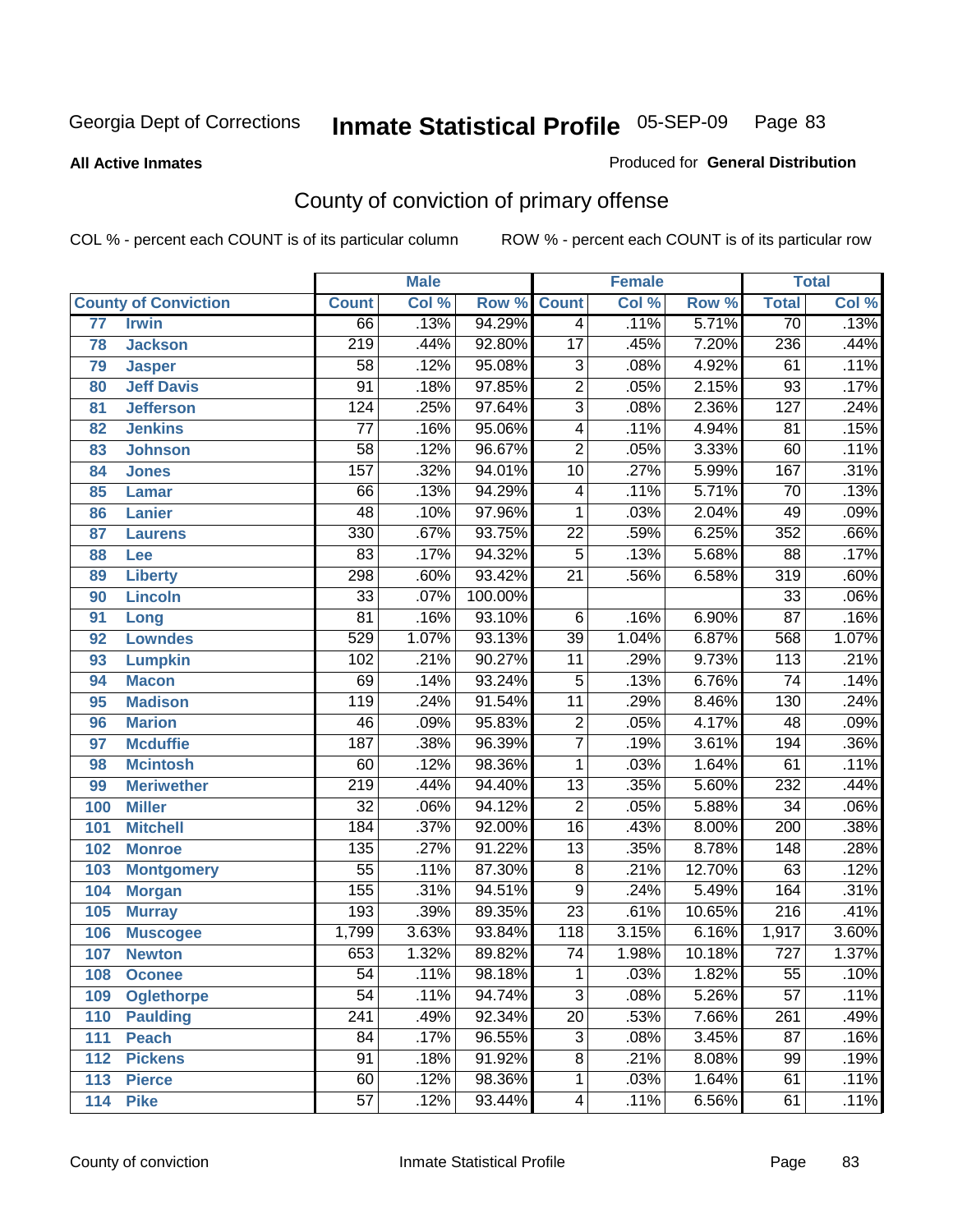#### **All Active Inmates**

#### Produced for **General Distribution**

# County of conviction of primary offense

|                             |                  | <b>Male</b> |                    |                 | <b>Female</b> |        |                  | <b>Total</b> |
|-----------------------------|------------------|-------------|--------------------|-----------------|---------------|--------|------------------|--------------|
| <b>County of Conviction</b> | <b>Count</b>     | Col %       | <b>Row % Count</b> |                 | Col %         | Row %  | <b>Total</b>     | Col %        |
| 115<br><b>Polk</b>          | 152              | .31%        | 94.41%             | $\overline{9}$  | .24%          | 5.59%  | 161              | .30%         |
| 116<br><b>Pulaski</b>       | 84               | .17%        | 87.50%             | $\overline{12}$ | .32%          | 12.50% | $\overline{96}$  | .18%         |
| 117<br><b>Putnam</b>        | 137              | .28%        | 93.84%             | 9               | .24%          | 6.16%  | 146              | .27%         |
| 118<br>Quitman              | $\overline{17}$  | .03%        | 89.47%             | $\overline{2}$  | .05%          | 10.53% | 19               | .04%         |
| 119<br><b>Rabun</b>         | 46               | .09%        | 76.67%             | $\overline{14}$ | .37%          | 23.33% | 60               | .11%         |
| 120<br><b>Randolph</b>      | $\overline{53}$  | .11%        | 91.38%             | $\overline{5}$  | .13%          | 8.62%  | $\overline{58}$  | .11%         |
| <b>Richmond</b><br>121      | 1,720            | 3.47%       | 93.89%             | 112             | 2.99%         | 6.11%  | 1,832            | 3.44%        |
| 122<br><b>Rockdale</b>      | 467              | .94%        | 90.33%             | 50              | 1.34%         | 9.67%  | $\overline{517}$ | .97%         |
| 123<br><b>Schley</b>        | $\overline{28}$  | .06%        | 100.00%            |                 |               |        | $\overline{28}$  | .05%         |
| 124<br><b>Screven</b>       | $\overline{122}$ | .25%        | 92.42%             | 10              | .27%          | 7.58%  | 132              | .25%         |
| 125<br><b>Seminole</b>      | 62               | .13%        | 87.32%             | $\overline{9}$  | .24%          | 12.68% | $\overline{71}$  | .13%         |
| 126<br><b>Spalding</b>      | 592              | 1.20%       | 91.50%             | $\overline{55}$ | 1.47%         | 8.50%  | 647              | 1.22%        |
| 127<br><b>Stephens</b>      | 171              | .35%        | 88.14%             | $\overline{23}$ | .61%          | 11.86% | 194              | .36%         |
| 128<br><b>Stewart</b>       | $\overline{38}$  | .08%        | 92.68%             | $\overline{3}$  | .08%          | 7.32%  | $\overline{41}$  | .08%         |
| 129<br><b>Sumter</b>        | $\overline{243}$ | .49%        | 97.20%             | $\overline{7}$  | .19%          | 2.80%  | 250              | .47%         |
| <b>Talbot</b><br>130        | 60               | .12%        | 93.75%             | 4               | .11%          | 6.25%  | 64               | .12%         |
| 131<br><b>Taliaferro</b>    | $\overline{27}$  | .05%        | 93.10%             | $\overline{2}$  | .05%          | 6.90%  | $\overline{29}$  | .05%         |
| <b>Tattnall</b><br>132      | 180              | .36%        | 93.75%             | $\overline{12}$ | .32%          | 6.25%  | 192              | .36%         |
| 133<br><b>Taylor</b>        | 84               | .17%        | 92.31%             | $\overline{7}$  | .19%          | 7.69%  | 91               | .17%         |
| <b>Telfair</b><br>134       | $\overline{111}$ | .22%        | 90.98%             | 11              | .29%          | 9.02%  | 122              | .23%         |
| 135<br><b>Terrell</b>       | $\overline{76}$  | .15%        | 97.44%             | $\overline{2}$  | .05%          | 2.56%  | $\overline{78}$  | .15%         |
| 136<br><b>Thomas</b>        | $\overline{262}$ | .53%        | 91.93%             | $\overline{23}$ | .61%          | 8.07%  | 285              | .54%         |
| 137<br><b>Tift</b>          | $\overline{314}$ | .63%        | 94.58%             | $\overline{18}$ | .48%          | 5.42%  | 332              | .62%         |
| <b>Toombs</b><br>138        | 310              | .63%        | 92.26%             | 26              | .69%          | 7.74%  | 336              | .63%         |
| 139<br><b>Towns</b>         | 48               | .10%        | 90.57%             | $\overline{5}$  | .13%          | 9.43%  | $\overline{53}$  | .10%         |
| <b>Treutlen</b><br>140      | $\overline{85}$  | .17%        | 95.51%             | $\overline{4}$  | .11%          | 4.49%  | 89               | .17%         |
| 141<br><b>Troup</b>         | 676              | 1.37%       | 91.23%             | 65              | 1.74%         | 8.77%  | $\overline{741}$ | 1.39%        |
| 142<br><b>Turner</b>        | 76               | .15%        | 98.70%             | $\mathbf 1$     | .03%          | 1.30%  | 77               | .14%         |
| 143<br><b>Twiggs</b>        | 65               | .13%        | 85.53%             | 11              | .29%          | 14.47% | 76               | .14%         |
| 144<br><b>Union</b>         | $\overline{75}$  | .15%        | 85.23%             | $\overline{13}$ | .35%          | 14.77% | $\overline{88}$  | .17%         |
| 145<br><b>Upson</b>         | 209              | .42%        | 90.87%             | $\overline{21}$ | .56%          | 9.13%  | 230              | .43%         |
| 146<br><b>Walker</b>        | 409              | .83%        | 88.15%             | 55              | 1.47%         | 11.85% | 464              | $.87\%$      |
| 147<br><b>Walton</b>        | 438              | .88%        | 91.82%             | $\overline{39}$ | 1.04%         | 8.18%  | 477              | .90%         |
| 148<br><b>Ware</b>          | $\overline{318}$ | .64%        | 95.21%             | $\overline{16}$ | .43%          | 4.79%  | 334              | .63%         |
| 149<br><b>Warren</b>        | 47               | .09%        | 94.00%             | 3               | .08%          | 6.00%  | 50               | .09%         |
| <b>Washington</b><br>150    | $\overline{123}$ | .25%        | 92.48%             | 10              | .27%          | 7.52%  | 133              | .25%         |
| 151<br><b>Wayne</b>         | 176              | .36%        | 93.12%             | 13              | .35%          | 6.88%  | 189              | .35%         |
| 152<br><b>Webster</b>       | 6                | .01%        | 85.71%             | $\mathbf{1}$    | .03%          | 14.29% | $\boldsymbol{7}$ | .01%         |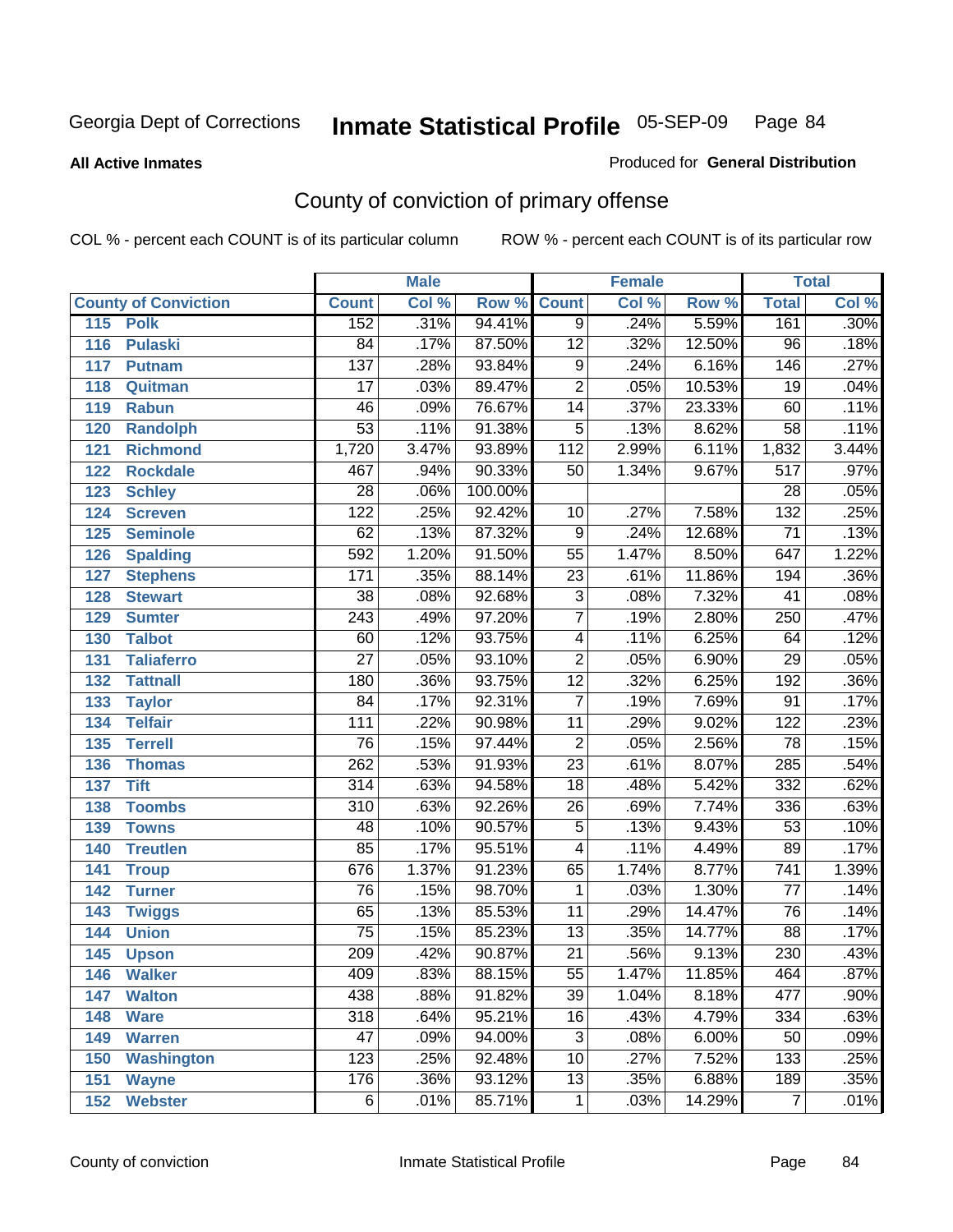**All Active Inmates**

#### Produced for **General Distribution**

# County of conviction of primary offense

|                             |              | <b>Male</b> |             |       | <b>Female</b> |          |              | <b>Total</b> |
|-----------------------------|--------------|-------------|-------------|-------|---------------|----------|--------------|--------------|
| <b>County of Conviction</b> | <b>Count</b> | Col %       | Row % Count |       | Col %         | Row %    | <b>Total</b> | Col %        |
| <b>Wheeler</b><br>153       | 26           | .05%        | 83.87%      | 5     | .13%          | 16.13%   | 31           | $.06\%$      |
| <b>White</b><br>154         | 102          | .21%        | 91.07%      | 10    | $.27\%$       | 8.93%    | 112          | $.21\%$      |
| <b>Whitfield</b><br>155     | 642          | 1.30%       | 89.04%      | 79    | 2.11%         | 10.96%   | 721          | 1.35%        |
| <b>Wilcox</b><br>156        | 60           | .12%        | 90.91%      | 6     | .16%          | $9.09\%$ | 66           | .12%         |
| <b>Wilkes</b><br>157        | 78           | .16%        | 97.50%      | 2     | .05%          | 2.50%    | 80           | .15%         |
| <b>Wilkinson</b><br>158     | 61           | .12%        | 91.04%      | 6     | .16%          | 8.96%    | 67           | $.13\%$      |
| <b>Worth</b><br>159         | 130          | .26%        | 94.20%      | 8     | .21%          | 5.80%    | 138          | .26%         |
| <b>Total Rported</b>        | 49,504       | 100%        | 92.97%      | 3,742 | 100%          | 7.03%    | 53,246       | 100%         |

| Reported    | nr.    |       | ~~     |
|-------------|--------|-------|--------|
| <b>NOT</b>  | Ζu     |       | LL     |
| <b>otal</b> | 49,524 | 3.744 | 53.268 |

| M | -uitor. | Cobb | <u></u> |
|---|---------|------|---------|
|   |         |      |         |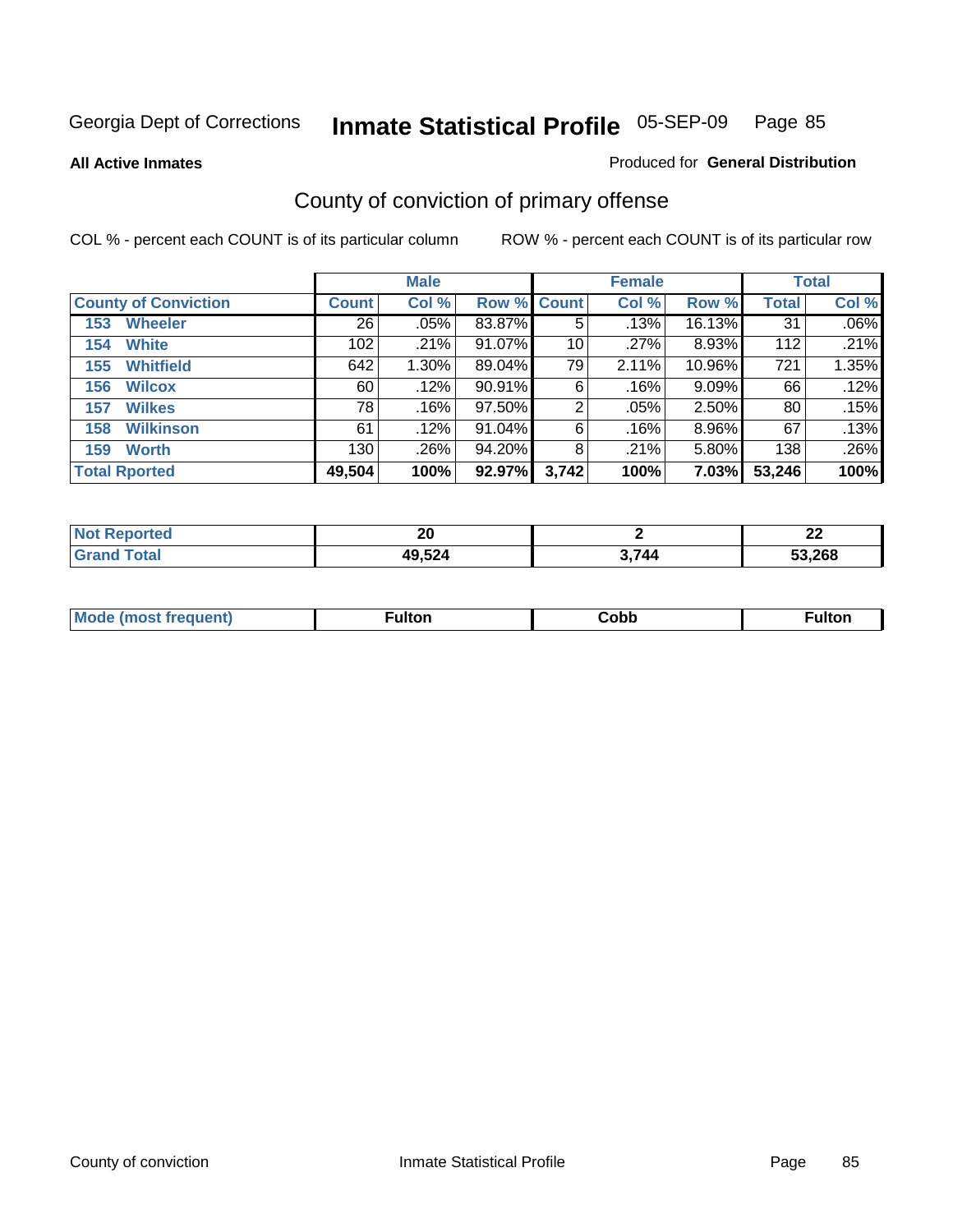**All Active Inmates**

#### Produced for **General Distribution**

# Circuit of conviction of primary offense

|                         |                                 |                  | <b>Male</b> |        |                  | <b>Female</b> |        |                  | <b>Total</b> |
|-------------------------|---------------------------------|------------------|-------------|--------|------------------|---------------|--------|------------------|--------------|
|                         | <b>Circuit of Conviction</b>    | <b>Count</b>     | Col %       | Row %  | <b>Count</b>     | Col %         | Row %  | <b>Total</b>     | Col %        |
| 1                       | <b>Alapaha Circuit</b>          | 362              | .73%        | 95.77% | 16               | .43%          | 4.23%  | 378              | .71%         |
| $\overline{2}$          | <b>Alcovy Circuit</b>           | 1,091            | 2.20%       | 90.61% | 113              | 3.02%         | 9.39%  | 1,204            | 2.26%        |
| $\overline{\mathbf{3}}$ | <b>Atlanta Circuit</b>          | 4,460            | 9.01%       | 96.43% | 165              | 4.41%         | 3.57%  | 4,625            | 8.69%        |
| 4                       | <b>Atlantic Circuit</b>         | 814              | 1.64%       | 94.65% | $\overline{46}$  | 1.23%         | 5.35%  | 860              | 1.62%        |
| 5                       | <b>Augusta Circuit</b>          | 2,227            | 4.50%       | 93.97% | $\overline{143}$ | 3.82%         | 6.03%  | 2,370            | 4.45%        |
| $6\phantom{a}$          | <b>Blue Ridge Circuit</b>       | 562              | 1.14%       | 90.35% | 60               | 1.60%         | 9.65%  | 622              | 1.17%        |
| $\overline{\mathbf{7}}$ | <b>Brunswick Circuit</b>        | 906              | 1.83%       | 93.98% | $\overline{58}$  | 1.55%         | 6.02%  | 964              | 1.81%        |
| 8                       | <b>Chattahoochee Circuit</b>    | 2,130            | 4.30%       | 94.00% | 136              | 3.63%         | 6.00%  | 2,266            | 4.26%        |
| 9                       | <b>Cherokee Circuit</b>         | 887              | 1.79%       | 90.23% | $\overline{96}$  | 2.57%         | 9.77%  | 983              | 1.85%        |
| 10                      | <b>Clayton Circuit</b>          | 1,438            | 2.90%       | 91.48% | $\overline{134}$ | 3.58%         | 8.52%  | 1,572            | 2.95%        |
| 11                      | <b>Cobb Circuit</b>             | 2,845            | 5.75%       | 90.78% | 289              | 7.72%         | 9.22%  | 3,134            | 5.89%        |
| 12                      | <b>Conasauga Circuit</b>        | 835              | 1.69%       | 89.11% | 102              | 2.73%         | 10.89% | 937              | 1.76%        |
| 13                      | <b>Cordele Circuit</b>          | 708              | 1.43%       | 93.90% | 46               | 1.23%         | 6.10%  | 754              | 1.42%        |
| 14                      | <b>Coweta Circuit</b>           | 2,013            | 4.07%       | 91.71% | 182              | 4.86%         | 8.29%  | 2,195            | 4.12%        |
| 15                      | <b>Dougherty Circuit</b>        | 937              | 1.89%       | 93.79% | 62               | 1.66%         | 6.21%  | 999              | 1.88%        |
| 16                      | <b>Dublin Circuit</b>           | 538              | 1.09%       | 93.24% | $\overline{39}$  | 1.04%         | 6.76%  | $\overline{577}$ | 1.08%        |
| 17                      | <b>Eastern Circuit</b>          | 2,485            | 5.02%       | 95.54% | 116              | 3.10%         | 4.46%  | 2,601            | 4.88%        |
| 18                      | <b>Flint Circuit</b>            | 539              | 1.09%       | 89.83% | 61               | 1.63%         | 10.17% | 600              | 1.13%        |
| 19                      | <b>Griffin Circuit</b>          | 1,225            | 2.47%       | 90.94% | 122              | 3.26%         | 9.06%  | 1,347            | 2.53%        |
| 20                      | <b>Gwinnett Circuit</b>         | 2,011            | 4.06%       | 92.29% | 168              | 4.49%         | 7.71%  | 2,179            | 4.09%        |
| 21                      | <b>Houston Circuit</b>          | 637              | 1.29%       | 93.13% | $\overline{47}$  | 1.26%         | 6.87%  | 684              | 1.28%        |
| $\overline{22}$         | <b>Lookout Mountain Circuit</b> | 1,070            | 2.16%       | 90.14% | $\overline{117}$ | 3.13%         | 9.86%  | 1,187            | 2.23%        |
| 23                      | <b>Macon Circuit</b>            | 1,144            | 2.31%       | 94.94% | 61               | 1.63%         | 5.06%  | 1,205            | 2.26%        |
| 24                      | <b>Middle Circuit</b>           | 819              | 1.65%       | 93.60% | 56               | 1.50%         | 6.40%  | 875              | 1.64%        |
| 25                      | <b>Mountain Circuit</b>         | 338              | .68%        | 88.25% | $\overline{45}$  | 1.20%         | 11.75% | 383              | .72%         |
| 26                      | <b>Northeastern Circuit</b>     | $\overline{877}$ | 1.77%       | 92.61% | $\overline{70}$  | 1.87%         | 7.39%  | 947              | 1.78%        |
| 27                      | <b>Northern Circuit</b>         | 602              | 1.22%       | 94.21% | $\overline{37}$  | .99%          | 5.79%  | 639              | 1.20%        |
| 28                      | <b>Ocmulgee Circuit</b>         | 1,093            | 2.21%       | 94.22% | 67               | 1.79%         | 5.78%  | 1,160            | 2.18%        |
| 29                      | <b>Oconee Circuit</b>           | $\overline{517}$ | 1.04%       | 89.29% | 62               | 1.66%         | 10.71% | $\overline{579}$ | 1.09%        |
| 30                      | <b>Ogeechee Circuit</b>         | $\overline{810}$ | 1.64%       | 93.32% | $\overline{58}$  | 1.55%         | 6.68%  | 868              | 1.63%        |
| $\overline{31}$         | <b>Pataula Circuit</b>          | 345              | .70%        | 93.24% | $\overline{25}$  | .67%          | 6.76%  | $\overline{370}$ | .69%         |
| 32                      | <b>Piedmont Circuit</b>         | 523              | 1.06%       | 92.24% | 44               | 1.18%         | 7.76%  | 567              | $1.06\%$     |
| 33                      | <b>Rome Circuit</b>             | 860              | 1.74%       | 89.21% | 104              | 2.78%         | 10.79% | 964              | 1.81%        |
| 34                      | <b>South Georgia Circuit</b>    | 819              | 1.65%       | 92.54% | 66               | 1.76%         | 7.46%  | 885              | 1.66%        |
| 35                      | <b>Southern Circuit</b>         | 1,162            | 2.35%       | 93.33% | 83               | 2.22%         | 6.67%  | 1,245            | 2.34%        |
| 36                      | <b>Southwestern Circuit</b>     | 467              | .94%        | 95.70% | 21               | .56%          | 4.30%  | 488              | .92%         |
| 37                      | <b>Stone Mountain Circuit</b>   | 2,881            | 5.82%       | 94.77% | 159              | 4.25%         | 5.23%  | 3,040            | 5.71%        |
| 38                      | <b>Tallapoosa Circuit</b>       | $\overline{242}$ | .49%        | 95.28% | $\overline{12}$  | .32%          | 4.72%  | 254              | .48%         |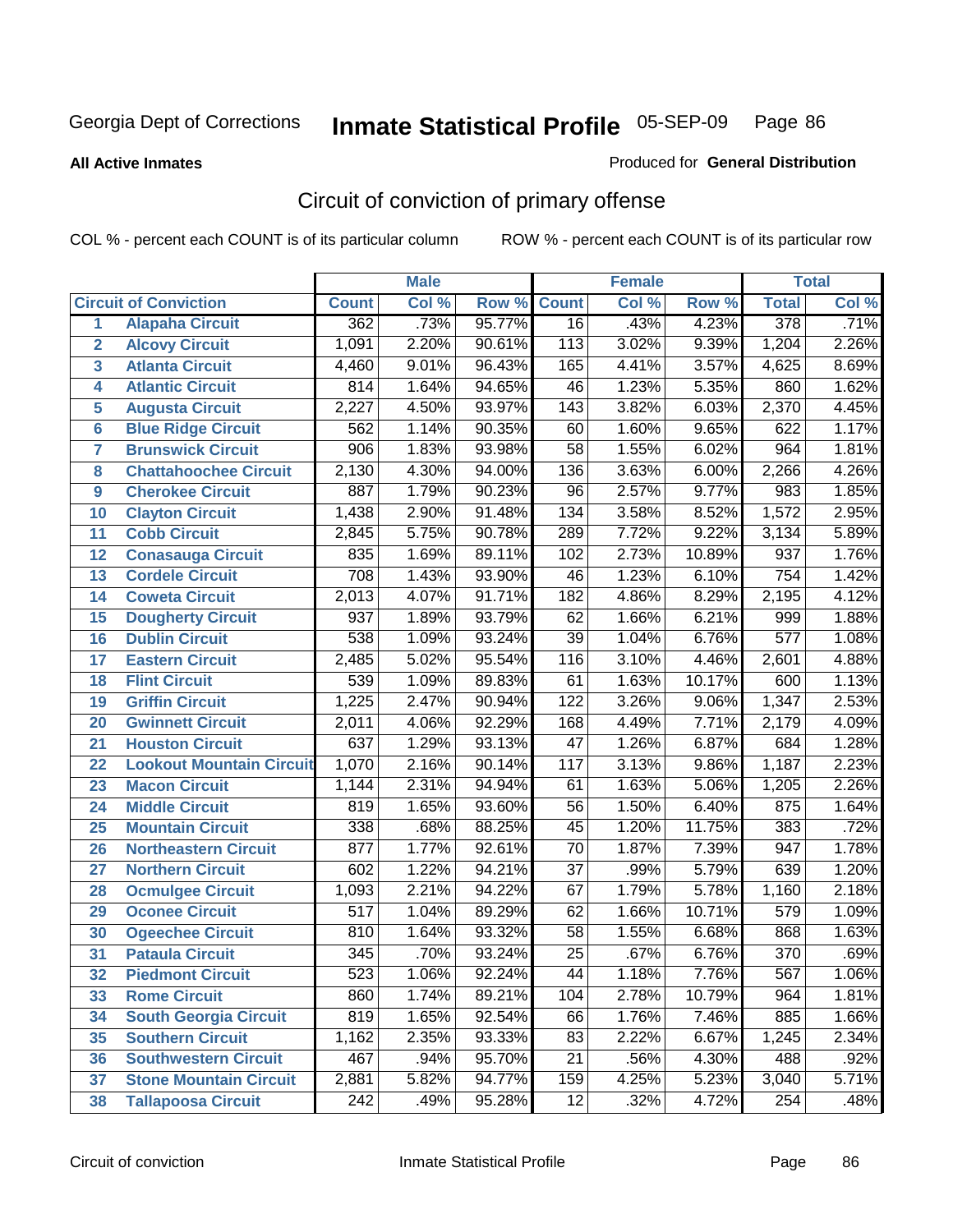**All Active Inmates**

#### Produced for **General Distribution**

# Circuit of conviction of primary offense

|    |                              |              | <b>Male</b> |        |              | <b>Female</b> |        |              | <b>Total</b> |
|----|------------------------------|--------------|-------------|--------|--------------|---------------|--------|--------------|--------------|
|    | <b>Circuit of Conviction</b> | <b>Count</b> | Col %       | Row %  | <b>Count</b> | Col %         | Row %  | <b>Total</b> | Col %        |
| 39 | <b>Tifton Circuit</b>        | 586          | 1.18%       | 94.98% | 31           | .83%          | 5.02%  | 617          | 1.16%        |
| 40 | <b>Toombs Circuit</b>        | 382          | .77%        | 95.98% | 16           | .43%          | 4.02%  | 398          | .75%         |
| 41 | <b>Waycross Circuit</b>      | 789          | 1.59%       | 93.93% | 51           | 1.36%         | 6.07%  | 840          | 1.58%        |
| 42 | <b>Western Circuit</b>       | 435          | .88%        | 94.16% | 27           | .72%          | 5.84%  | 462          | .87%         |
| 43 | <b>Rockdale Circuit</b>      | 467          | .94%        | 90.33% | 50           | 1.34%         | 9.67%  | 517          | .97%         |
| 44 | <b>Douglas Circuit</b>       | 1,106        | 2.23%       | 90.73% | 113          | 3.02%         | 9.27%  | 1,219        | 2.29%        |
| 45 | <b>Appalachian Circuit</b>   | 323          | .65%        | 91.76% | 29           | .77%          | 8.24%  | 352          | .66%         |
| 46 | <b>Enotah Circuit</b>        | 327          | .66%        | 89.34% | 39           | 1.04%         | 10.66% | 366          | .69%         |
| 47 | <b>Bell-Forsyth Circuit</b>  | 278          | .56%        | 85.28% | 48           | 1.28%         | 14.72% | 326          | .61%         |
| 48 | <b>Towaliga Circuit</b>      | 351          | .71%        | 92.13% | 30           | $.80\%$       | 7.87%  | 381          | .72%         |
| 49 | <b>Paulding Circuit</b>      | 241          | .49%        | 92.34% | 20           | .53%          | 7.66%  | 261          | .49%         |
|    | <b>Total Rported</b>         | 49,504       | 100%        | 92.97% | 3,742        | 100%          | 7.03%  | 53,246       | 100%         |

| N<br>тео | or.<br>ZU |       | $\sim$<br>LL |
|----------|-----------|-------|--------------|
| Tota.    | 49,524    | 3,744 | 53,268       |

| M, | $+1 - - + -$<br>annu -<br>uu | ∶obb<br>- - - - - | .<br>чна<br>- --------- |
|----|------------------------------|-------------------|-------------------------|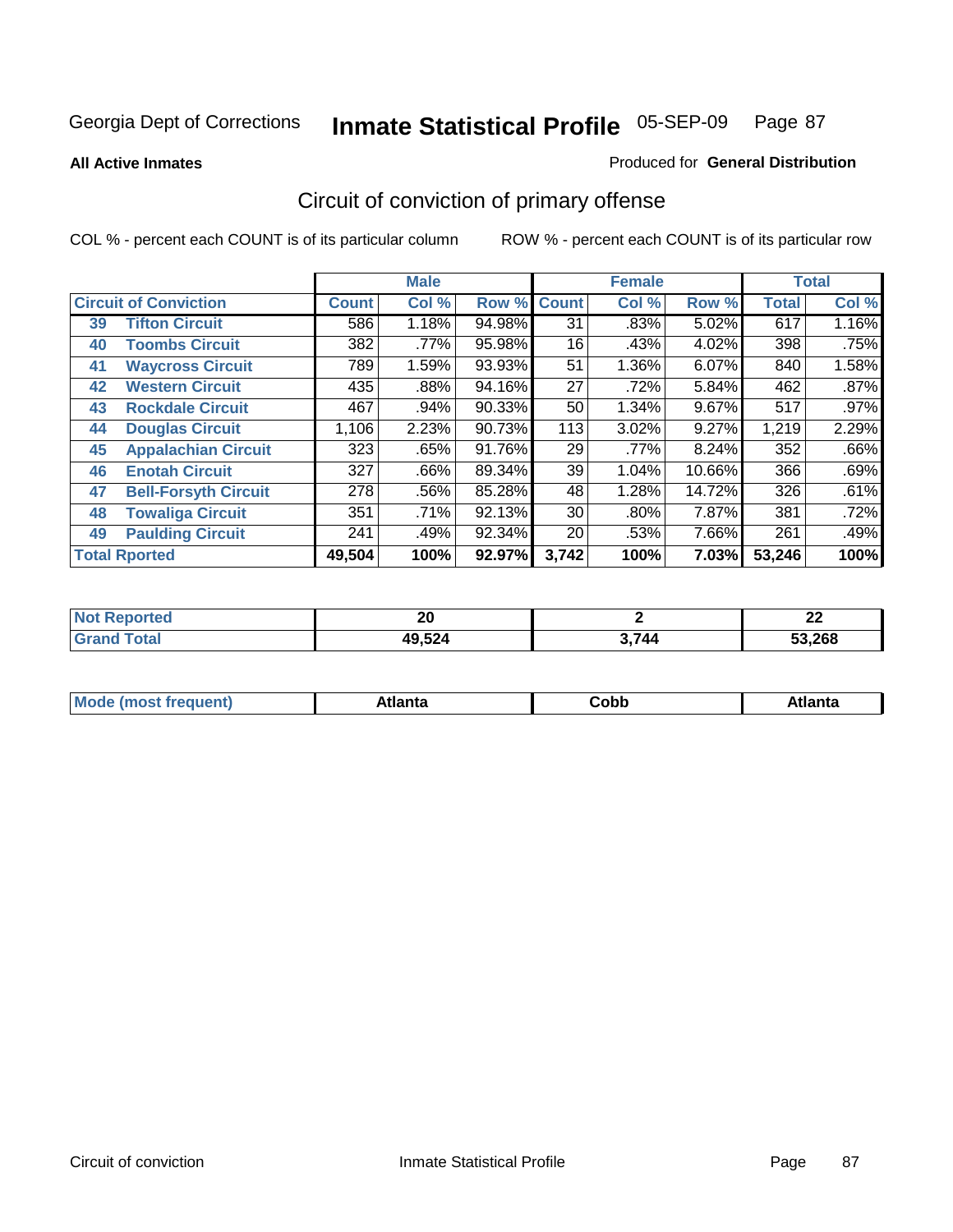### **All Active Inmates**

### Produced for **General Distribution**

## Years served (jail + prison) in this incarceration

|                              |                  | <b>Male</b> |         |                  | <b>Female</b> |        |                  | <b>Total</b> |
|------------------------------|------------------|-------------|---------|------------------|---------------|--------|------------------|--------------|
| <b>Years Served</b>          | <b>Count</b>     | Col %       | Row %   | <b>Count</b>     | Col %         | Row %  | <b>Total</b>     | Col %        |
| Less than one year           | 7,303            | 15.13%      | 87.23%  | 1,069            | 29.38%        | 12.77% | 8,372            | 16.13%       |
| 1 to 1.99 years              | 10,406           | 21.56%      | 91.21%  | 1,003            | 27.56%        | 8.79%  | 11,409           | 21.98%       |
| 2 to 2.99 years              | 6,911            | 14.32%      | 92.79%  | $\overline{537}$ | 14.76%        | 7.21%  | 7,448            | 14.35%       |
| $3$ to 3.99 years            | 4,351            | 9.01%       | 94.24%  | 266              | 7.31%         | 5.76%  | 4,617            | 8.89%        |
| 4 to 4.99 years              | 2,950            | 6.11%       | 95.59%  | 136              | 3.74%         | 4.41%  | 3,086            | 5.95%        |
| 5 to 5.99 years              | 2,113            | 4.38%       | 95.78%  | 93               | 2.56%         | 4.22%  | 2,206            | 4.25%        |
| 6 to 6.99 years              | 1,917            | 3.97%       | 95.56%  | 89               | 2.45%         | 4.44%  | 2,006            | 3.86%        |
| $\overline{7}$ to 7.99 years | 1,638            | 3.39%       | 95.45%  | 78               | 2.14%         | 4.55%  | 1,716            | 3.31%        |
| 8 to 8.99 years              | 1,487            | 3.08%       | 96.25%  | $\overline{58}$  | 1.59%         | 3.75%  | 1,545            | 2.98%        |
| 9 to 9.99 years              | 1,351            | 2.80%       | 96.09%  | $\overline{55}$  | 1.51%         | 3.91%  | 1,406            | 2.71%        |
| 10 to 10.99 years            | 943              | 1.95%       | 95.93%  | 40               | 1.10%         | 4.07%  | 983              | 1.89%        |
| 11 to 11.99 years            | 984              | 2.04%       | 96.47%  | $\overline{36}$  | 0.99%         | 3.53%  | 1,020            | 1.97%        |
| 12 to 12.99 years            | 931              | 1.93%       | 96.88%  | $\overline{30}$  | 0.82%         | 3.12%  | 961              | 1.85%        |
| 13 to 13.99 years            | 739              | 1.53%       | 96.85%  | $\overline{24}$  | 0.66%         | 3.15%  | 763              | 1.47%        |
| 14 to 14.99 years            | 696              | 1.44%       | 97.07%  | $\overline{21}$  | 0.58%         | 2.93%  | $\overline{717}$ | 1.38%        |
| 15 to 15.99 years            | 564              | 1.17%       | 95.59%  | 26               | 0.71%         | 4.41%  | 590              | 1.14%        |
| 16 to 16.99 years            | 480              | 0.99%       | 97.76%  | $\overline{11}$  | 0.30%         | 2.24%  | 491              | 0.95%        |
| 17 to 17.99 years            | 408              | 0.85%       | 96.68%  | $\overline{14}$  | 0.38%         | 3.32%  | 422              | 0.81%        |
| 18 to 18.99 years            | 397              | 0.82%       | 97.54%  | 10               | 0.27%         | 2.46%  | 407              | 0.78%        |
| 19 to 19.99 years            | $\overline{303}$ | 0.63%       | 95.58%  | $\overline{14}$  | 0.38%         | 4.42%  | $\overline{317}$ | 0.61%        |
| 20 to 20.99 years            | $\overline{224}$ | 0.46%       | 98.25%  | 4                | 0.11%         | 1.75%  | $\overline{228}$ | 0.44%        |
| 21 to 21.99 years            | $\overline{208}$ | 0.43%       | 95.41%  | 10               | 0.27%         | 4.59%  | $\overline{218}$ | 0.42%        |
| 22 to 22.99 years            | 168              | 0.35%       | 98.25%  | $\overline{3}$   | 0.08%         | 1.75%  | $\frac{1}{171}$  | 0.33%        |
| 23 to 23.99 years            | $\overline{147}$ | 0.30%       | 98.66%  | $\overline{2}$   | 0.05%         | 1.34%  | 149              | 0.29%        |
| 24 to 24.99 years            | 126              | 0.26%       | 98.44%  | $\overline{2}$   | 0.05%         | 1.56%  | 128              | 0.25%        |
| 25 to 25.99 years            | 101              | 0.21%       | 97.12%  | $\overline{3}$   | 0.08%         | 2.88%  | 104              | 0.20%        |
| 26 to 26.99 years            | 75               | 0.16%       | 98.68%  | $\mathbf{1}$     | 0.03%         | 1.32%  | $\overline{76}$  | 0.15%        |
| 27 to 27.99 years            | 60               | 0.12%       | 98.36%  | $\mathbf 1$      | 0.03%         | 1.64%  | 61               | 0.12%        |
| 28 to 28.99 years            | $\overline{51}$  | 0.11%       | 100.00% |                  |               |        | $\overline{51}$  | 0.10%        |
| 29 to 29.99 years            | $\overline{51}$  | 0.11%       | 98.08%  | $\mathbf 1$      | 0.03%         | 1.92%  | $\overline{52}$  | 0.10%        |
| Thirty + years               | 186              | 0.39%       | 98.94%  | $\overline{2}$   | 0.05%         | 1.06%  | 188              | 0.36%        |
| <b>Total Reported</b>        | 48,269           | 100%        | 92.99%  | 3,639            | 100%          | 7.01%  | 51,908           | 100.0%       |

| <b>Not</b><br>Reported | .,255  | 105   | , 360 |
|------------------------|--------|-------|-------|
| `otal                  | 49,524 | 3,744 | 268   |

| <b>Mean</b><br>(average) | 5.21               | 3.14               | 5.07          |
|--------------------------|--------------------|--------------------|---------------|
| Median (middle)          | 2.92               | 1.68               | 2.79          |
| Mode (most frequent)     | Less than one year | Less than one year | Less than one |
|                          |                    |                    | vear          |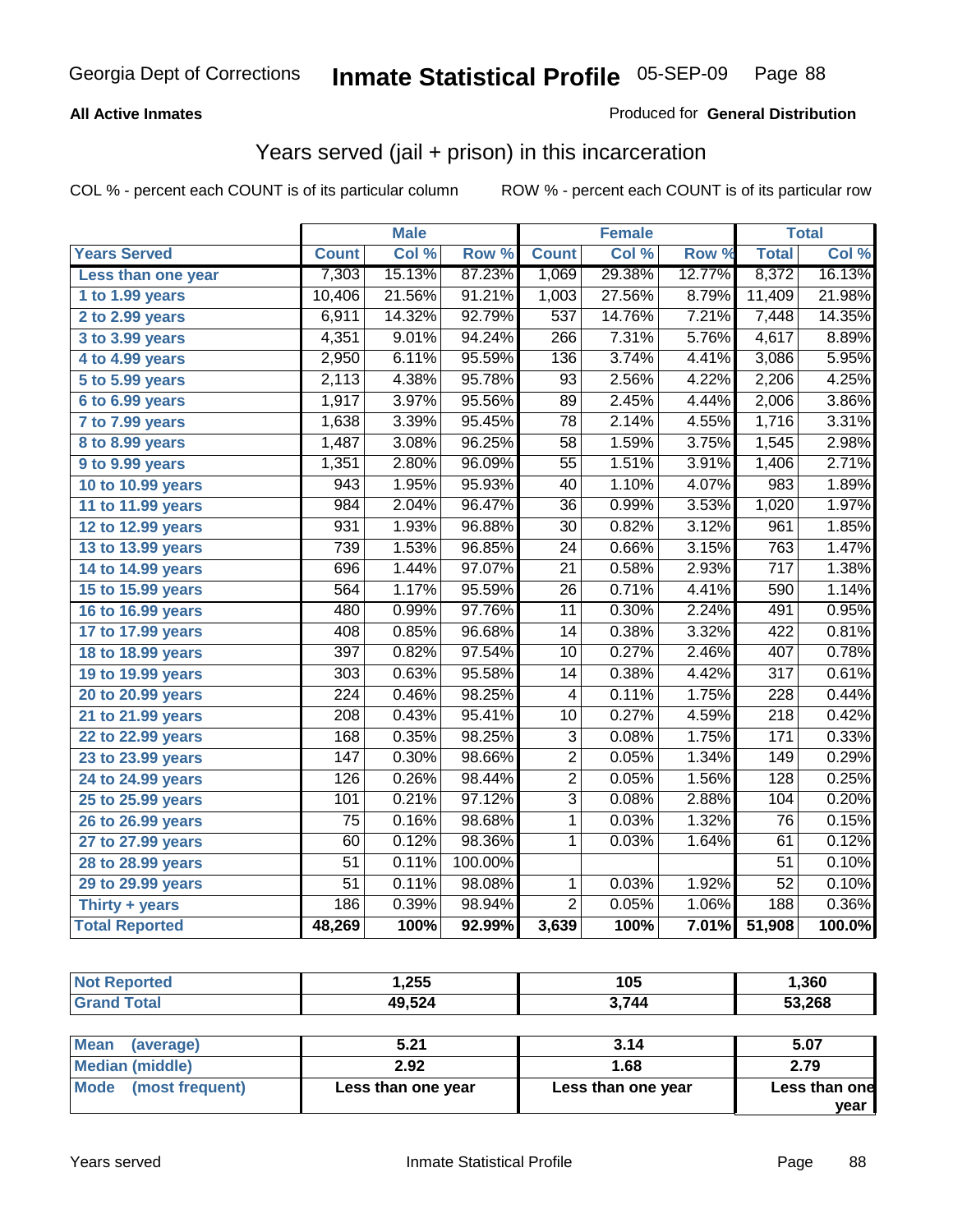#### **All Active Inmates**

Produced for **General Distribution**

### Results of most recent HIV tests

|                         |              | <b>Male</b> |           |              | <b>Female</b> |          |              | Total  |
|-------------------------|--------------|-------------|-----------|--------------|---------------|----------|--------------|--------|
| <b>HIV Test Results</b> | <b>Count</b> | Col %       | Row %     | <b>Count</b> | Col %         | Row %    | <b>Total</b> | Col %  |
| <b>Positive</b>         | 843          | $1.74\%$    | $90.16\%$ | 92           | 2.58%         | $9.84\%$ | 935          | 1.80%  |
| <b>Negative</b>         | 47,459       | 98.23%      | 93.17%    | 3,480        | $97.42\%$     | 6.83%    | 50,939       | 98.18% |
| <b>Indeterminate</b>    | 9            | 0.02%       | 100.00%   |              |               |          |              | 0.02%  |
| <b>Refused</b>          |              | 0.01%       | 100.00%   |              |               |          |              | 0.01%  |
| <b>Total Reported</b>   | 48,312       | 100%        | 93.12%    | 3,572        | 100%          | 6.88%    | 51,884       | 100.0% |

| <b>Not</b>                  | - ລ4 ລ | ィラヘ          | .384   |
|-----------------------------|--------|--------------|--------|
| <b>rted</b>                 | .      | . <i>. .</i> |        |
| <b>otal</b><br><b>Granc</b> | 49,524 | ,744         | 53.268 |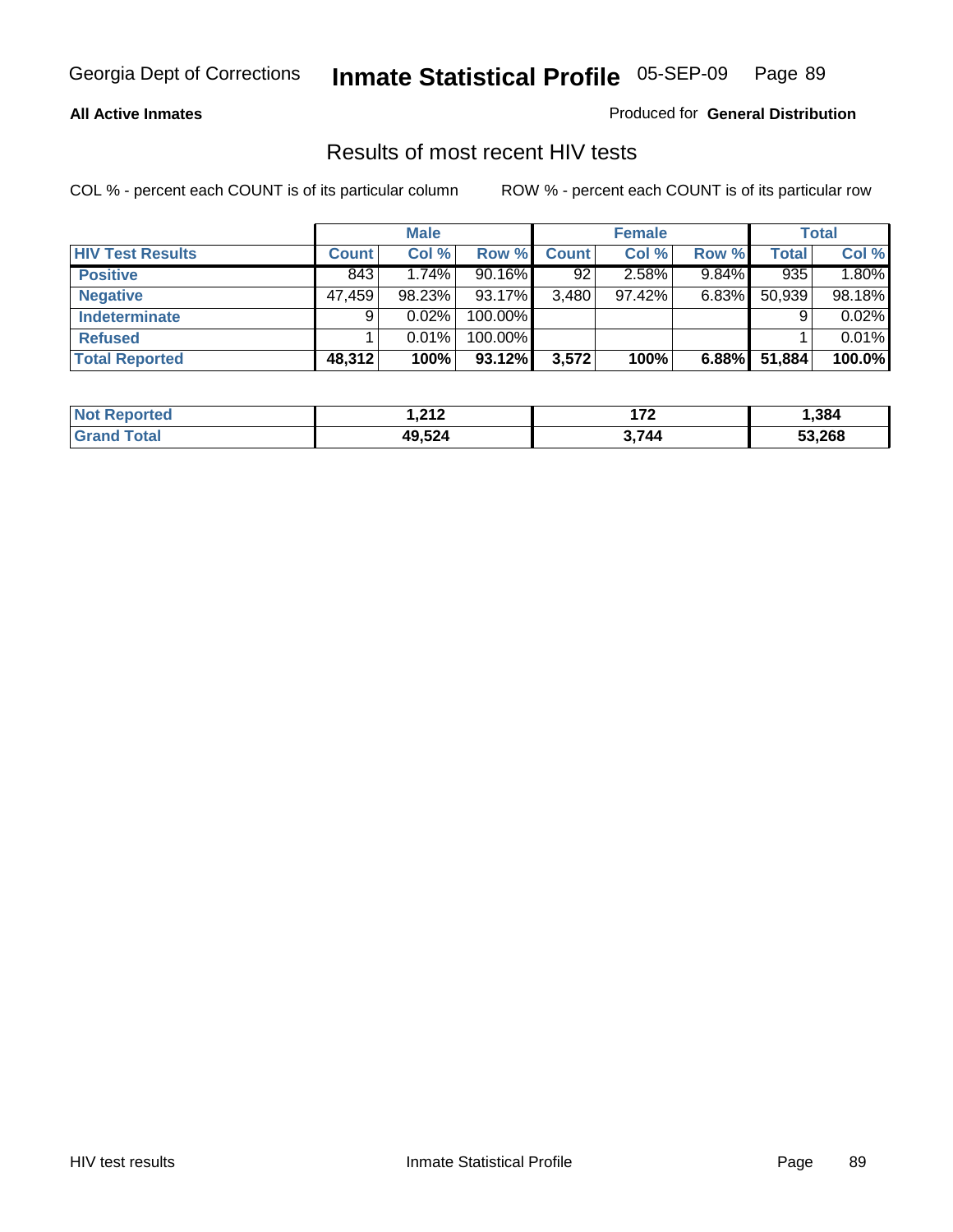#### **All Active Inmates**

#### Produced for **General Distribution**

### Results of most recent tuberculosis test

|                                  |              | <b>Male</b> |           |              | <b>Female</b> |          |              | Total  |
|----------------------------------|--------------|-------------|-----------|--------------|---------------|----------|--------------|--------|
| <b>Tuberculosis Test Results</b> | <b>Count</b> | Col %       | Row %     | <b>Count</b> | Col %         | Row %    | <b>Total</b> | Col %  |
| <b>Positive on current test</b>  | 6,868        | 14.36%      | 98.34%    | 116          | $3.22\%$      | $1.66\%$ | 6,984        | 13.58% |
| <b>Positive on previous test</b> | 2,088        | 4.36%       | $97.25\%$ | 59           | $1.64\%$      | $2.75\%$ | 2.147        | 4.17%  |
| <b>Negative</b>                  | 38,879       | $81.27\%$   | $91.89\%$ | 3,430        | 95.15%        | $8.11\%$ | 42,309       | 82.24% |
| <b>Refused</b>                   | 5            | $0.01\%$    | 100.00%   |              |               |          |              | 0.01%  |
| <b>Total Reported</b>            | 47,840       | 100%        | 92.99%    | 3,605        | 100%          | $7.01\%$ | 51,445       | 100%   |

| <b>Not</b><br>วrted<br>xeno. | .684   | 139  | .823   |
|------------------------------|--------|------|--------|
| 'otal<br><b>Grand</b>        | 49,524 | .744 | 53,268 |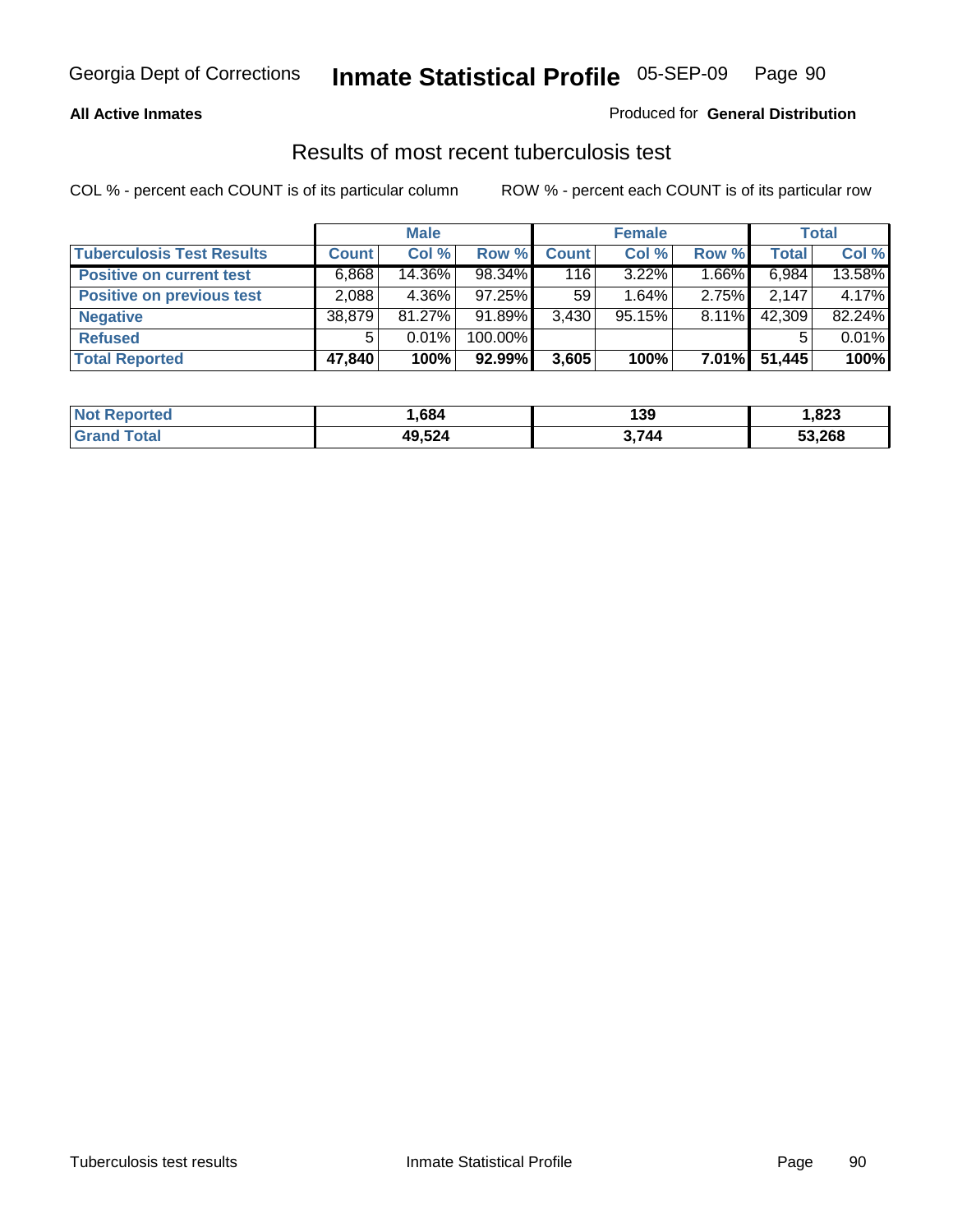#### **All Active Inmates**

Produced for **General Distribution**

### Results of most recent syphilis test

|                                 |              | <b>Male</b> |        |              | <b>Female</b> |           |             | Total  |
|---------------------------------|--------------|-------------|--------|--------------|---------------|-----------|-------------|--------|
| <b>Syphilis Test Results</b>    | <b>Count</b> | Col %       | Row %  | <b>Count</b> | Col %         | Row %     | $\tau$ otal | Col %  |
| <b>Positive on current test</b> | 833          | 1.74%       | 88.71% | 106          | $2.96\%$      | $11.29\%$ | 939         | 1.82%  |
| <b>Negative</b>                 | 47,156       | 98.26%      | 93.13% | 3,481        | 97.04%        | $6.87\%$  | 50,637      | 98.18% |
| <b>Total Reported</b>           | 47,989       | 100%        | 93.05% | 3,587        | 100%          | $6.95\%$  | 51,576      | 100%   |

| <b>Not Reported</b> | .535   | 157   | 692. ا |
|---------------------|--------|-------|--------|
| <b>Grand Total</b>  | 49,524 | 3,744 | 53,268 |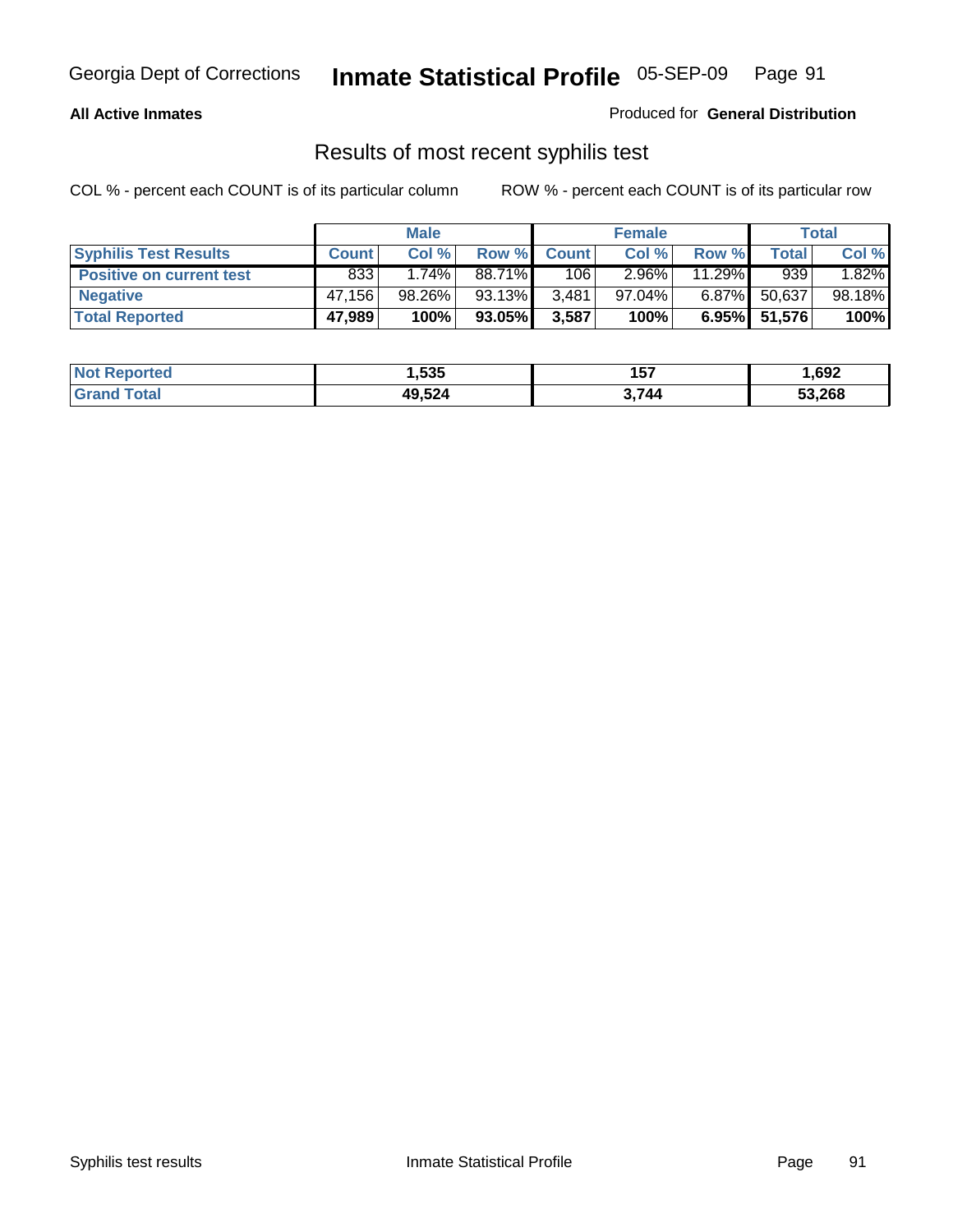#### **All Active Inmates**

Produced for **General Distribution**

### Results of most recent Hepatitis-C test

|                                 |              | <b>Male</b> |        |              | <b>Female</b> |          |             | Total  |
|---------------------------------|--------------|-------------|--------|--------------|---------------|----------|-------------|--------|
| <b>Hepatitis-C Test Results</b> | <b>Count</b> | Col %       | Row %I | <b>Count</b> | Col %         | Row %    | $\tau$ otal | Col %  |
| <b>Positive on current test</b> | 337          | 34.85%      | 98.25% |              | 42.86%        | $1.75\%$ | 343         | 34.96% |
| <b>Negative</b>                 | 630          | 65.15%      | 98.75% |              | $57.14\%$     | 1.25%    | 638         | 65.04% |
| <b>Total Reported</b>           | 967          | 100%        | 98.57% | 14           | 100%          | 1.43%    | 981         | 100%   |

| <b>Not Reported</b> | 48,557 | 3,730 | 52,287 |
|---------------------|--------|-------|--------|
| <b>Grand Total</b>  | 49,524 | 3,744 | 53,268 |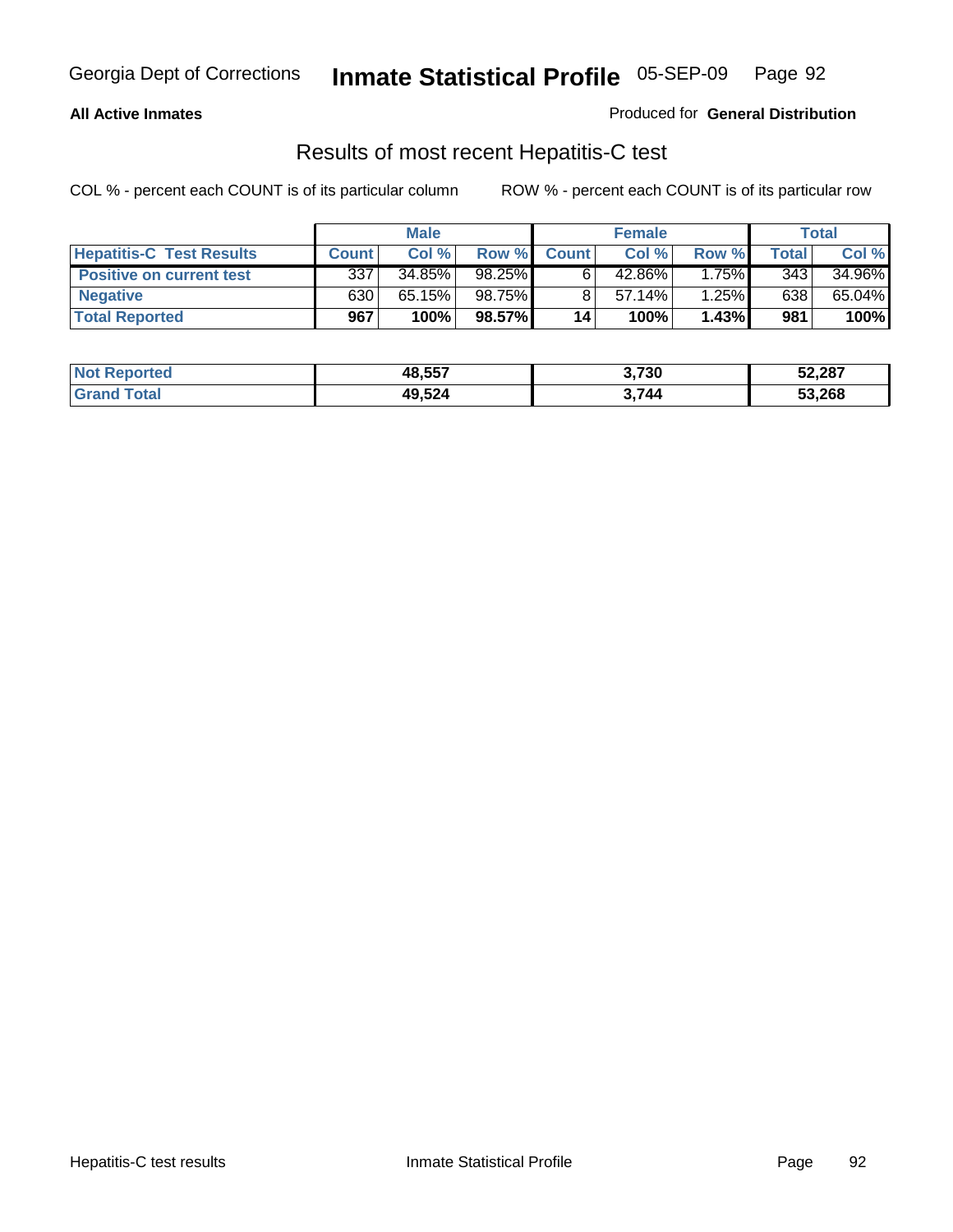#### **All Active Inmates**

Produced for **General Distribution**

### Results of most recent pregnancy test

|                                 | <b>Male</b>  |      | <b>Female</b> |              |          | <b>Total</b> |                 |        |
|---------------------------------|--------------|------|---------------|--------------|----------|--------------|-----------------|--------|
| <b>Pregnancy Test Results</b>   | <b>Count</b> | Col% | Row %         | <b>Count</b> | Col %    | Row %        | <b>Total</b>    | Col %  |
| <b>Positive on current test</b> |              |      |               | 29           | $1.80\%$ | 100.00%      | 29 <sub>1</sub> | 1.80%  |
| <b>Negative</b>                 |              |      |               | 1.579        | 98.20%   | 100.00%      | 1,579           | 98.20% |
| <b>Total Reported</b>           |              | $\%$ | $0.00\%$      | 1,608        | 100%     | 100.00%      | 1,608           | 100%   |

| <b>Not Reported</b> | 49,524 | 2,136 | 51,660 |
|---------------------|--------|-------|--------|
| <b>Grand Total</b>  | 49,524 | 3,744 | 53,268 |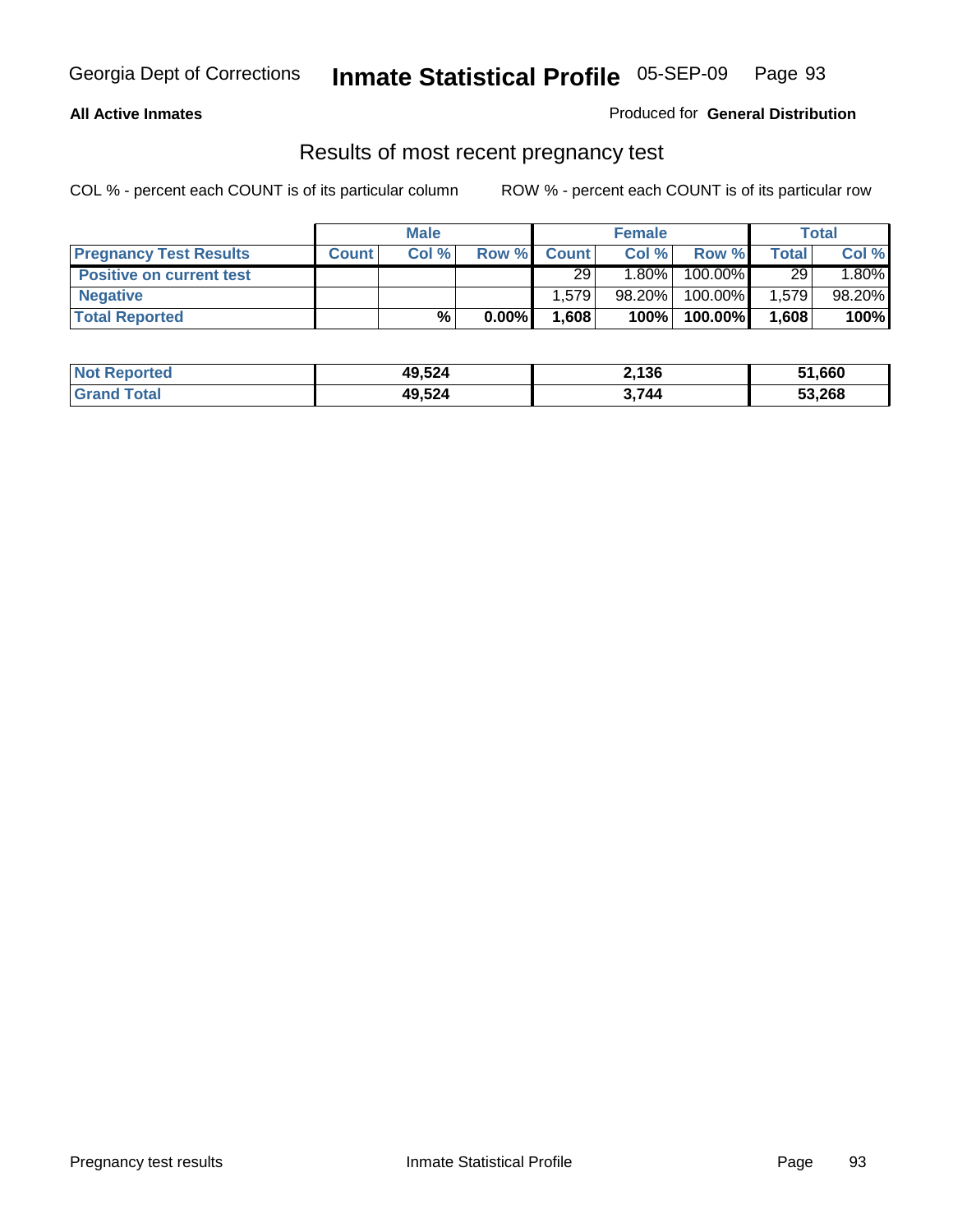#### **All Active Inmates**

#### Produced for **General Distribution**

### Results of most recent diabetes test

|                                 | <b>Male</b>  |         |        | <b>Female</b> |            |          | Total |         |
|---------------------------------|--------------|---------|--------|---------------|------------|----------|-------|---------|
| <b>Diabetes Test Results</b>    | <b>Count</b> | Col %   | Row %  | <b>Count</b>  | Col %      | Row %I   | Total | Col %   |
| <b>Positive on current test</b> | 60           | 100.00% | 98.36% |               | $100.00\%$ | $1.64\%$ | 61    | 100.00% |
| <b>Total Reported</b>           | 60           | 100%    | 98.36% |               | 100%       | 1.64%    | 61    | 100%    |

| Not  <br><b>Reported</b> | 49.464 | 2,743 | 53,207 |
|--------------------------|--------|-------|--------|
| ™otal<br>Gran            | 49,524 | 3,744 | 53,268 |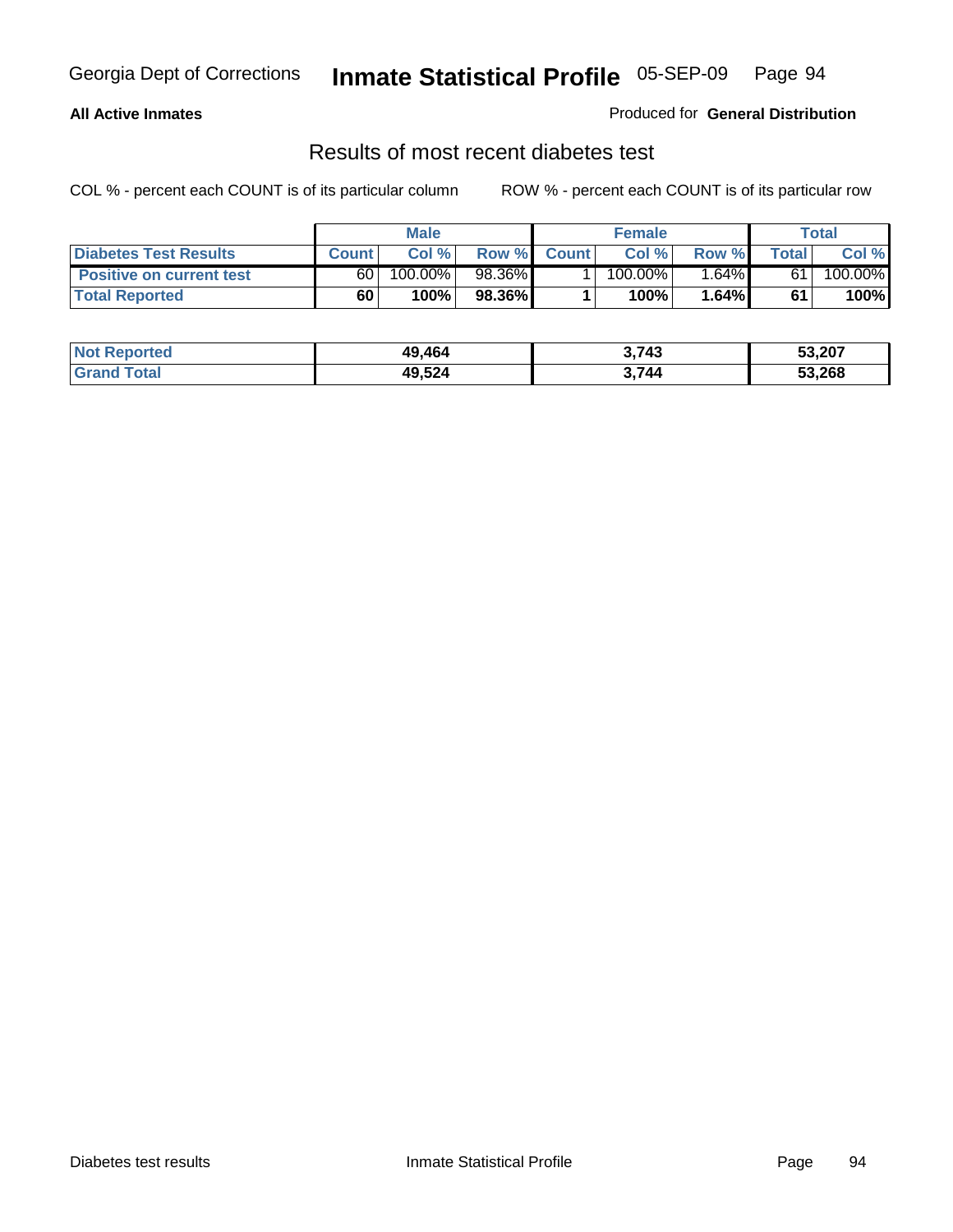#### **All Active Inmates**

#### Produced for **General Distribution**

### Results of most recent hypertension test

|                                  | <b>Male</b>  |           |         | <b>Female</b> |            |          | Total |          |
|----------------------------------|--------------|-----------|---------|---------------|------------|----------|-------|----------|
| <b>Hypertension Test Results</b> | <b>Count</b> | Col %     | Row %   | <b>Count</b>  | Col%       | Row %    | Total | Col %    |
| <b>Positive on current test</b>  | 295          | $96.72\%$ | 98.99%  |               | $100.00\%$ | $1.01\%$ | 298   | 96.75%   |
| <b>Negative</b>                  | 10           | 3.28%     | 100.00% |               |            |          | 10    | $3.25\%$ |
| <b>Total Reported</b>            | 305          | 100%      | 99.03%  |               | 100%       | 0.97%    | 308   | 100%     |

| <b>Not Reported</b> | 49,219 | 3.741 | 52,960 |
|---------------------|--------|-------|--------|
| <b>Grand Total</b>  | 49,524 | 3,744 | 53,268 |